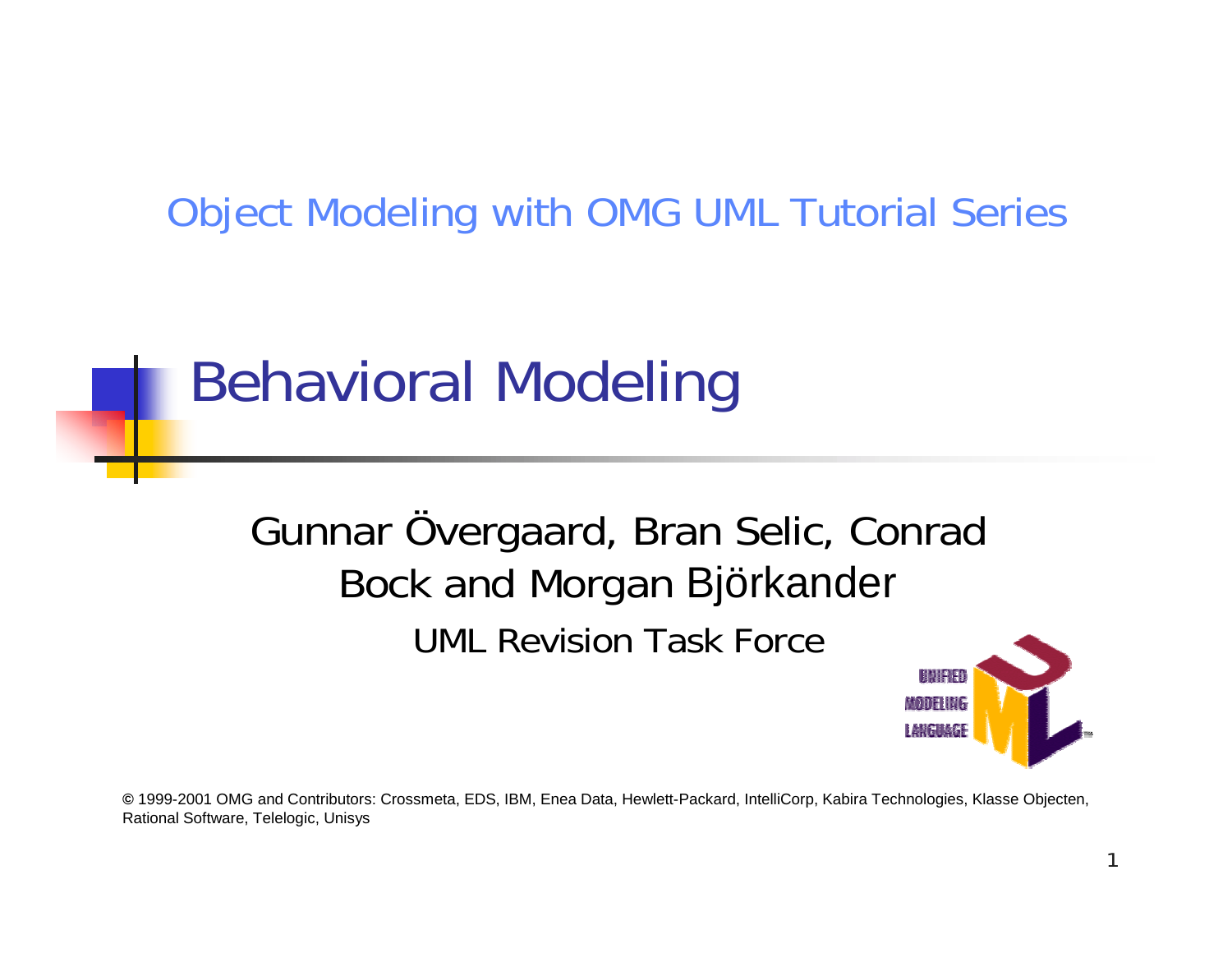#### **Overview**

- **Tutorial series**
- **UML Quick Tour**
- **In the contract of the contract of the contract of the contract of the contract of the contract of the contract Behavioral Modeling** 
	- **Part 1: Interactions and Collaborations** 
		- **Gunnar Övergaard, Jaczone AB**
	- Part 2: Statecharts
		- **.** Bran Selic, Rational Software
		- **Morgan Björkander, Telelogic**
	- **Part 3: Activity Graphs** 
		- **.** Conrad Bock, Kabira Technologies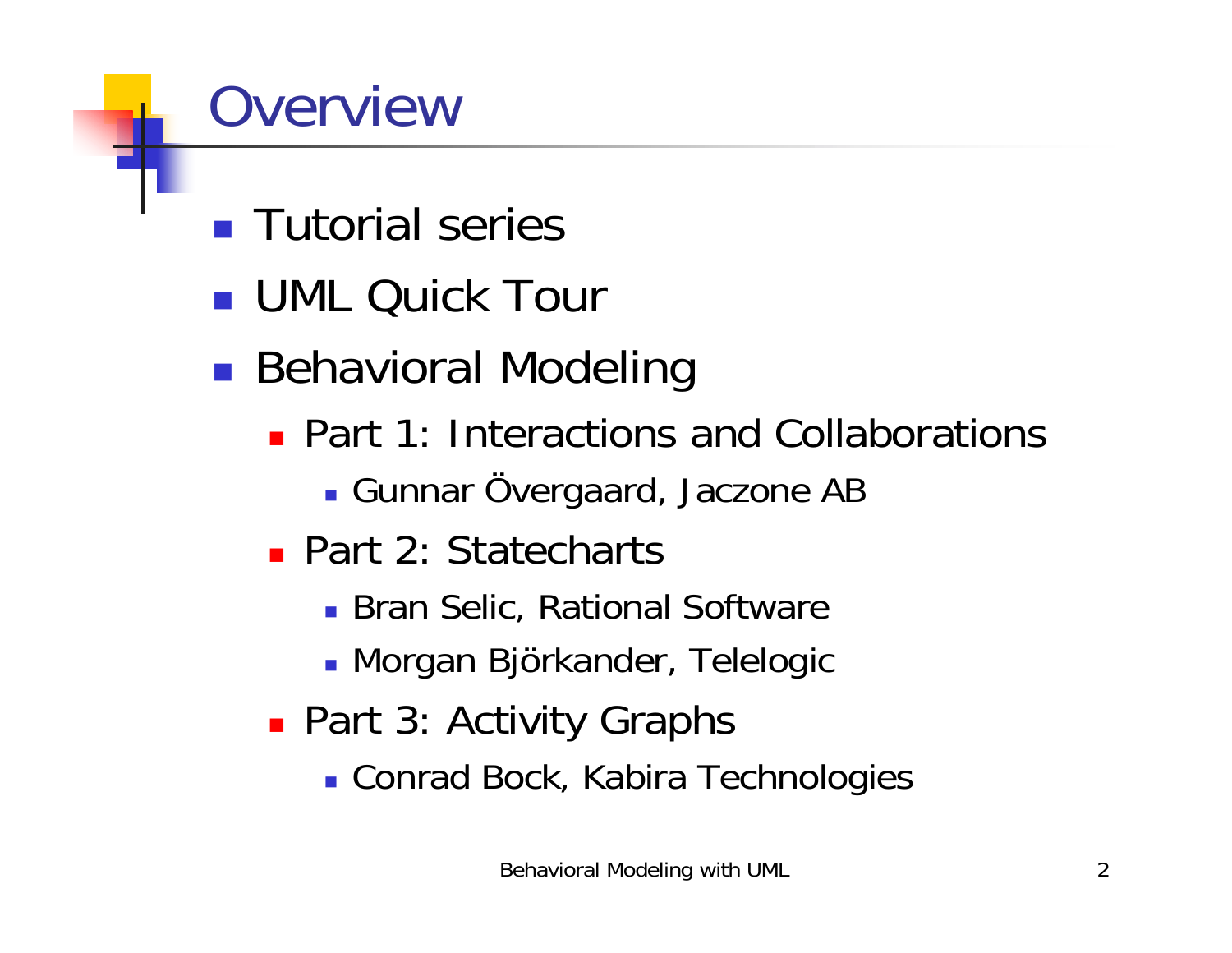#### Tutorial Series

- **Lecture 1: Introduction to UML:** Structural and Use Case Modeling
- **. Lecture 2: Behavioral Modeling with** UML
- **Lecture 3: Advanced Modeling with UML**

[Note: This version of the tutorial series is based on OMG UML Specification v. 1.4, UML Revision Task Force recommended final draft, OMG doc# ad/01-02-13.]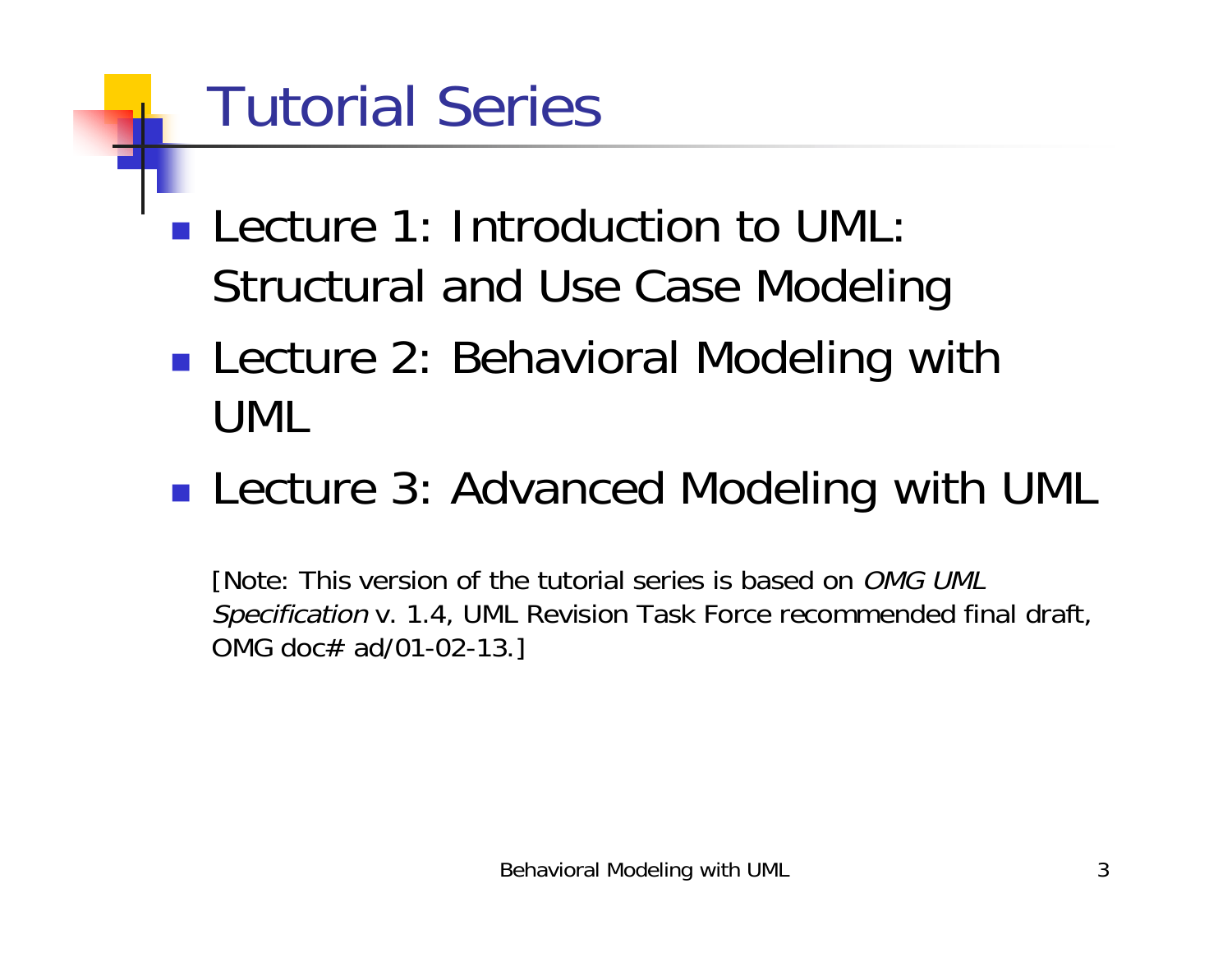## Tutorial Goals

- **. What you will learn:** 
	- **.** what the UML is and what is it not
	- **.** UML's basic constructs, rules and diagram techniques
	- **. how the UML can model large, complex systems**
	- **.** how the UML can specify systems in an implementation-independent manner
	- ! how UML, XMI and MOF can facilitate metadata integration
- **. What you will not learn:** 
	- **. Object Modeling**
	- **. Development Methods or Processes**
	- **.** Metamodeling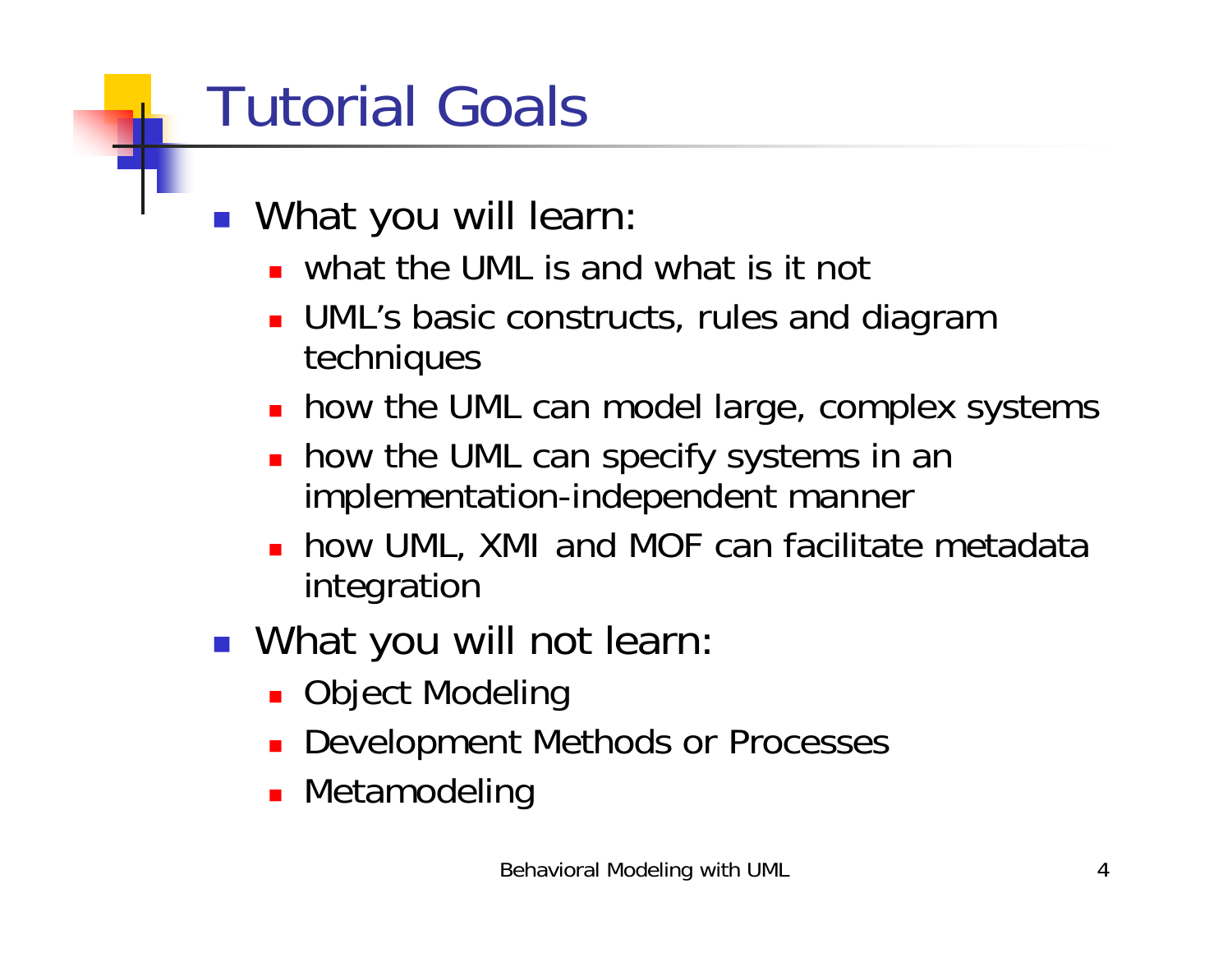# Quick Tour

- ! The UML is a graphical language for
	- **BEDE IS A Specifying**
	- $\blacksquare$  visualizing
	- **E** constructing
	- **.** documenting

the artifacts of software systems

- **.** Added to the list of OMG adopted technologies in November 1997 as UML 1.1
- **.** Most recent minor revision is UML 1.3, adopted in November 1999
- **.** Next minor revision will be UML 1.4, planned to be adopted in Q2 2001
- **.** Next major revision will be UML 2.0, planned to be completed in 2002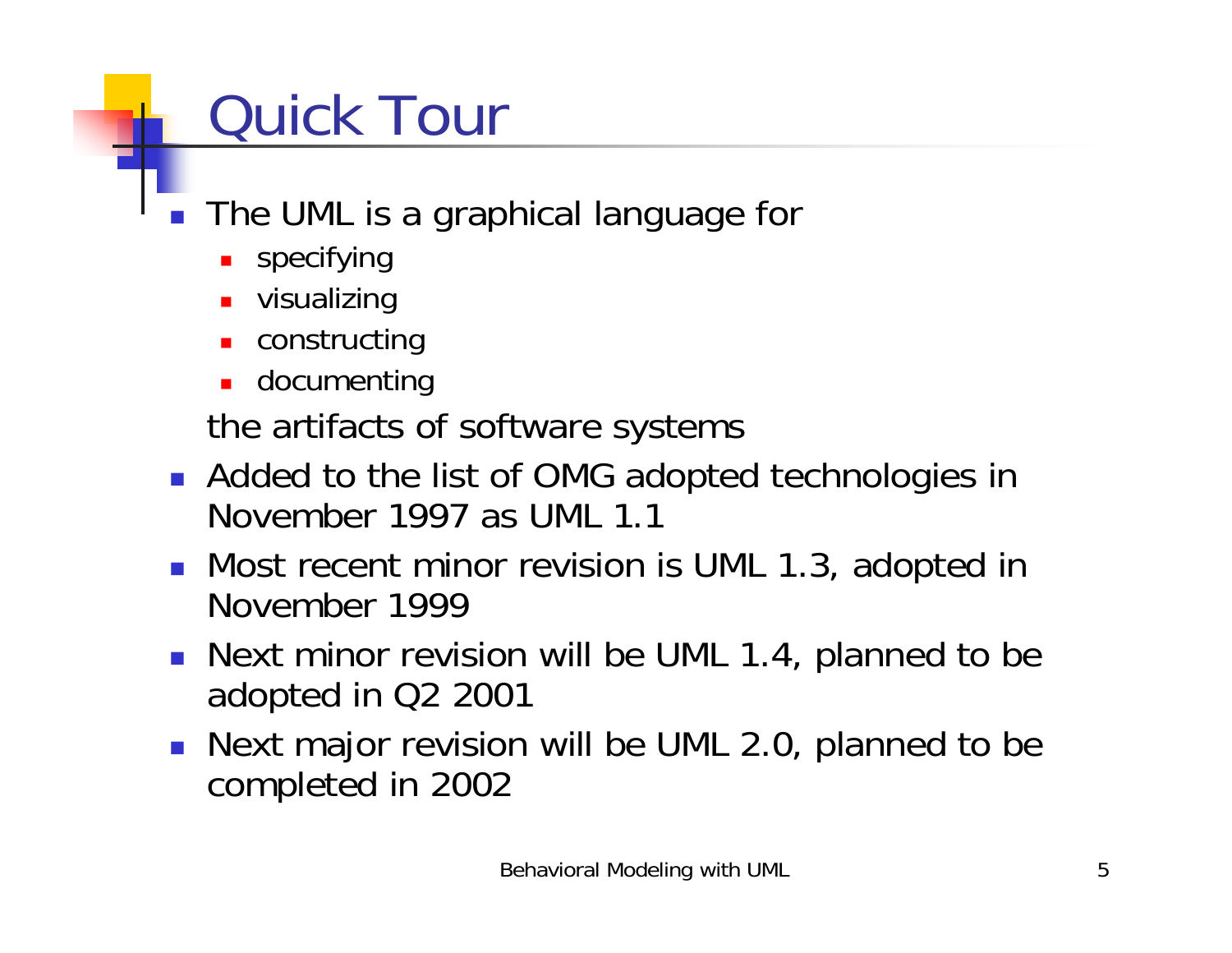### UML Goals

- ! Define an easy-to-learn but semantically rich visual modeling language
- ! Unify the Booch, OMT, and Objectory modeling languages
- **Include ideas from other modeling languages**
- Incorporate industry best practices
- **.** Address contemporary software development issues
	- **.** scale, distribution, concurrency, executability, etc.
- **Provide flexibility for applying different processes**
- Enable model interchange and define repository interfaces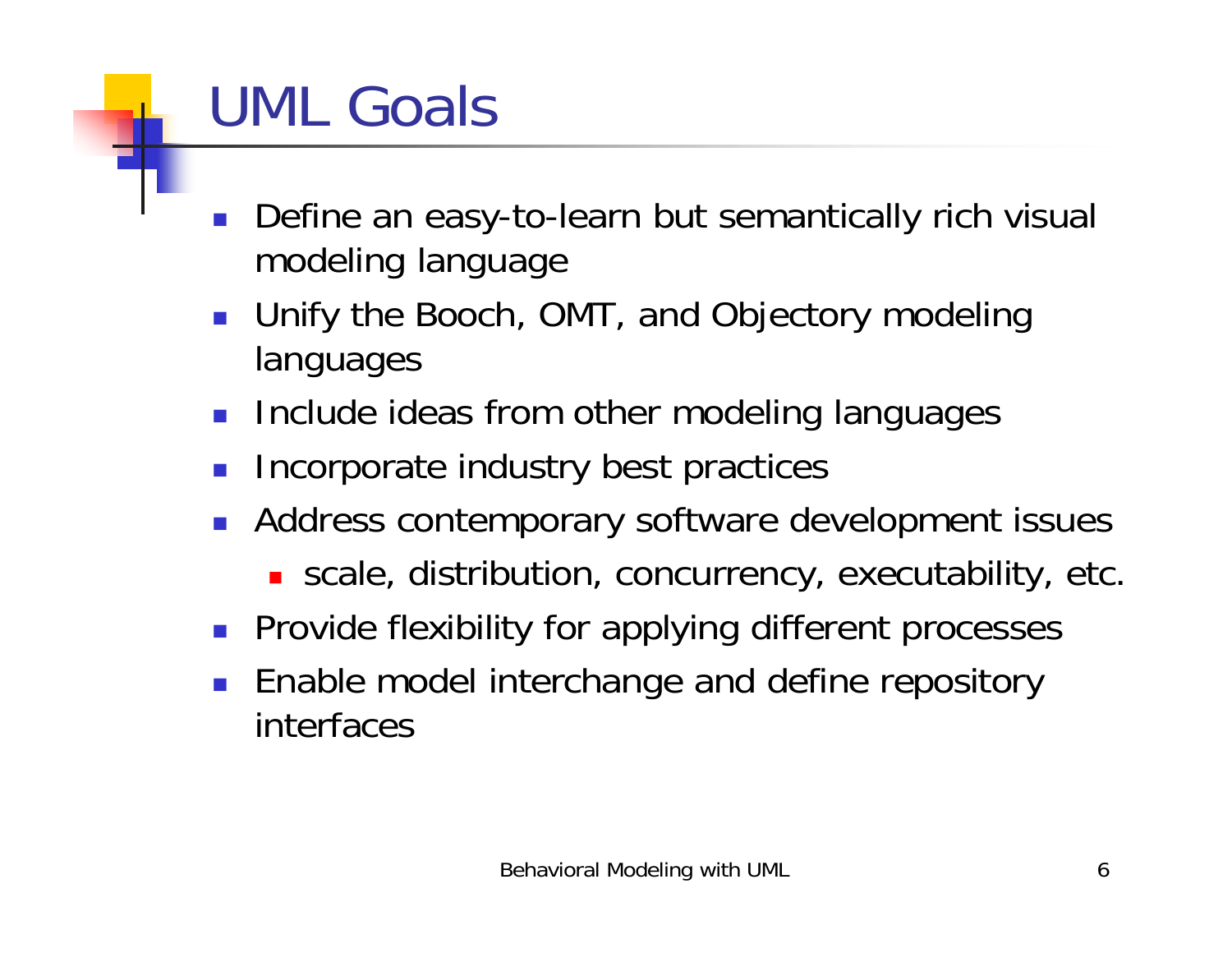#### OMG UML Evolution

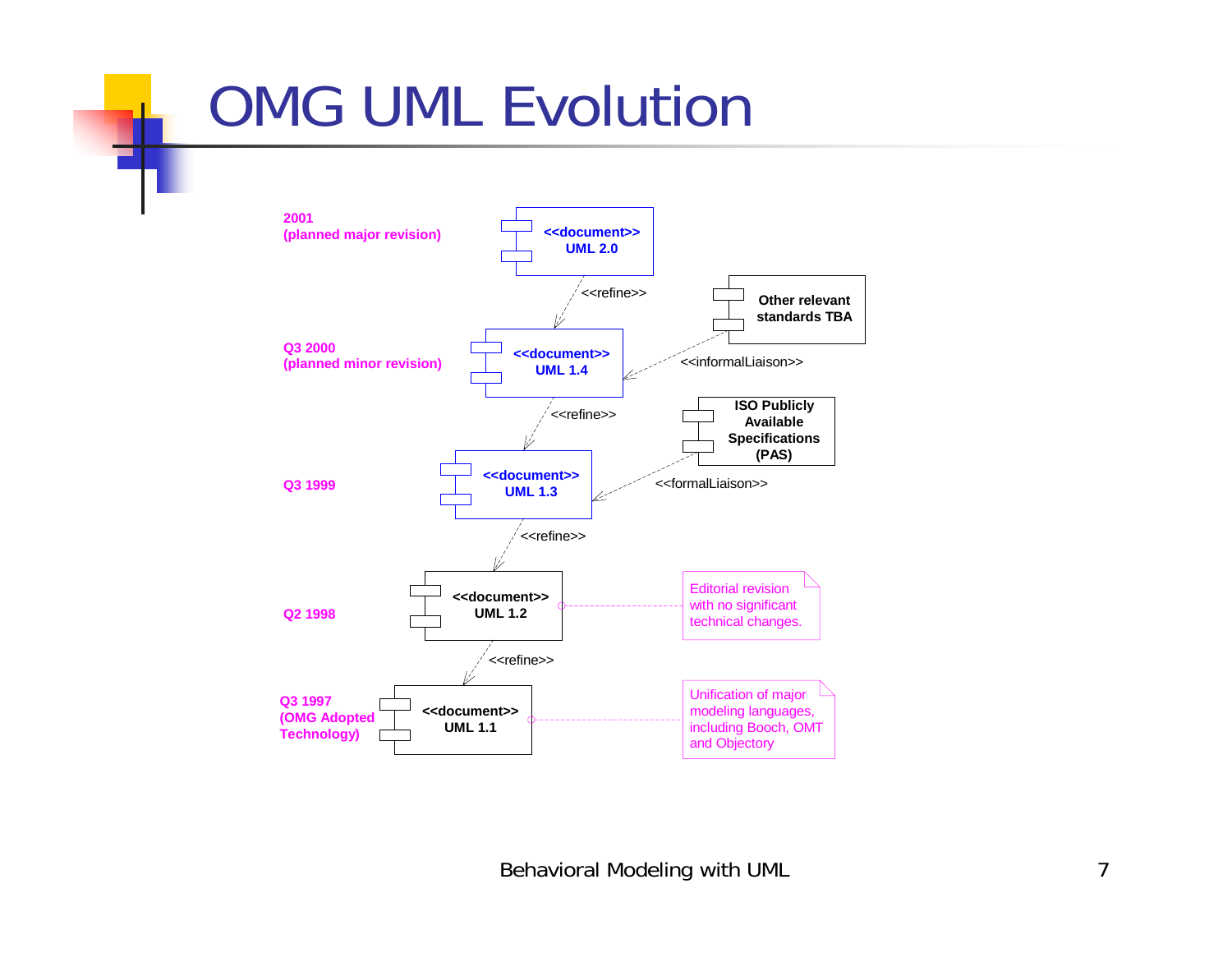# OMG UML 1.3 Specification

- !**UML Summary**
- **UML Semantics**
- **UML Notation Guide**
- **UML Standard Profiles** 
	- **BEDE Software Development Processes**
	- Business Modeling
- **.** UML CORBAfacility Interface Definition
- **In the contract of the contract of the contract of the contract of the contract of the contract of the contract** UML XML Metadata Interchange DTD
- *DESCRIPTION AND PROPERTY ARRANGEMENT* **• Object Constraint Language**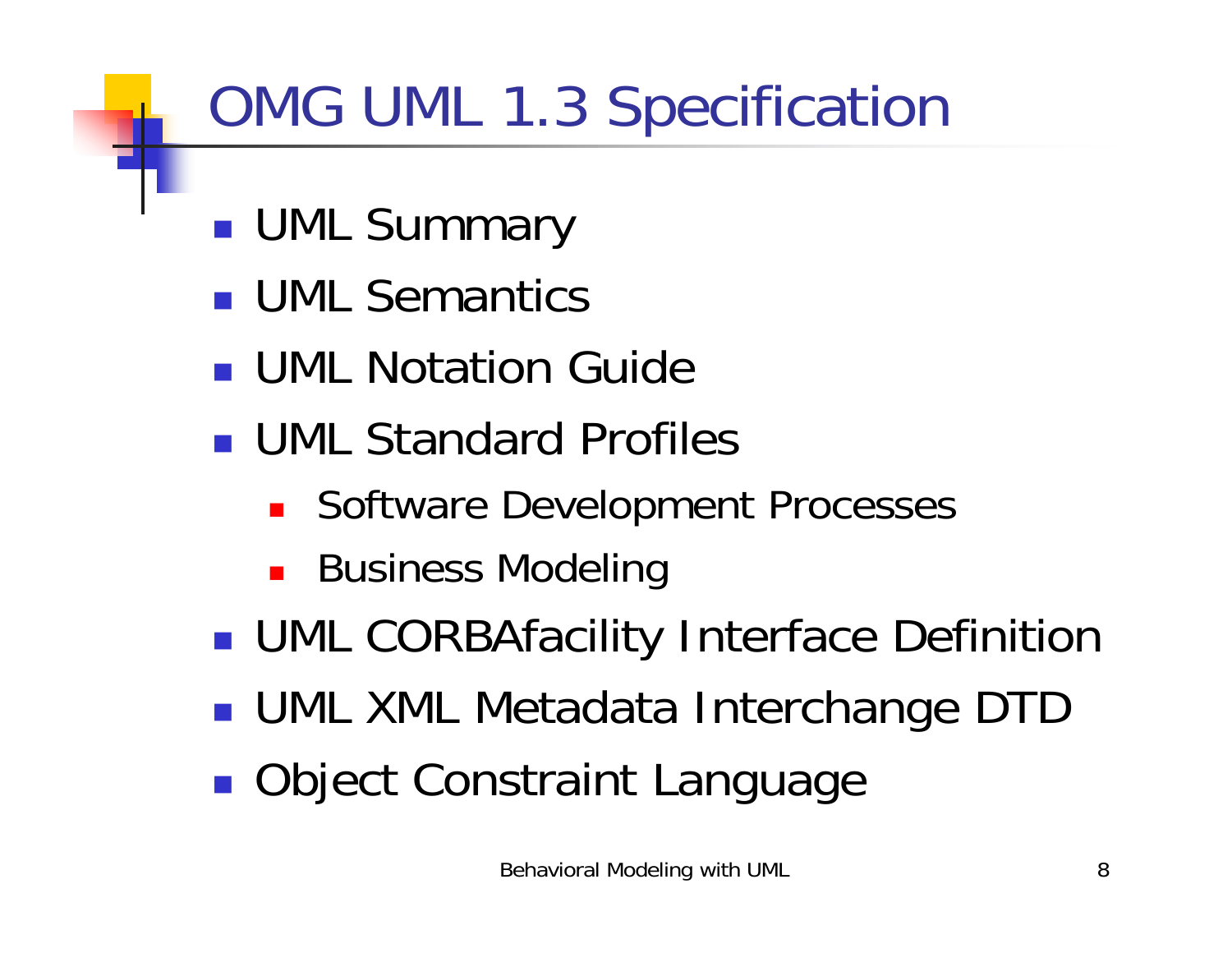#### Tutorial Focus: the Language

- ! language = syntax + semantics
	- **Syntax = language elements (e.g. words)** are assembled into expressions (e.g. phrases, clauses)
	- **Example 1 semantics = the meanings of the syntactic** expressions
- ! UML Notation Guide defines UML's graphic syntax
- ! UML Semantics defines UML's semantics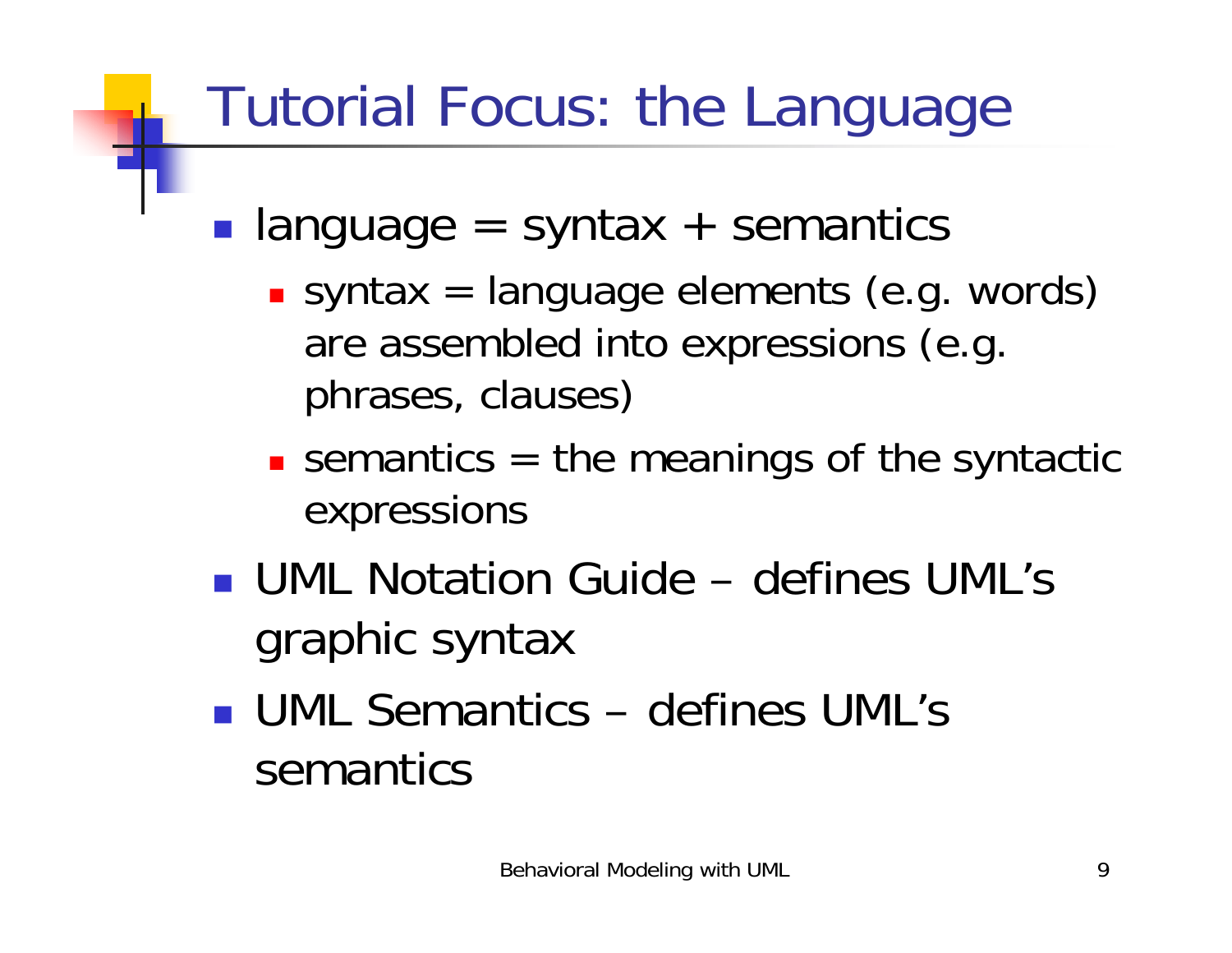## Unifying Concepts

- *DESCRIPTION AND PROPERTY ARRANGEMENT* ■ classifier-instance dichotomy
	- e.g. an object is an instance of a class OR a class is the classifier of an object
- *DESCRIPTION AND PROPERTY ARRANGEMENT* **Specification-realization dichotomy** 
	- **.** e.g. an interface is a specification of a class OR
		- a class is a realization of an interface
- *DESCRIPTION AND PROPERTY ARRANGEMENT*  analysis-time vs. design-time vs. runtime
	- **n** modeling phases ("process creep")
	- **. usage guidelines suggested, not enforced**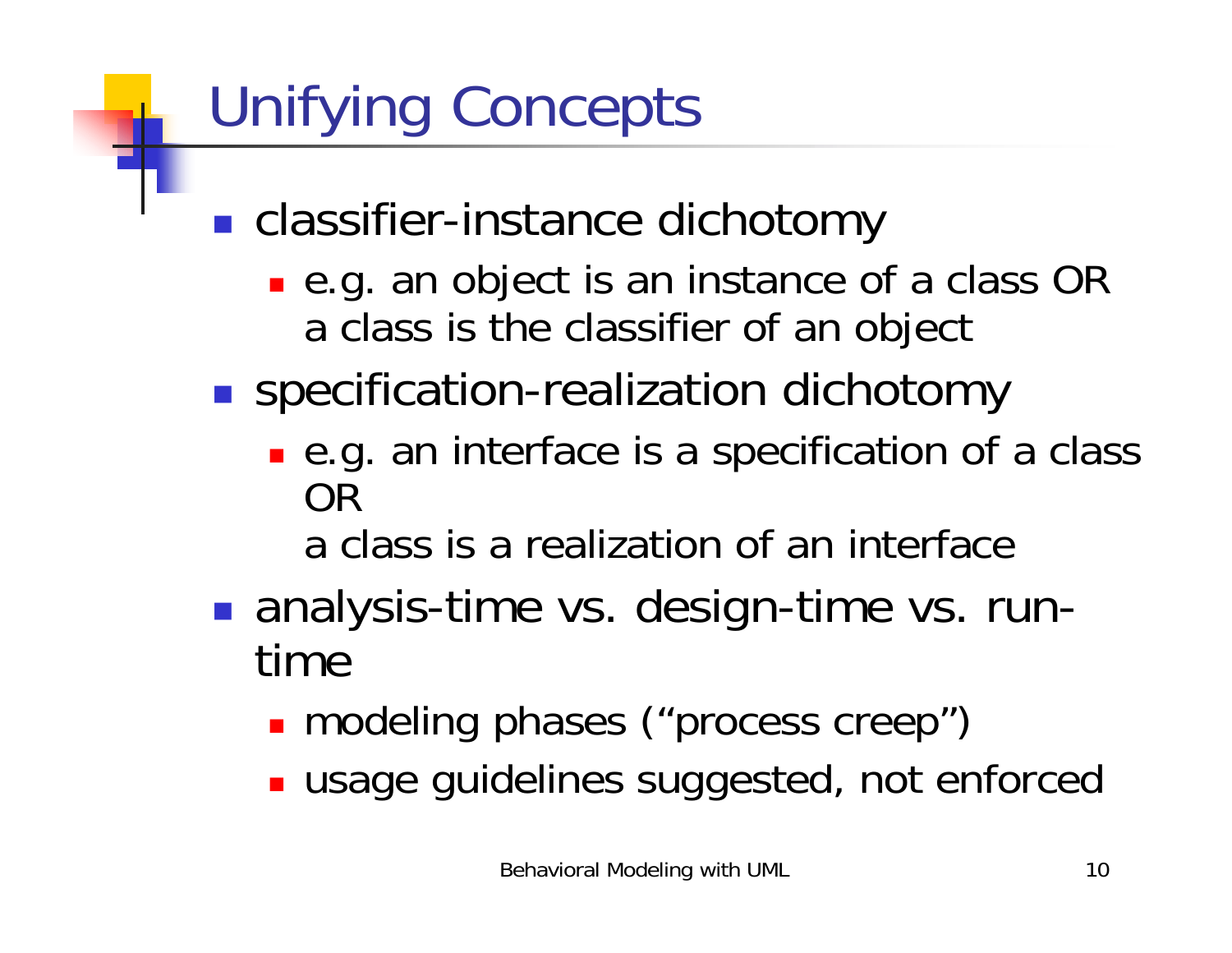#### Language Architecture

- **.** Metamodel architecture
- *DESCRIPTION AND PROPERTY ARRANGEMENT* **Package structure**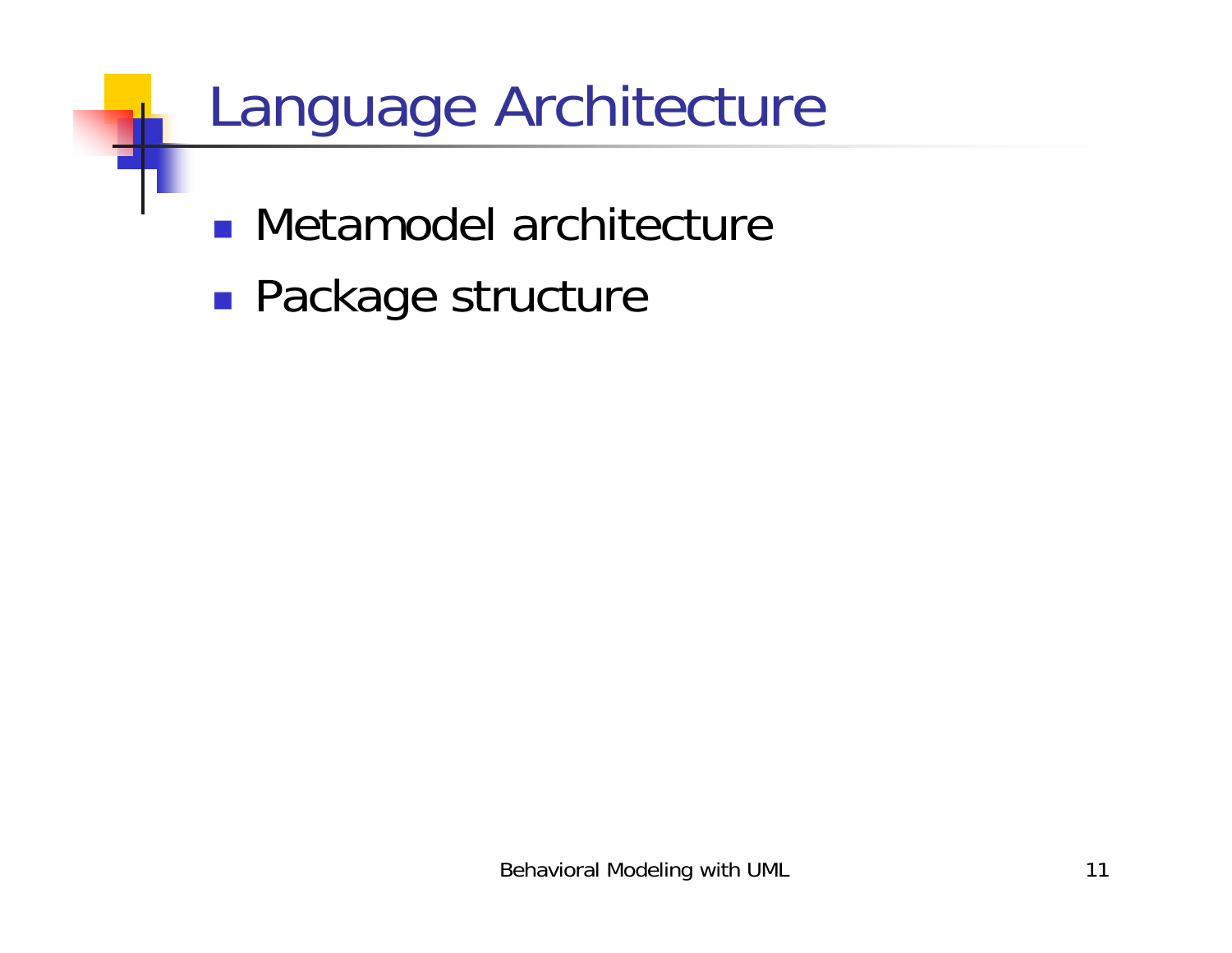#### Metamodel Architecture

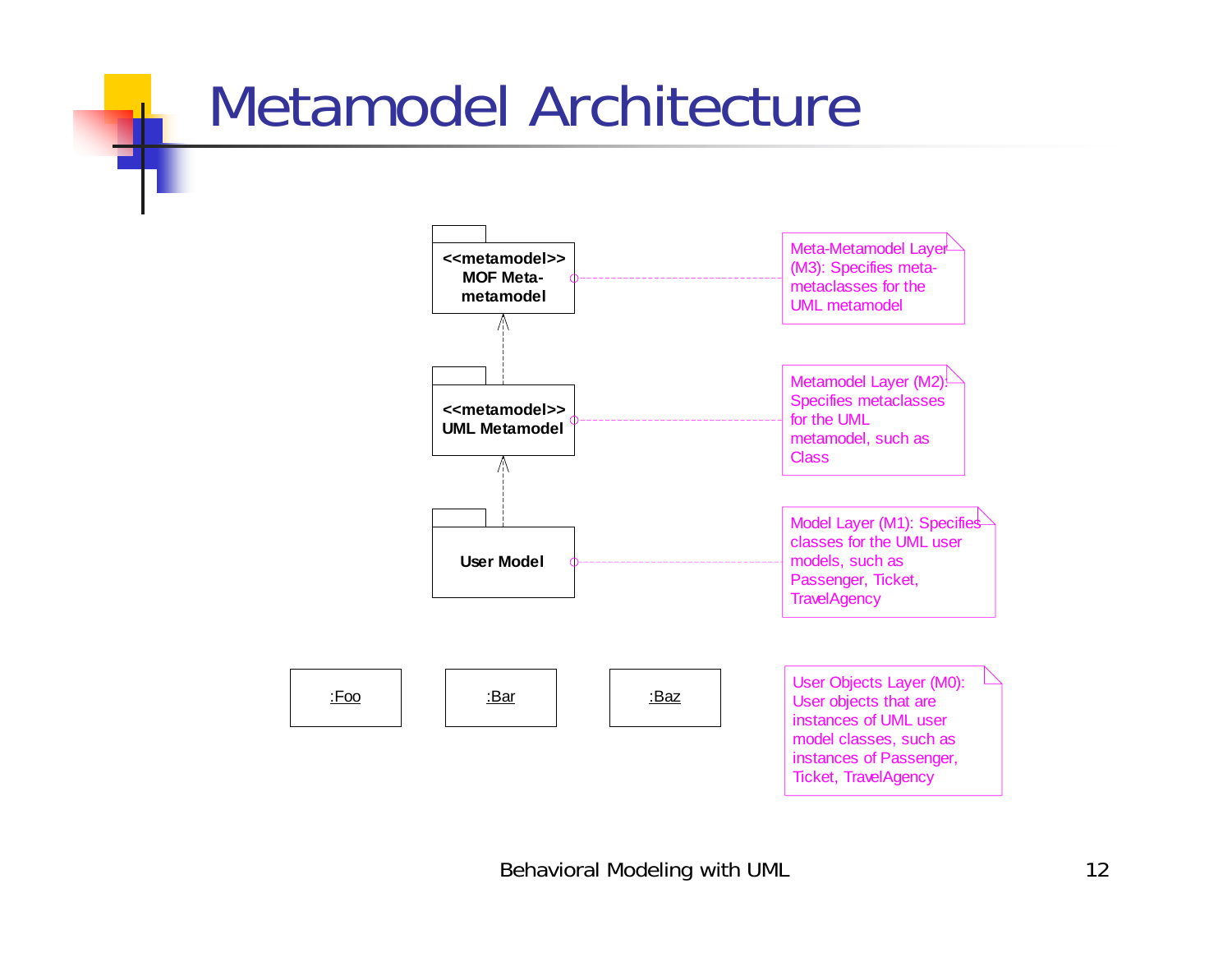

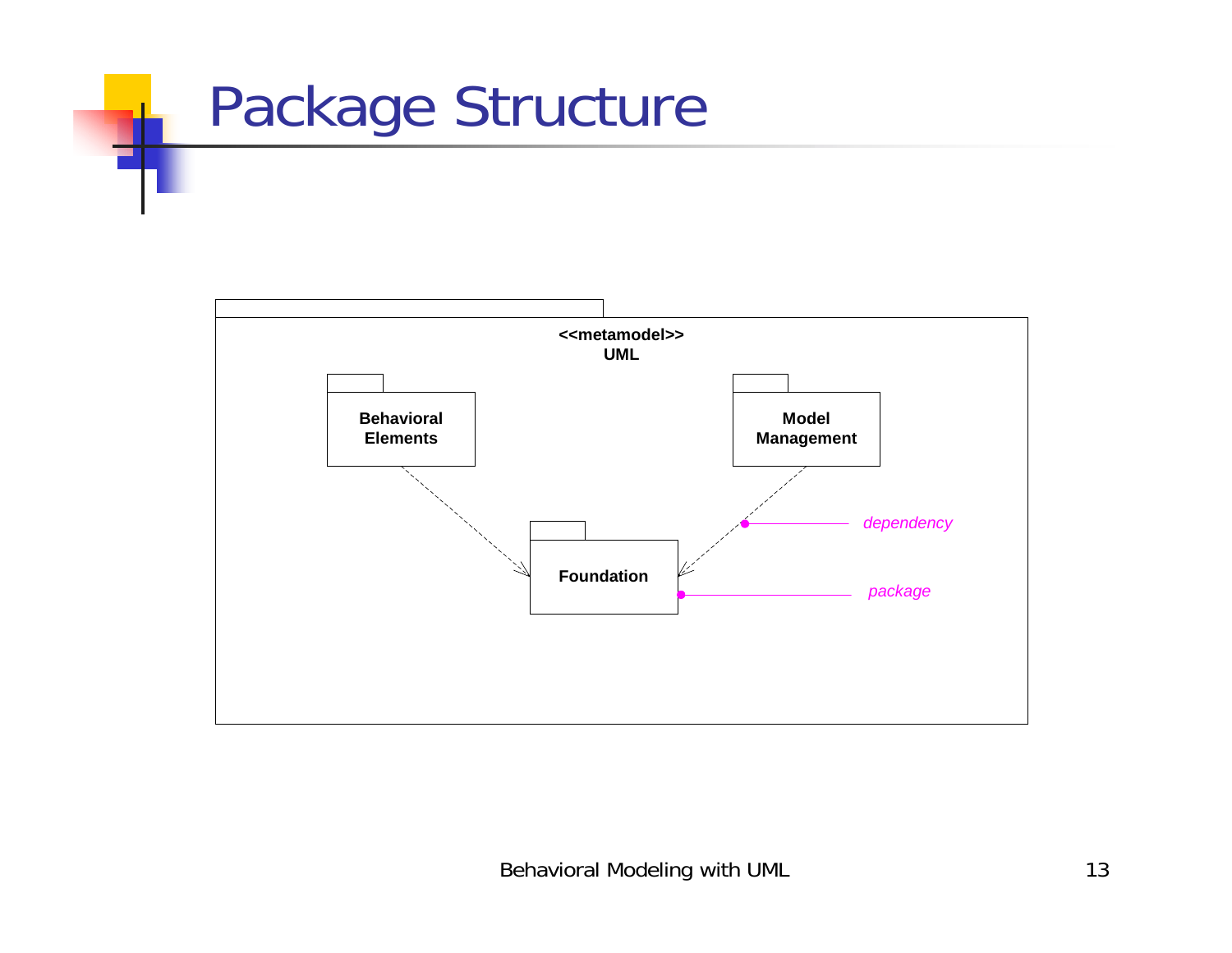#### Package Structure

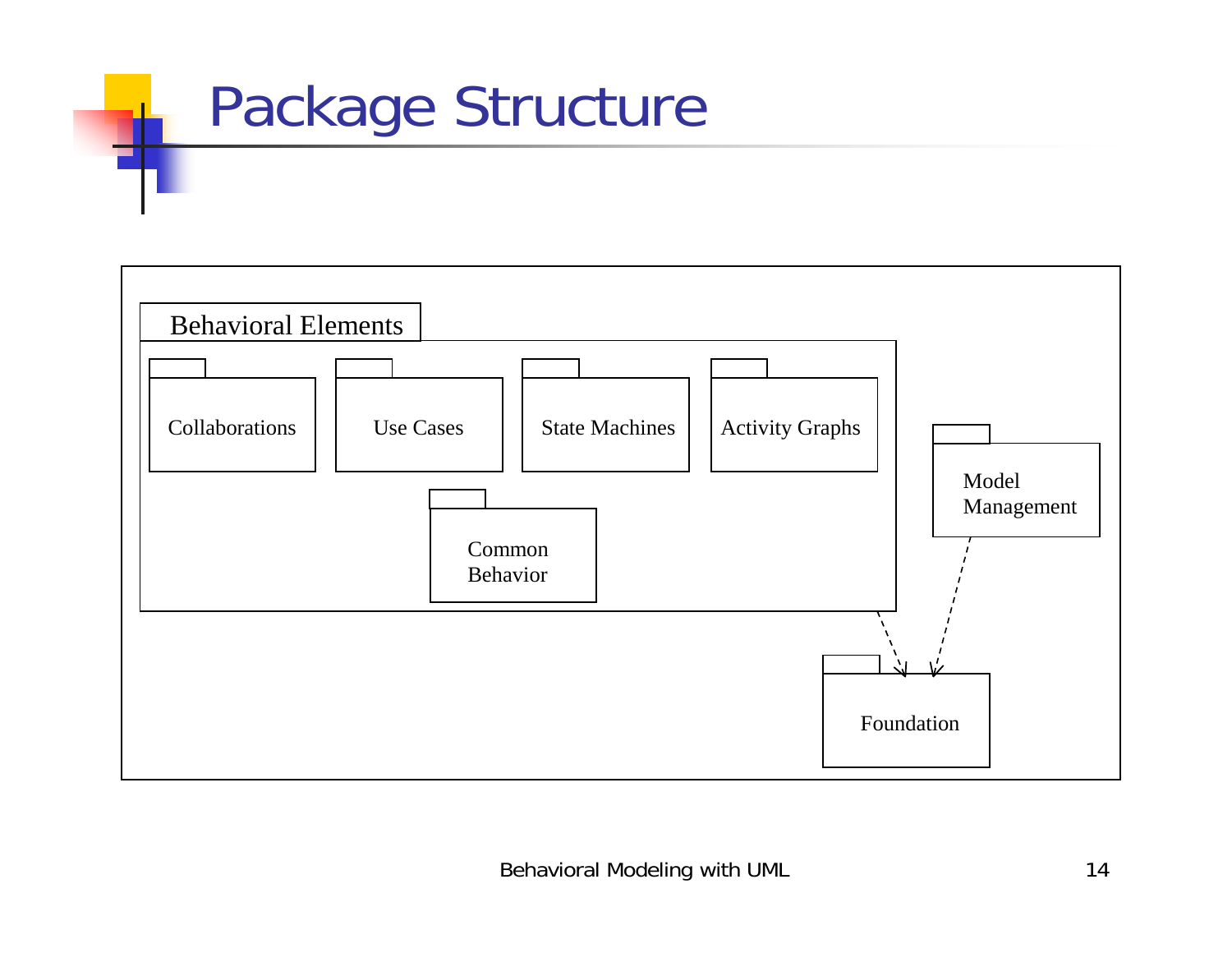#### Behavioral Modeling

- **Part 1: Interactions and Collaborations**
- Part 2: Statecharts
- *DESCRIPTION AND PROPERTY ARRANGEMENT* ■ Part 3: Activity Diagrams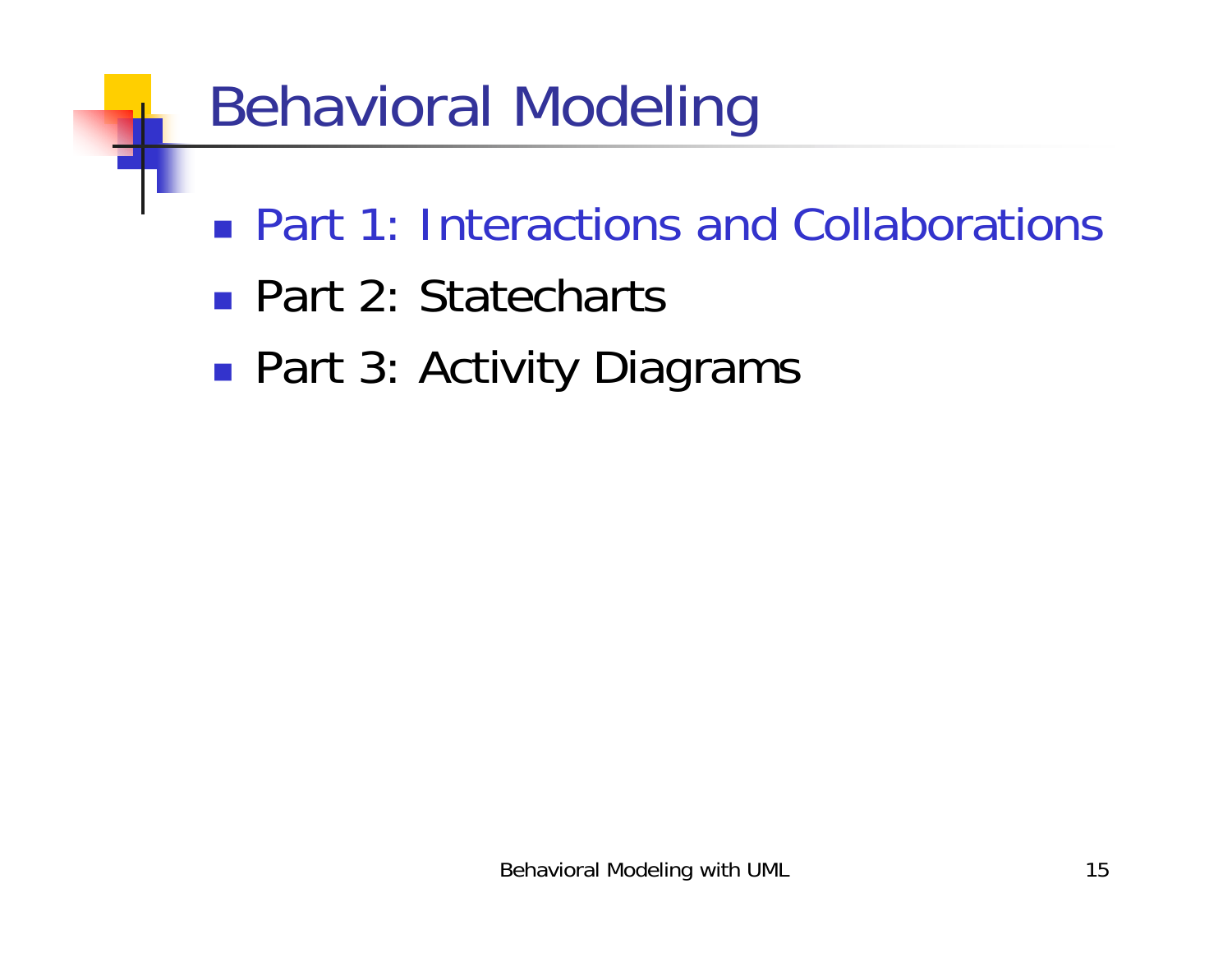#### **Interactions**

- What are interactions?
- *DESCRIPTION AND PROPERTY ARRANGEMENT* ■ Core concepts
- *DESCRIPTION AND PROPERTY ARRANGEMENT* **Diagram tour**
- **.** When to model interactions
- *DESCRIPTION AND PROPERTY ARRANGEMENT* **Nodeling tips**
- *DESCRIPTION AND PROPERTY ARRANGEMENT* ■ Example: A Booking System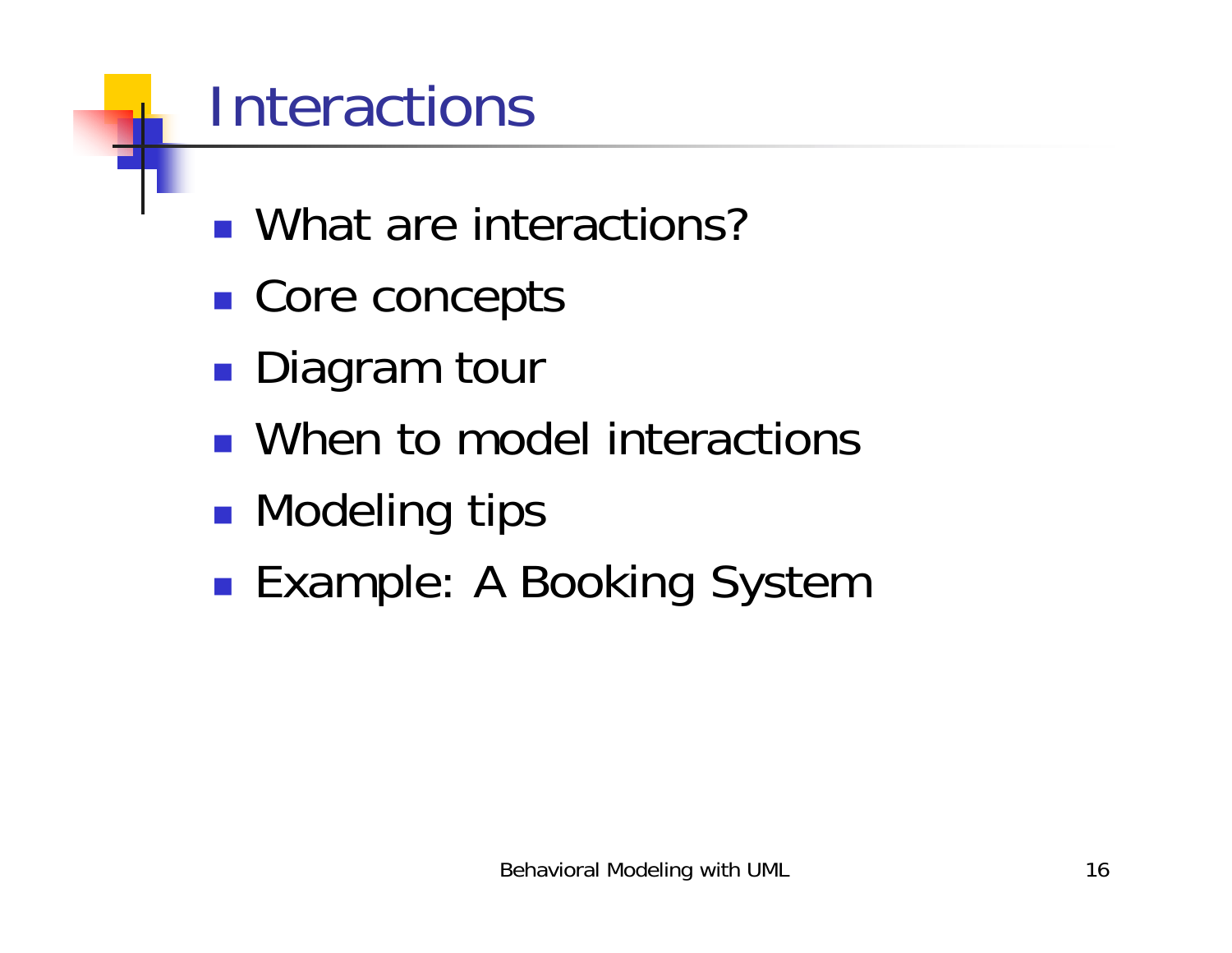#### What are interactions?

- **Interaction: a collection of** communications between instances, including all ways to affect instances, like operation invocation, as well as creation and destruction of instances
- **. The communications are partially** ordered (in time)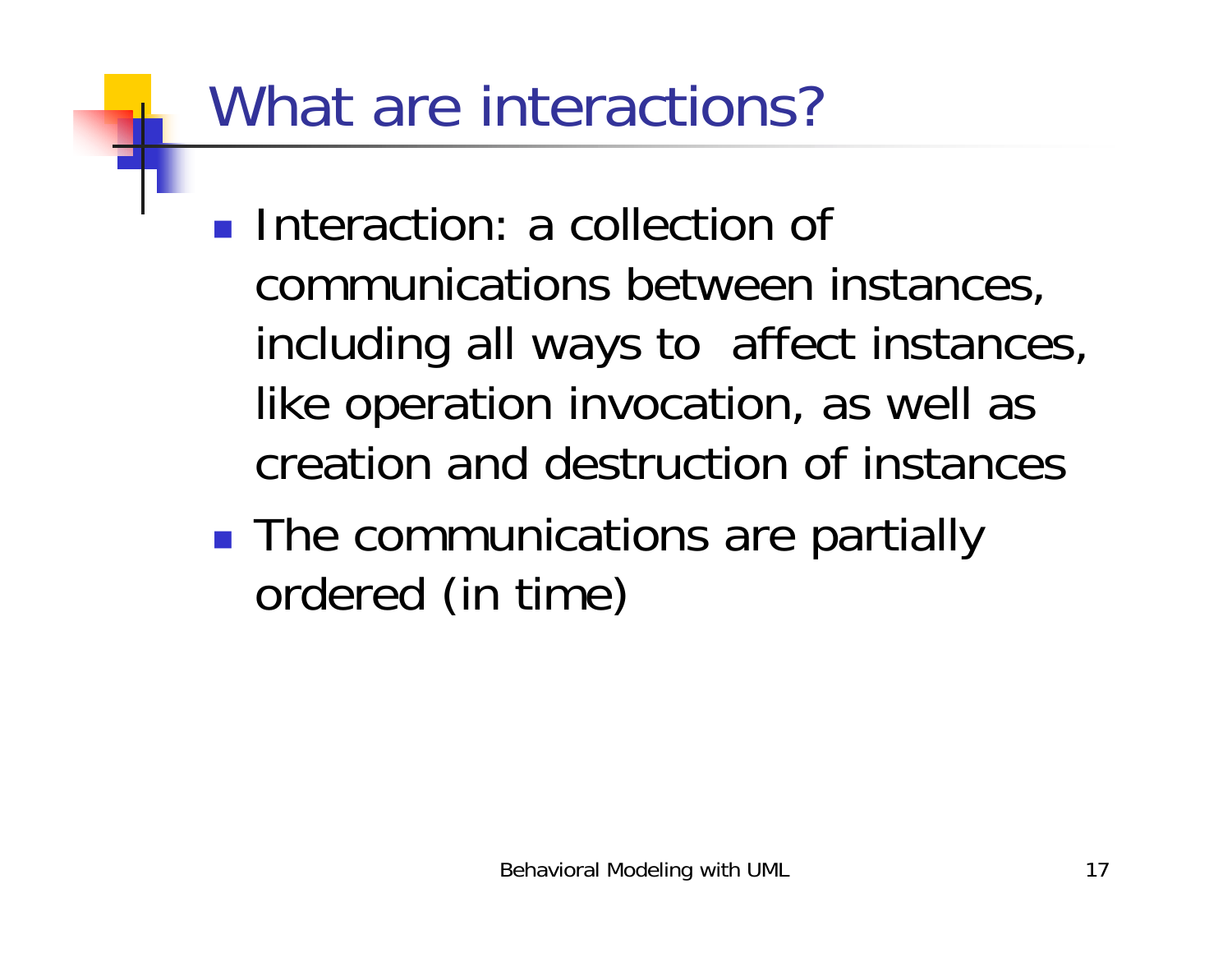#### Interactions: Core Elements

| <b>Construct</b>                                                             | <b>Description</b>                                                                                                                                                                            | <b>Syntax</b>       |
|------------------------------------------------------------------------------|-----------------------------------------------------------------------------------------------------------------------------------------------------------------------------------------------|---------------------|
| <b>Instance</b><br>(object,<br>data value,<br>component<br>instance<br>etc.) | An entity with a unique identity and<br>to which a set of operations can be<br>applied (signals be sent) and which<br>has a state that stores the effects of<br>the operations (the signals). | name<br>attr values |
| <b>Action</b>                                                                | A specification of an executable<br>statement.<br>A few different kinds of actions are<br>predefined, e.g. CreateAction,<br>CallAction, DestroyAction, and<br>UninterpretedAction.            | textual             |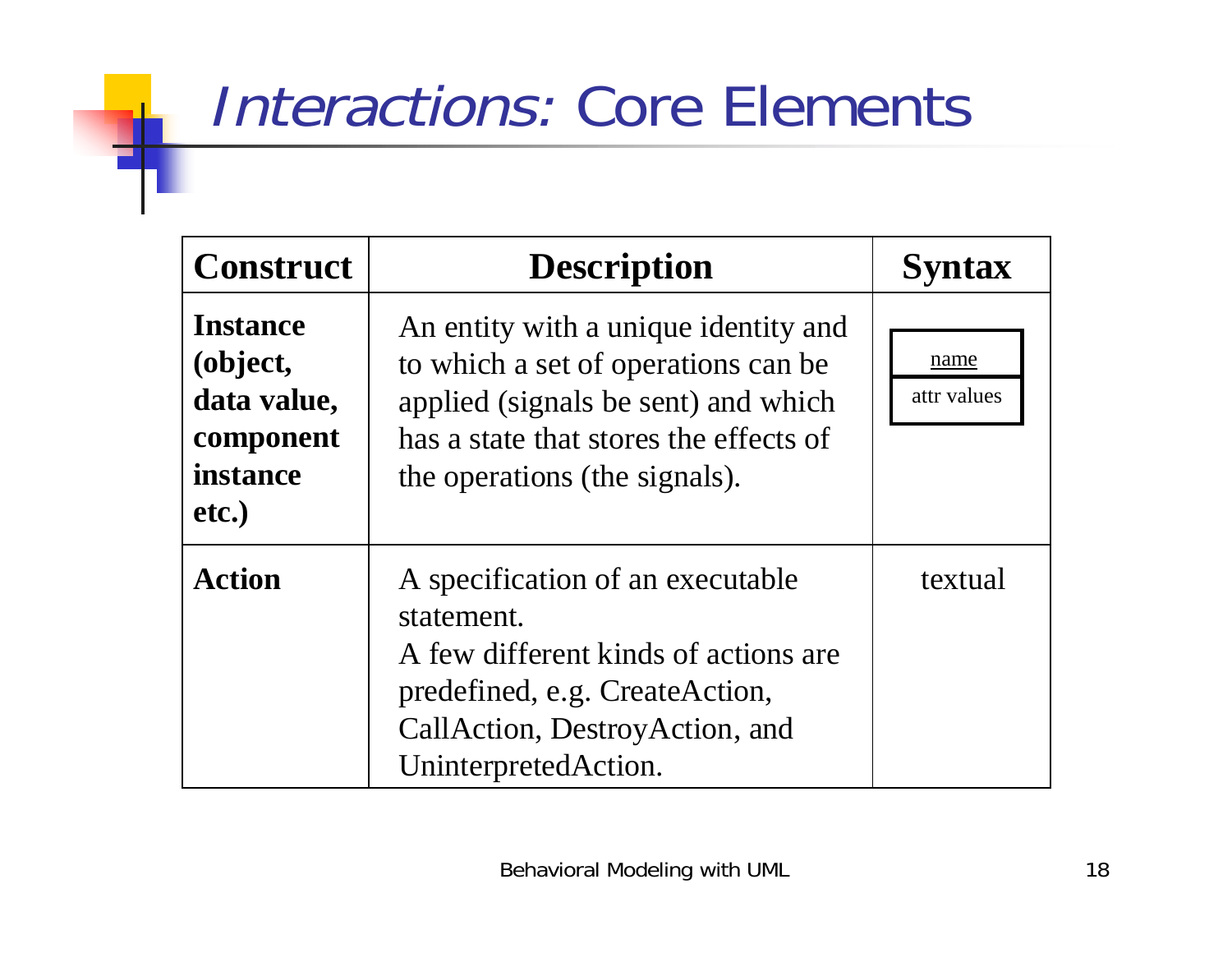#### Interaction: Core Elements (cont'd)

| <b>Construct</b> | <b>Description</b>                                                                          | <b>Syntax</b>                  |
|------------------|---------------------------------------------------------------------------------------------|--------------------------------|
| <b>Stimulus</b>  | A communication between two<br>instances.                                                   |                                |
| <b>Operation</b> | A declaration of a service that can<br>be requested from an instance to<br>effect behavior. | textual                        |
| <b>Signal</b>    | A specification of an asynchronous<br>stimulus communicated between<br>instances.           | «Signal»<br>Name<br>parameters |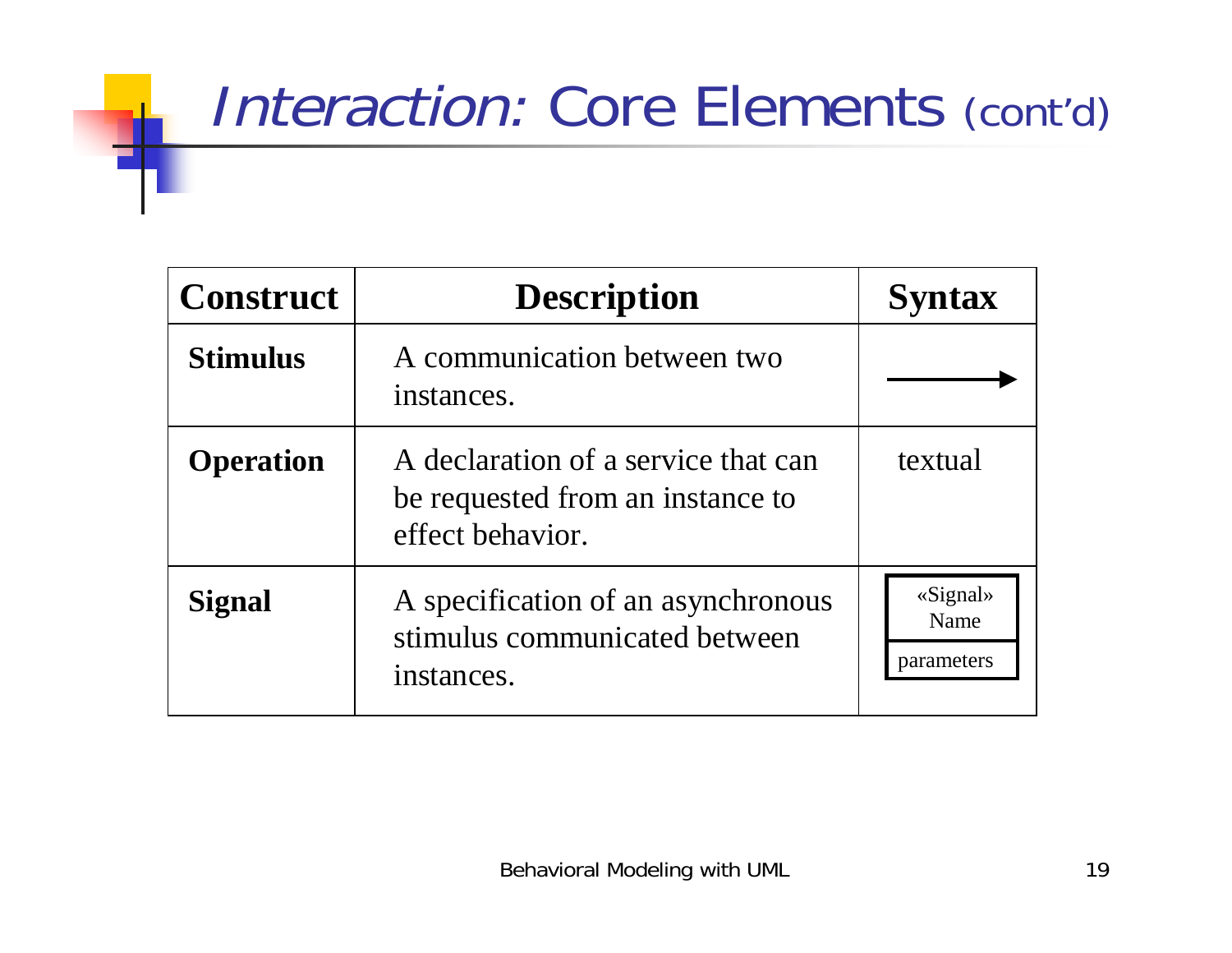#### Interaction: Core Relationships

| <b>Construct</b>      | <b>Description</b>                                                     | <b>Syntax</b> |
|-----------------------|------------------------------------------------------------------------|---------------|
| <b>Link</b>           | A connection between instances.                                        |               |
| <b>Attribute Link</b> | A named slot in an instance, which<br>holds the value of an attribute. | textual       |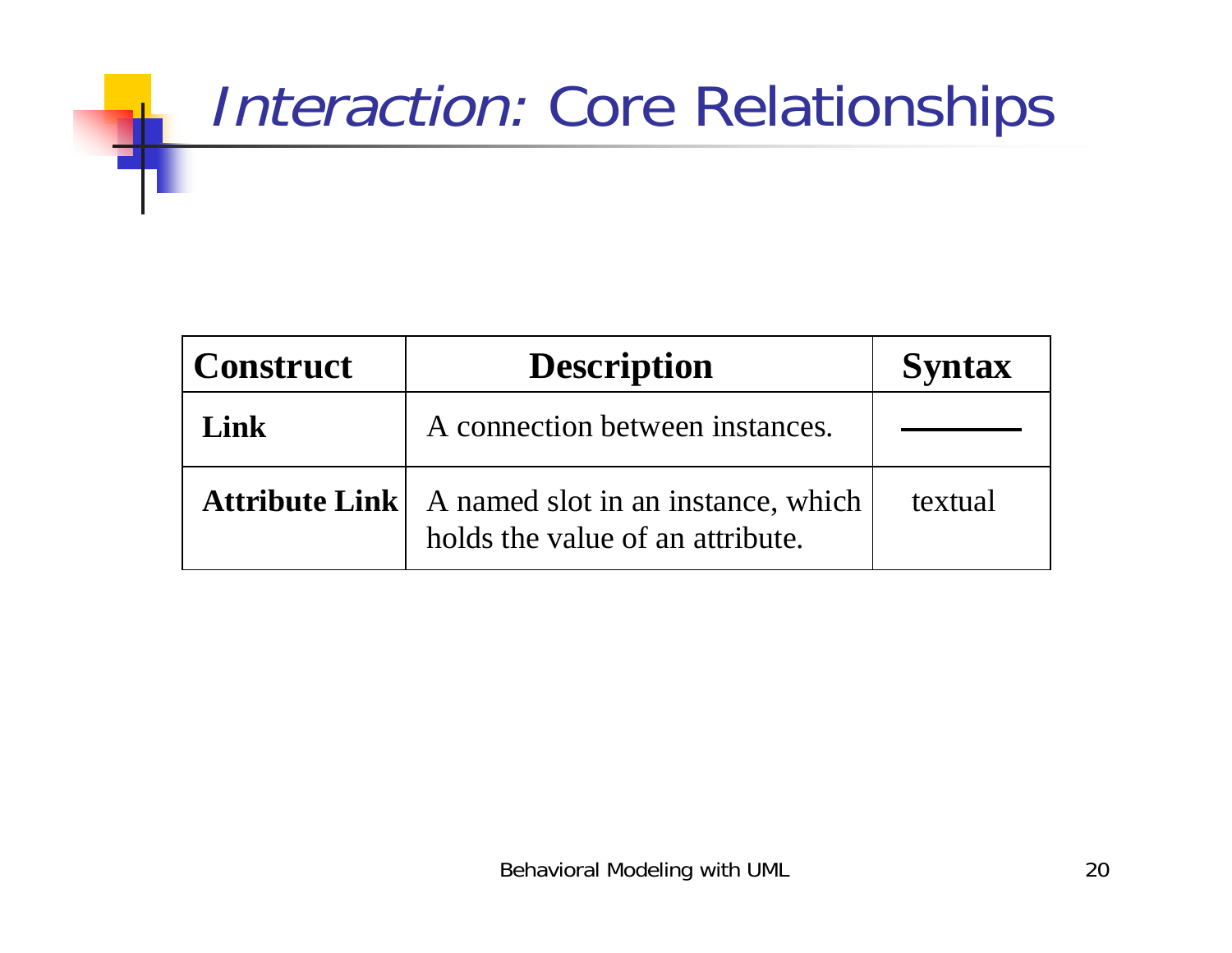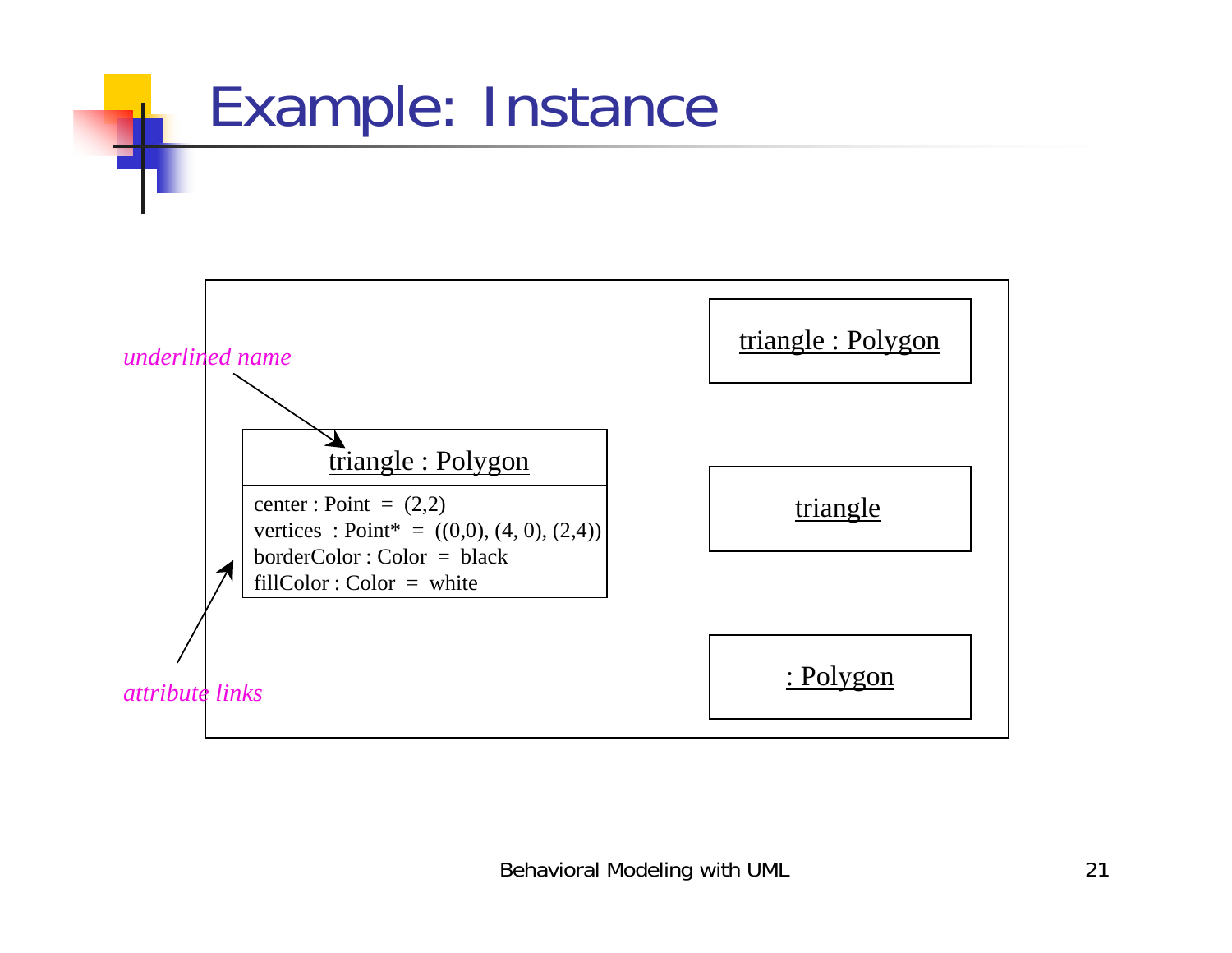# Example: Instances and Links

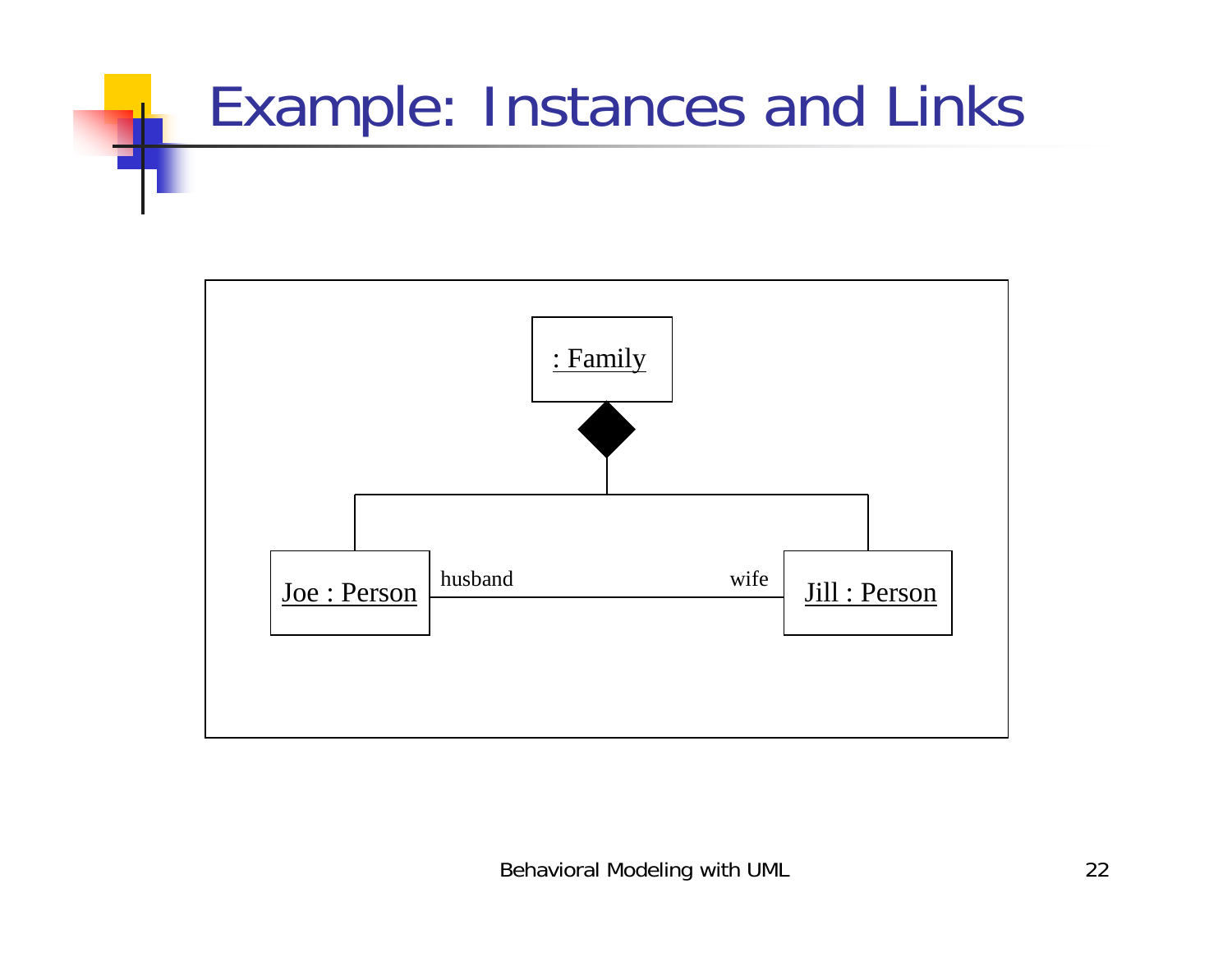# Operation and Method

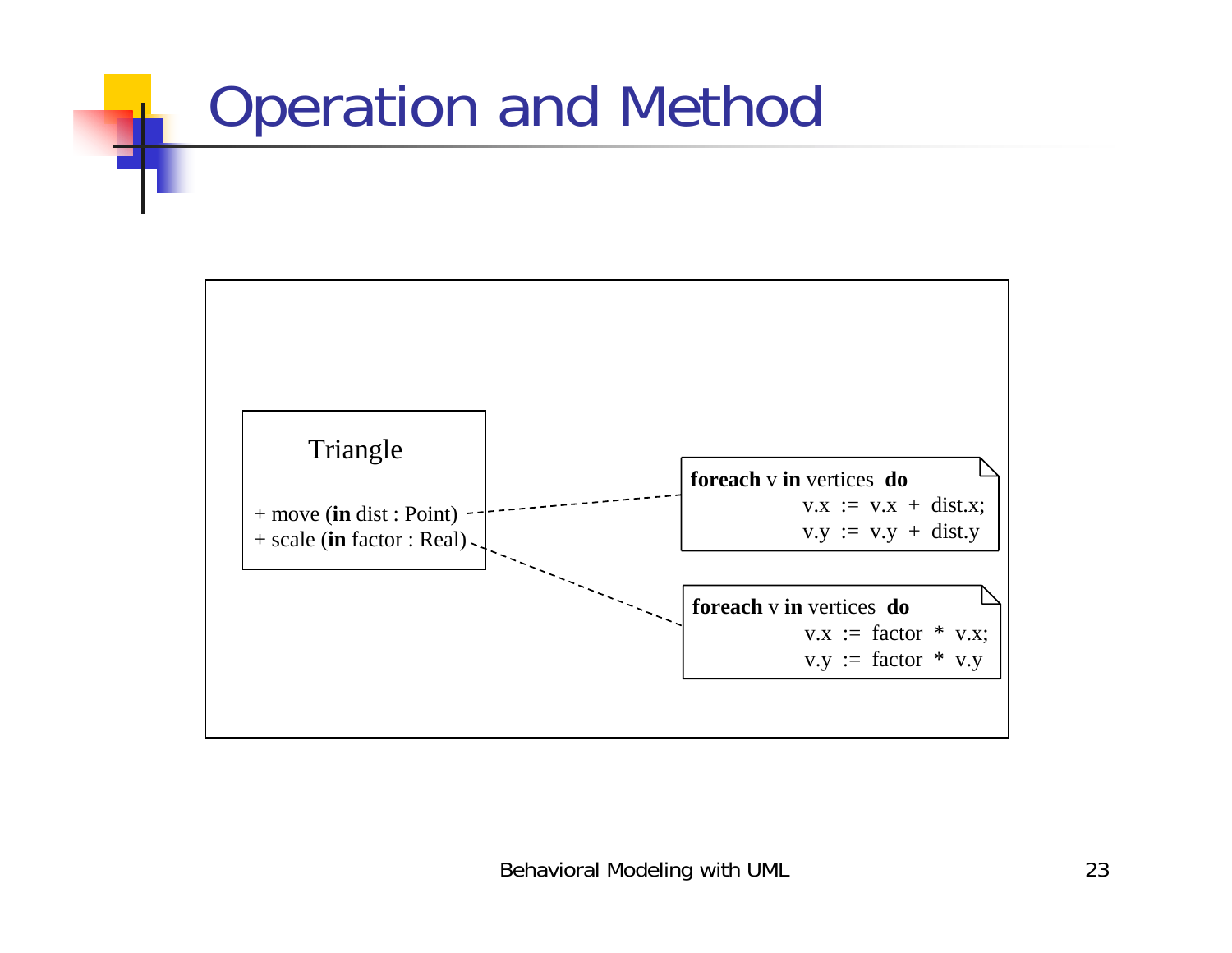# Interaction Diagram Tour

- **. Show interactions between instances in** the model
	- **.** graph of instances (possibly including links) and stimuli
	- **Existing instances**
	- **Execute 2 creation and deletion of instances**
- **.** Kinds
	- **.** sequence diagram (temporal focus)
	- **.** collaboration diagram (structural focus)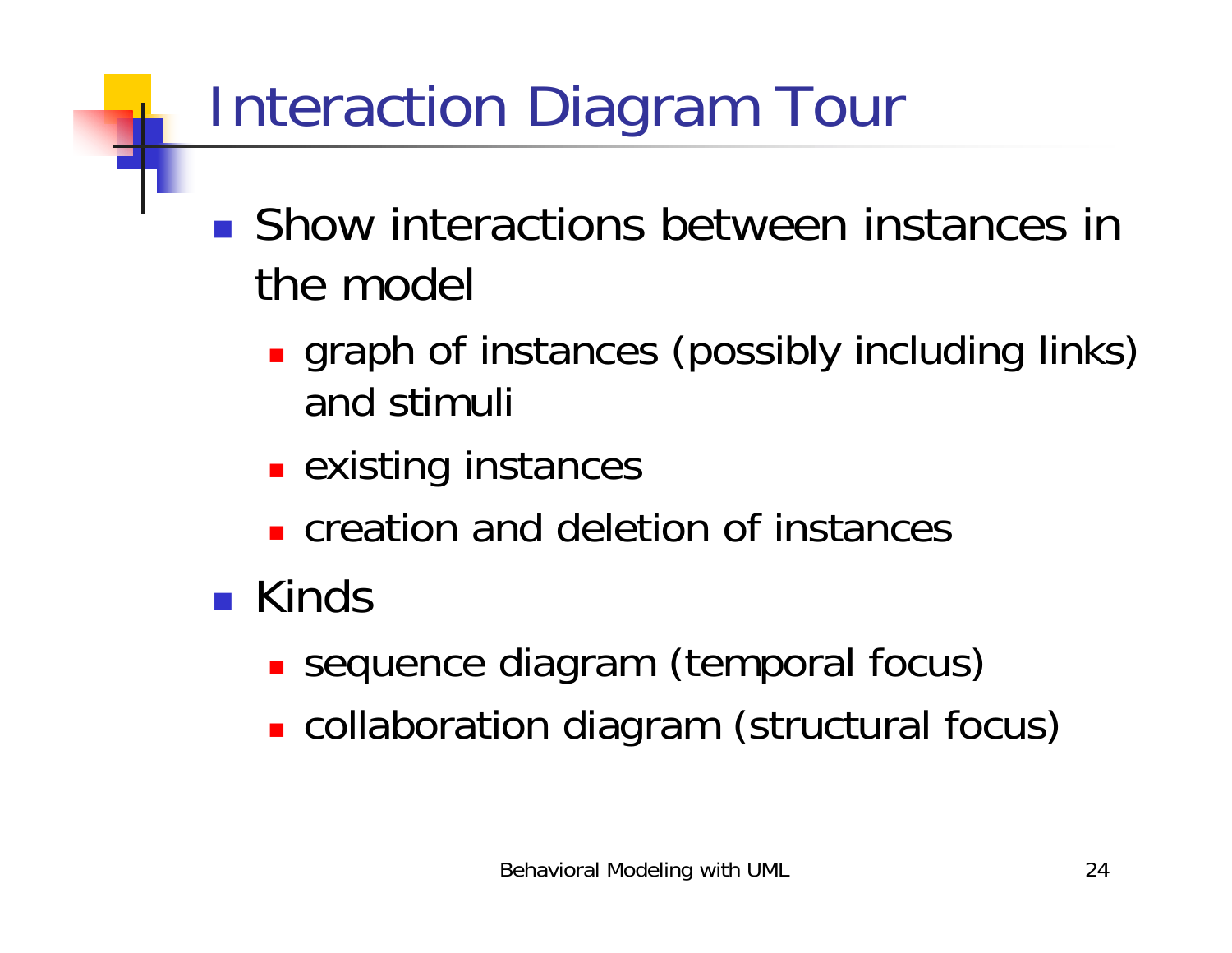#### Interaction Diagrams



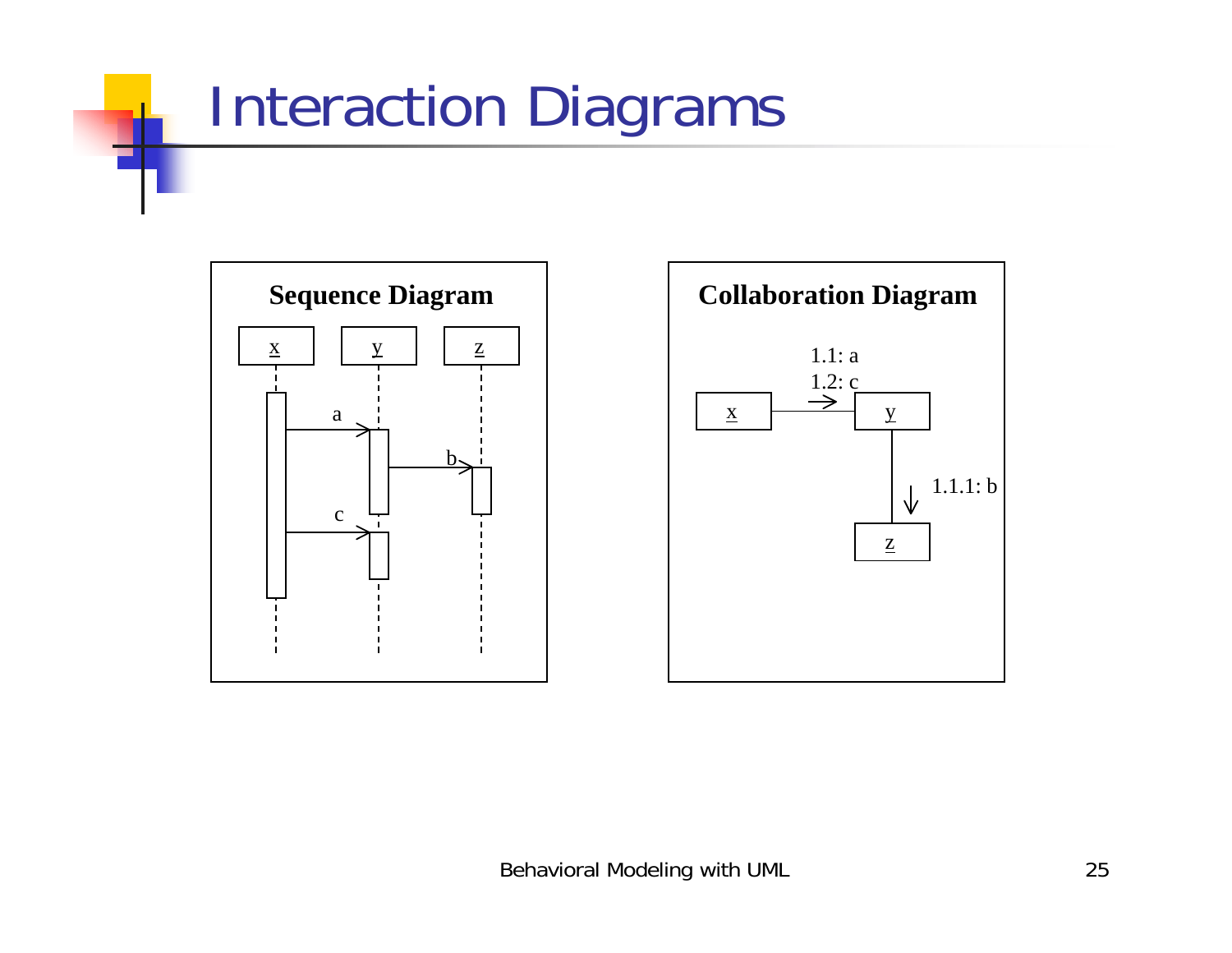#### Sequence Diagram

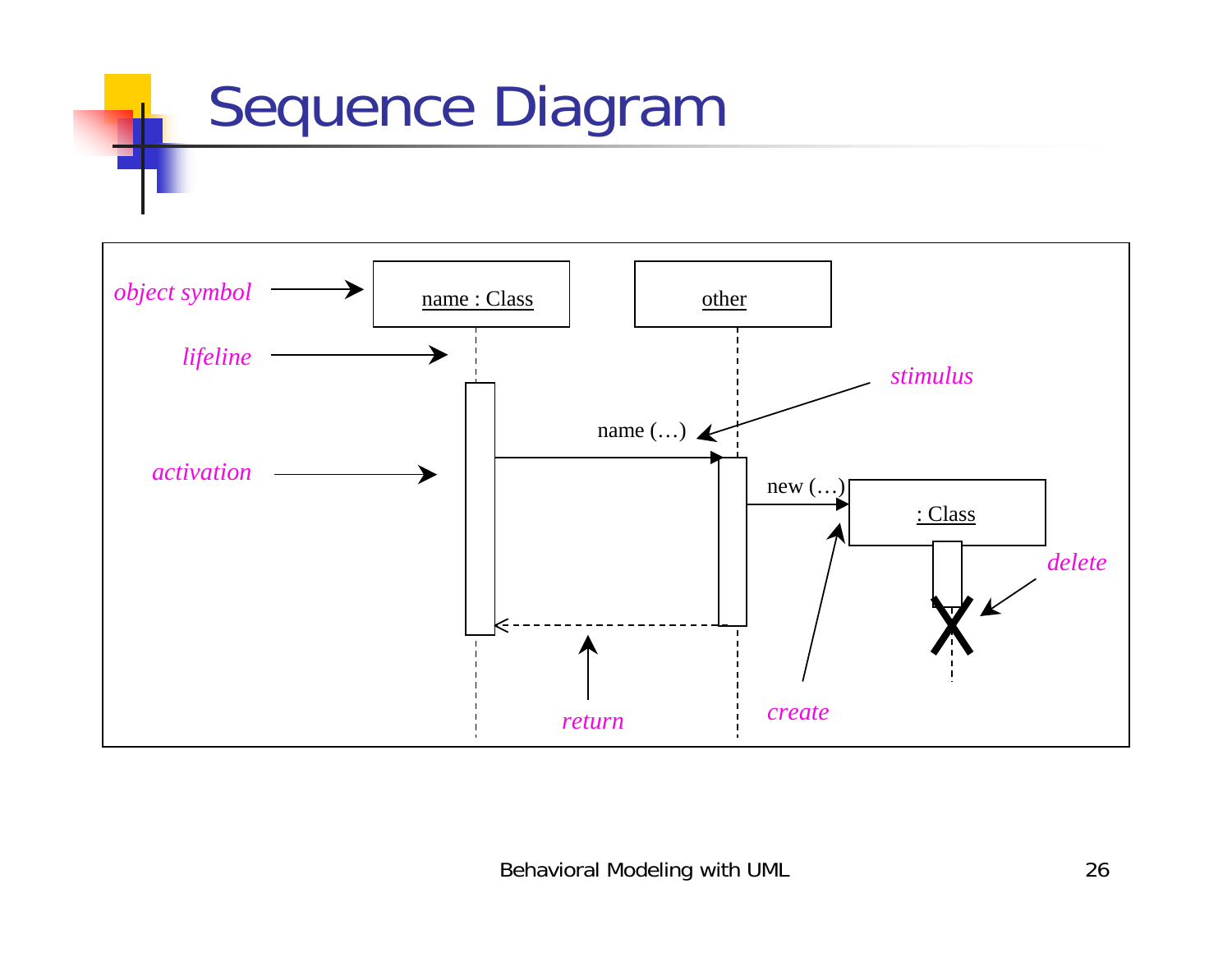

*predecessor sequence-expression return-value := message-name argument-list*

move (5, 7)

3.7.4: move (5, 7)

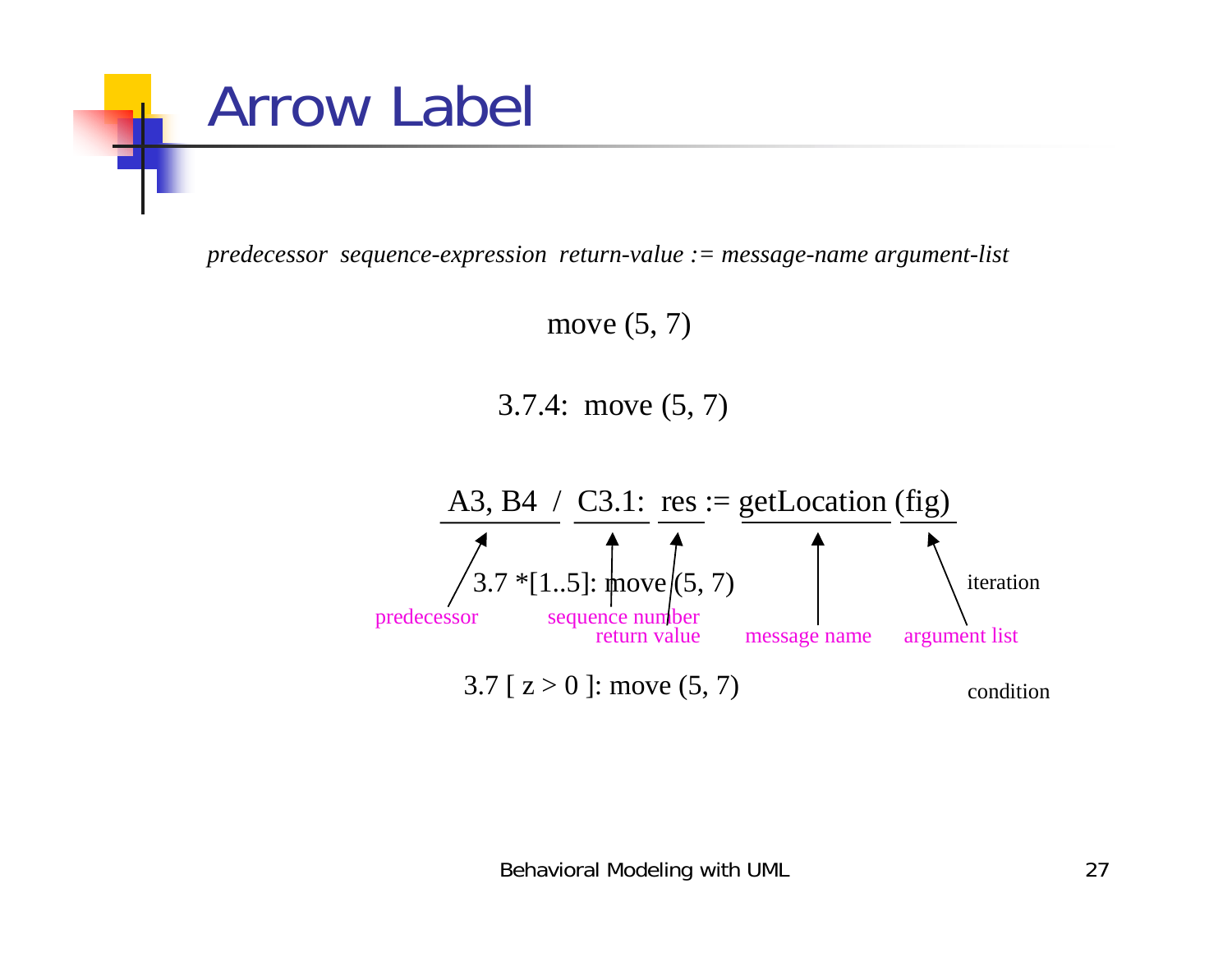#### Different Kinds of Arrows



Procedure call or other kind of nested flow of control Flat flow of control Explicit asynchronous flow of control ReturnUML 1.4: Asynchronous UML 1.4: Variant of async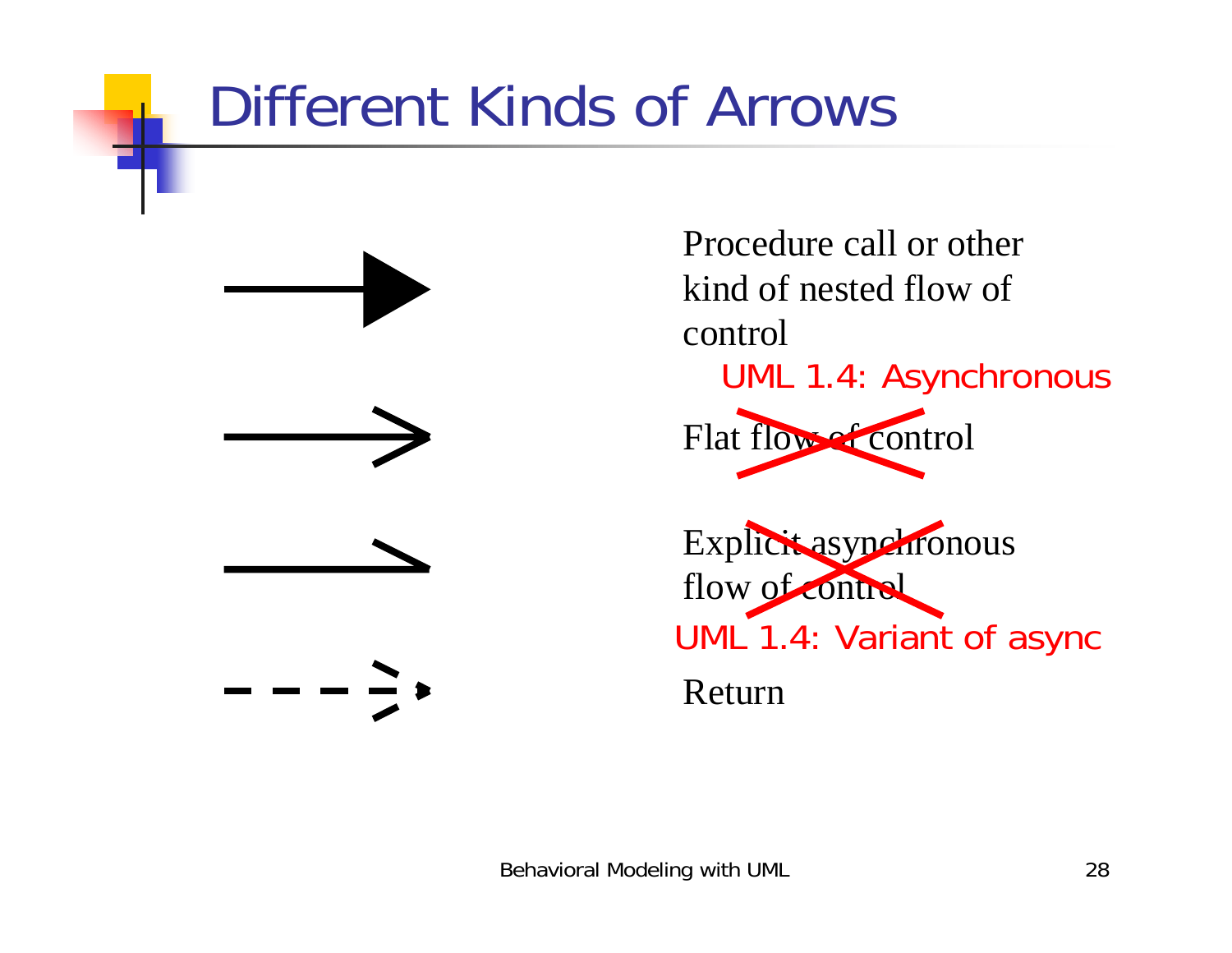#### Example: Different Arrows

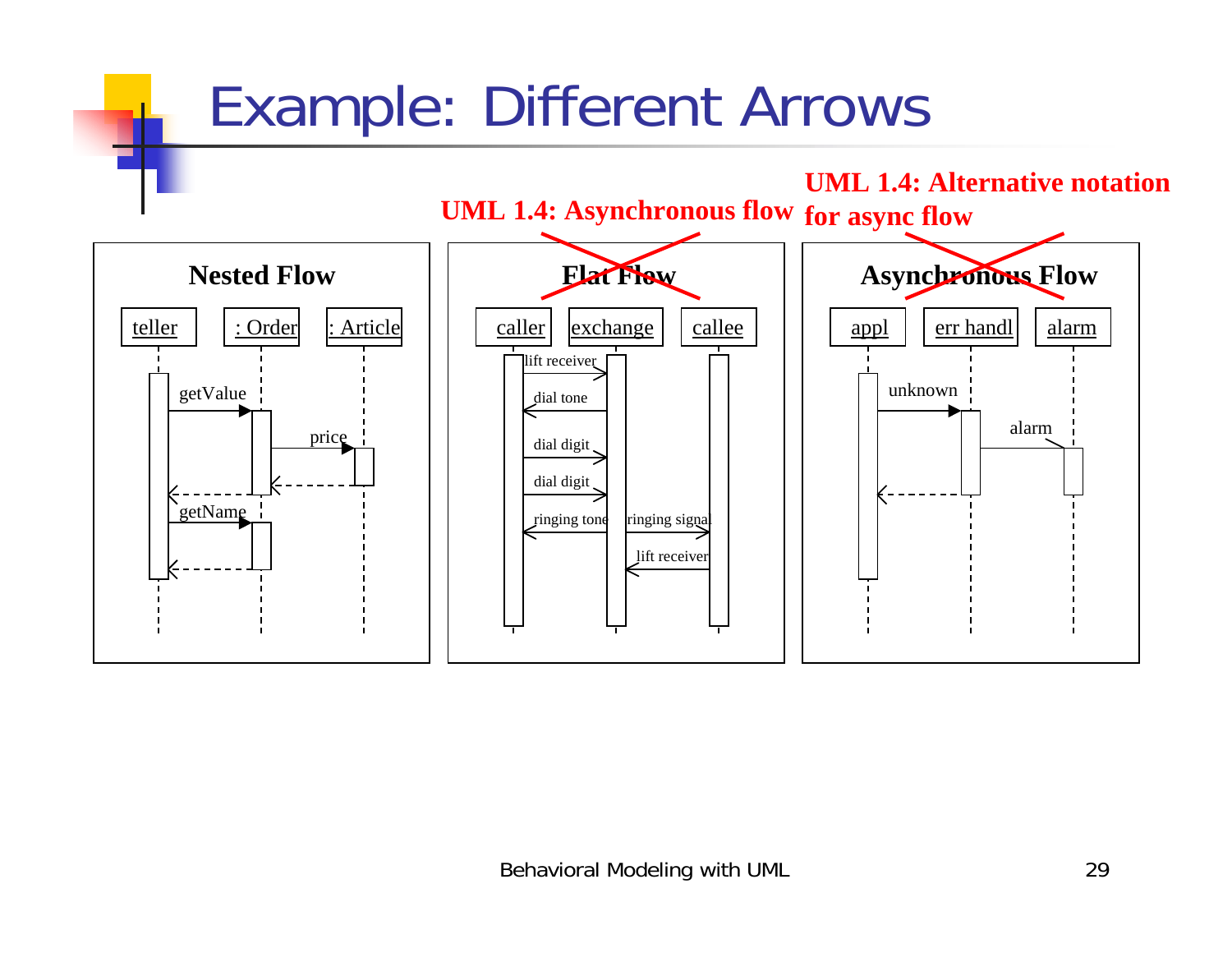#### Recursion, Condition, etc.

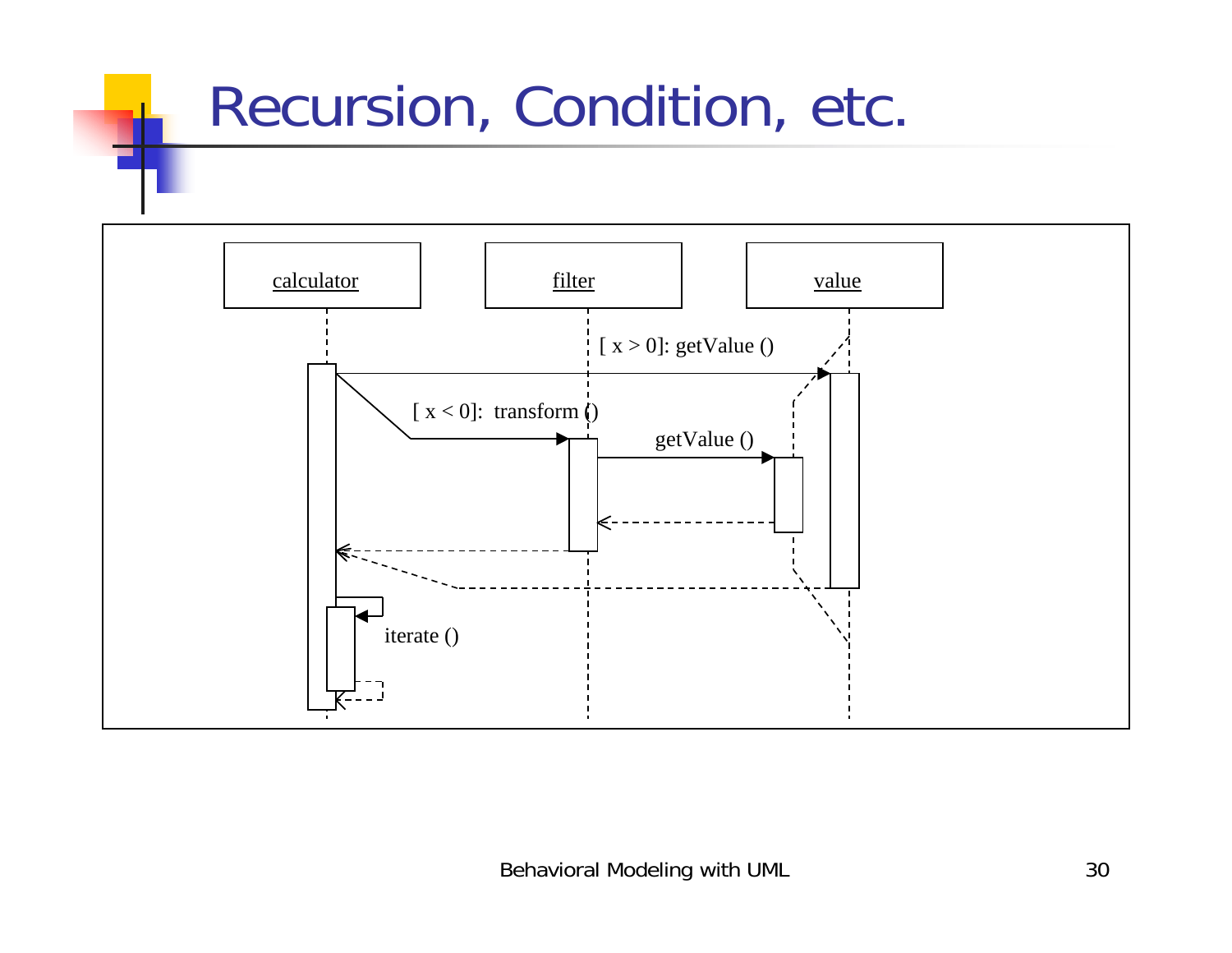#### Collaboration Diagram

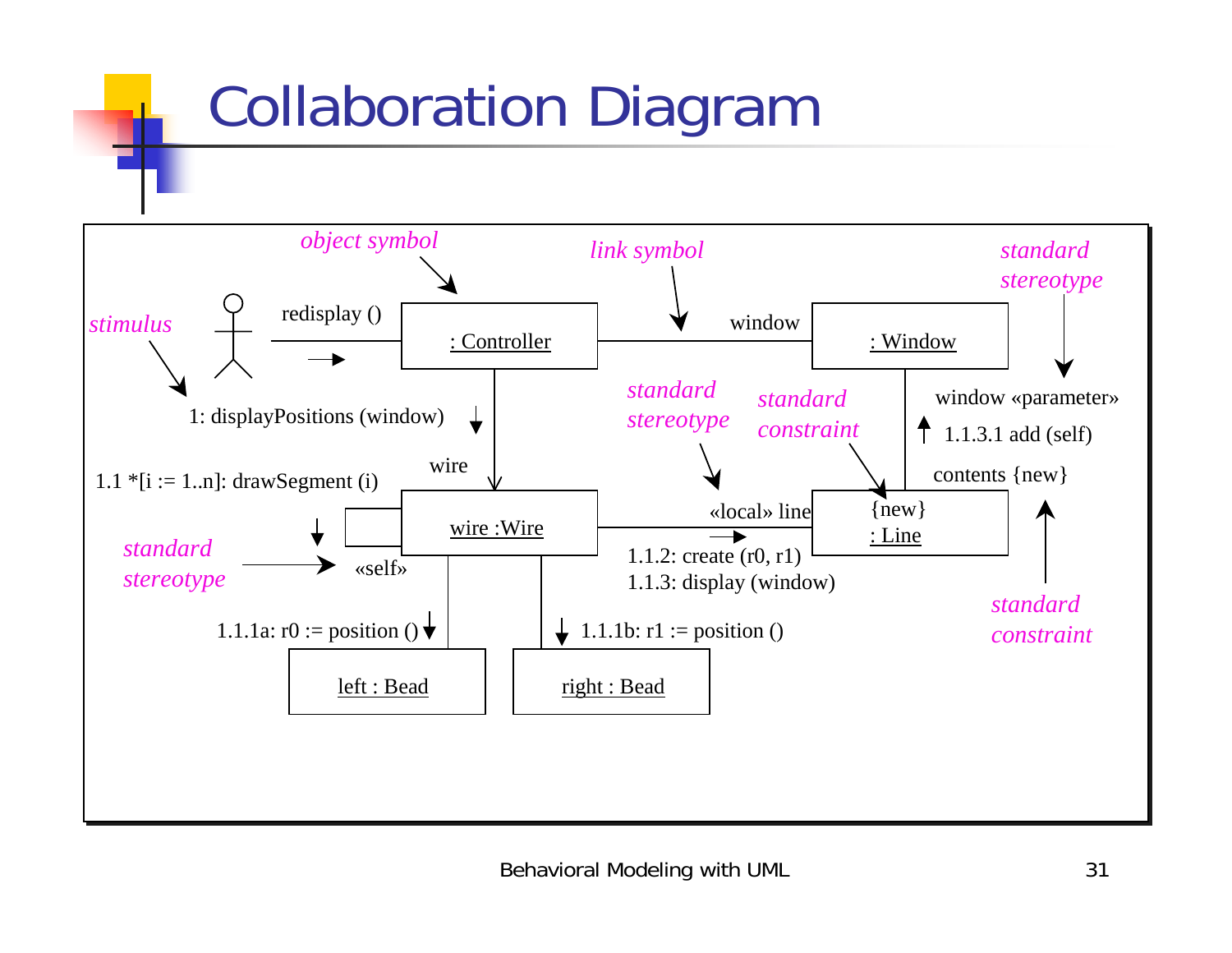#### When to Model Interactions

- !■ To specify how the instances are to interact with each other.
- !■ To identify the interfaces of the classifiers.
- **. To distribute the requirements.**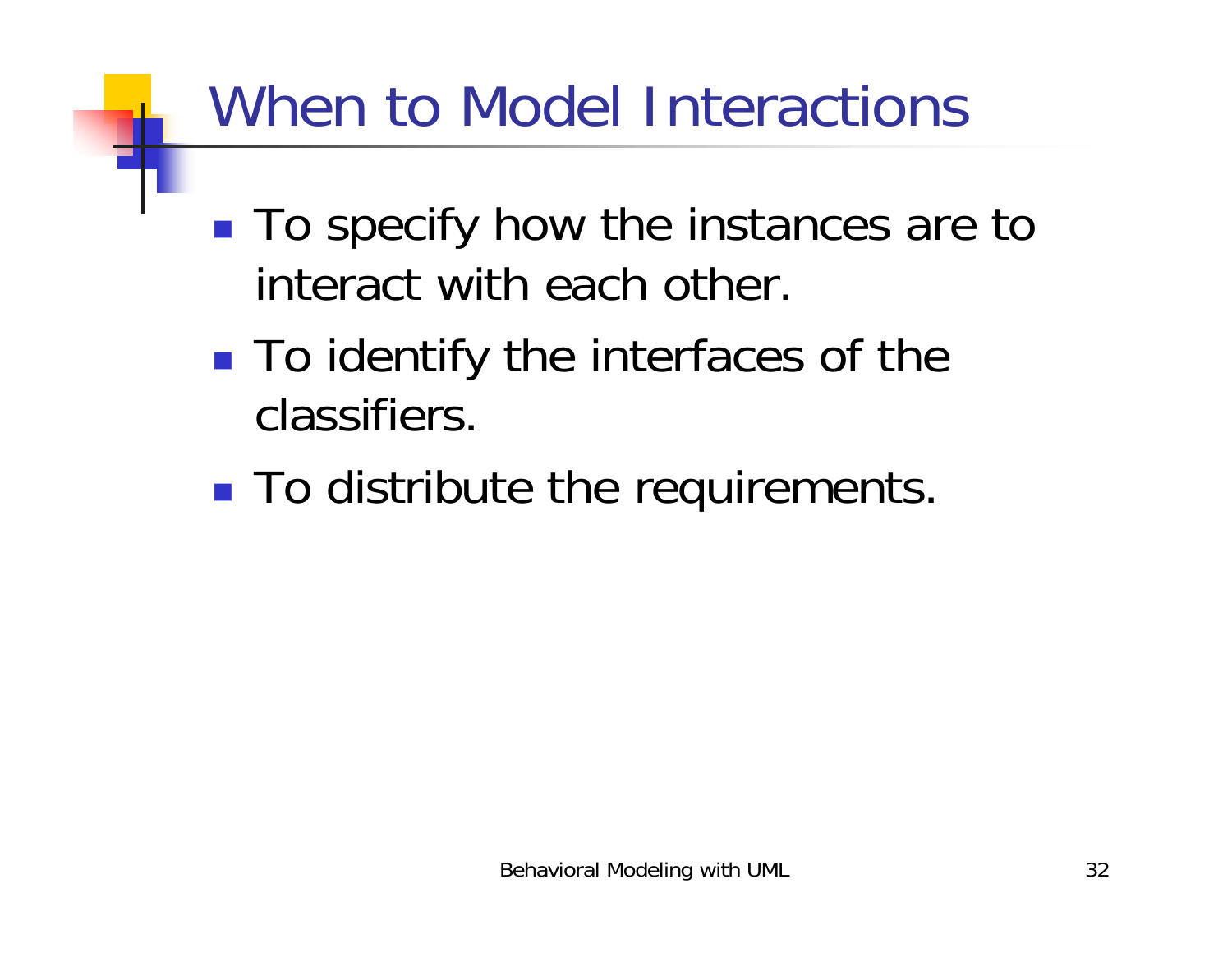#### Interaction Modeling Tips

- **.** Set the context for the interaction.
- **Include only those features of the instances** that are relevant.
- **Express the flow from left to right and from** top to bottom.
- **Put active instances to the left/top and** passive ones to the right/bottom.
- **Use sequence diagrams** 
	- **.** to show the explicit ordering between the stimuli
	- **.** when modeling real-time
- **Use collaboration diagrams** 
	- **.** when structure is important
	- **to concentrate on the effects on the instances**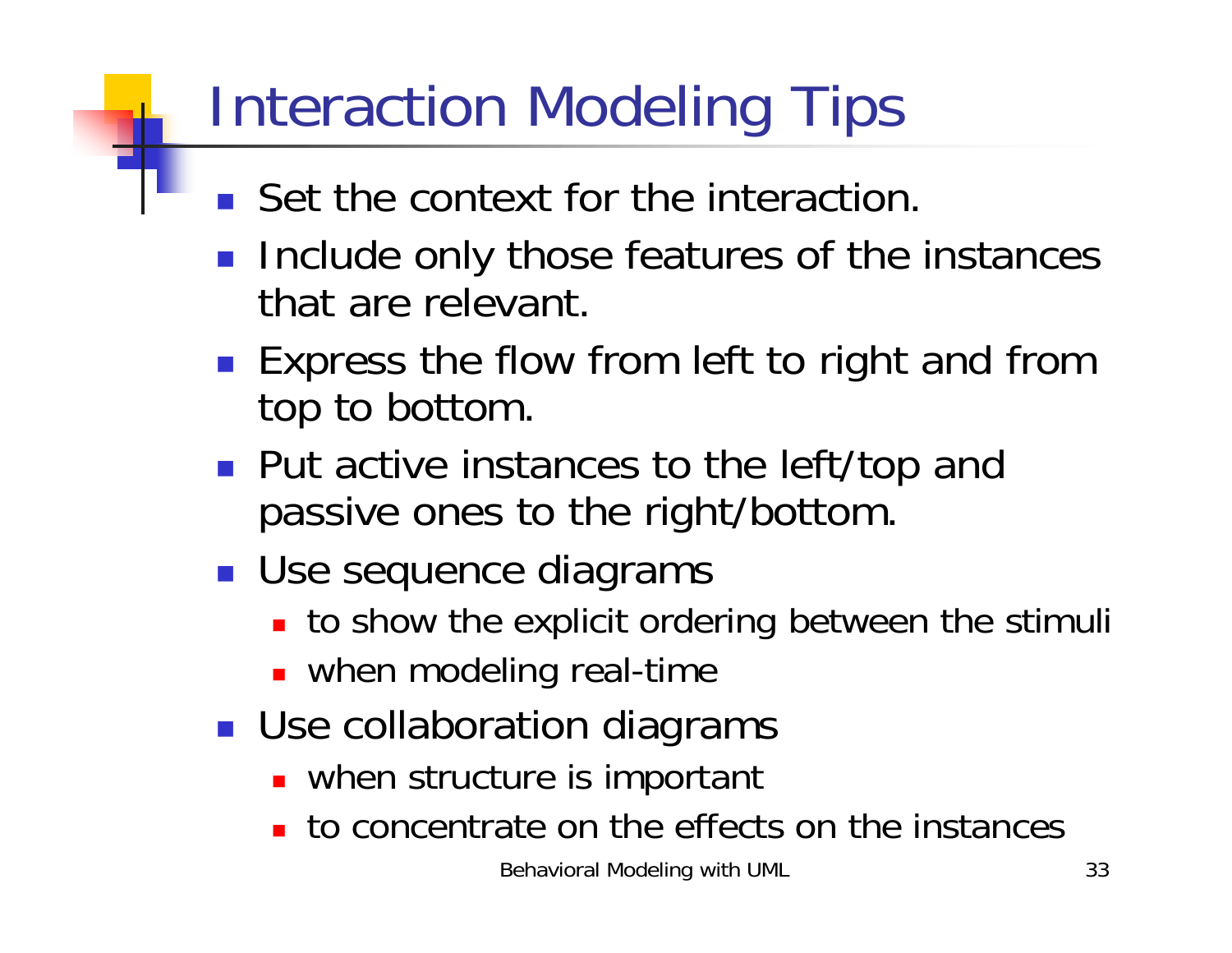

#### Example: A Booking System

Behavioral Modeling with UML 34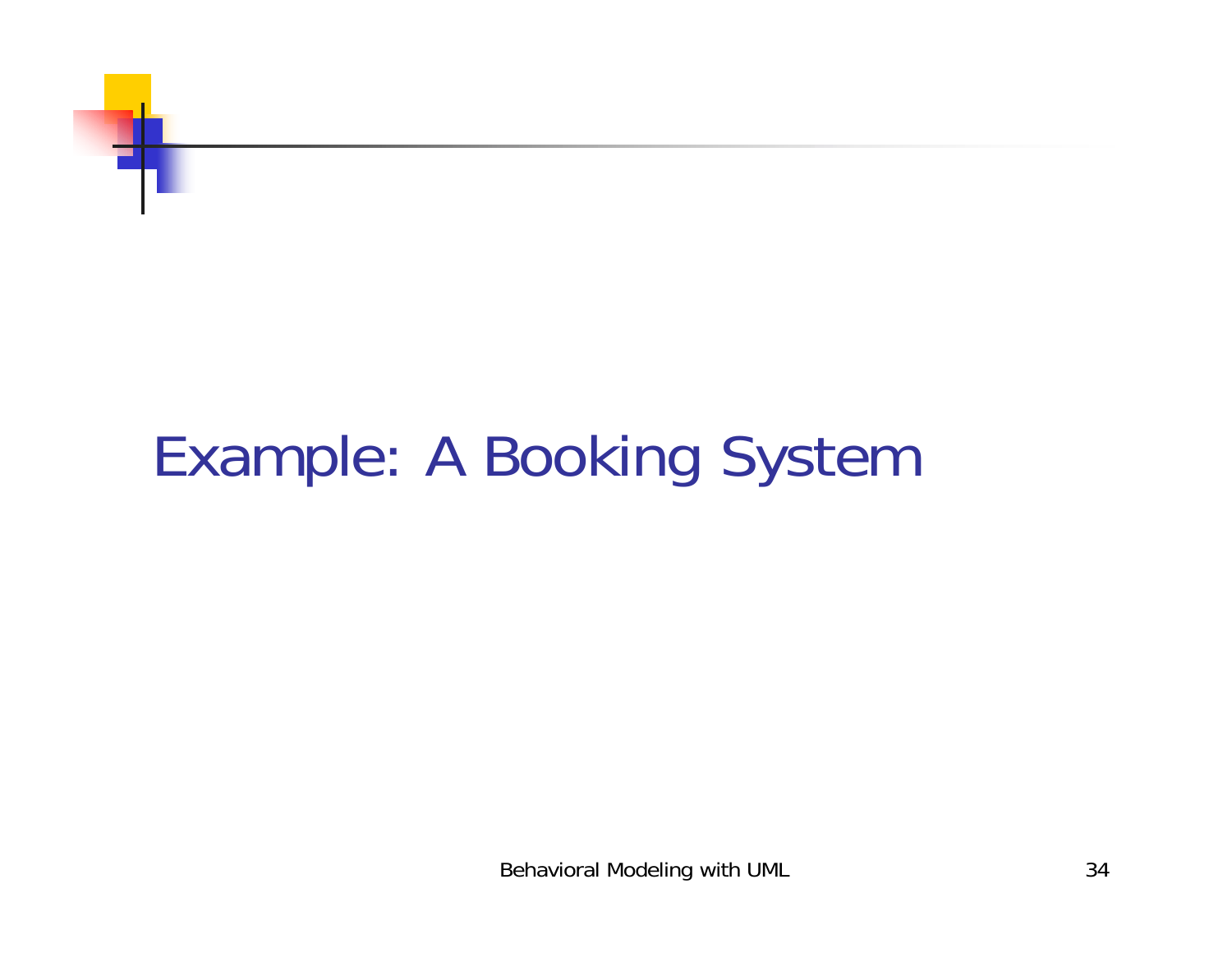#### Use Case Description: Change Flt Itinerary

- ! **Actors:** traveler, client account db, airline reservation system
- !**Preconditions:** Traveler has logged in

#### !**Basic course:**

- !Traveler selects 'change flight itinerary' option
- ! System retrieves traveler's account and flight itinerary from client account database
- ! System asks traveler to select itinerary segment she wants to change; traveler selects itinerary segment.
- !System asks traveler for new departure and destination information; traveler provides information.
- !If flights are available then …
- !…
- **.** System displays transaction summary.
- ! **Alternative course:**
	- !If no flights are available then…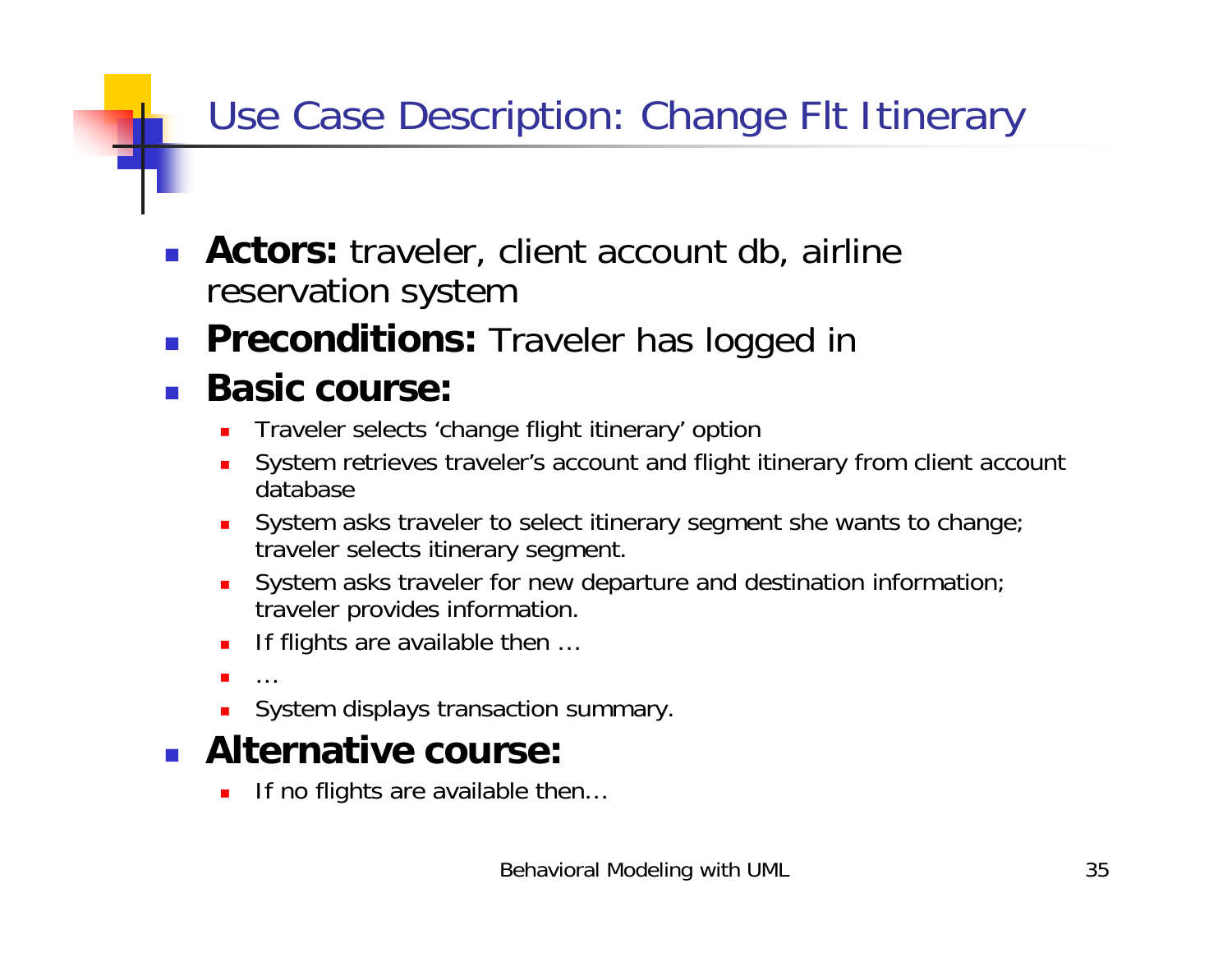#### Sequence Diagram: Change Flight Itinerary

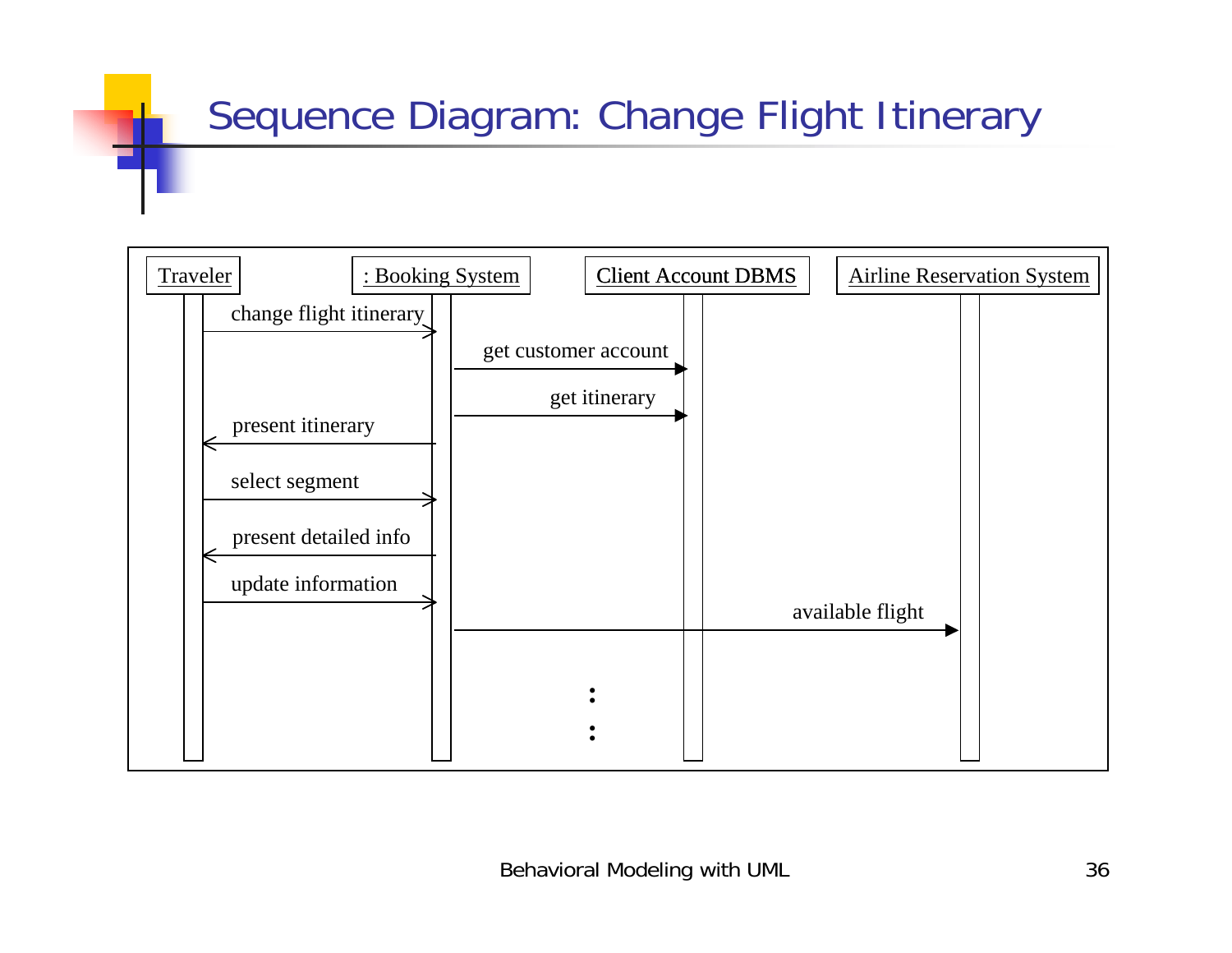#### Collaboration Diagram: Change Flt Itinerary

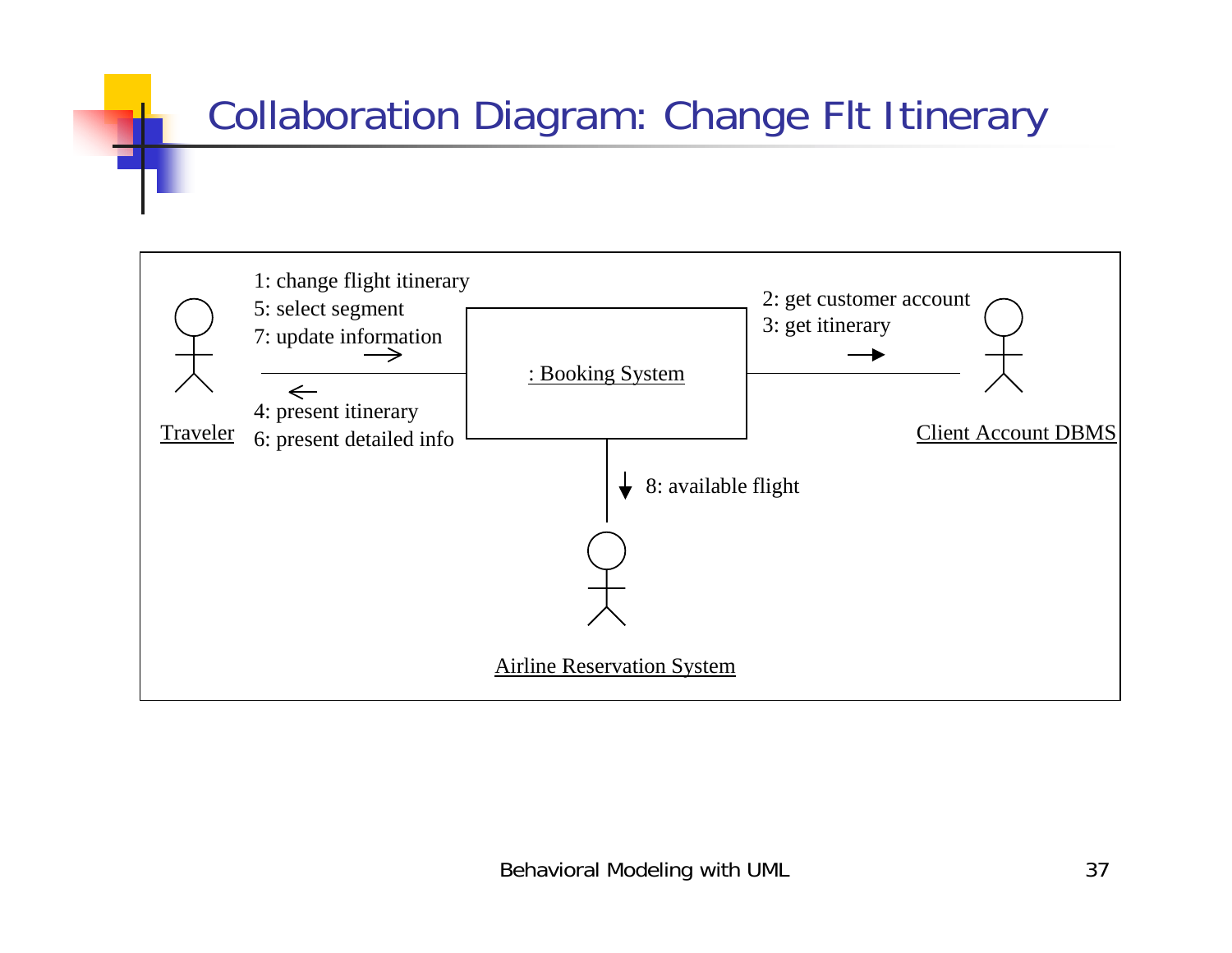# Collaboration

- What is a collaboration?
- *DESCRIPTION AND PROPERTY ARRANGEMENT* ■ Core concepts
- *DESCRIPTION AND PROPERTY ARRANGEMENT* **Diagram tour**
- **.** When to model collaborations
- *DESCRIPTION AND PROPERTY ARRANGEMENT* **Nodeling tips**
- *DESCRIPTION AND PROPERTY ARRANGEMENT* ■ Example: A Booking System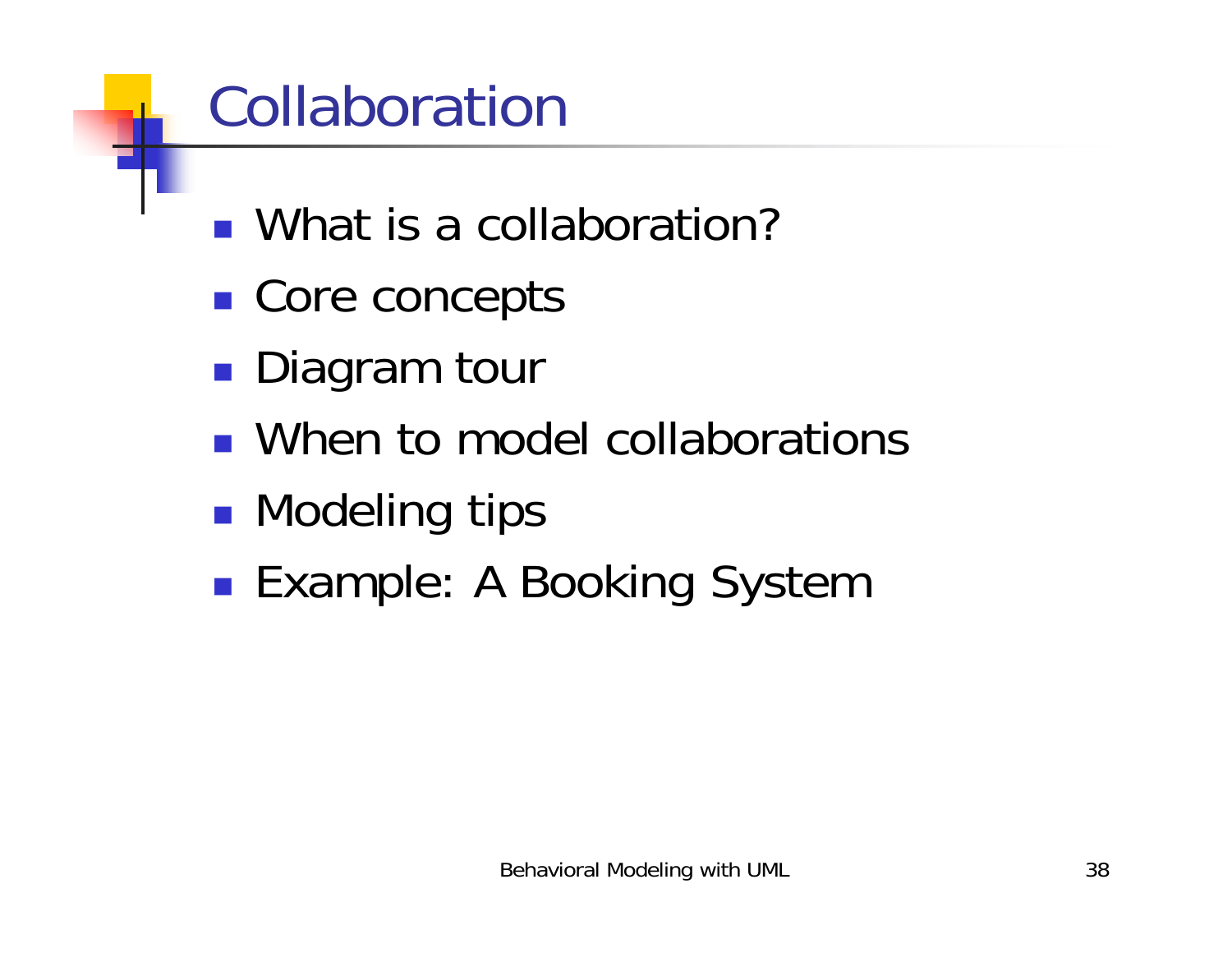# What is a collaboration?

- **.** Collaboration: a collaboration defines the roles a set of instances play when performing a particular task, like an operation or a use case.
- *DESCRIPTION AND PROPERTY ARRANGEMENT* **Interaction:an interaction specifies a** communication pattern to be performed by instances playing the roles of a collaboration.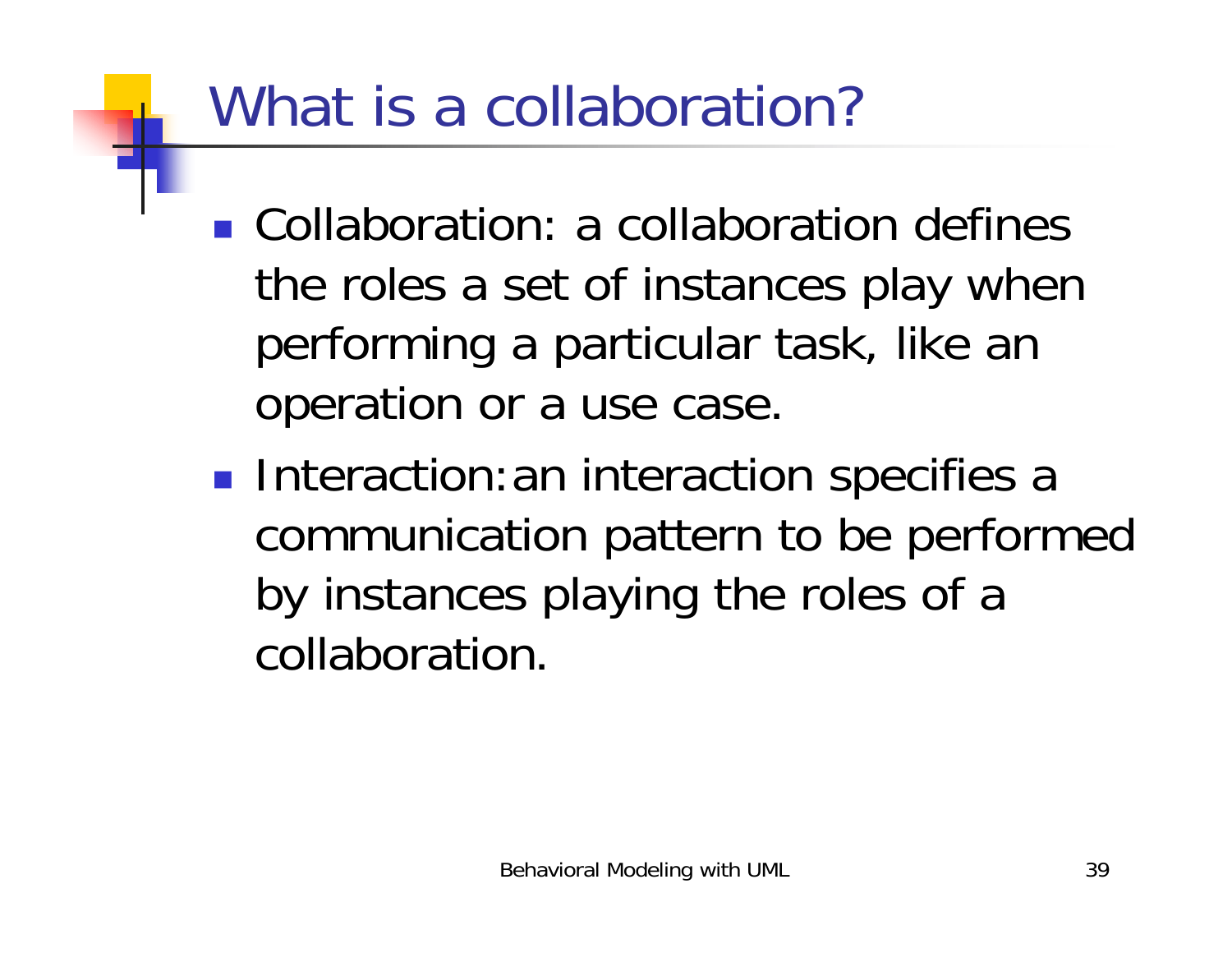# Collaborations: Core Elements

| <b>Construct</b>     | <b>Description</b>                                                                                                                                                                                                                                                                                               | <b>Syntax</b> |
|----------------------|------------------------------------------------------------------------------------------------------------------------------------------------------------------------------------------------------------------------------------------------------------------------------------------------------------------|---------------|
| <b>Collaboration</b> | A collaboration describes how an<br>operation or a classifier, like a<br>use case, is realized by a set of<br>classifiers and associations used<br>in a specific way.<br>The collaboration defines a set of<br>roles to be played by instances<br>and links, possibly including a<br>collection of interactions. | Name          |
| <b>Interaction</b>   | An interaction describes a<br>communication pattern between<br>instances when they play the<br>roles of the collaboration.                                                                                                                                                                                       |               |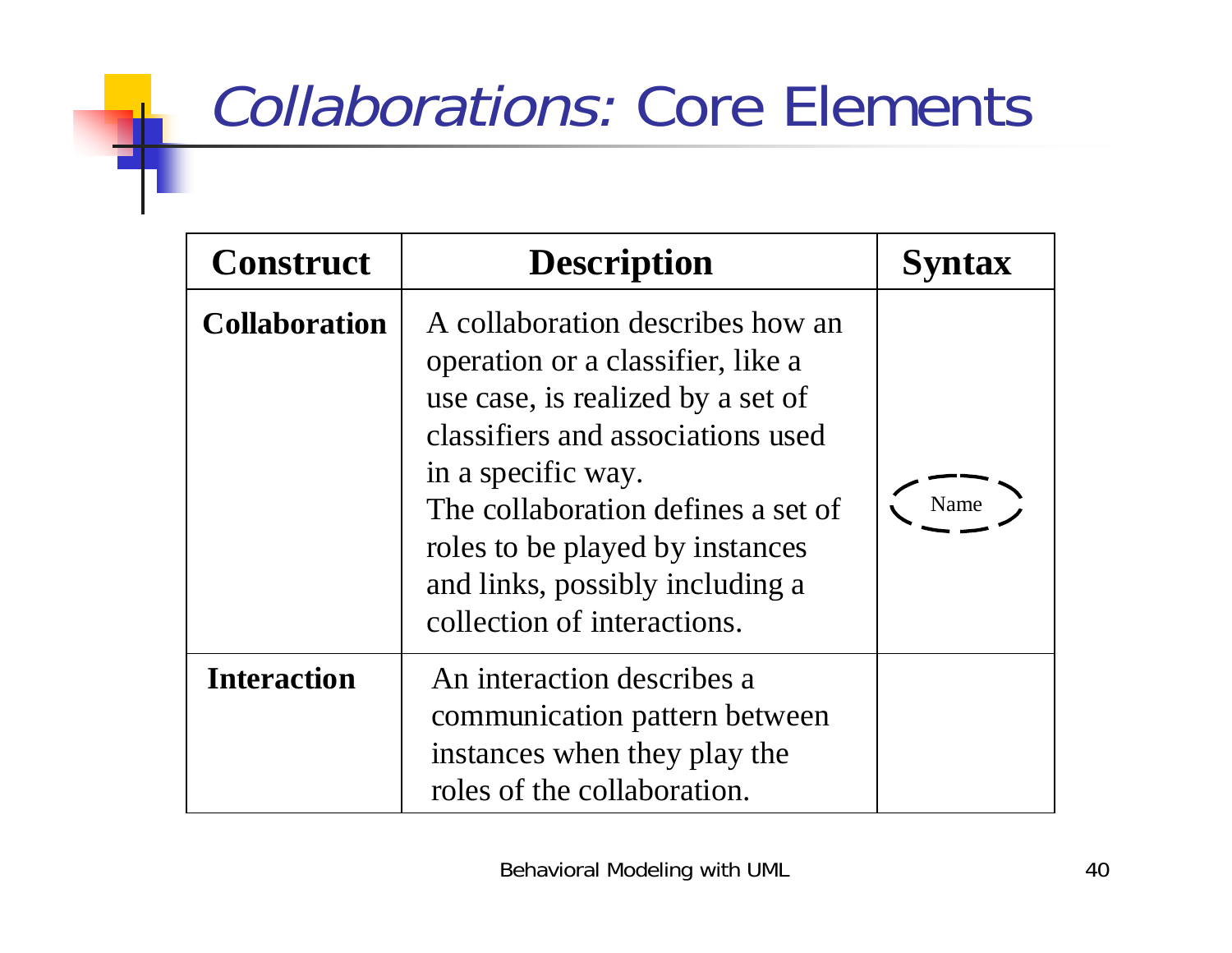## Collaborations: Core Elements (cont'd)

| <b>Construct</b>                         | <b>Description</b>                                                                                                                               | <b>Syntax</b> |
|------------------------------------------|--------------------------------------------------------------------------------------------------------------------------------------------------|---------------|
| <b>Collaboration-</b><br><b>Instance</b> | A collection of instances which<br>together play the roles declared<br>in a collaboration.                                                       |               |
| <b>Interaction-</b><br><b>Instance</b>   | A collection of stimuli<br>exchanged between instances<br>playing specific roles according<br>to the communication pattern of<br>an interaction. |               |

#### All new in UML 1.4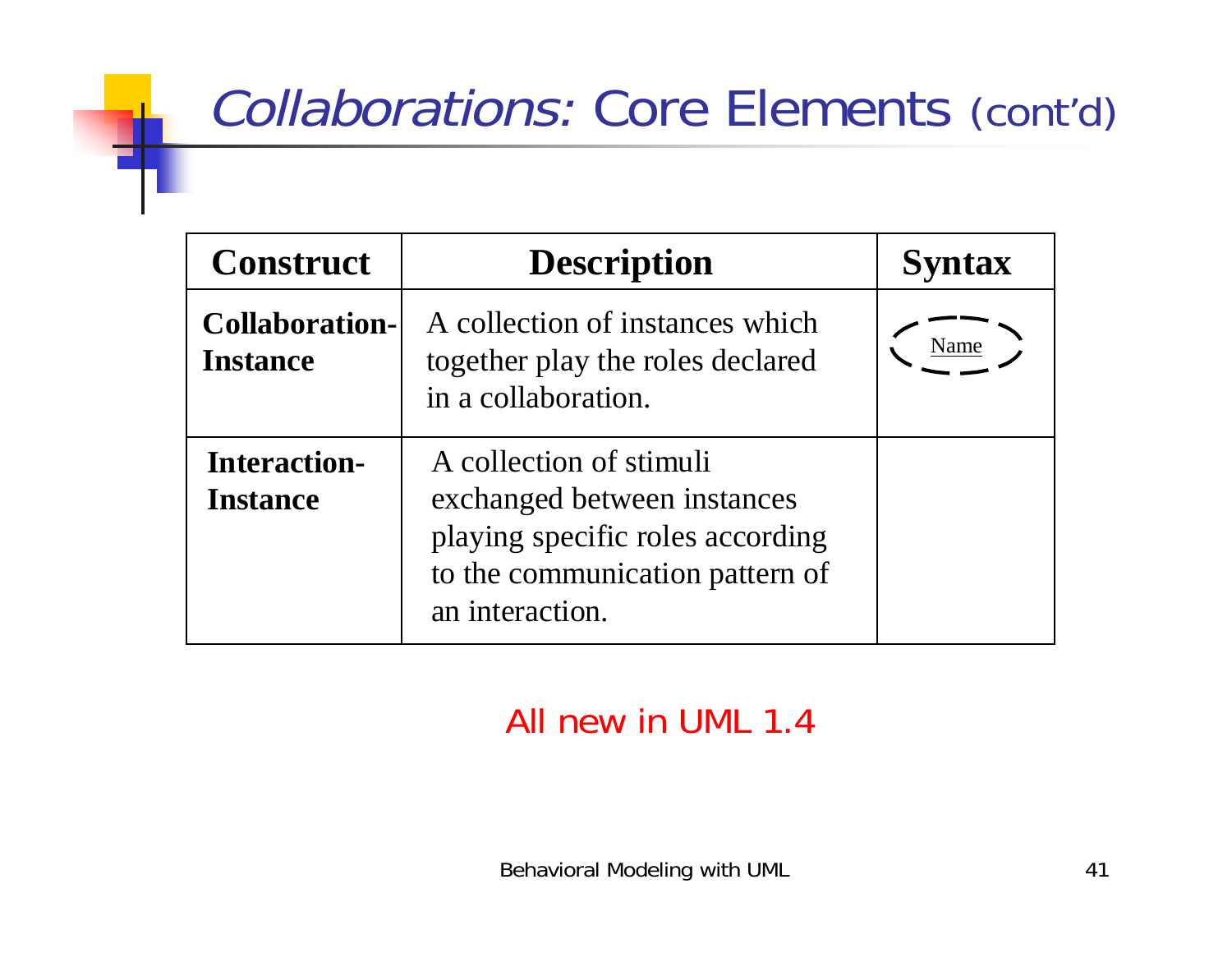## Collaborations: Core Elements (cont'd)

| <b>Construct</b>                 | <b>Description</b>                                                                                                                                                                             | <b>Syntax</b> |
|----------------------------------|------------------------------------------------------------------------------------------------------------------------------------------------------------------------------------------------|---------------|
| <b>Classifier</b><br><b>Role</b> | A classifier role is a specific role<br>played by a participant in a<br>collaboration. It specifies a restricted<br>view of a classifier, defined by what<br>is required in the collaboration. | / Name        |
| <b>Message</b>                   | A message specifies one<br>communication between instances.<br>It is a part of the communication<br>pattern given by an interaction.                                                           | label         |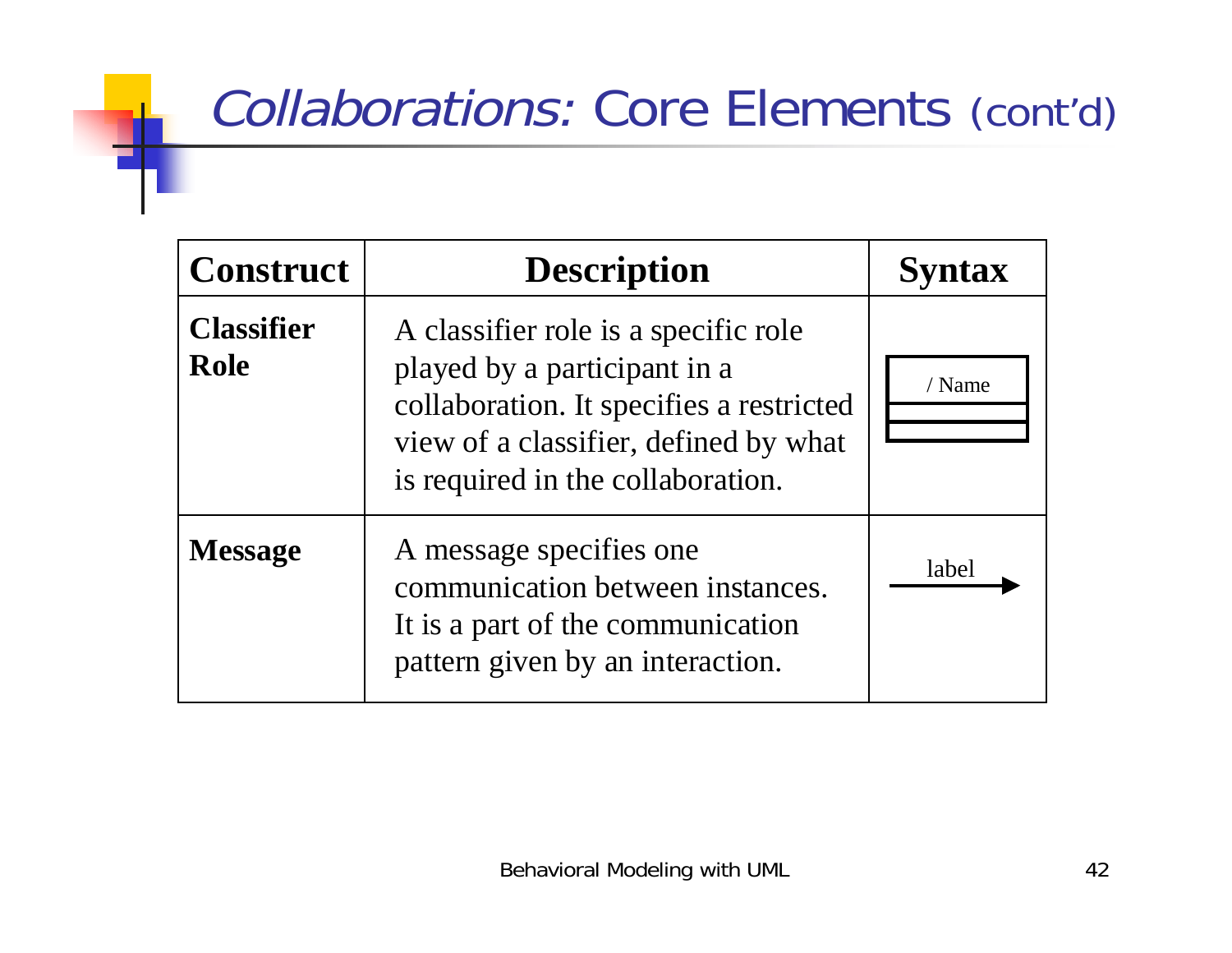# Collaborations: Core Relationships

| <b>Construct</b>                  | <b>Description</b>                                                                                                                                                                                   | <b>Syntax</b> |
|-----------------------------------|------------------------------------------------------------------------------------------------------------------------------------------------------------------------------------------------------|---------------|
| <b>Association</b><br><b>Role</b> | An association role is a specific<br>usage of an association needed<br>in a collaboration.                                                                                                           |               |
| <b>Generalization</b>             | A generalization is a taxonomic<br>relationship between a more<br>general element and a more<br>specific element. The more<br>specific element is fully consistent<br>with the more general element. |               |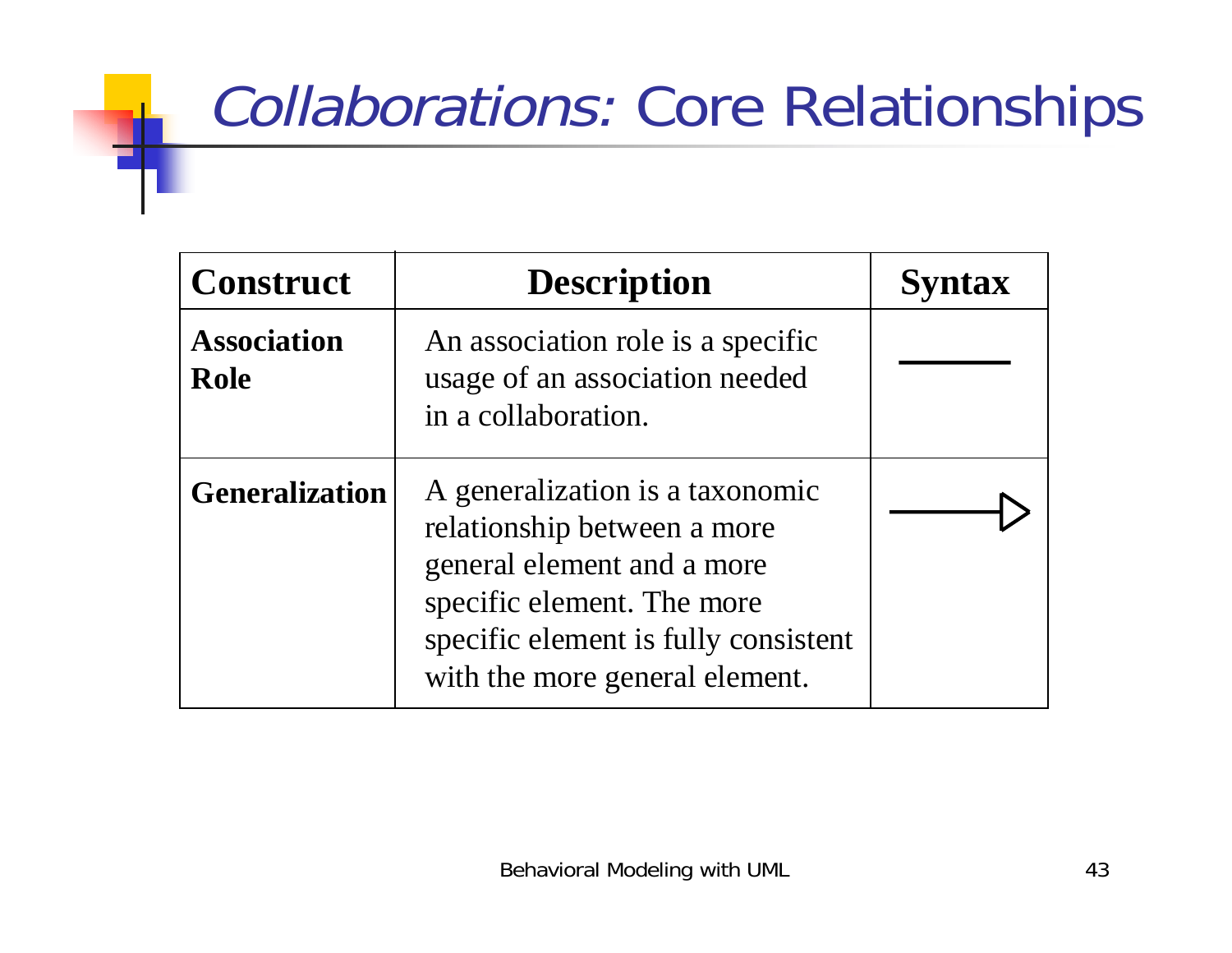## Classifier-Instance-Role Trichotomy

- **.** An Instance is an entity with behavior and a state, and has a unqiue identity.
- **A Classifier is a** description of an Instance.
- **A Classifier Role** defines a usage (an abstraction) of an Instance.

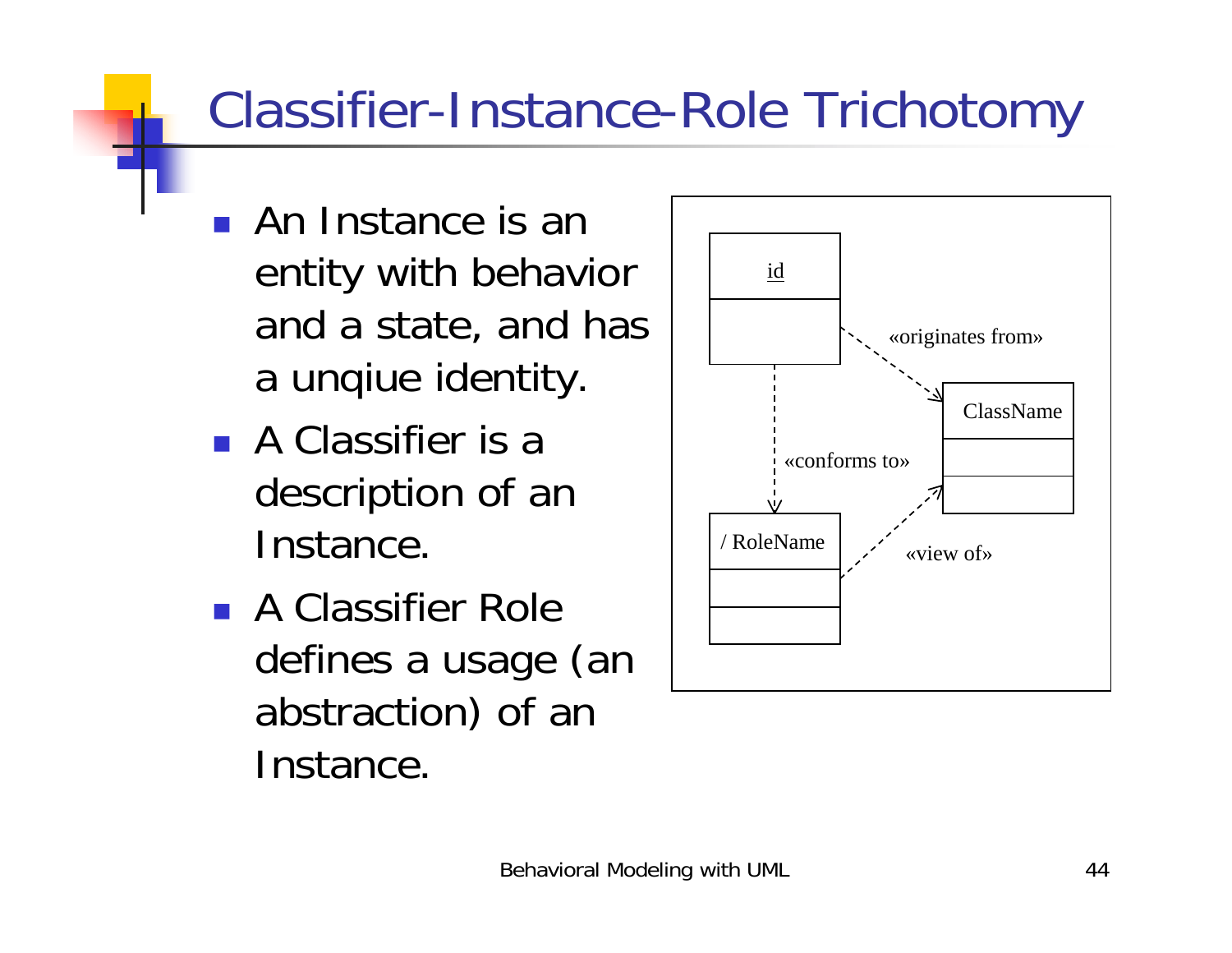#### Classifier-Instance-Role Trichotomy (cont'd)



•The attribute values of an Instance corresponds to the attributes of its Classifier.

•All attributes required by the ClassifierRole have corresponding attribute values in the Instance.

•All operations defined in the Instance's Classifier can be applied to the Instance.

•All operations required by the ClassifierRole are applicable to the Instance.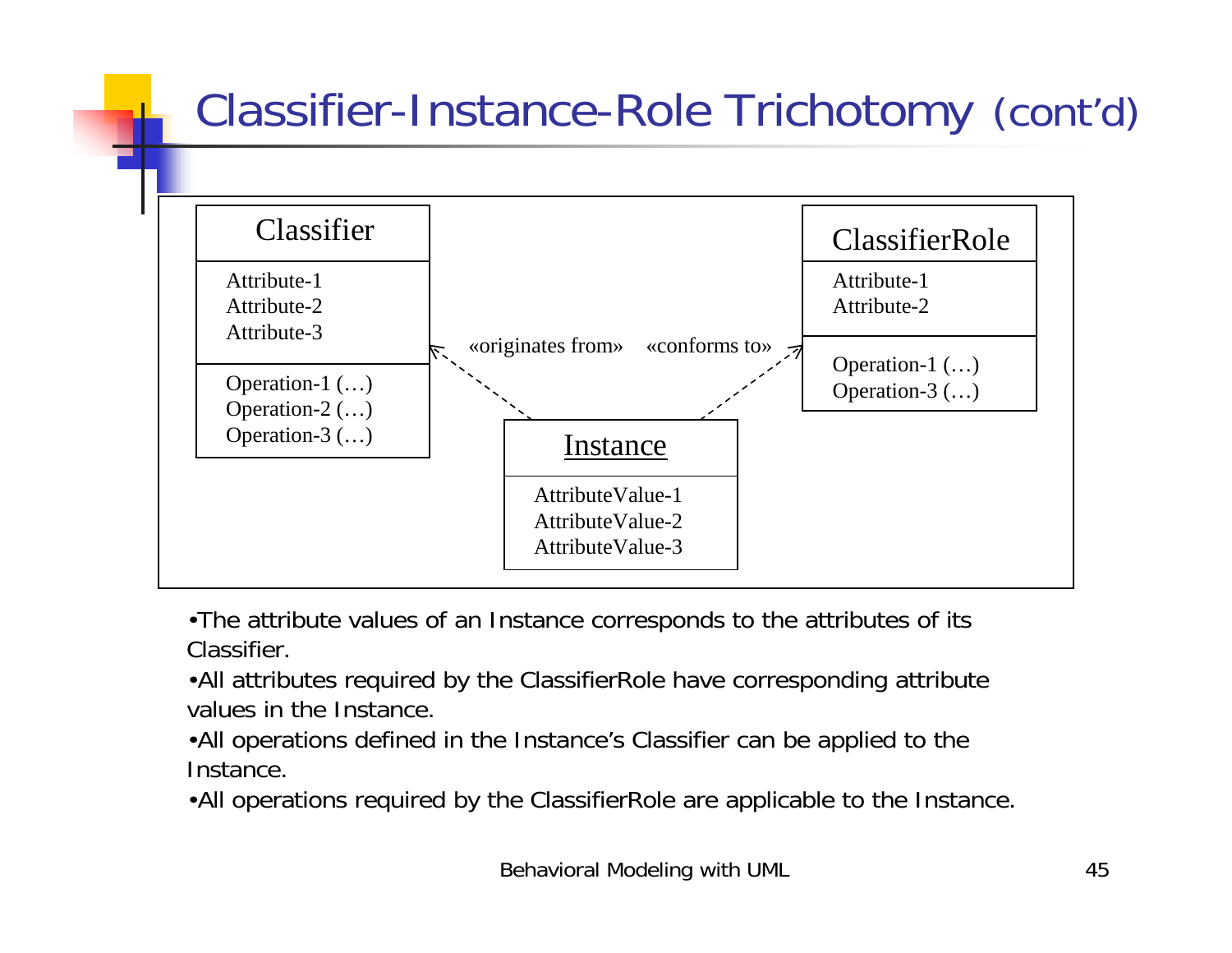# Different Ways to Name a Role

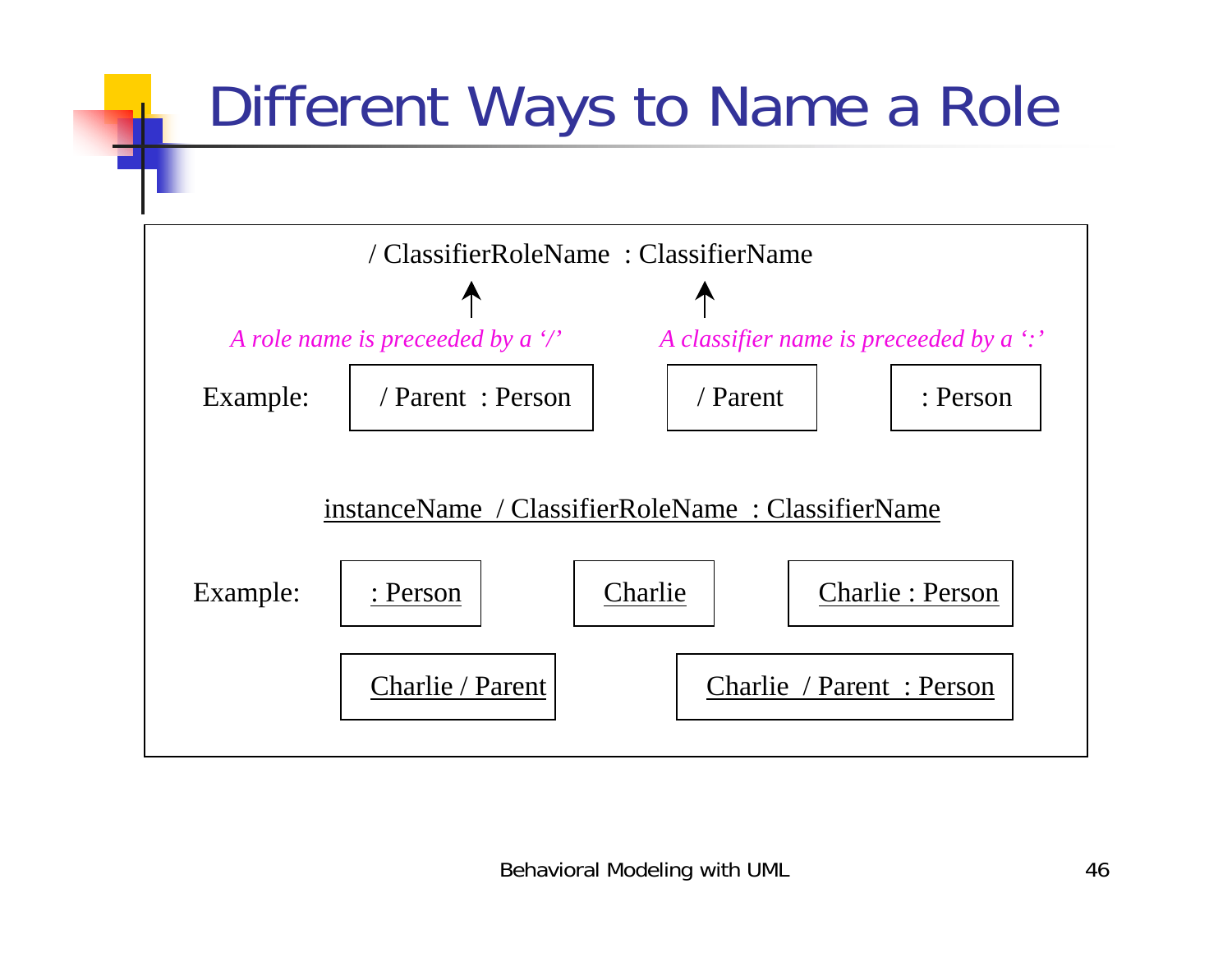# Association and Association Role



•An Association Role specifies the required properties of a Link used in a Collaboration.

•The properties of an AssociationEnd may be restricted by a AssociationEndRole.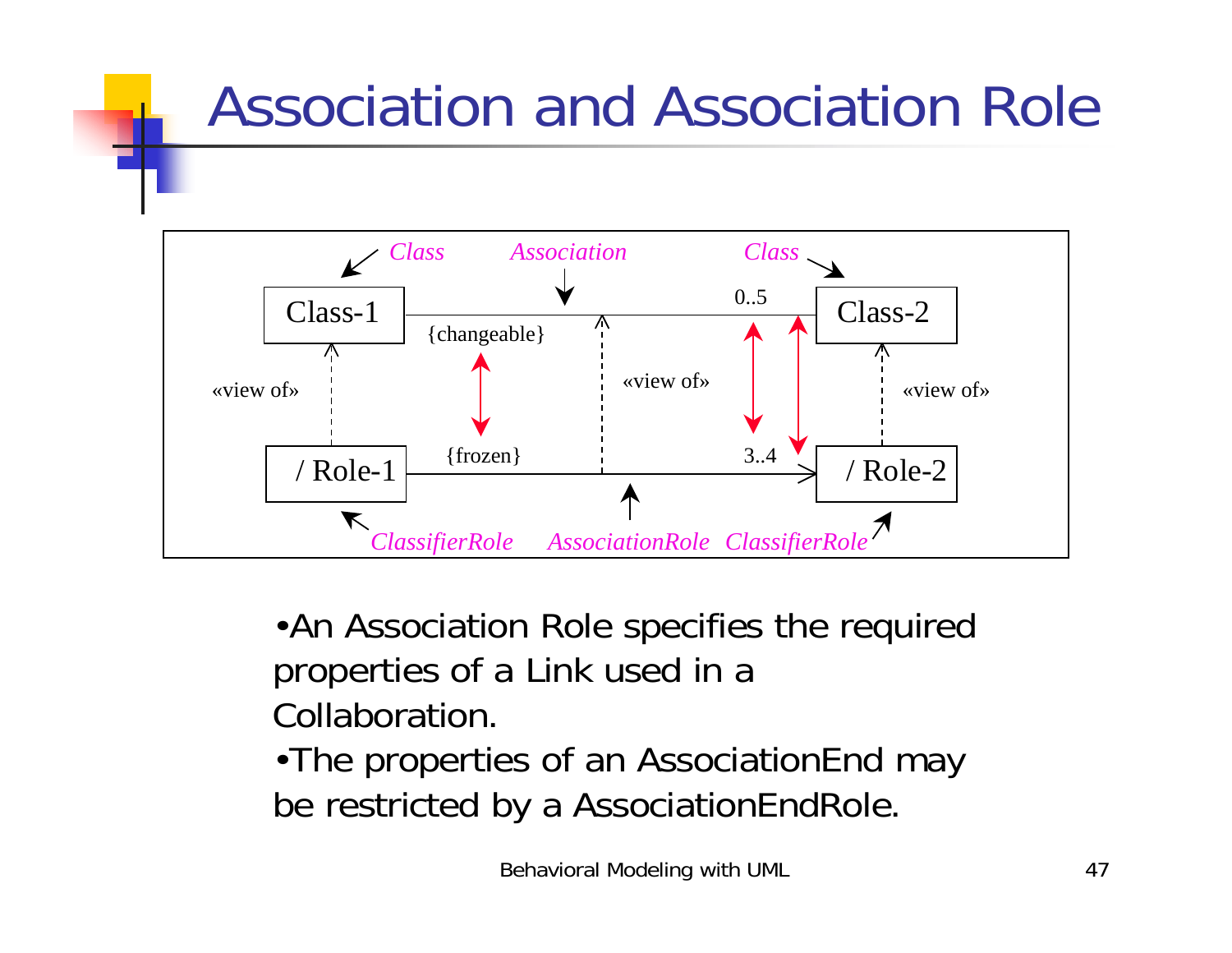# Example: A School

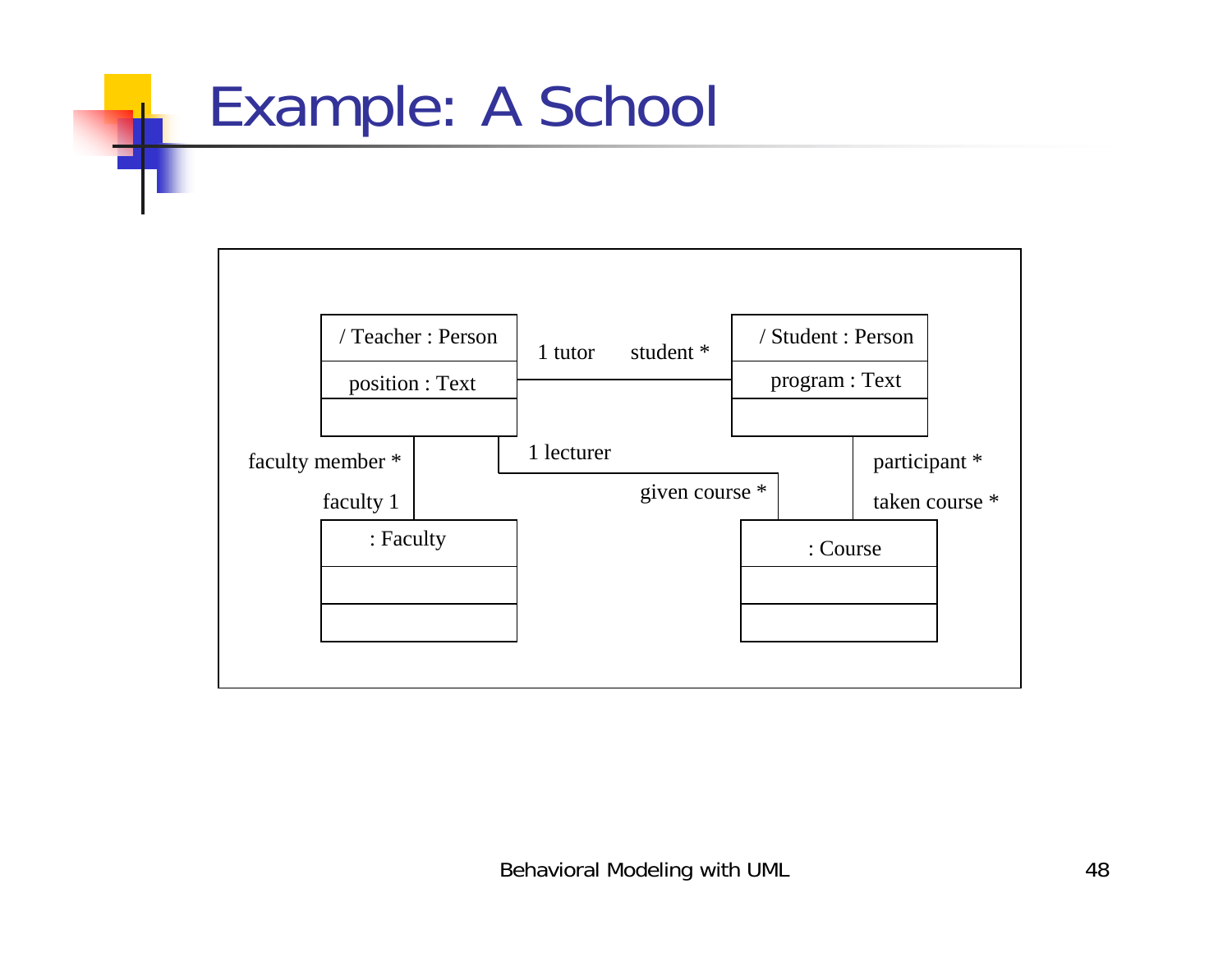# Role Model vs. Class Model

The Classes give the complete description while the Roles specify one usage.

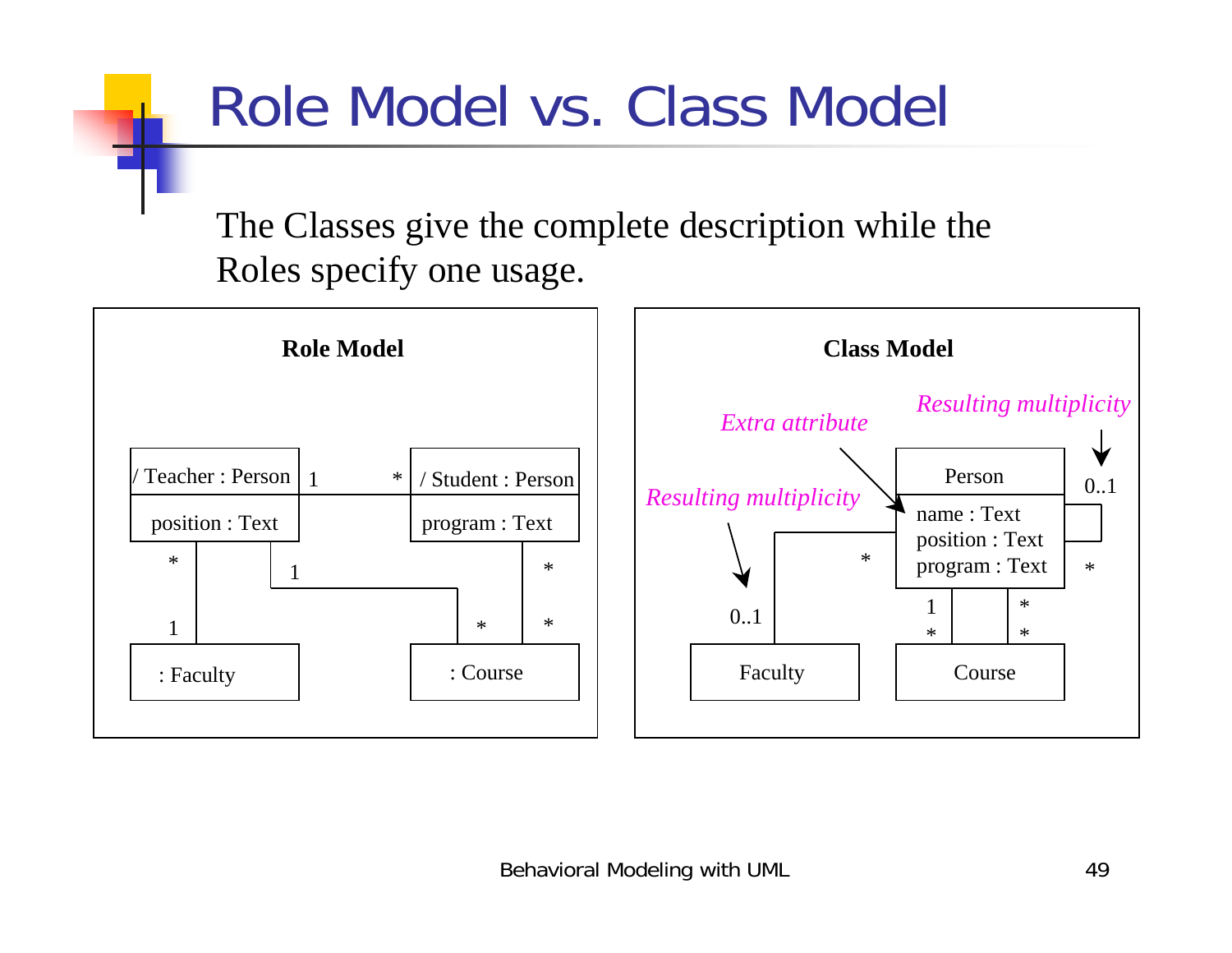# A Collaboration and Its Roles

A Collaboration and how its roles are mapped onto a collection of Classifiers and Associations.

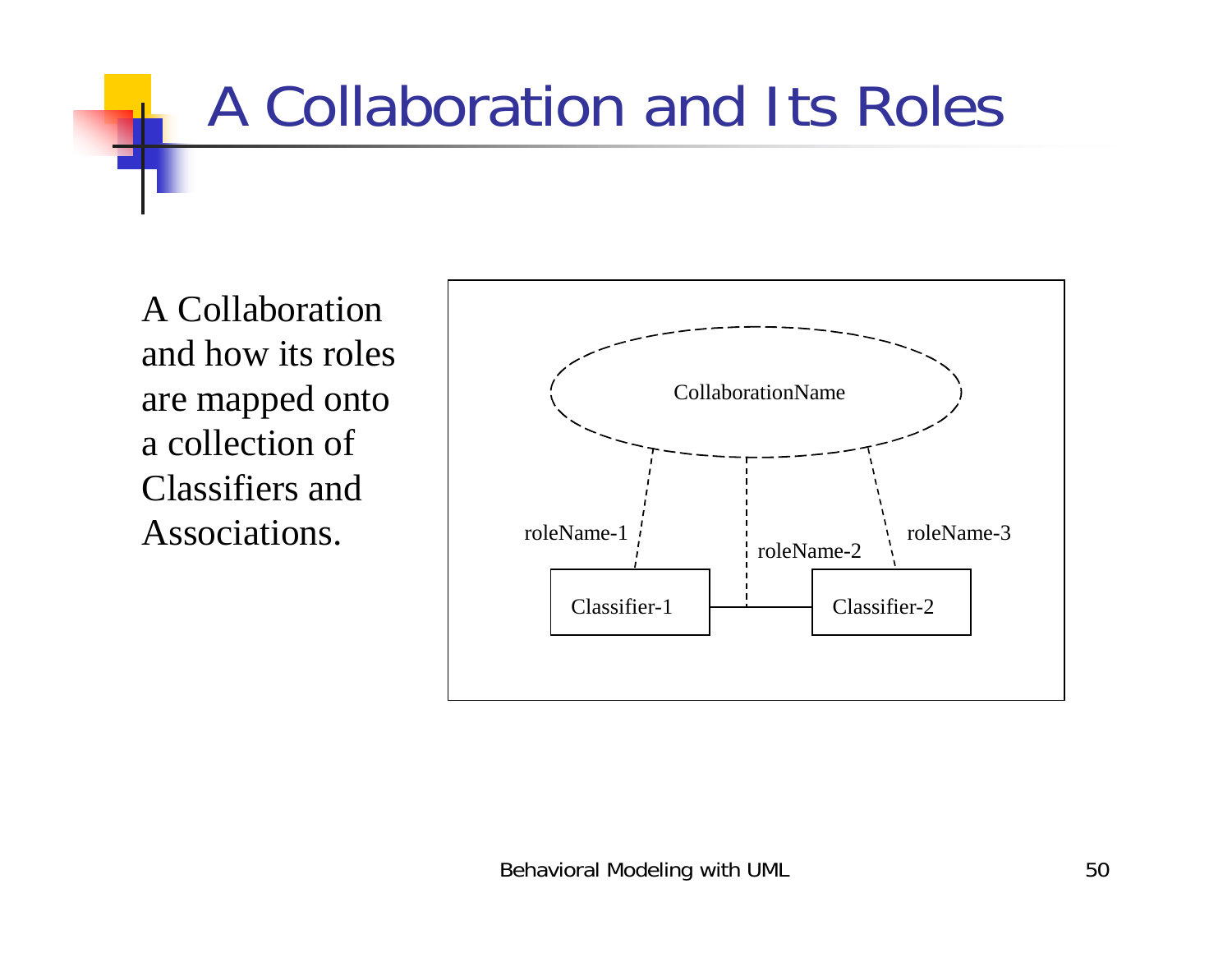# Patterns in UML

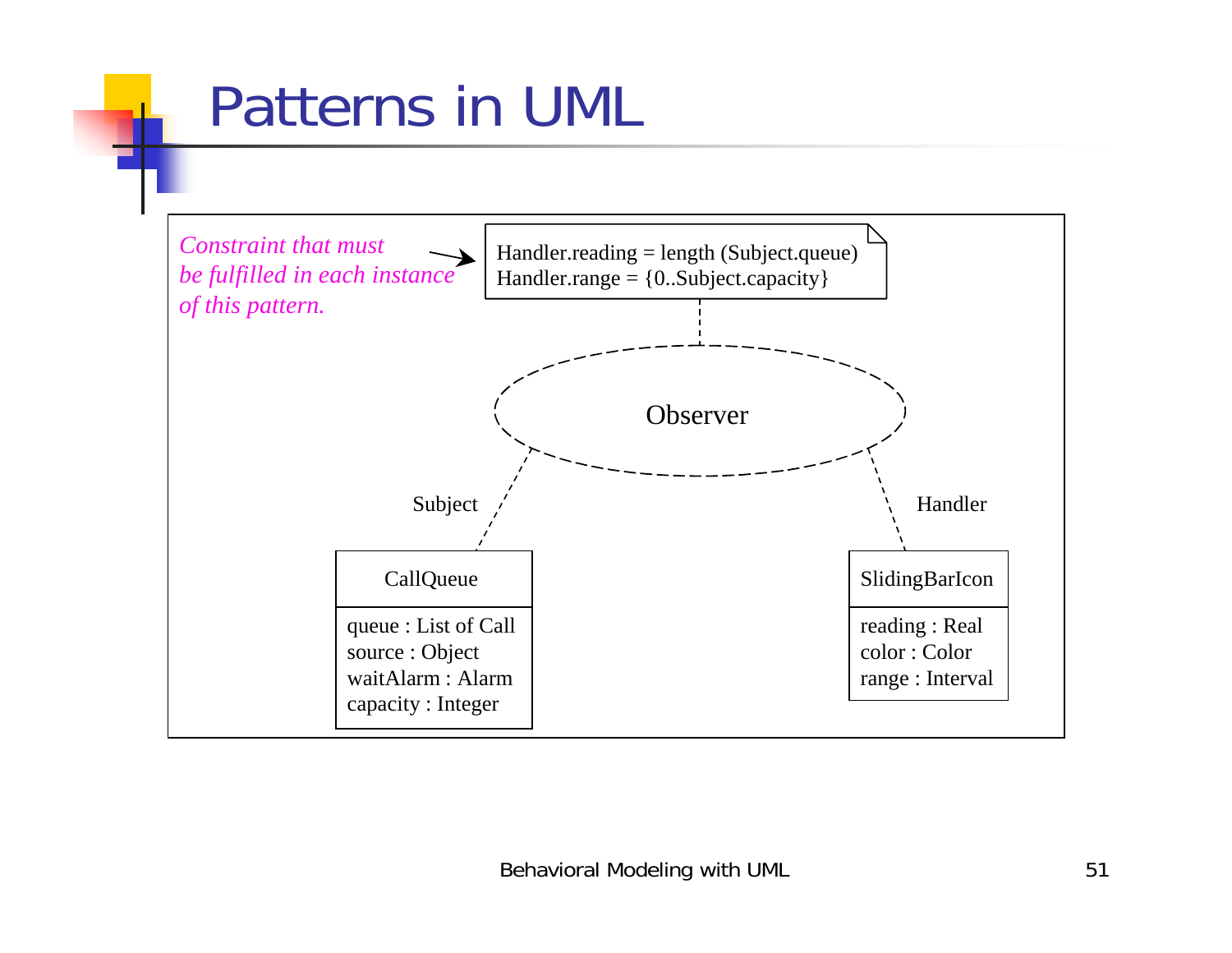## Generalization Between Collaborations



•All roles defined in the parent are present in the child.

•Some of the parent's roles may be overridden in the child.

•An overridden role is usually the parent of the new role.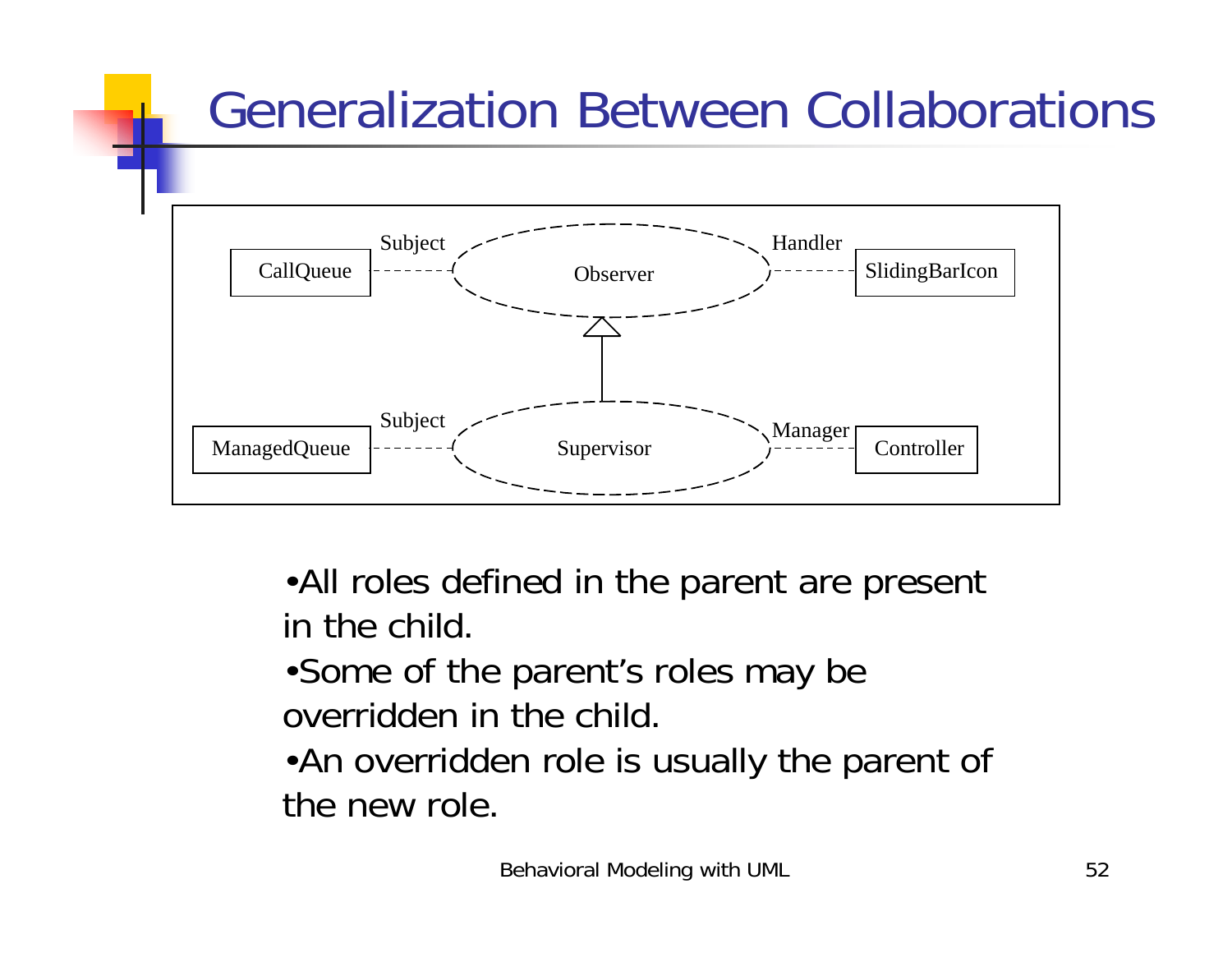# Collaboration Diagram Tour

- **. Show Classifier Roles and Association** Roles, possibly together with extra constraining elements
- **E** Kinds
	- **.** Instance level Instances and Links
	- **E** Specification level Roles
- *DESCRIPTION AND PROPERTY ARRANGEMENT* ■ Static Diagrams are used for showing Collaborations explicitly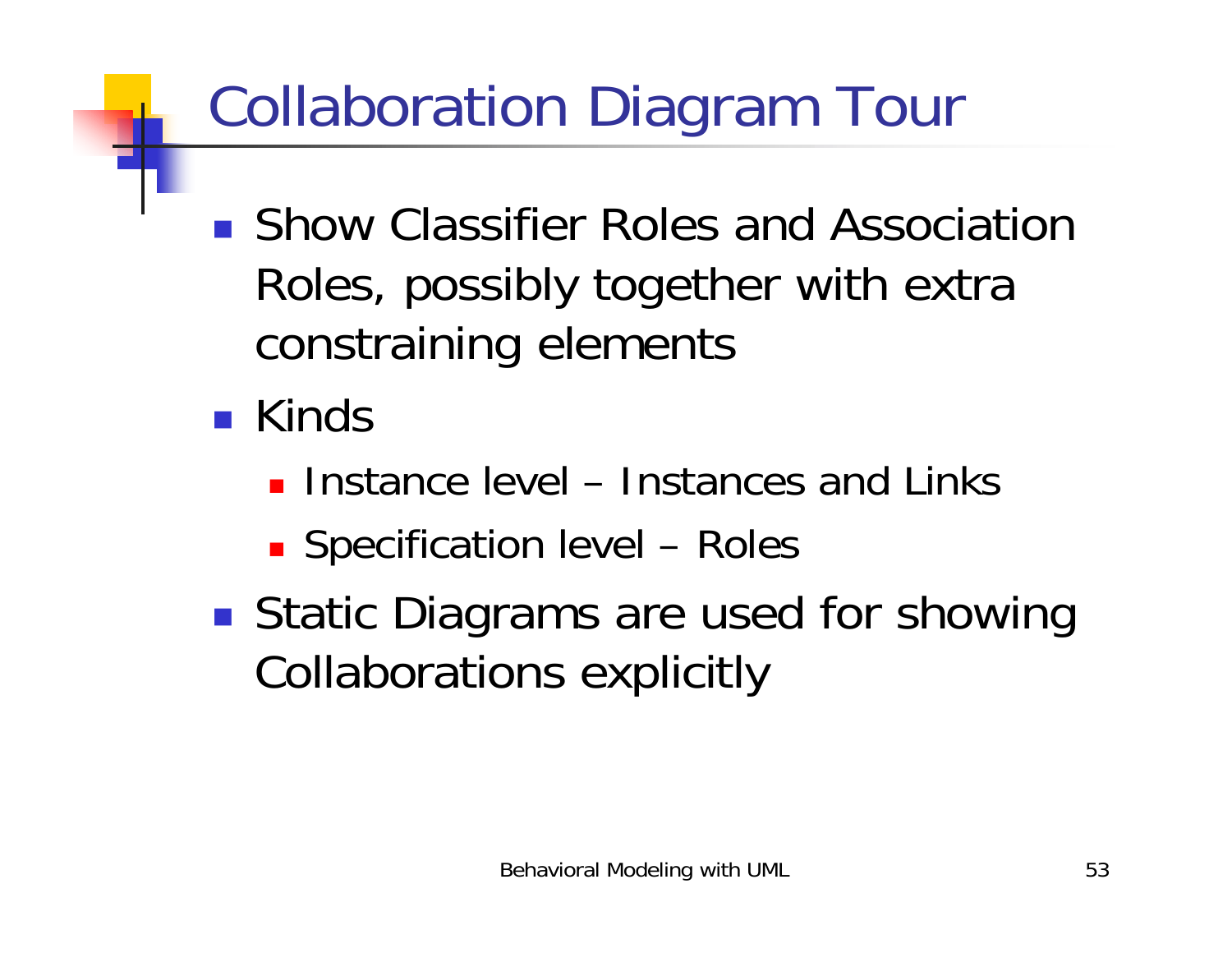

#### UML 1.4: The diagram shows the contents of a Collaboration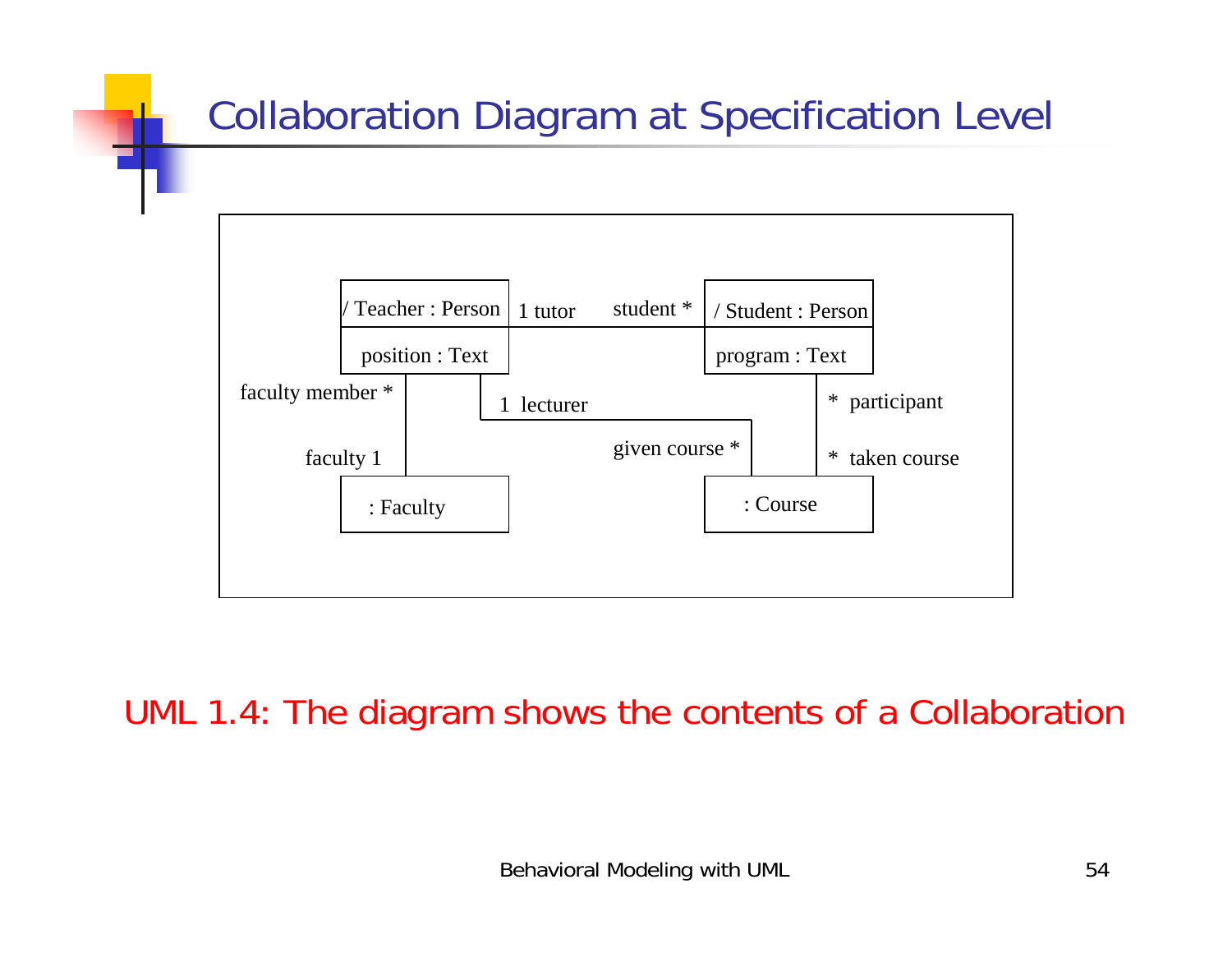### Collaboration Diagram at Instance Level



#### UML 1.4: The diagram shows the contents of a CollaborationInstance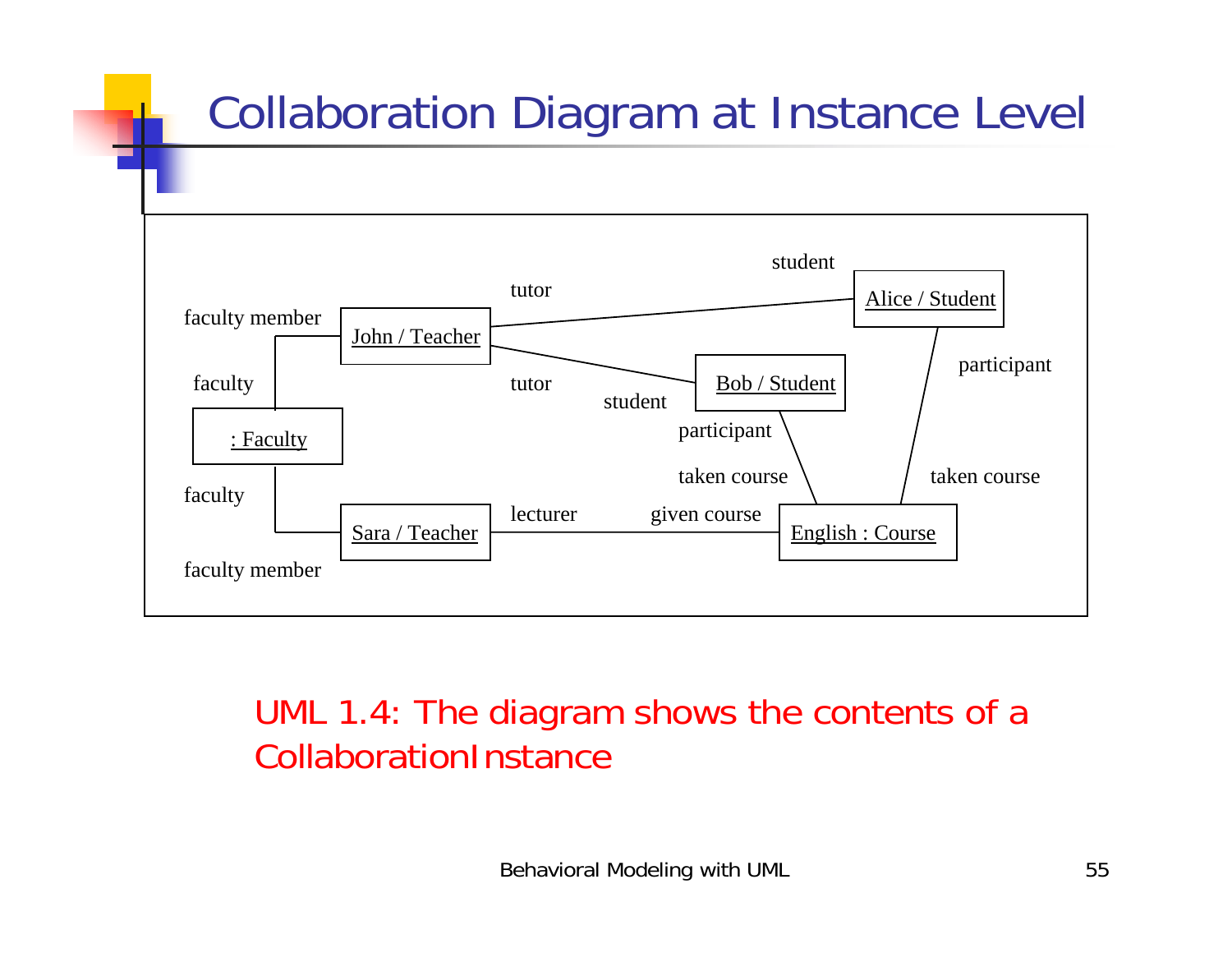## Collaborations including Interactions



UML 1.4: The diagrams show the contents of a CollaborationInstance with an InteractionInstance superposed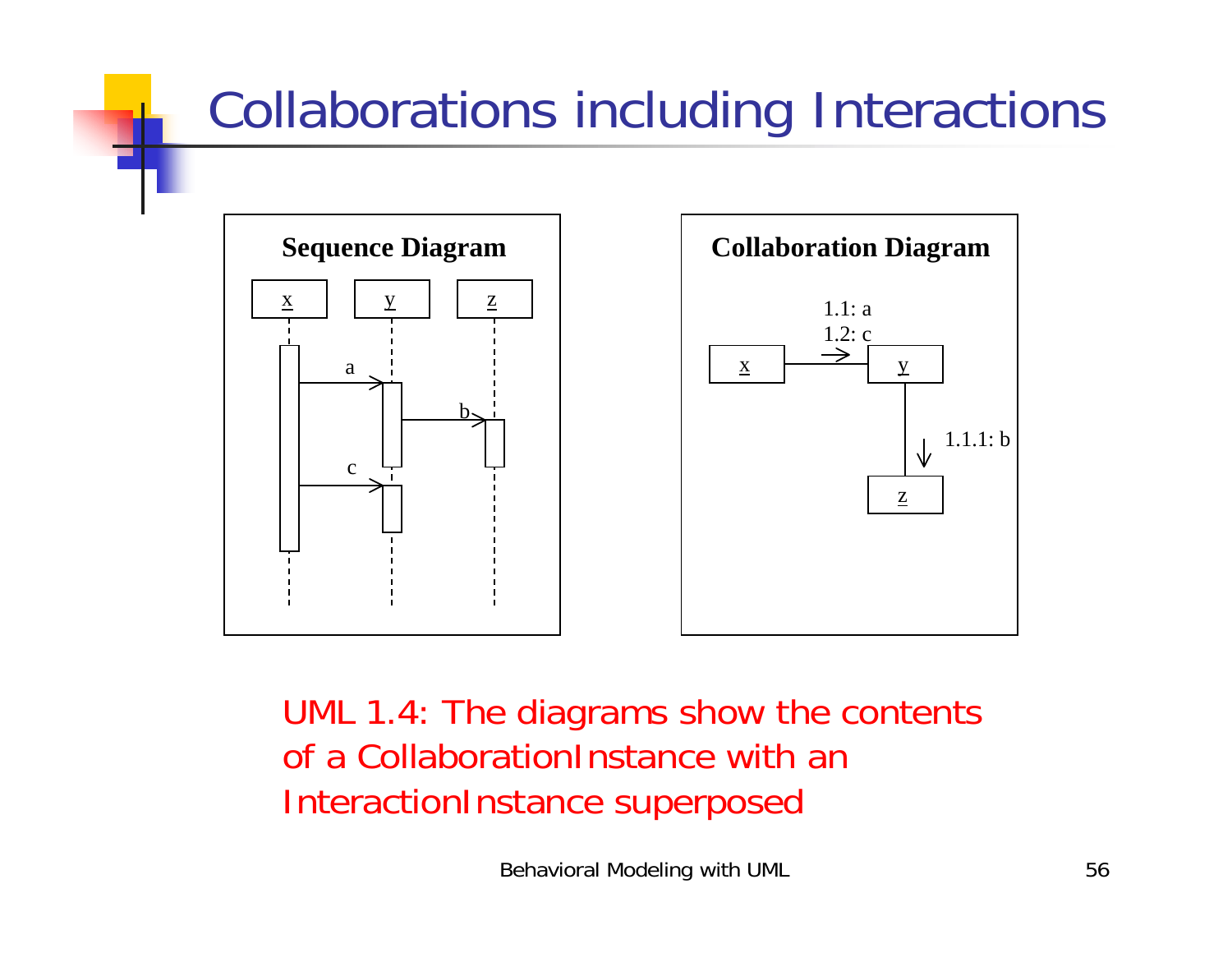# Roles on Sequence Diagrams



UML 1.4: The diagram shows the contents of a Collaboration with an Interaction superposed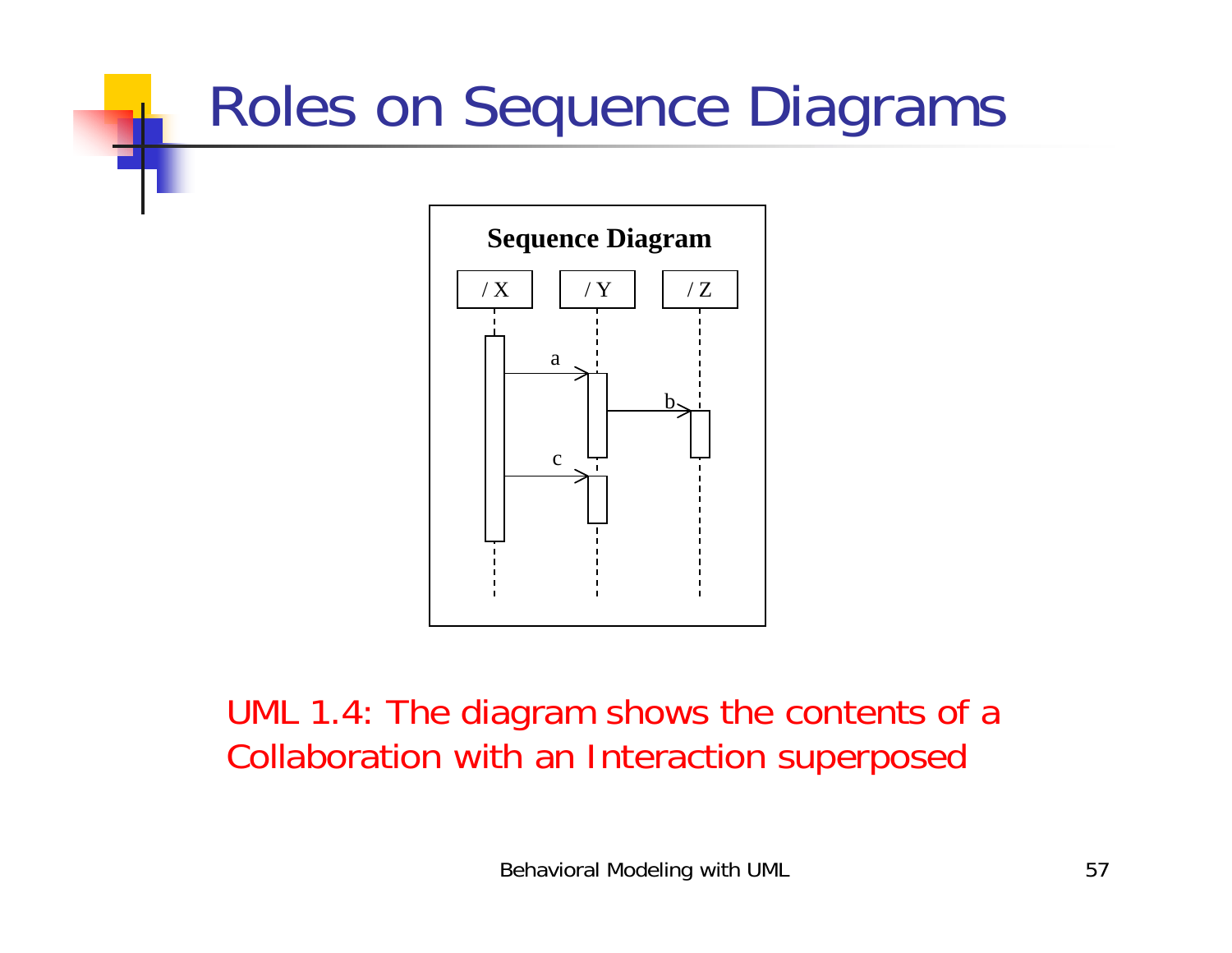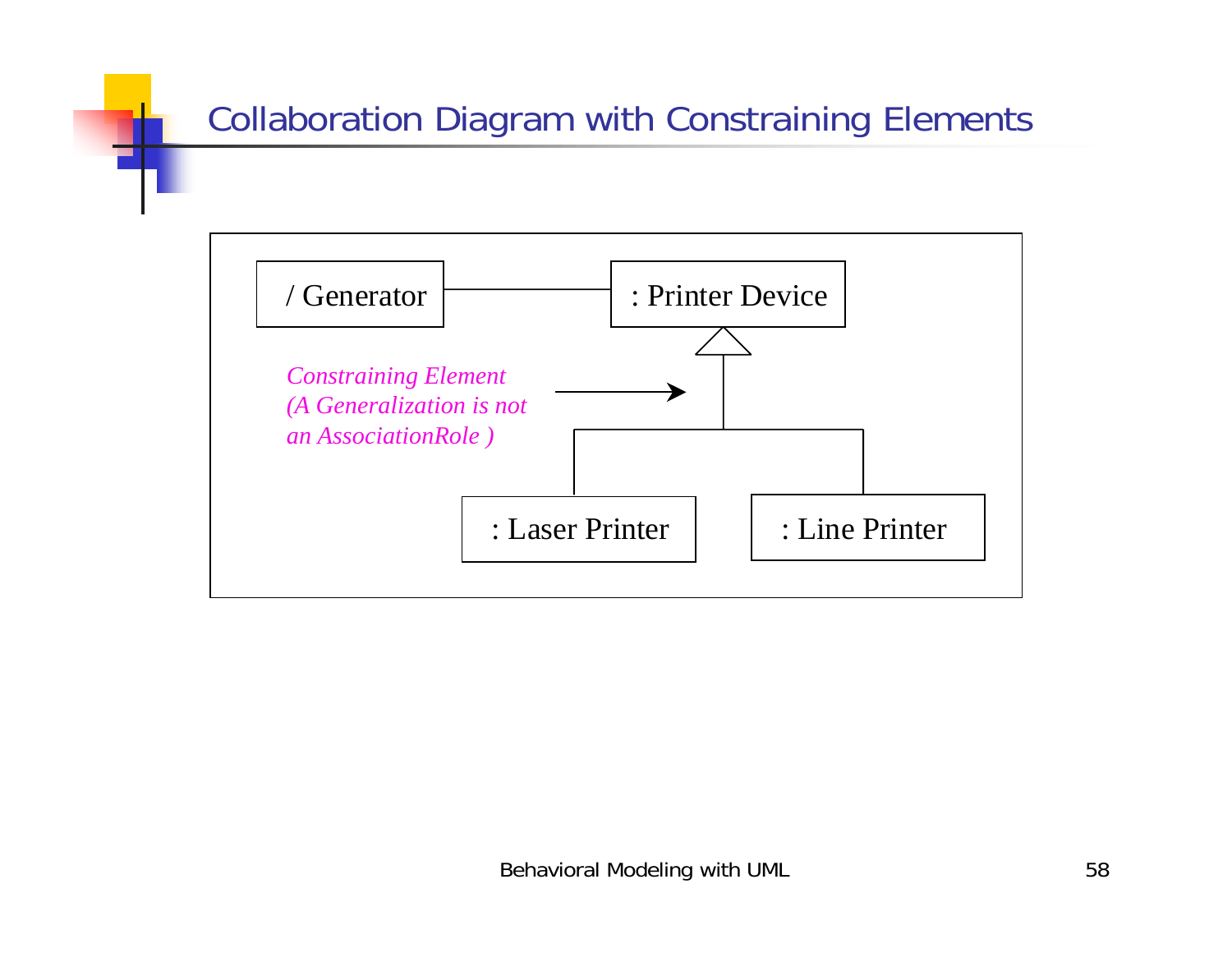#### Static Diagram With Collaboration and Classifiers

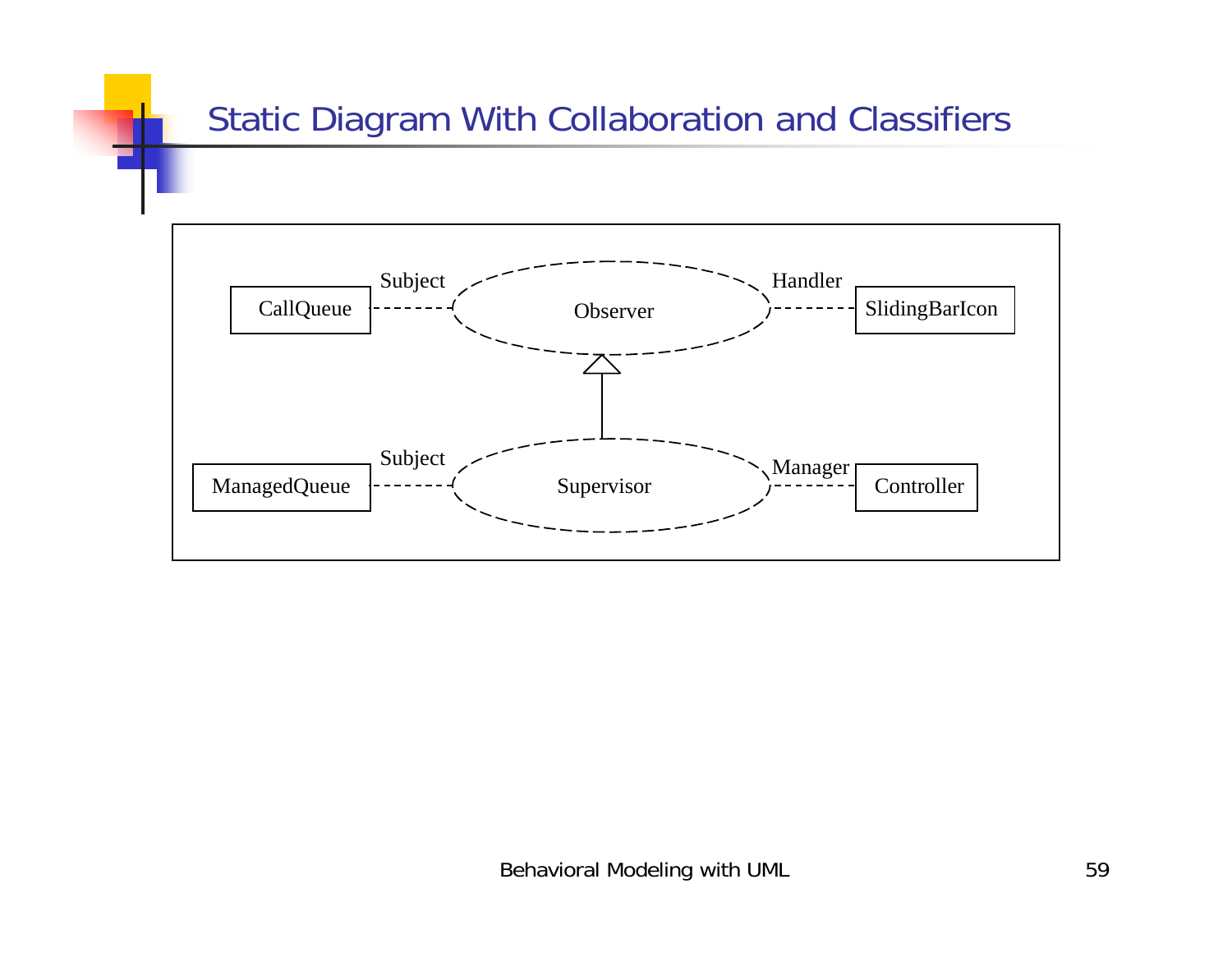## When to Model Collaborations

- **.** Use Collaborations as a tool to find the Classifiers.
- **. Trace a Use Case / Operation onto** Classifiers.
- !■ Map the specification of a Subsystem onto its realization (Tutorial 3).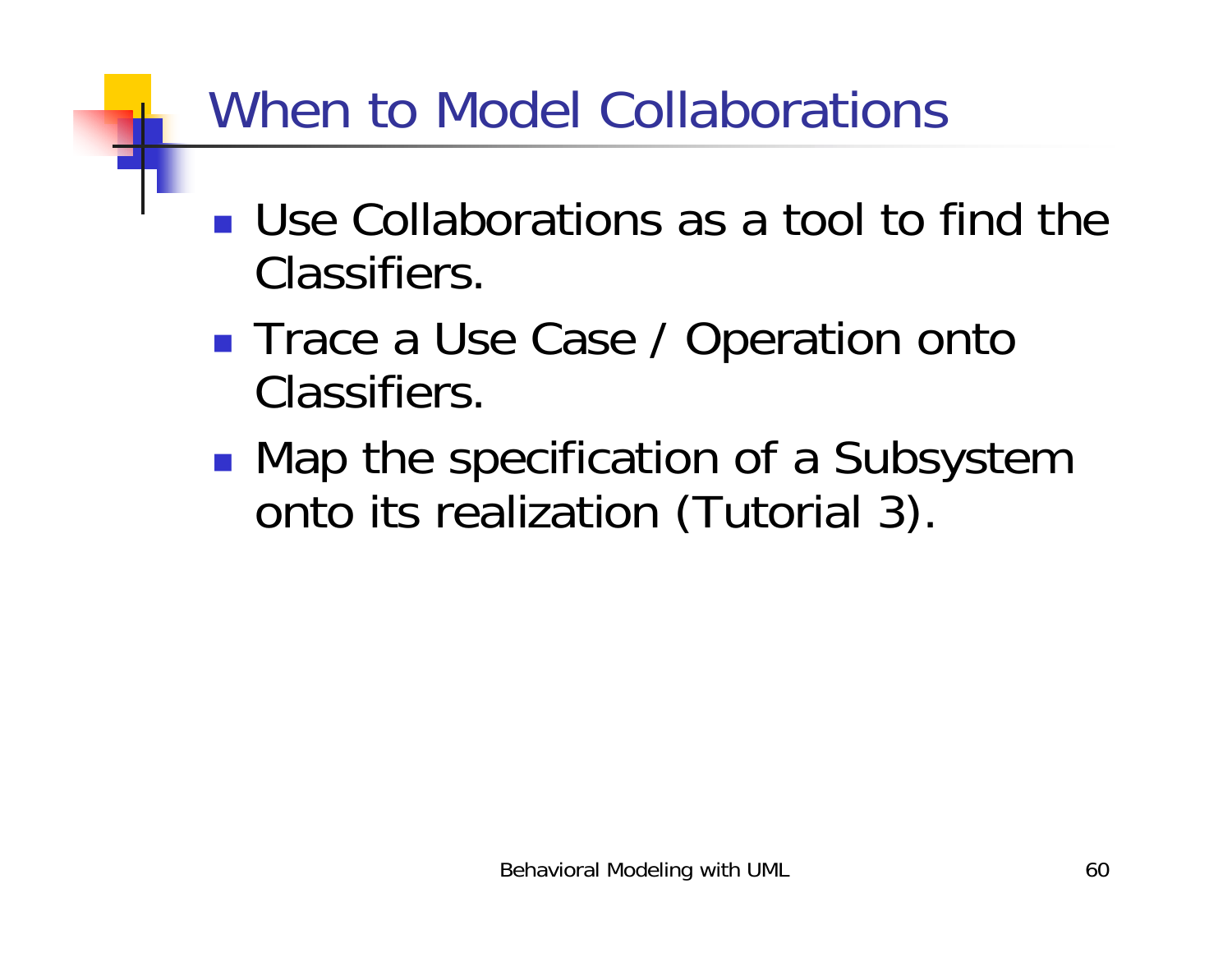# Collaboration Modeling Tips

- **A collaboration should consist of both** structure and behavior relevant for the task.
- **A** role is an abstraction of an instance, it is not a class.
- **Look for** 
	- **.** initiators (external)
	- **handlers (active)**
	- **nanaged entities (passive)**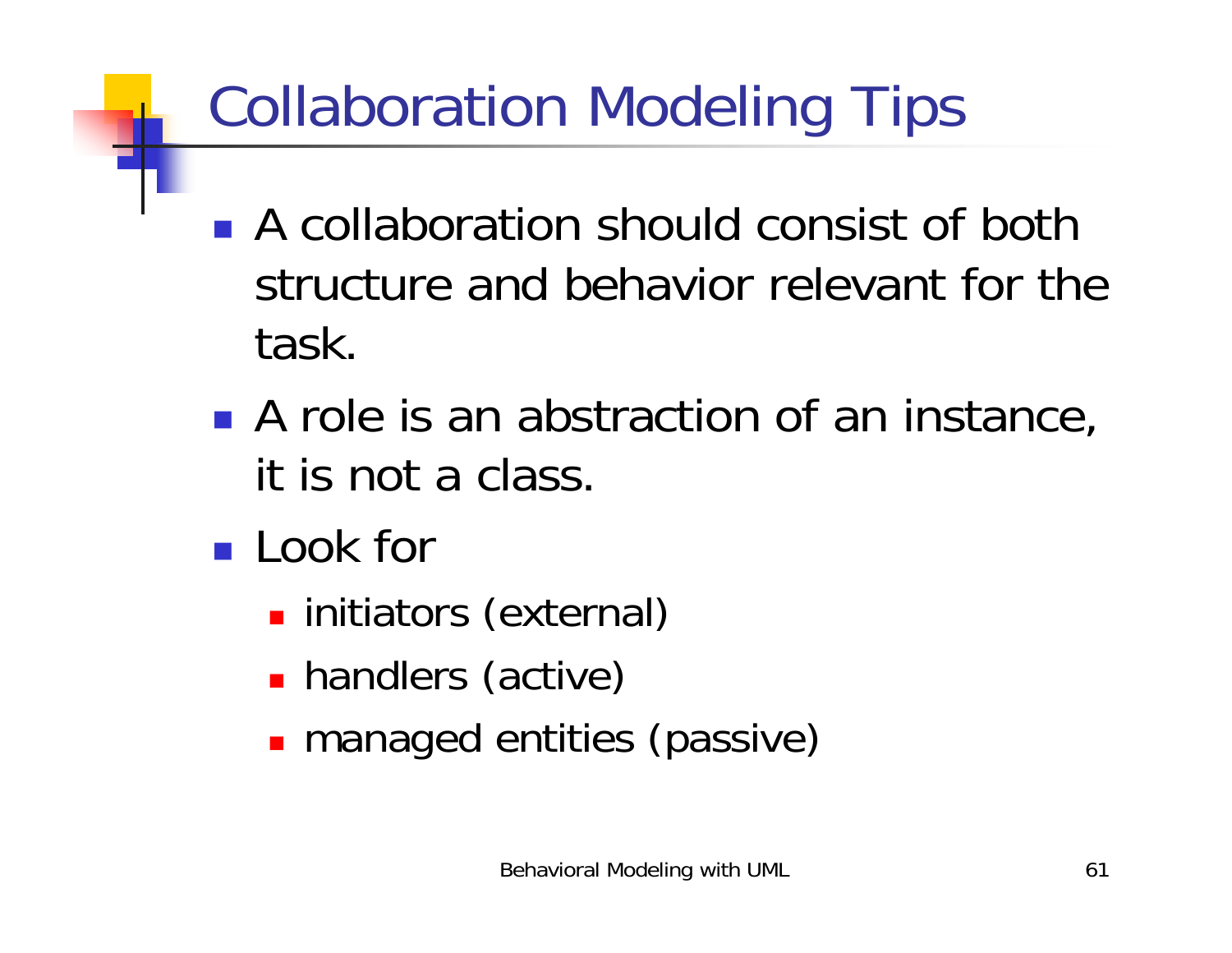

## Example: A Booking System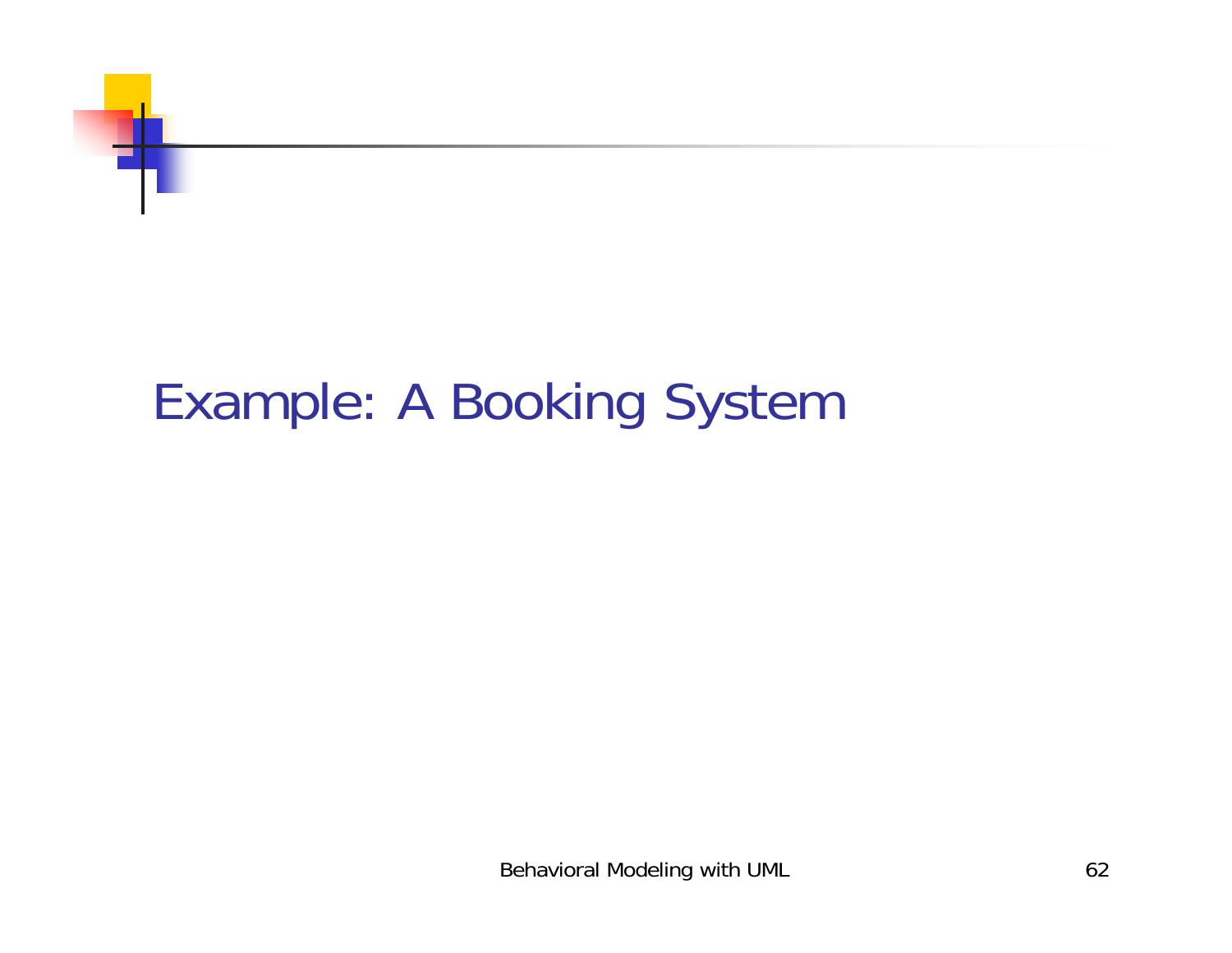#### Use Case Description: Change Flt Itinerary

- **Actors:** traveler, client account db, airline reservation system
- !**Preconditions:** Traveler has logged in

#### !**Basic course:**

- !Traveler selects 'change flight itinerary' option
- System retrieves traveler's account and flight itinerary from client account database
- ! System asks traveler to select itinerary segment she wants to change; traveler selects itinerary segment.
- !System asks traveler for new departure and destination information; traveler provides information.
- !If flights are available then …
- !…
- !System displays transaction summary.

#### ! **Alternative course:**

!If no flights are available then…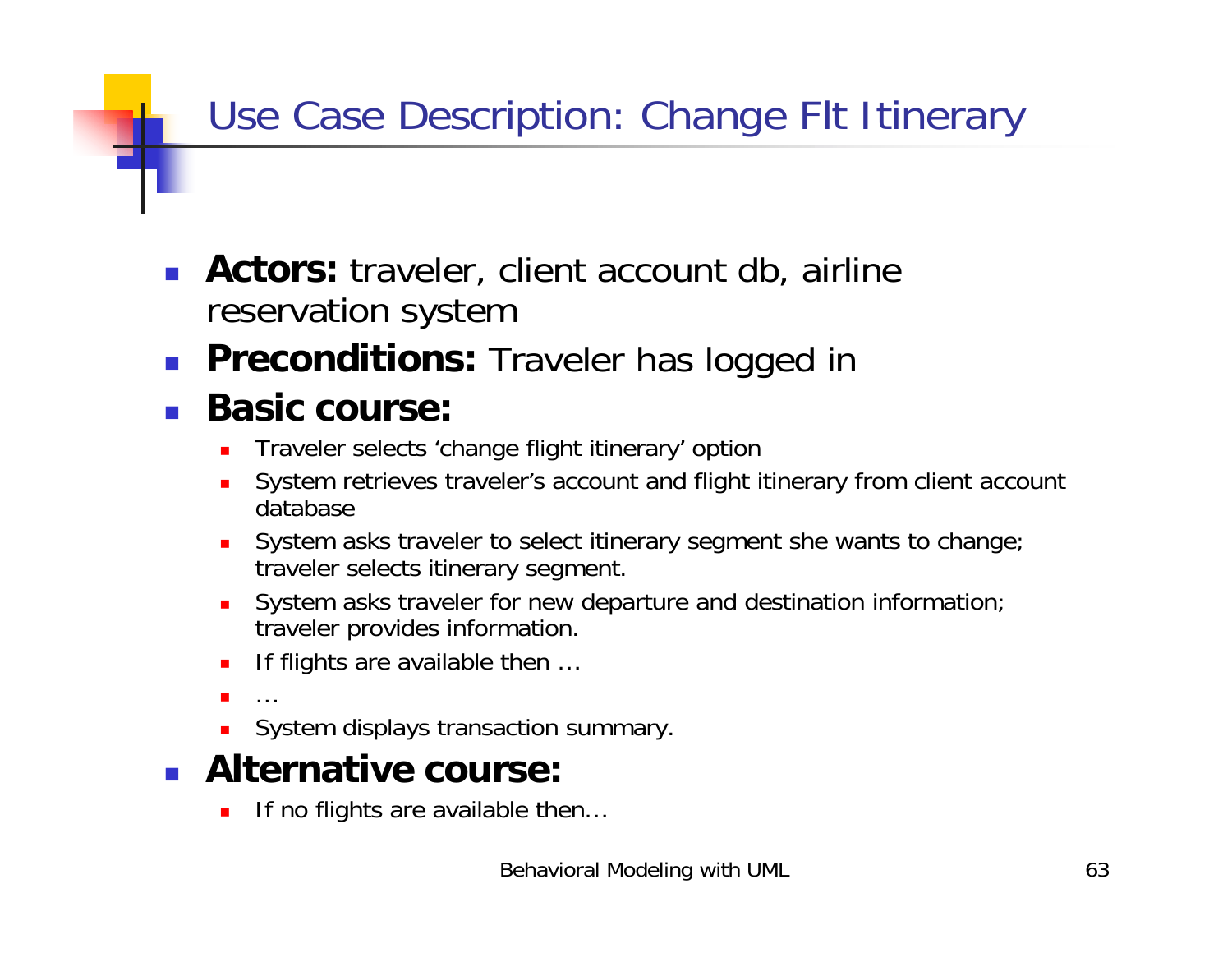#### Booking System: Change Flt Itinerary Collaboration

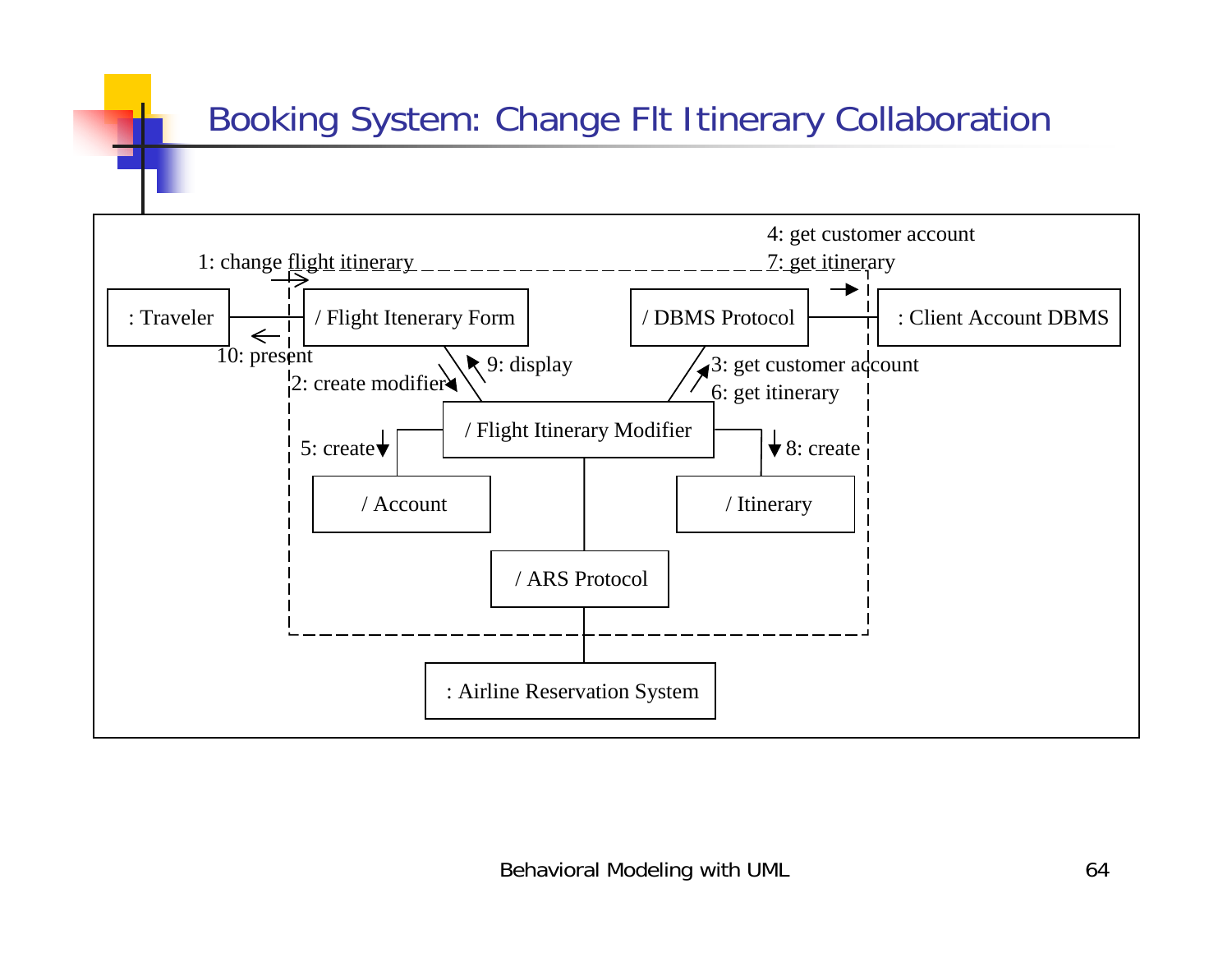### Wrap Up: Interactions & Collaborations

- **. Instances, Links and Stimuli are used** for expressing the dynamics in a model.
- **.** Collaboration is a tool for
	- **I** identification of classifiers
	- **.** specification of the usage of instances
	- **Expressing a mapping between different** levels of abstraction
- *DESCRIPTION AND PROPERTY ARRANGEMENT* ■ Different kinds of diagrams focus on time or on structure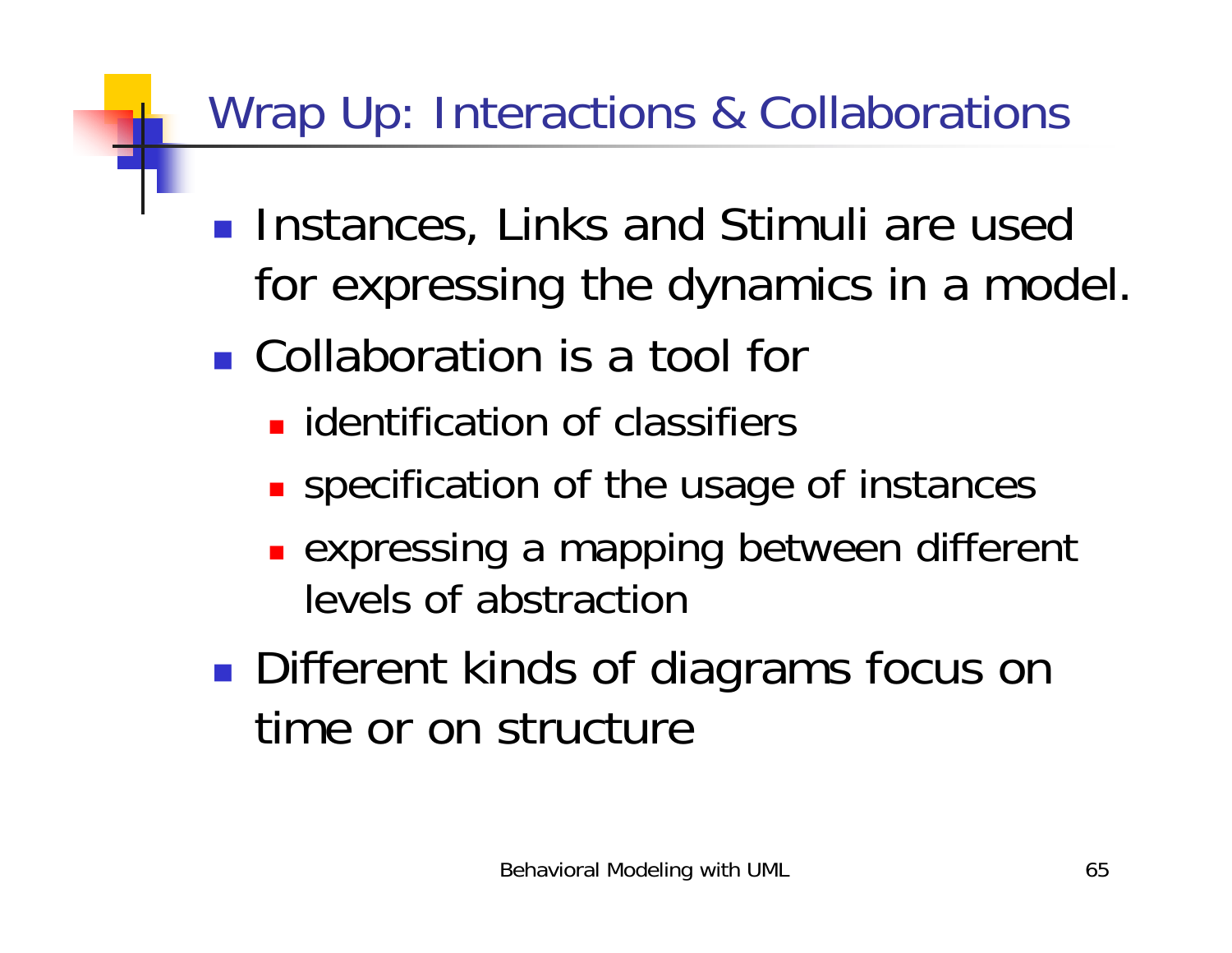# Behavioral Modeling

- **Part 1: Interactions and Collaborations**
- Part 2: Statecharts
- *DESCRIPTION AND PROPERTY ARRANGEMENT* ■ Part 3: Activity Diagrams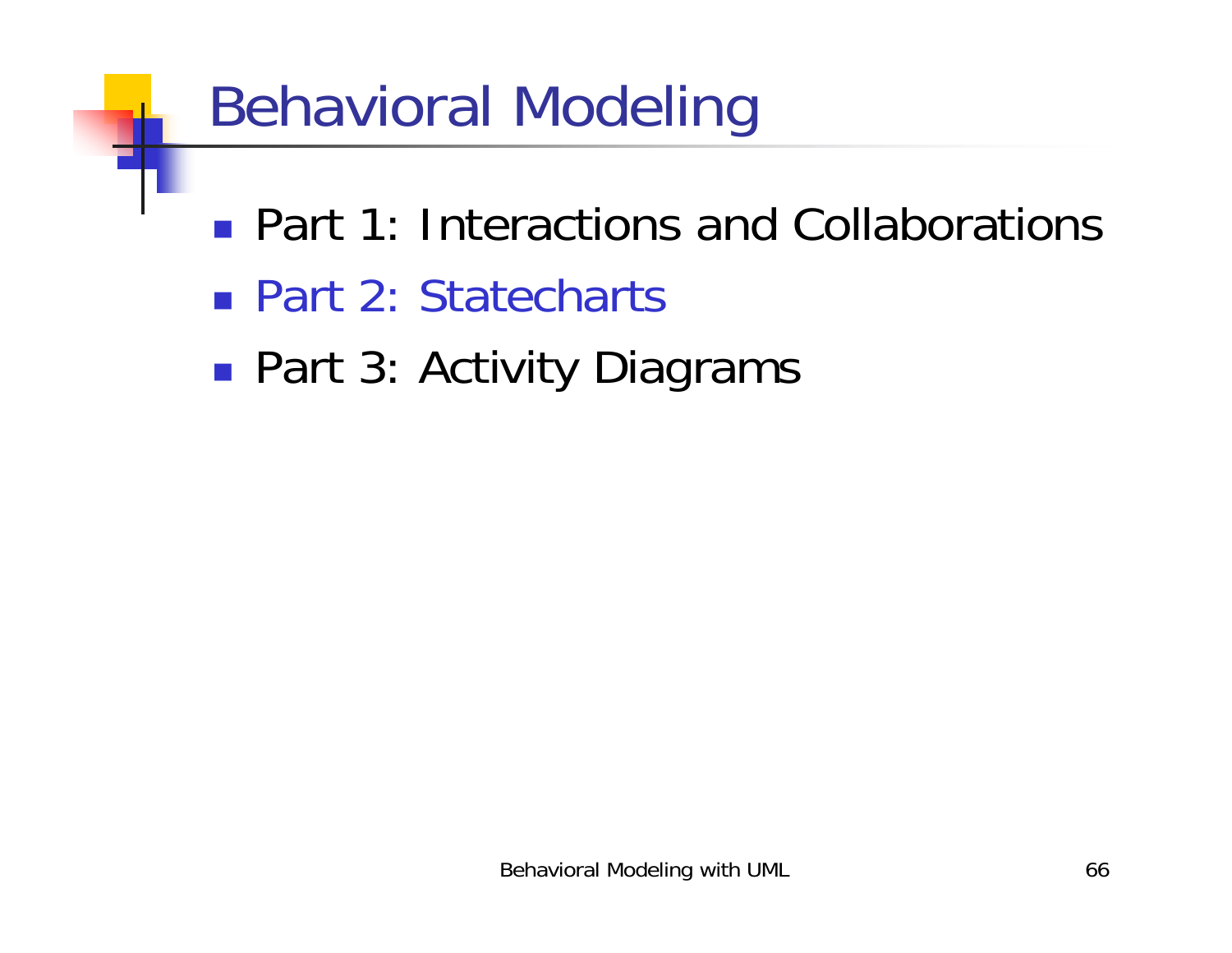# Overview

- !■ Basic State Machine Concepts
- *DESCRIPTION AND PROPERTY ARRANGEMENT* **Statecharts and Objects**
- *DESCRIPTION AND PROPERTY ARRANGEMENT* ■ Advanced Modeling Concepts
- !■ Case Study
- *DESCRIPTION AND PROPERTY ARRANGEMENT* ■ Wrap Up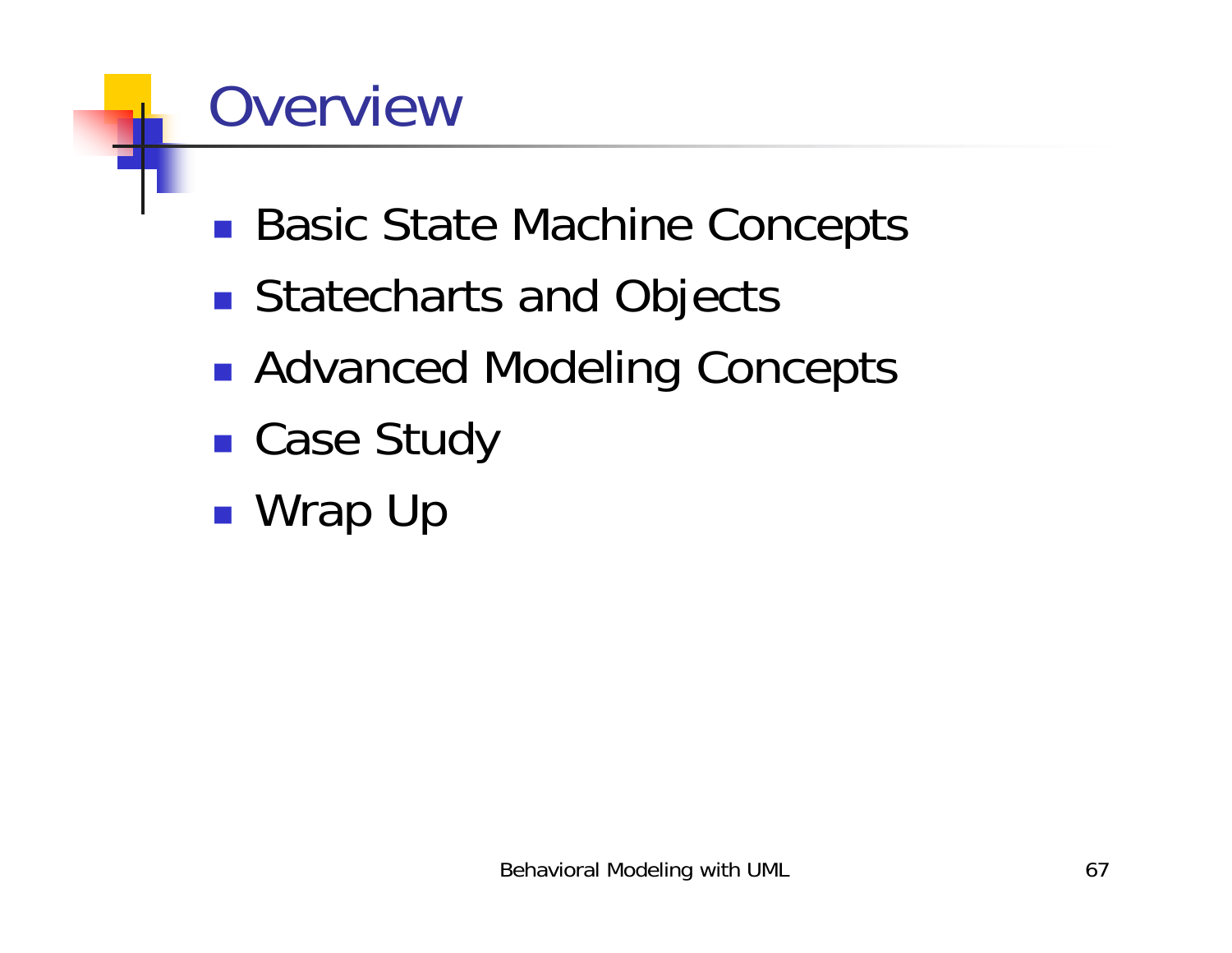# Automata

- **A machine whose output behavior is not only** a direct consequence of the current input, but of some past history of its inputs
- **.** Characterized by an internal state which represents this past experience

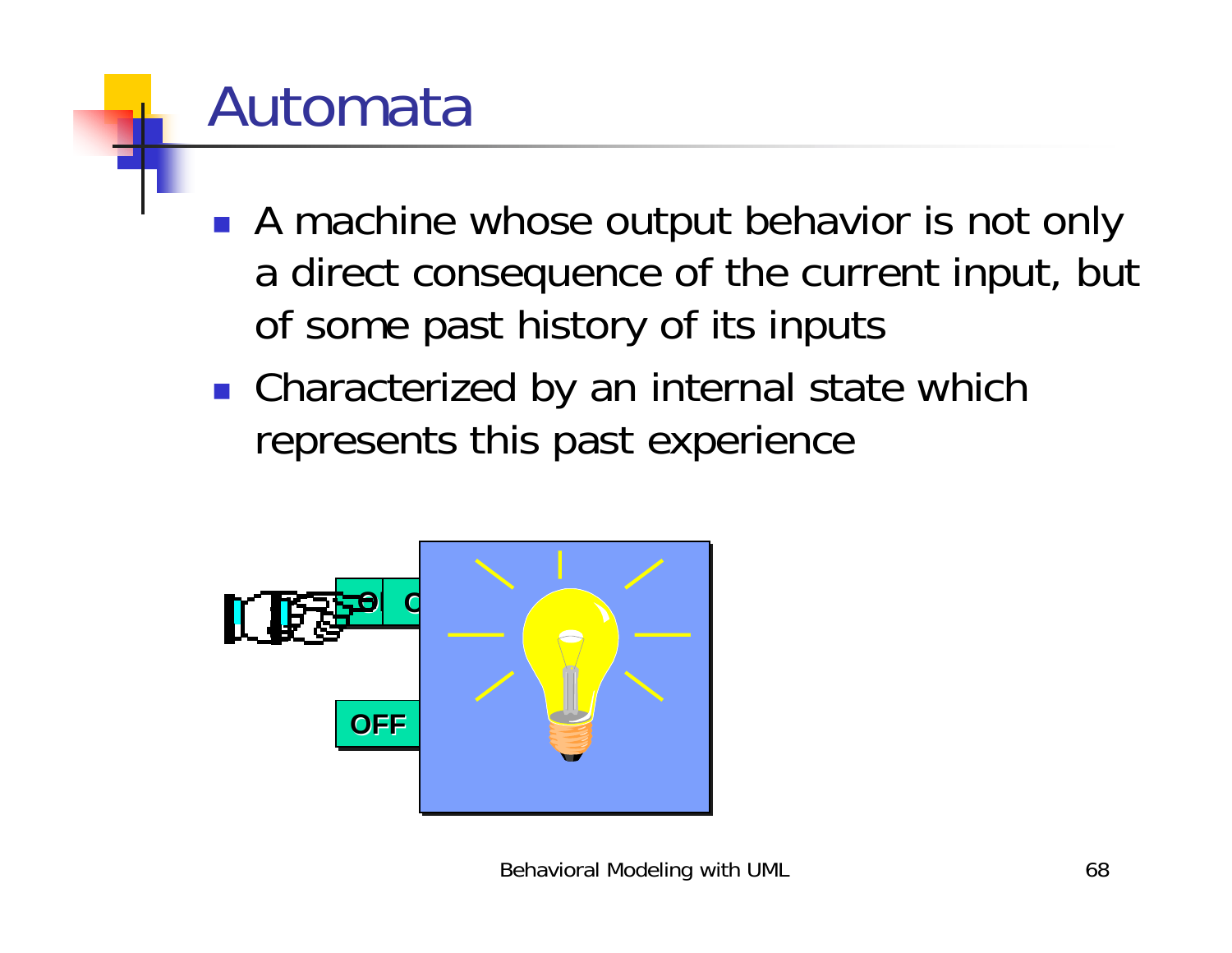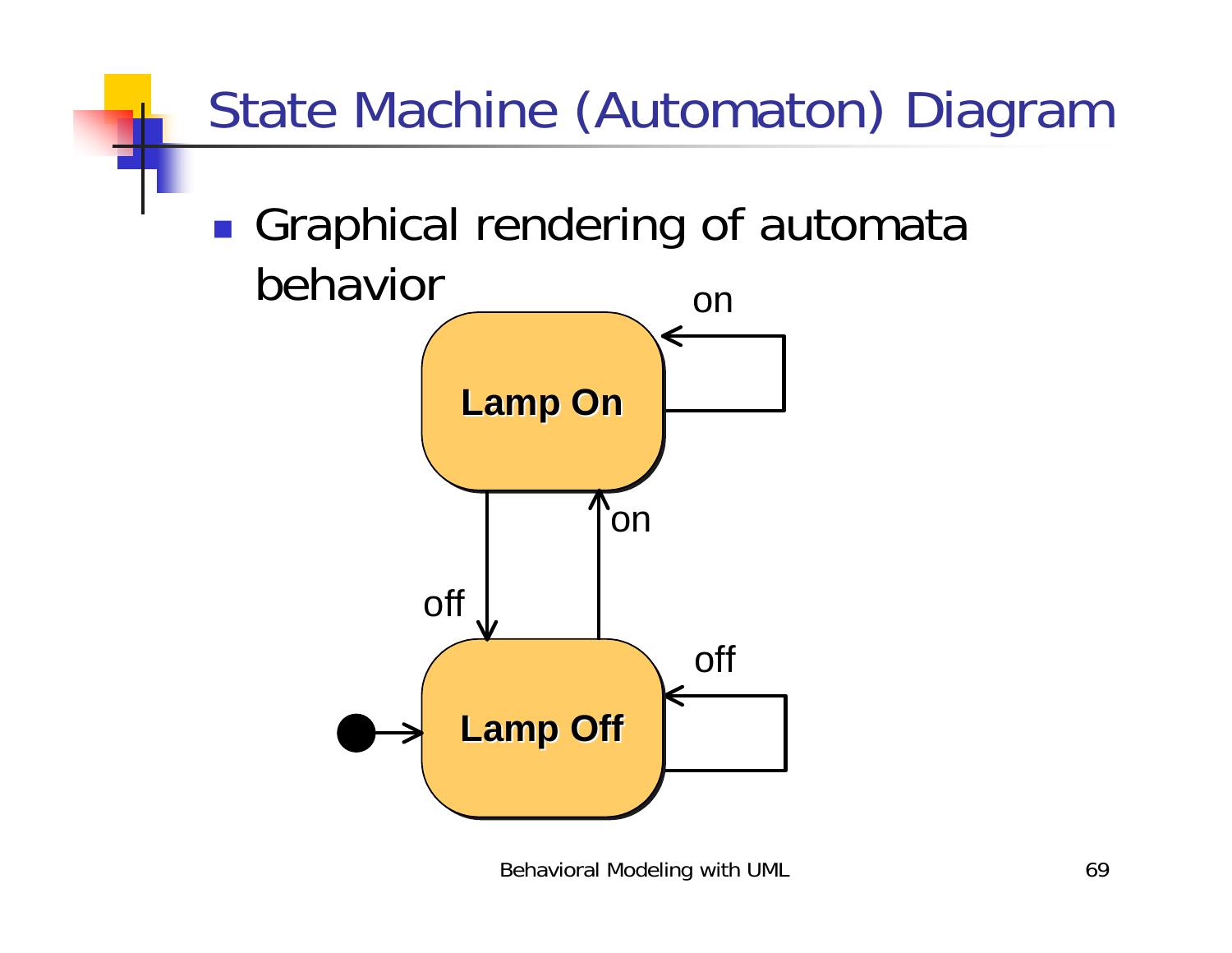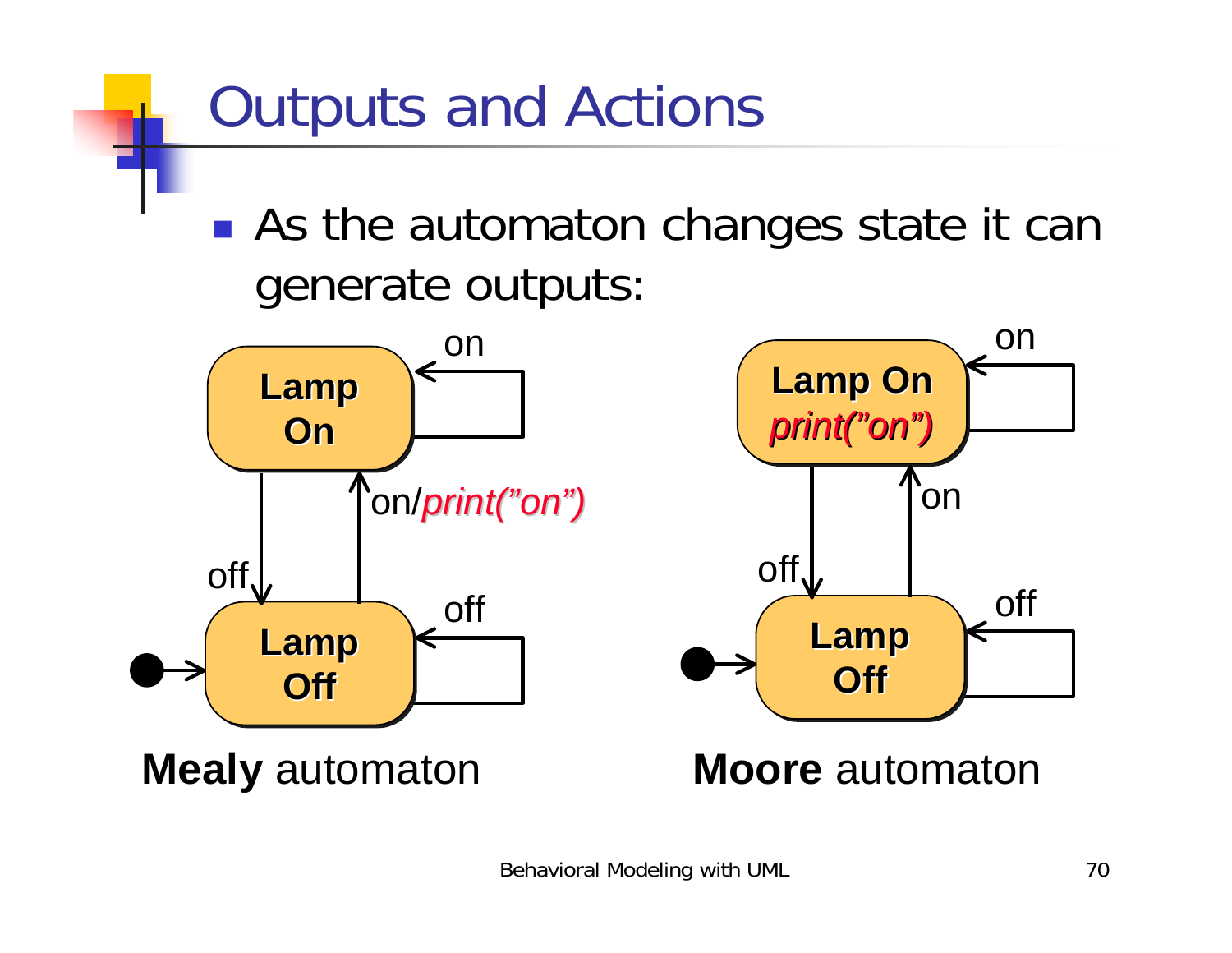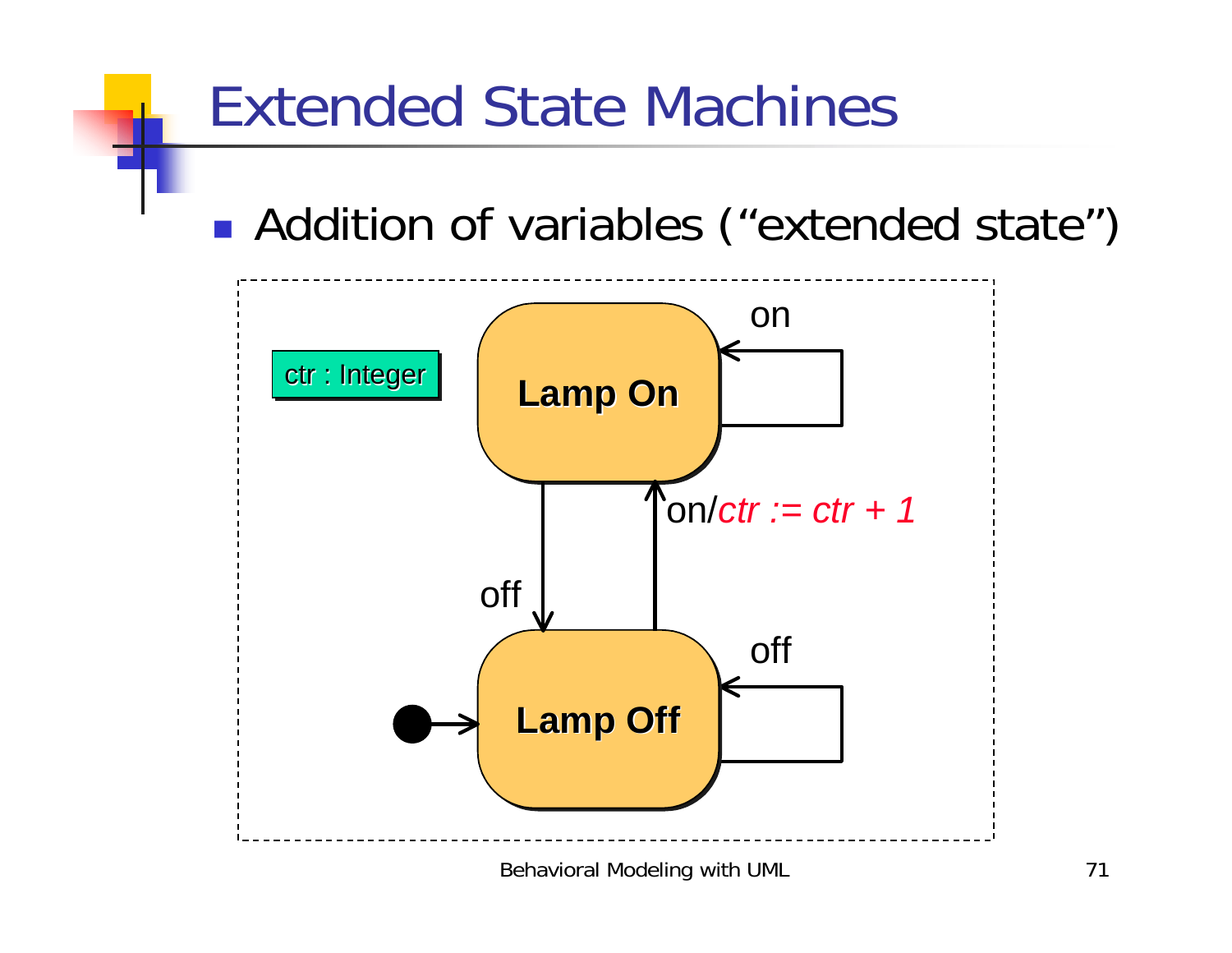# A Bit of Theory

- **An extended (Mealy) state machine is defined** by:
	- **a** a set of input signals (input alphabet)
	- **a** a set of output signals (output alphabet)
	- **a** set of states
	- **a** set of transitions
		- **.** triggering signal
		- $\blacksquare$  action
	- **a** a set of extended state variables
	- **.** an initial state designation
	- **a** a set of final states (if terminating automaton)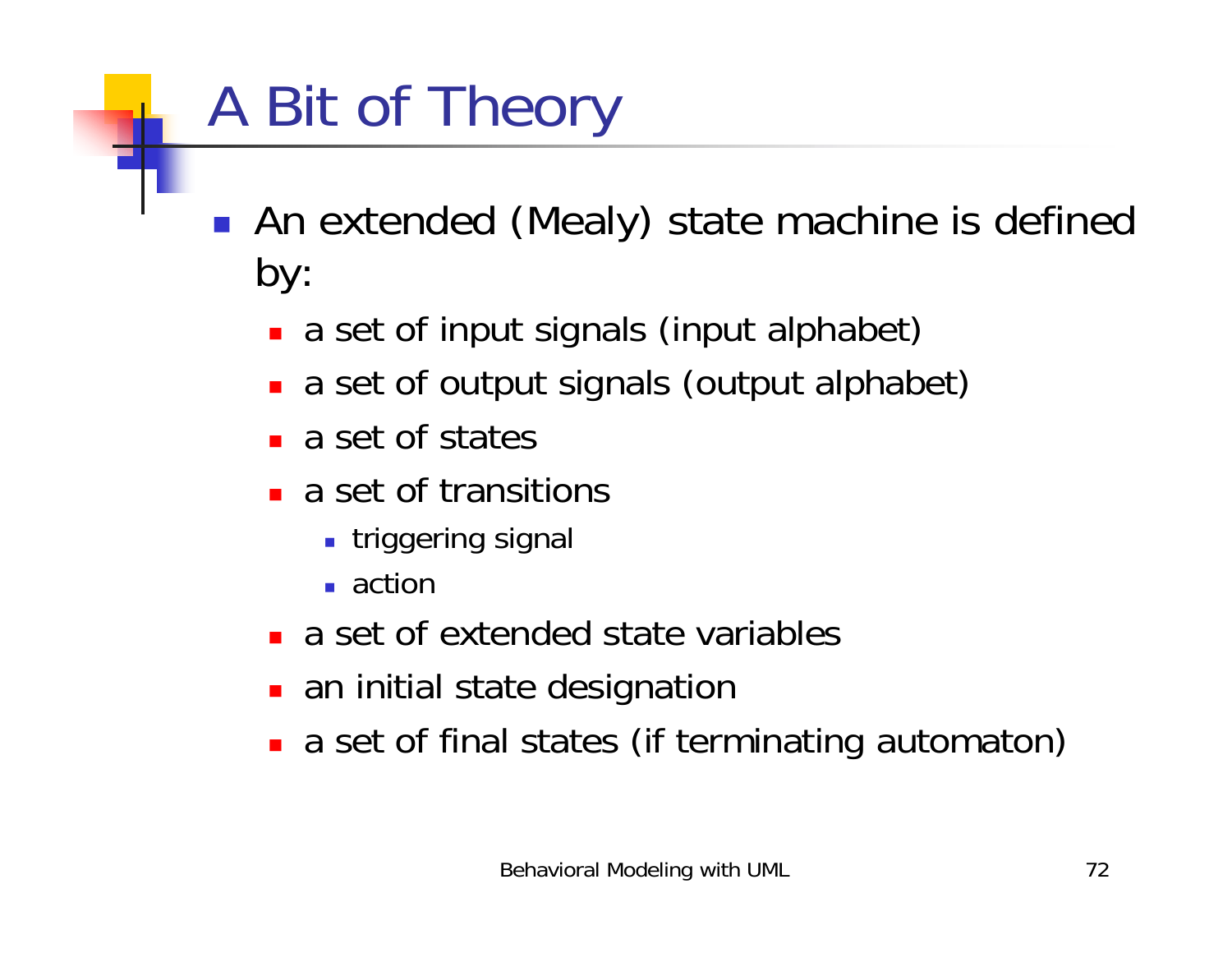#### Basic UML Statechart Diagram *State State"top" state "top" state "top" state*

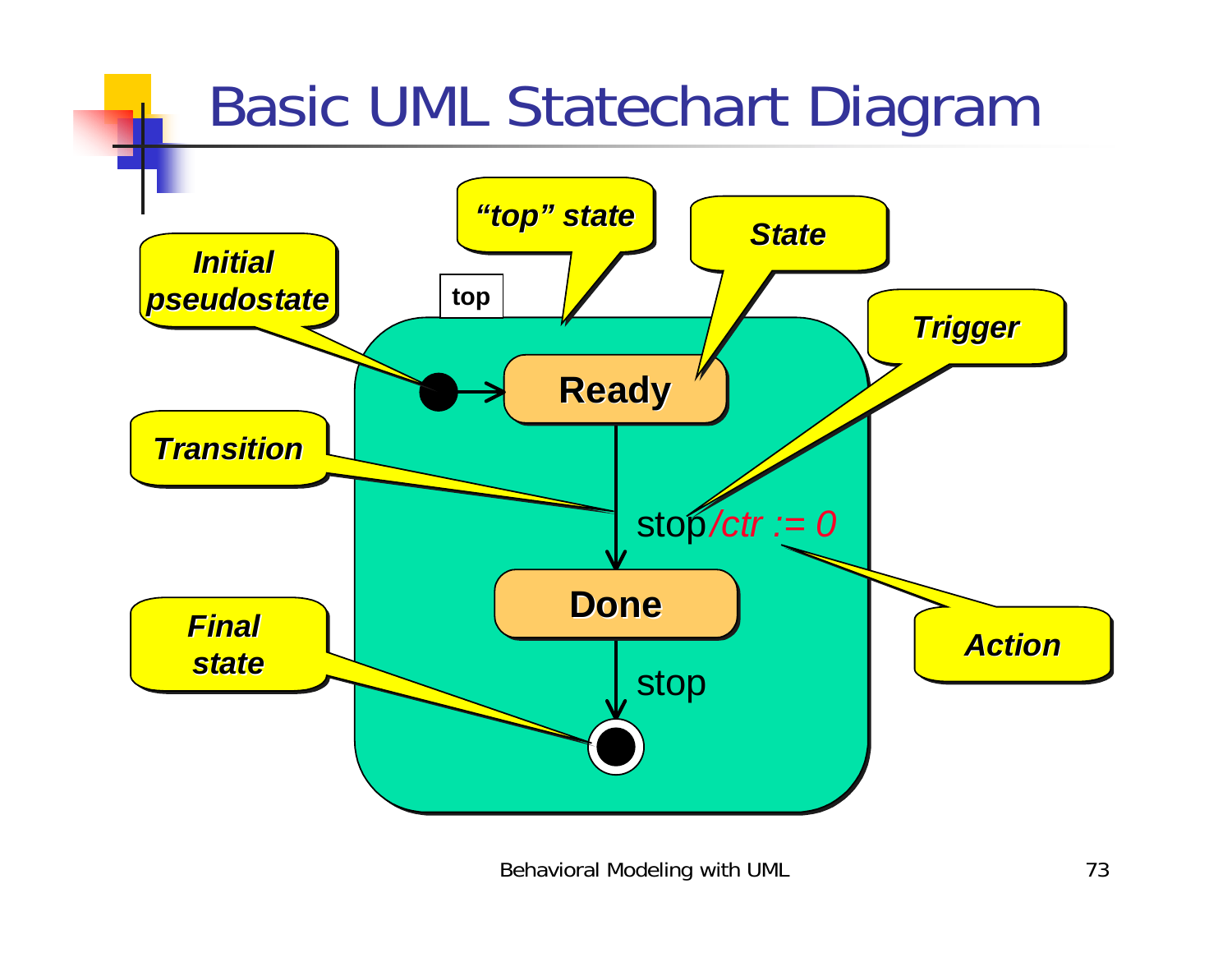#### What Kind of Behavior?

- !**In general, state machines are suitable** for describing event-driven, discrete behavior
	- **. inappropriate for modeling continuous** behavior

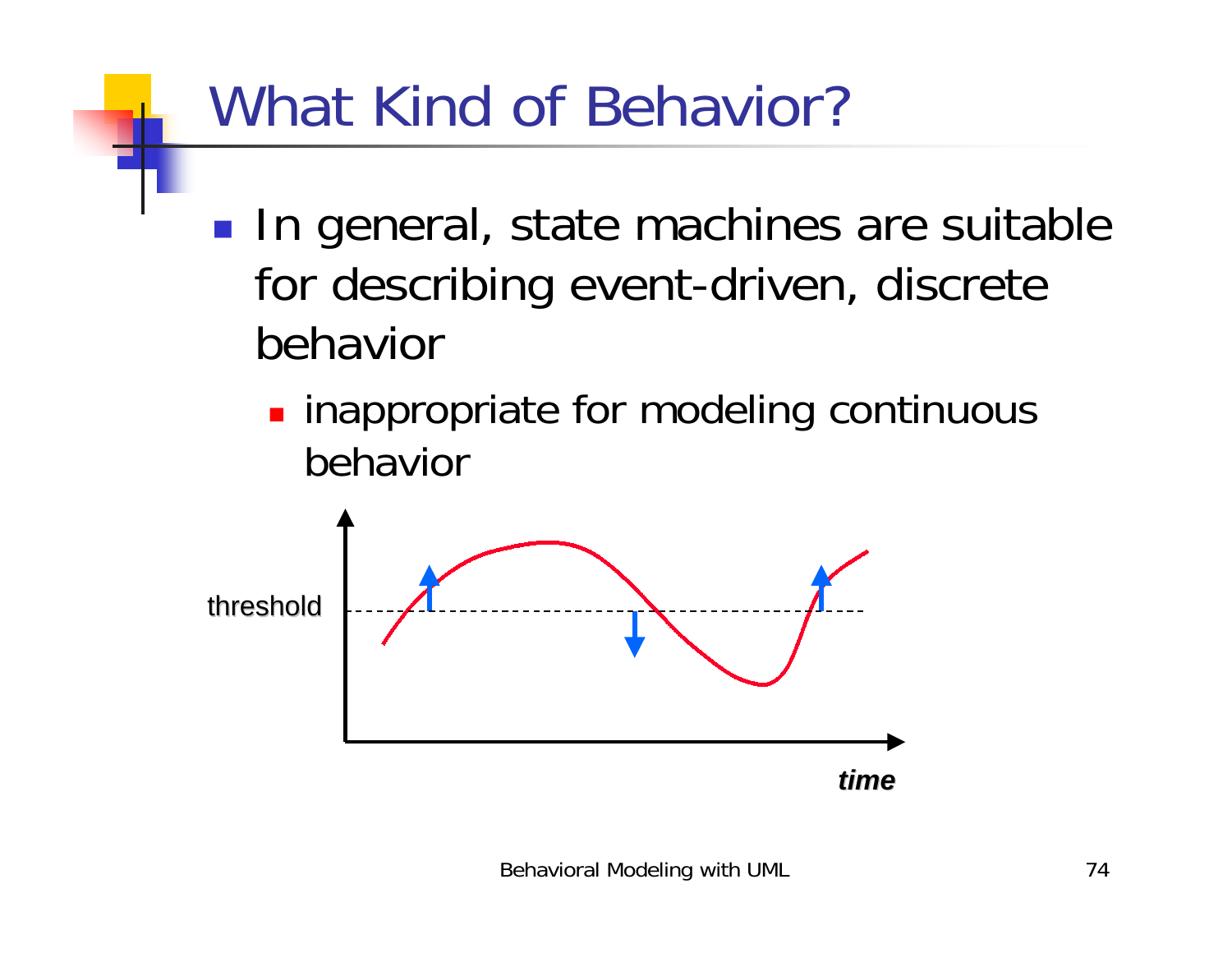#### Event-Driven Behavior

- $\blacksquare$  Event = a type of observable occurrence
	- **n** interactions:
		- **.** synchronous object operation invocation (call event)
		- **.** asynchronous signal reception (signal event)
	- **.** occurrence of time instants (time event)
		- **.** interval expiry
		- **E** calendar/clock time
	- **.** change in value of some entity (change event)
- **E** Event Instance  $=$  an instance of an event (type)
	- **.** occurs at a particular time instant and has no duration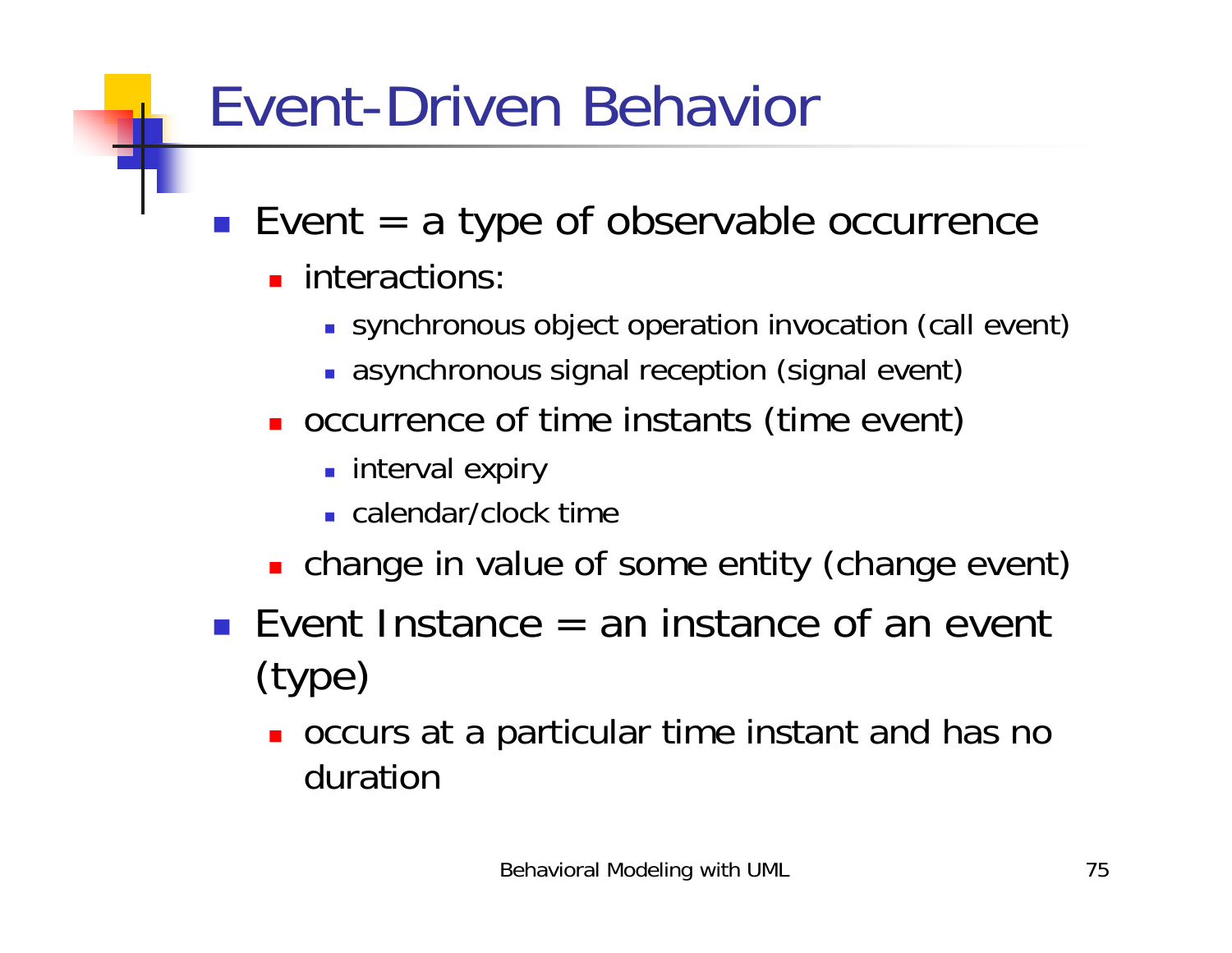### The Behavior of What?

- **In the contract of the contract of the contract of the contract of the contract of the contract of the contract In principle, anything that manifests** event-driven behavior
	- . NB: there is no support currently in UML for modeling continuous behavior
- **In the contract of the contract of the contract of the contract of the contract of the contract of the contract In practice:** 
	- **If the behavior of individual objects**
	- **.** object interactions
- **In the contract of the contract of the contract of the contract of the contract of the contract of the contract** ■ The dynamic semantics of UML state machines are currently mainly specified for the case of active objects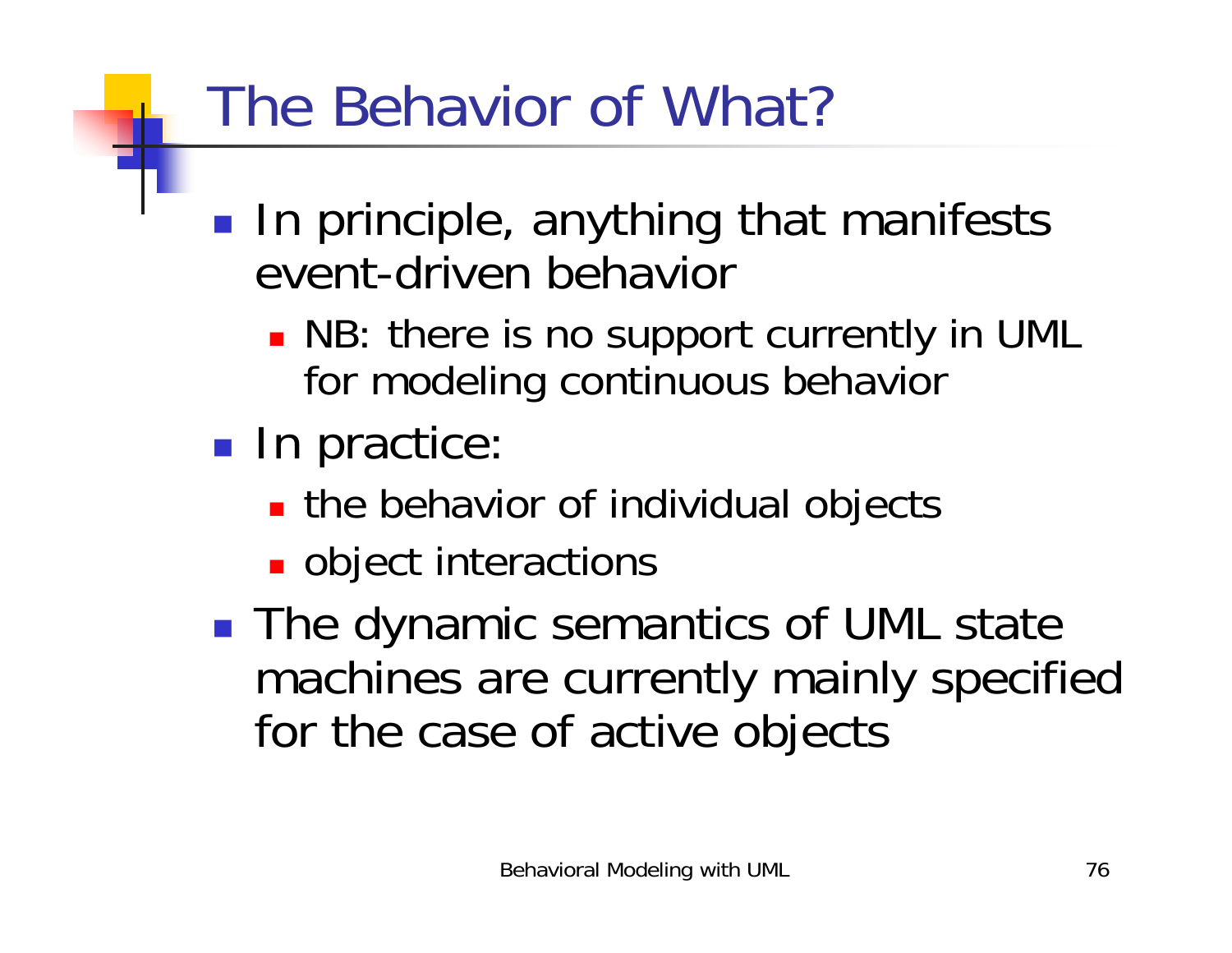Basic State Machine Concepts Statecharts and Objects Advanced Modeling Concepts Case Study Wrap Up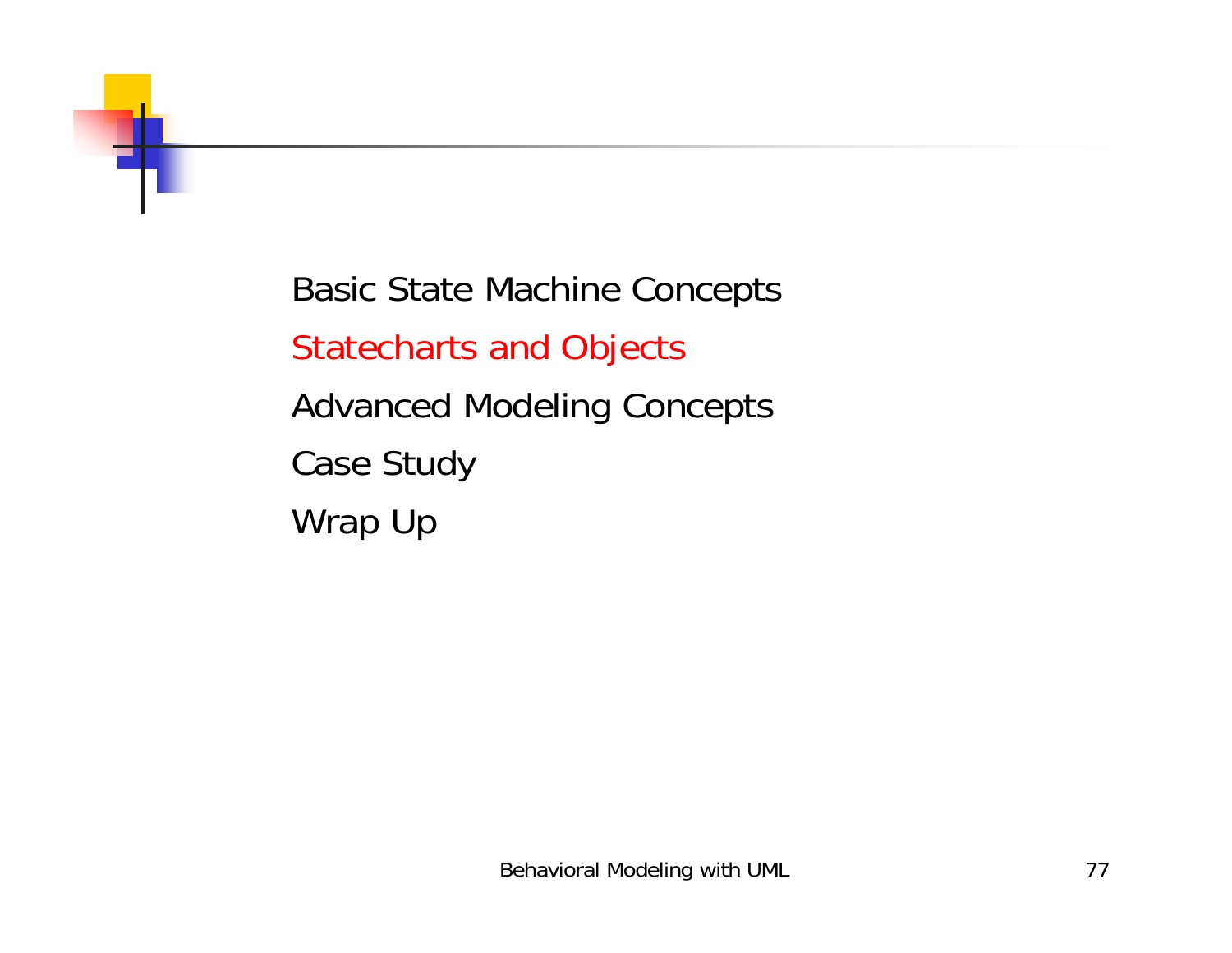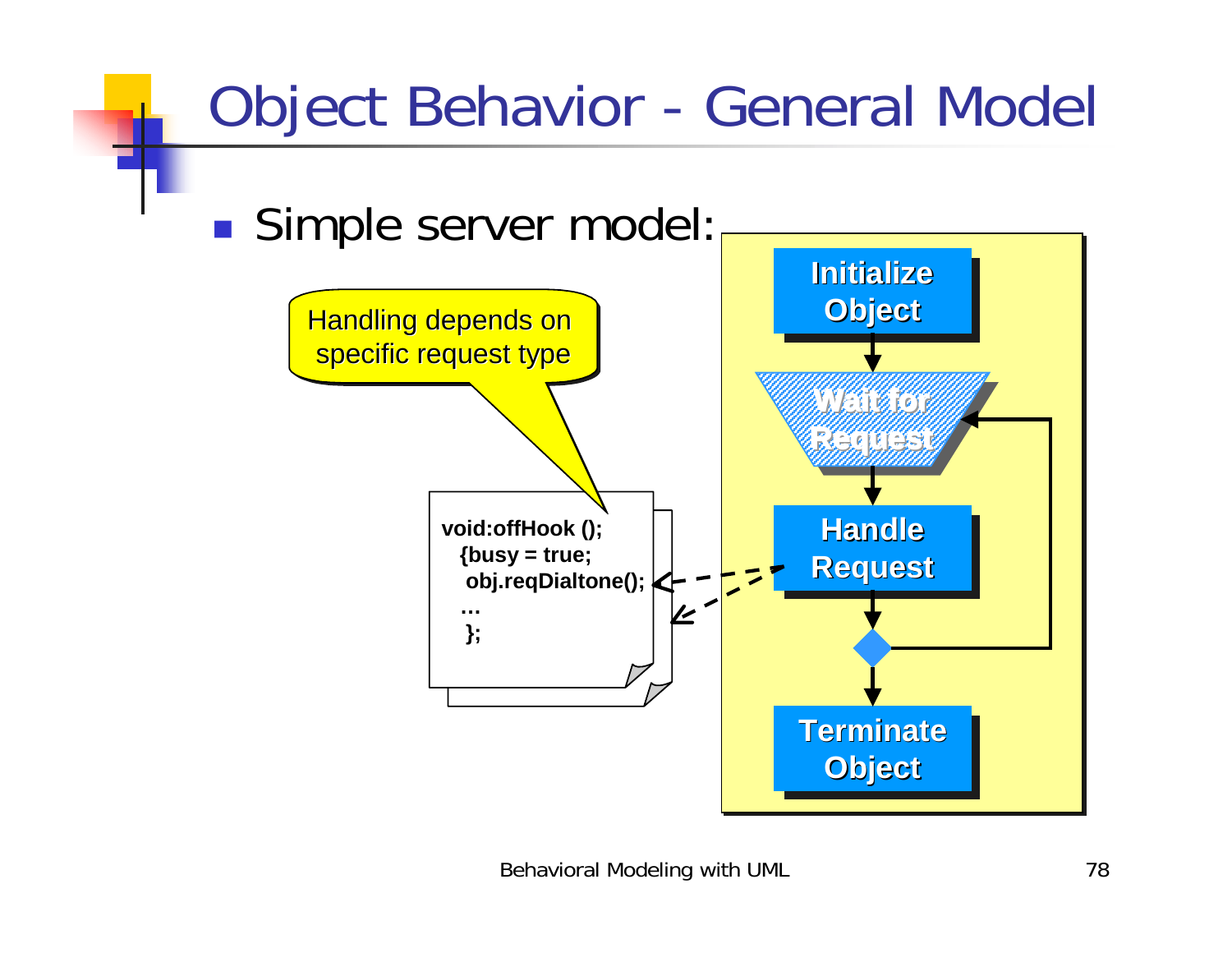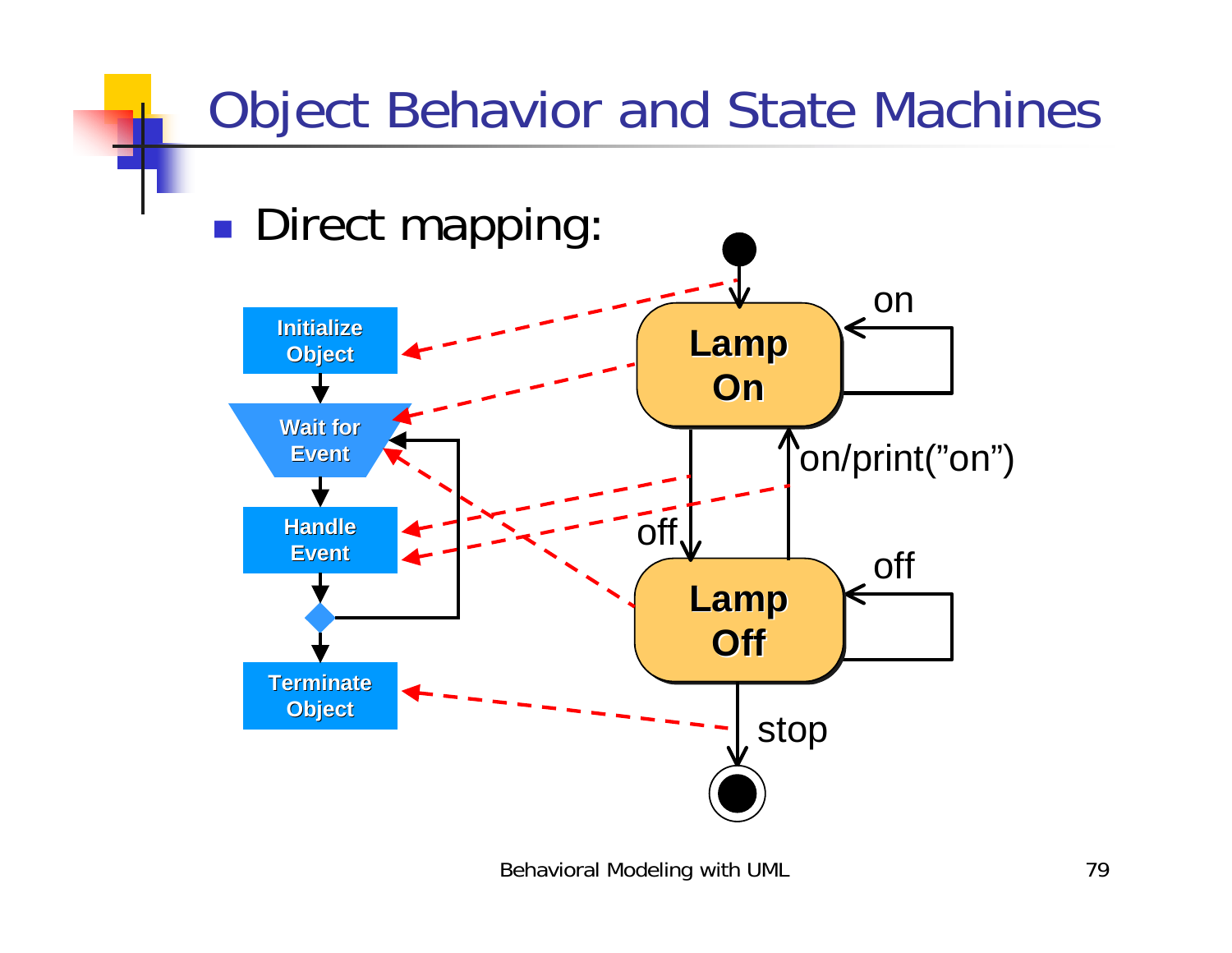# Object and Threads

•**Passive objects:** depend on external power (thread of execution)

•**Active objects:** self-powered (own thread of execution)

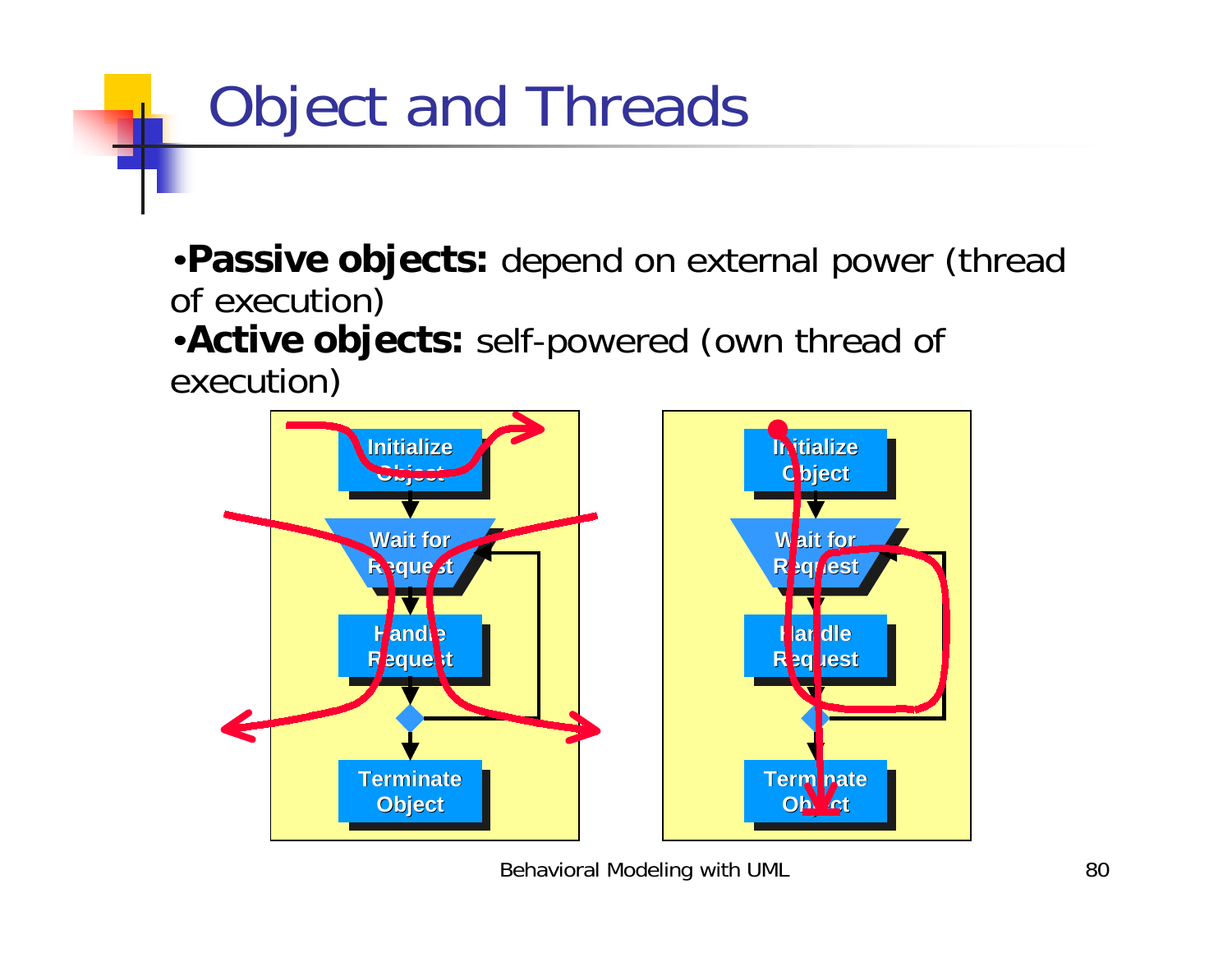#### Passive Objects: Dynamic Semantics



- •Encapsulation does not protect the object from concurrency conflicts!
- •Explicit synchronization is still required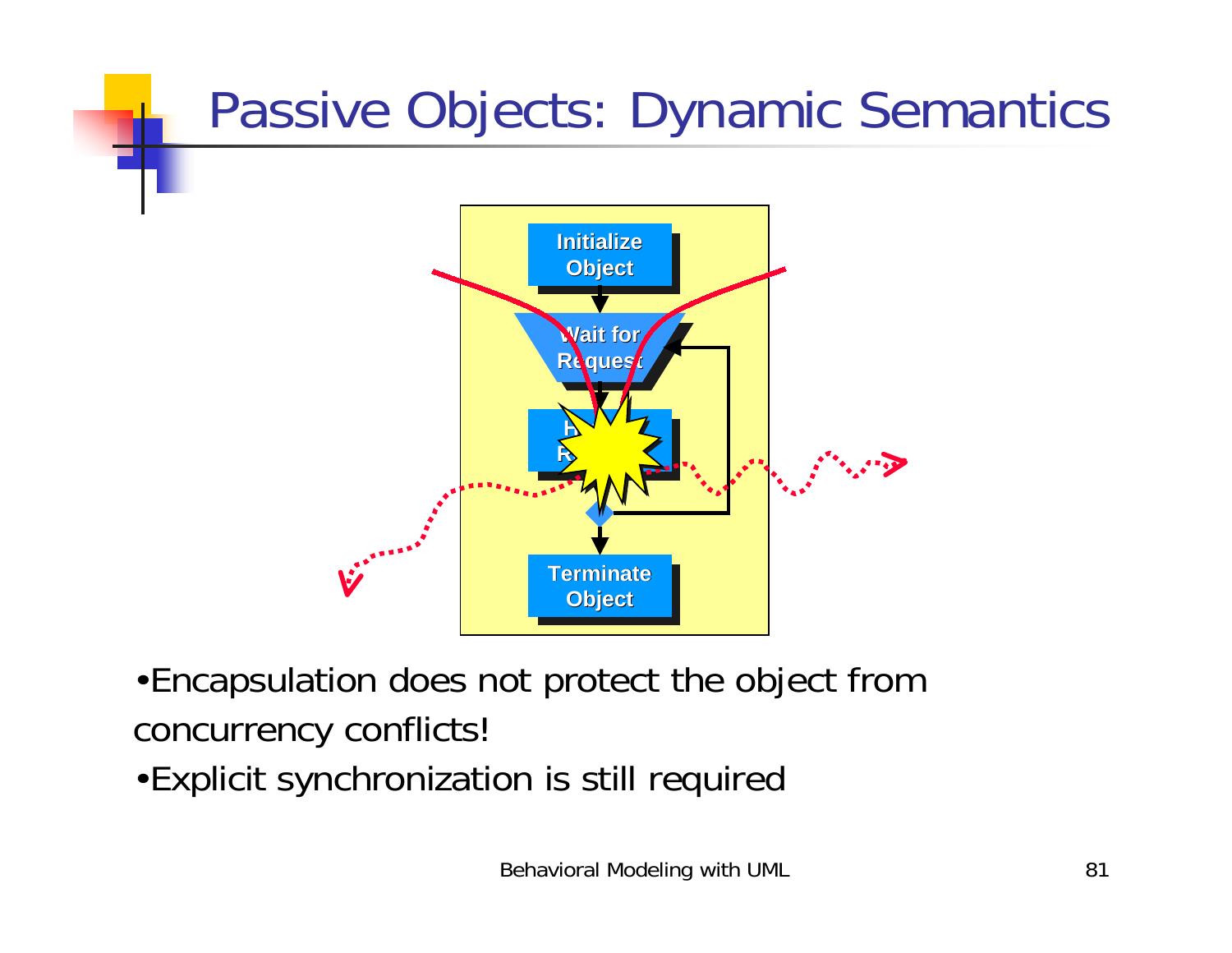#### Active Objects and State Machines

!**Objects that encapsulate own thread of** execution

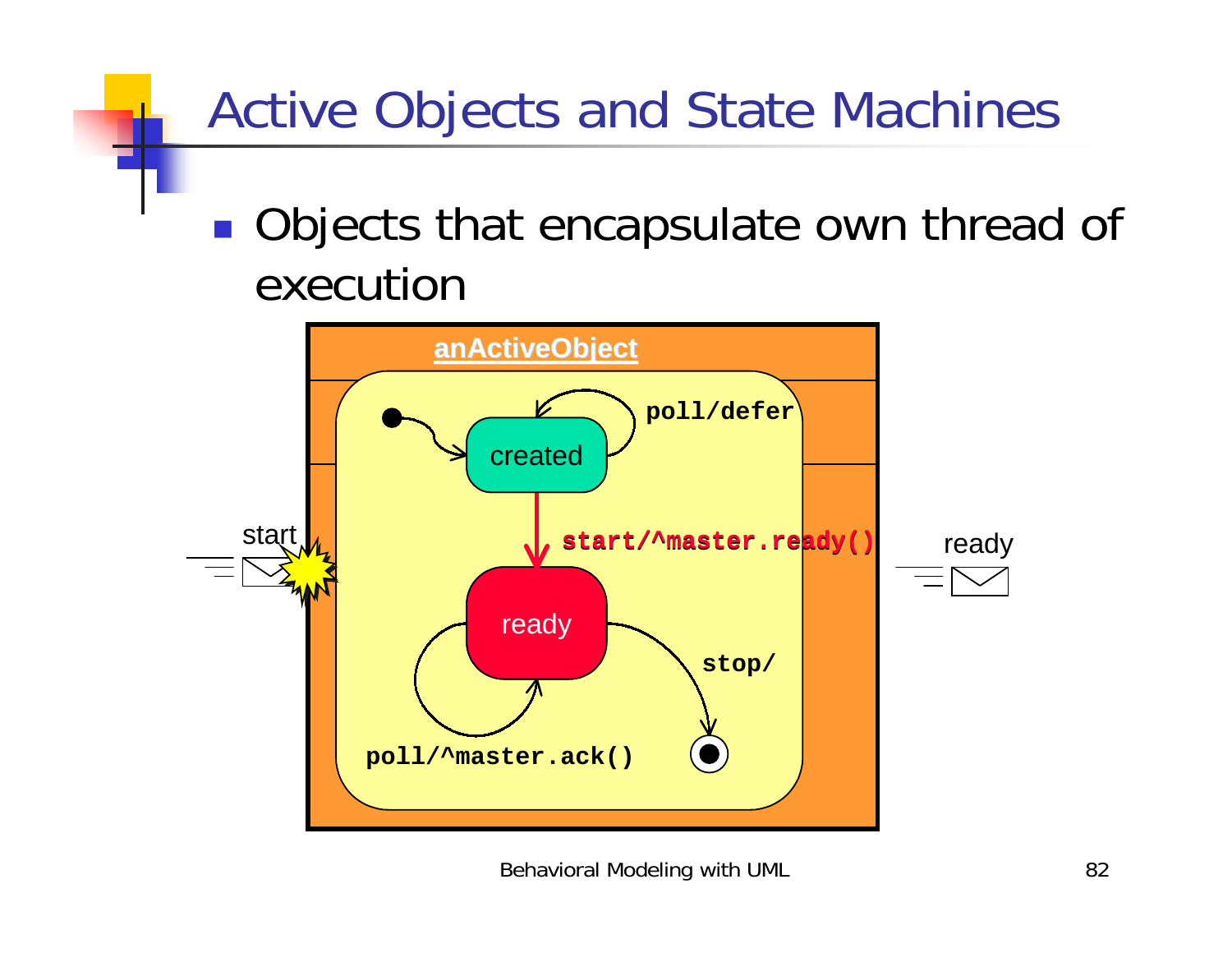

#### **Run-to-completion model:**

- •serialized event handling
- •eliminates internal concurrency
- •minimal context switching overhead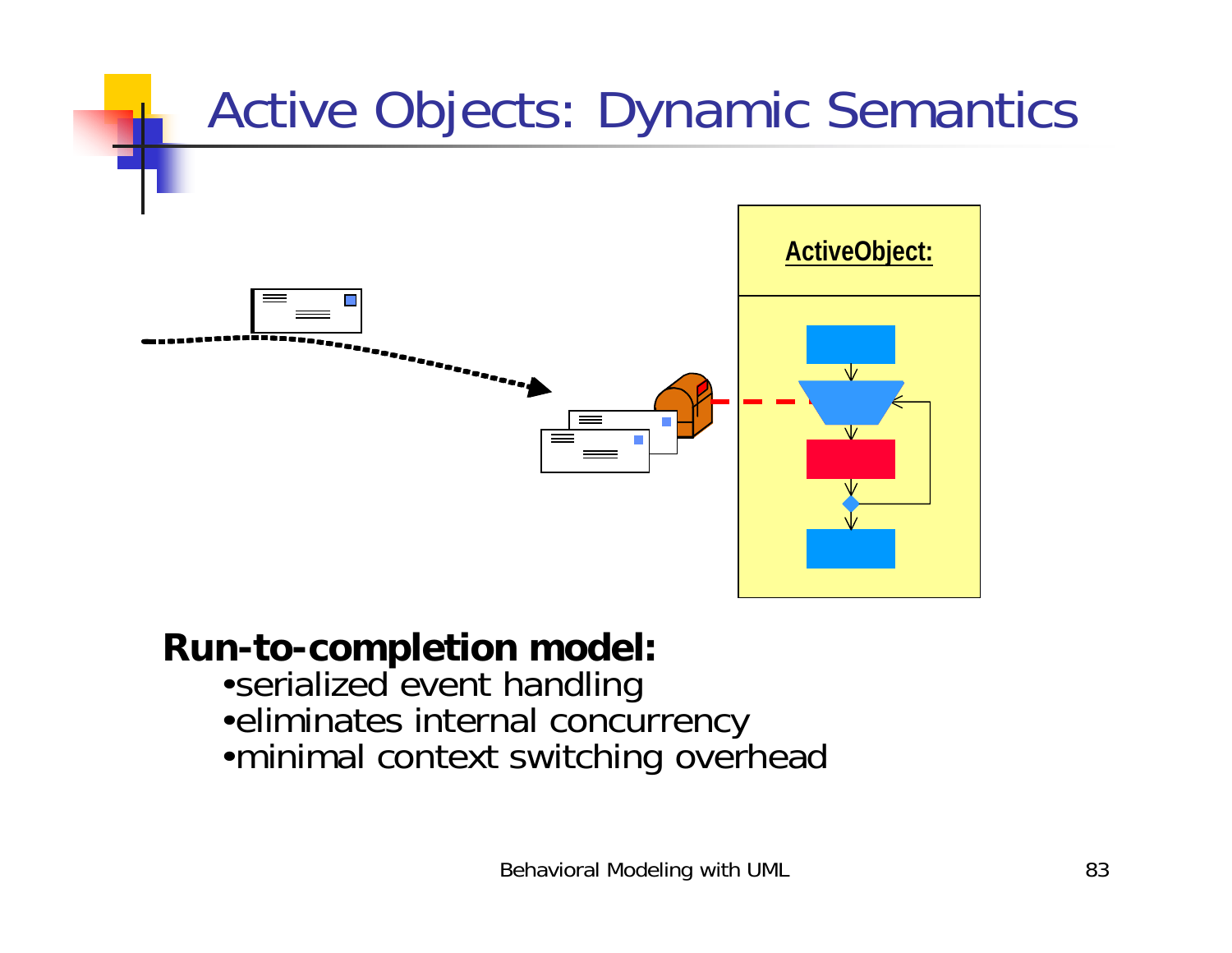### The Run-to-Completion Model

**• A high priority event for (another) active** object will preempt an active object that is handling a low-priority event

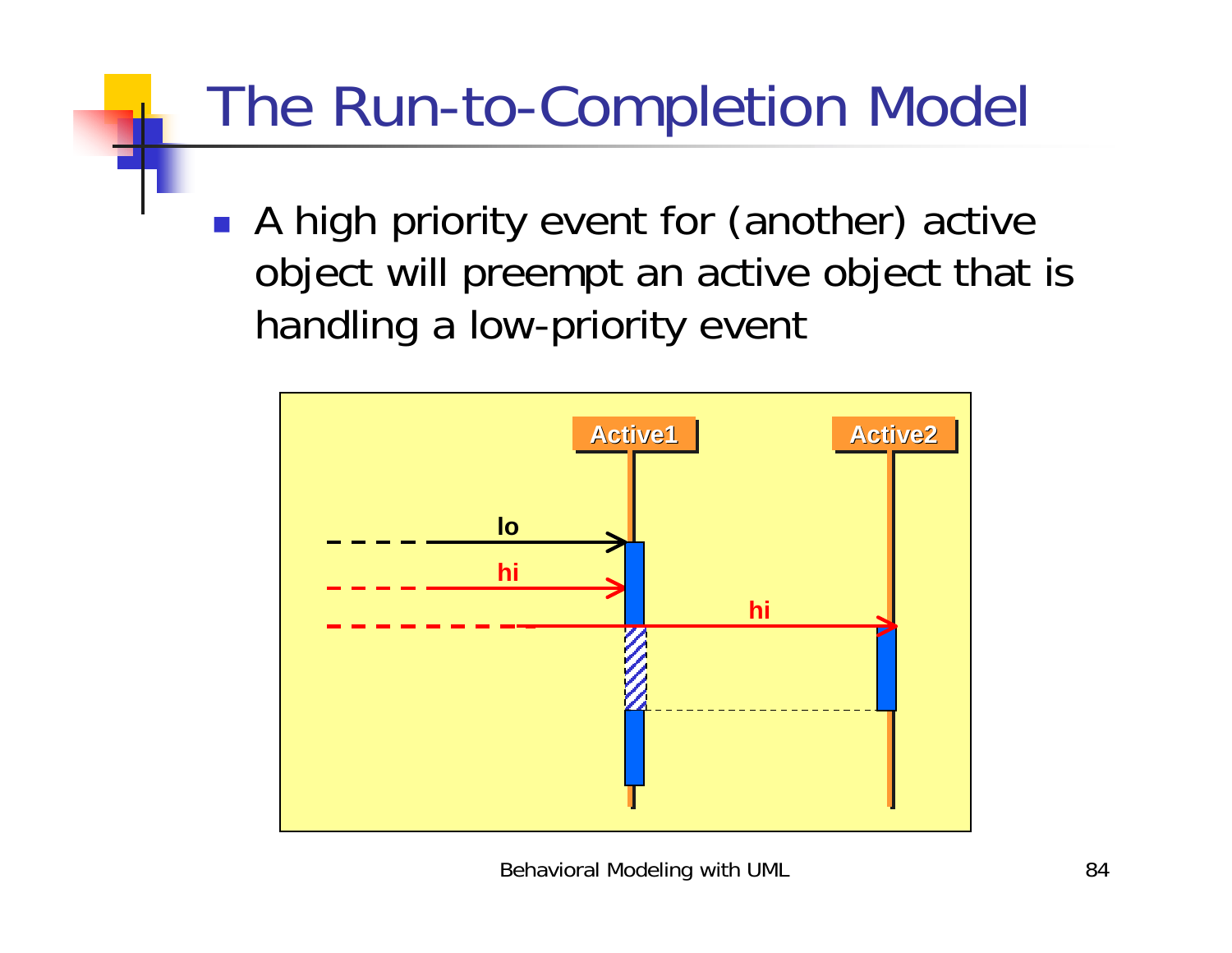

Basic State Machine Concepts Statecharts and Objects Advanced Modeling Concepts Case Study Wrap Up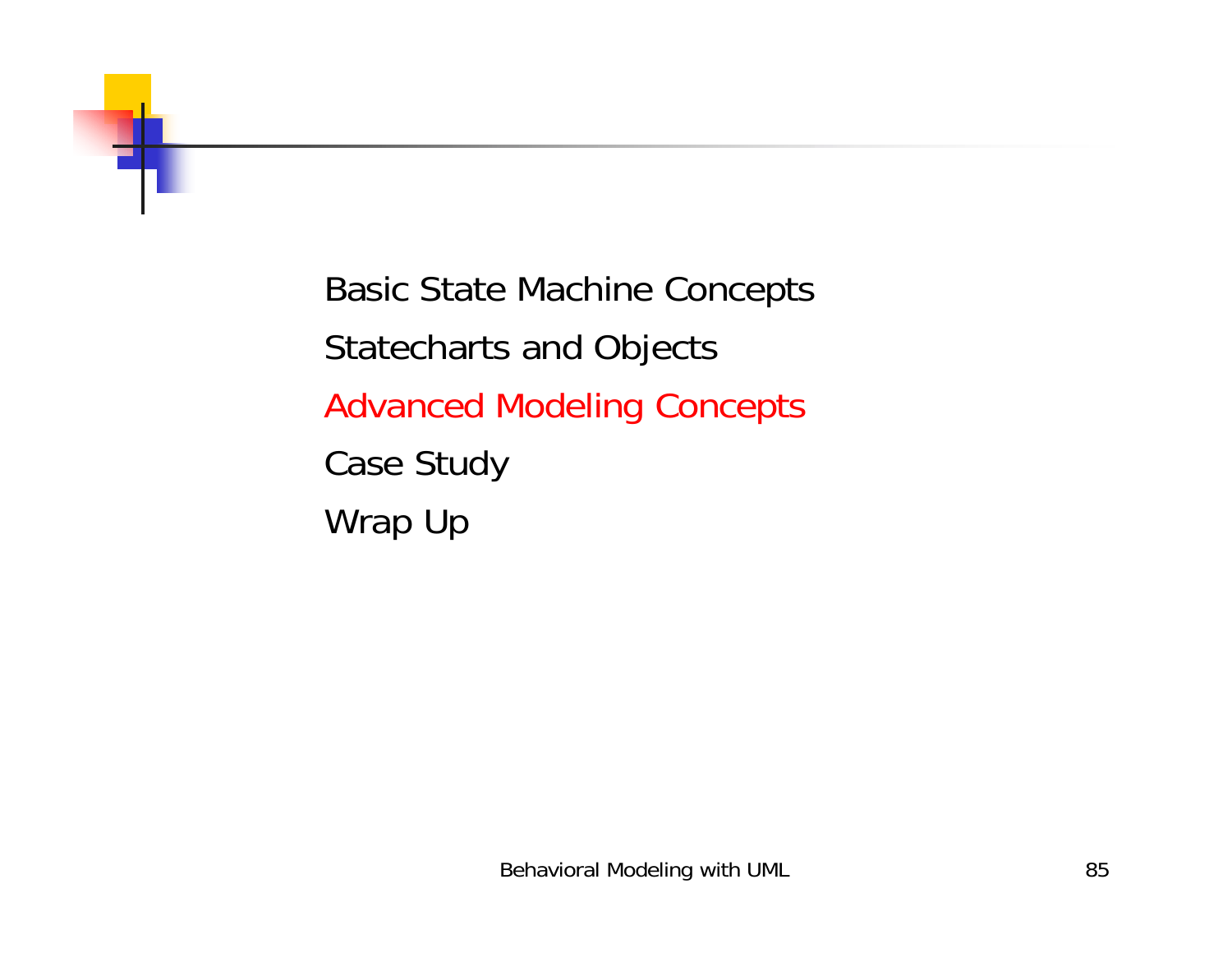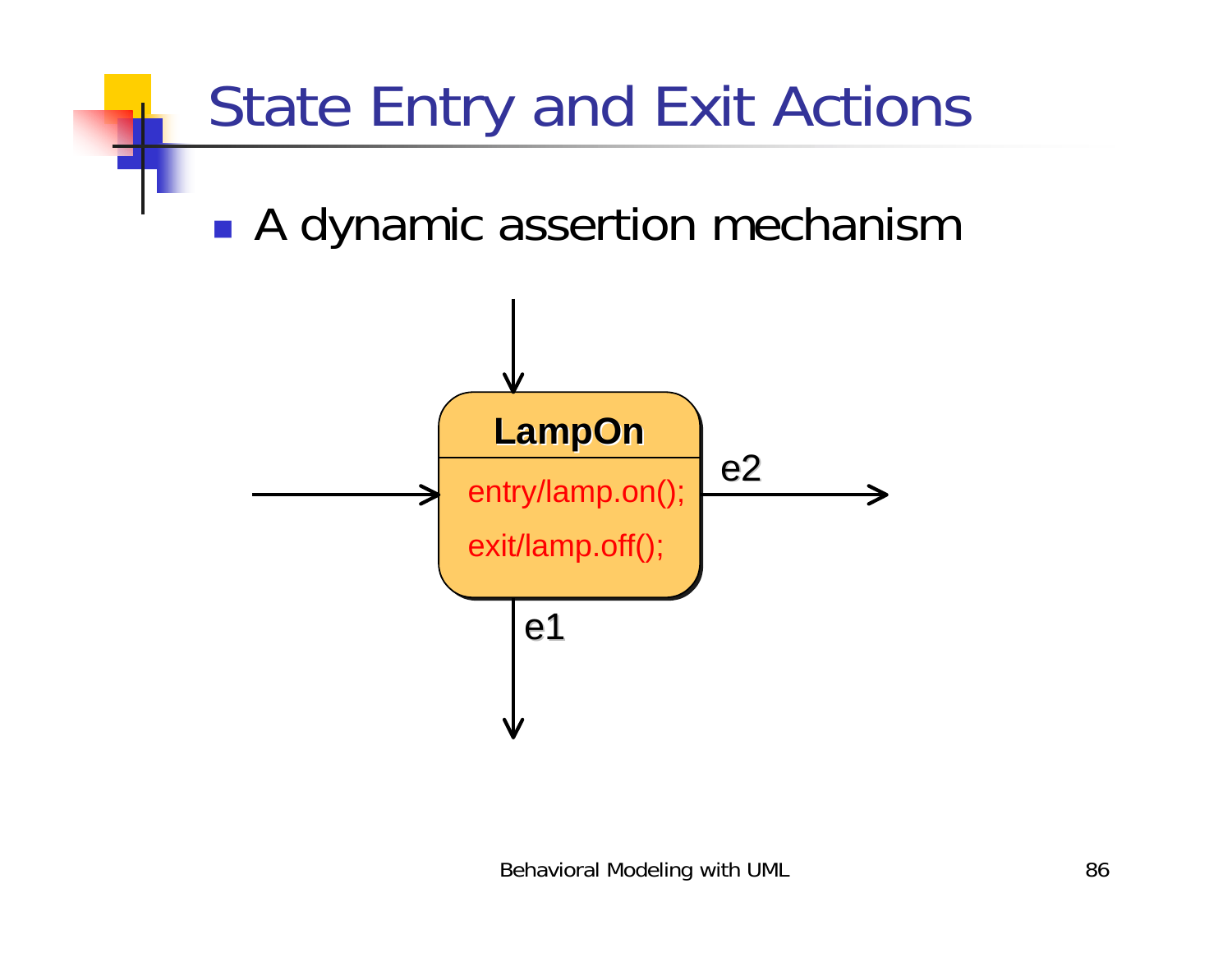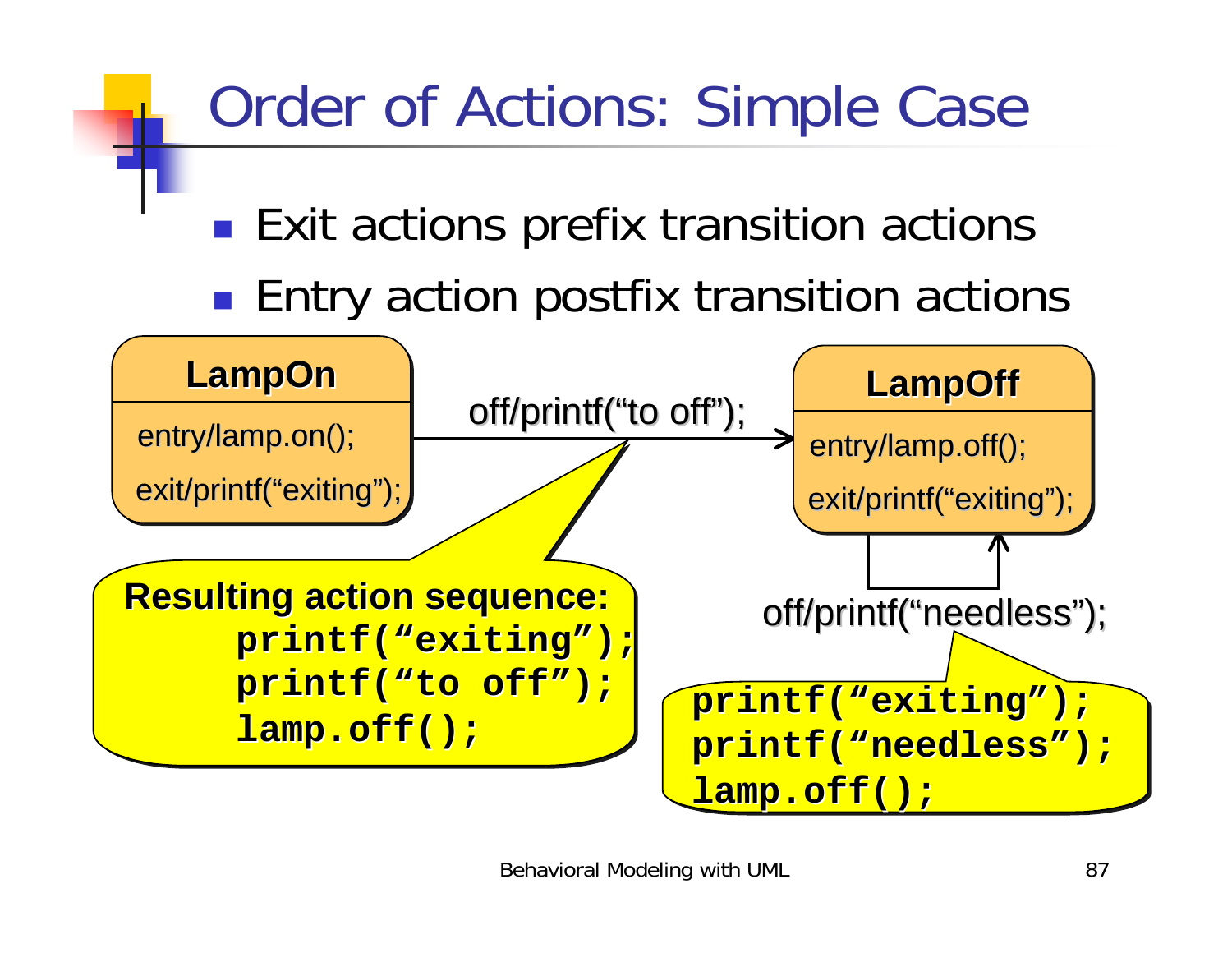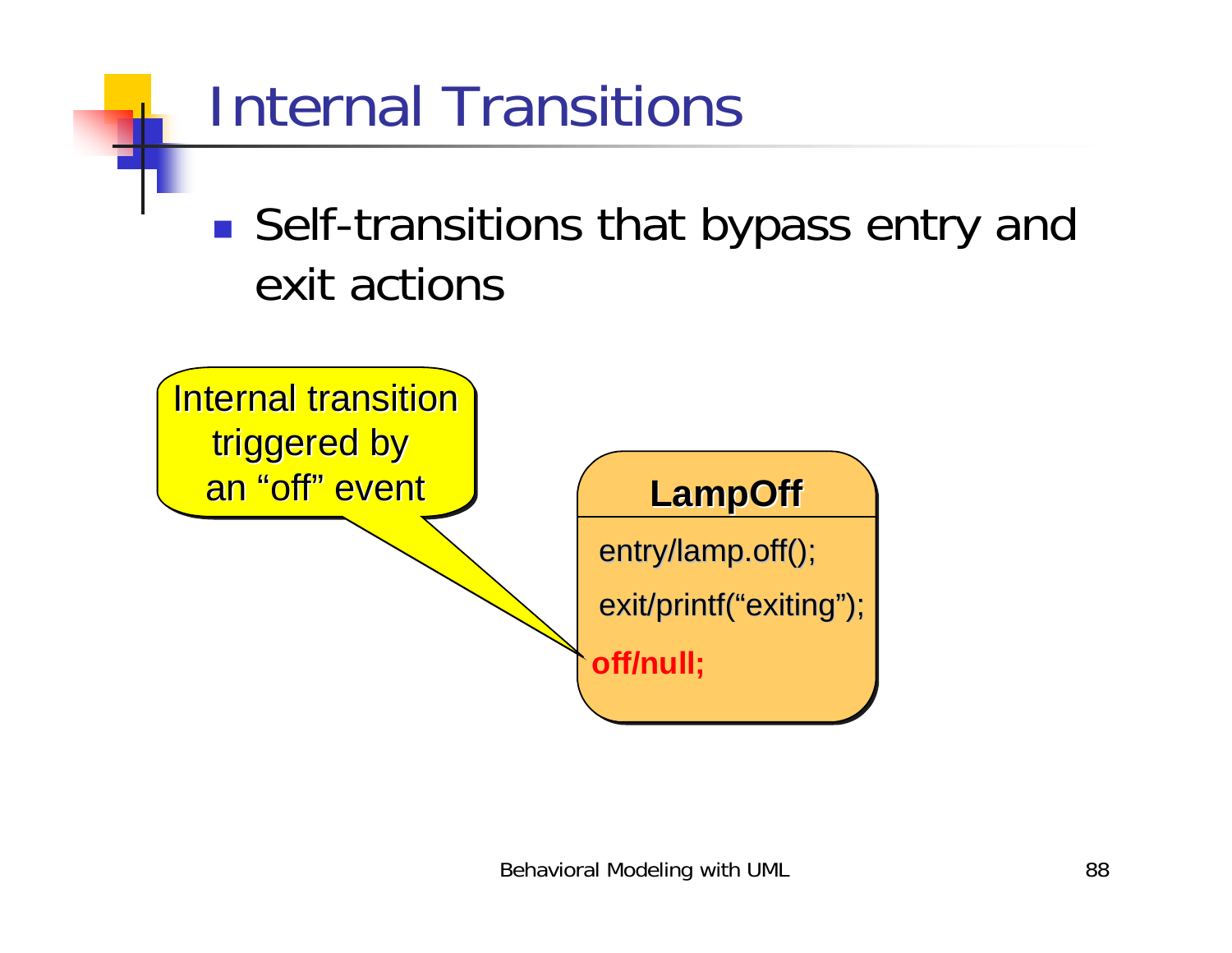# State ("Do") Activities

- **EXECUTE EXECUTE:** Forks a concurrent thread that executes until:
	- **.** the action completes or
	- **.** the state is exited through an outgoing transition

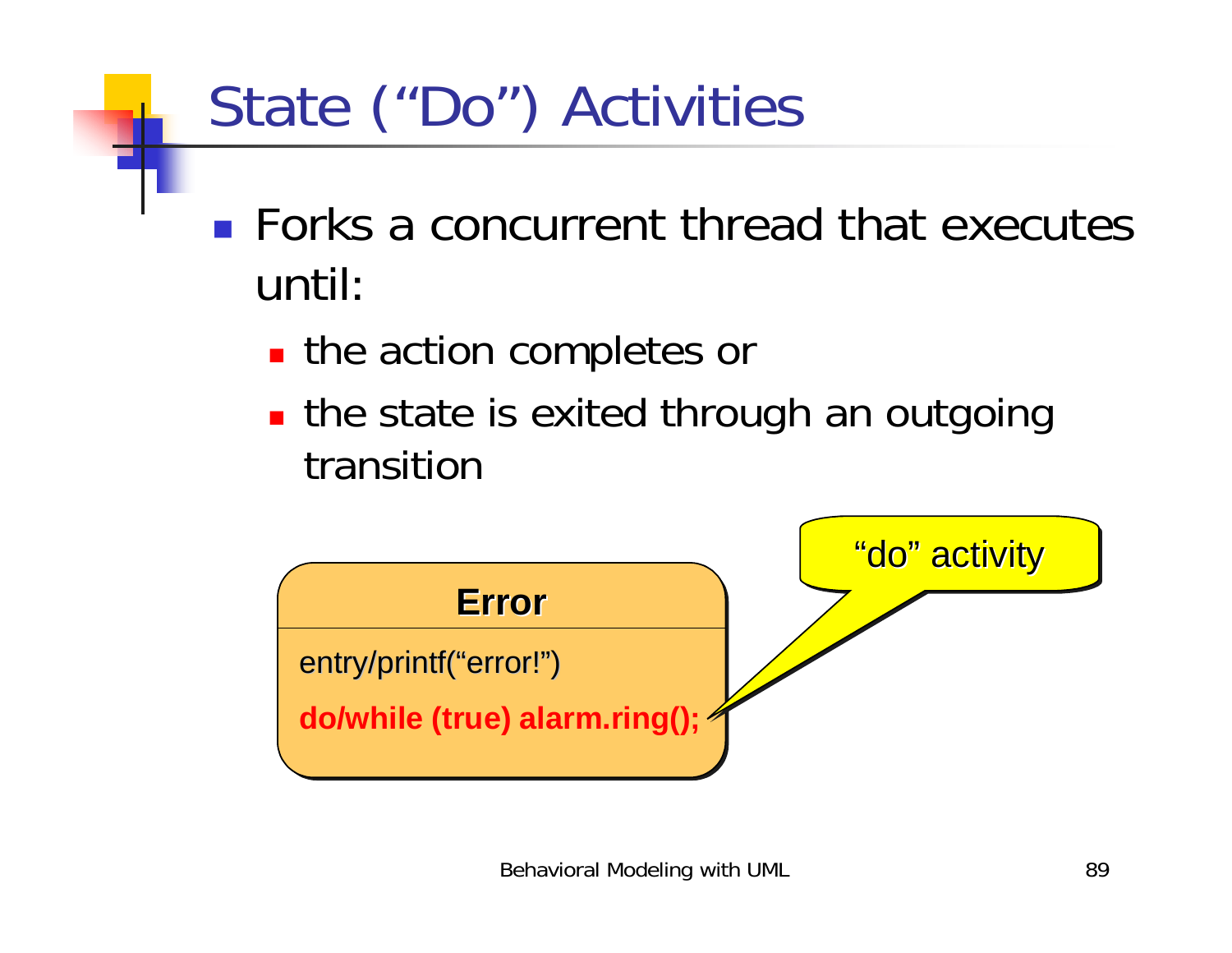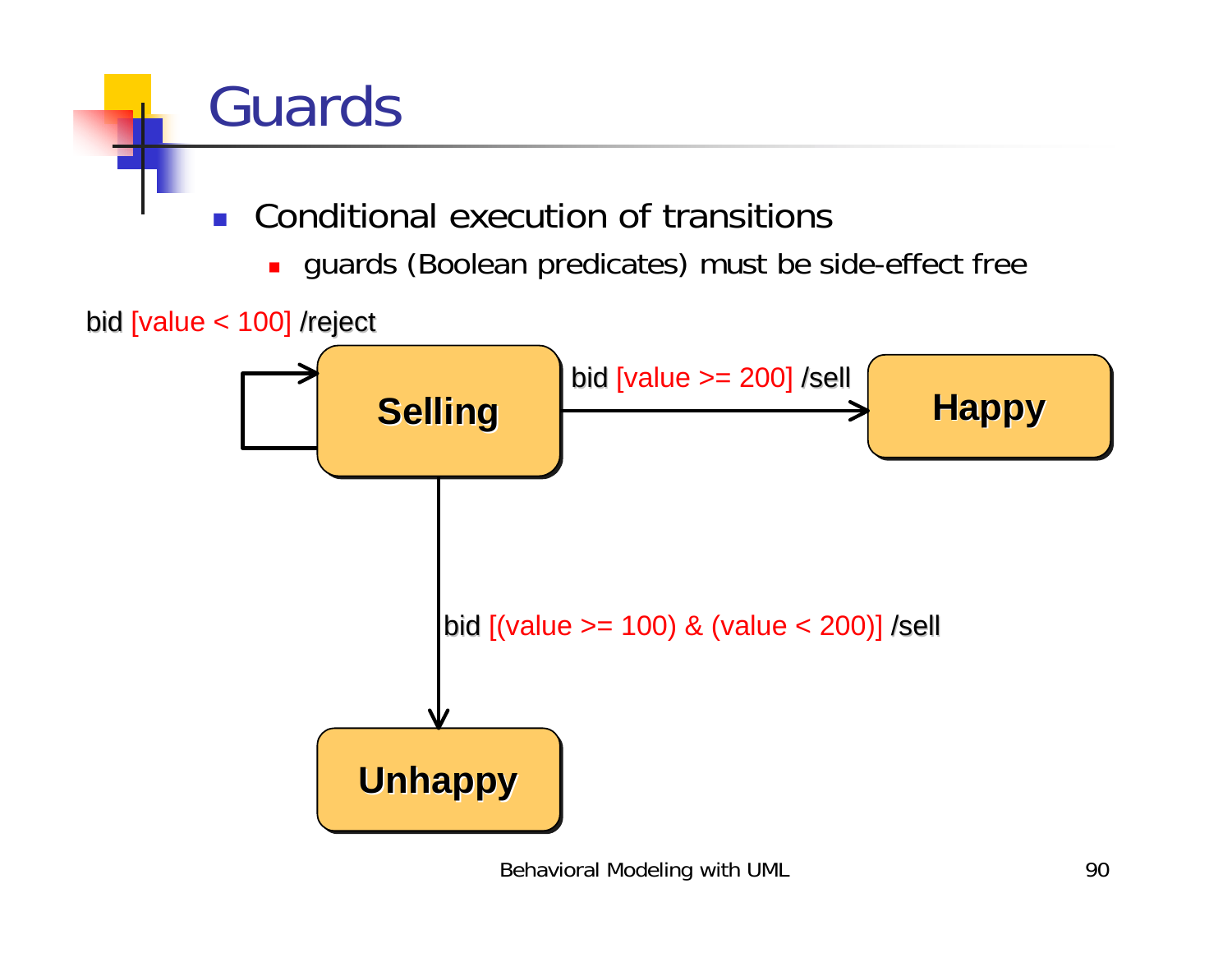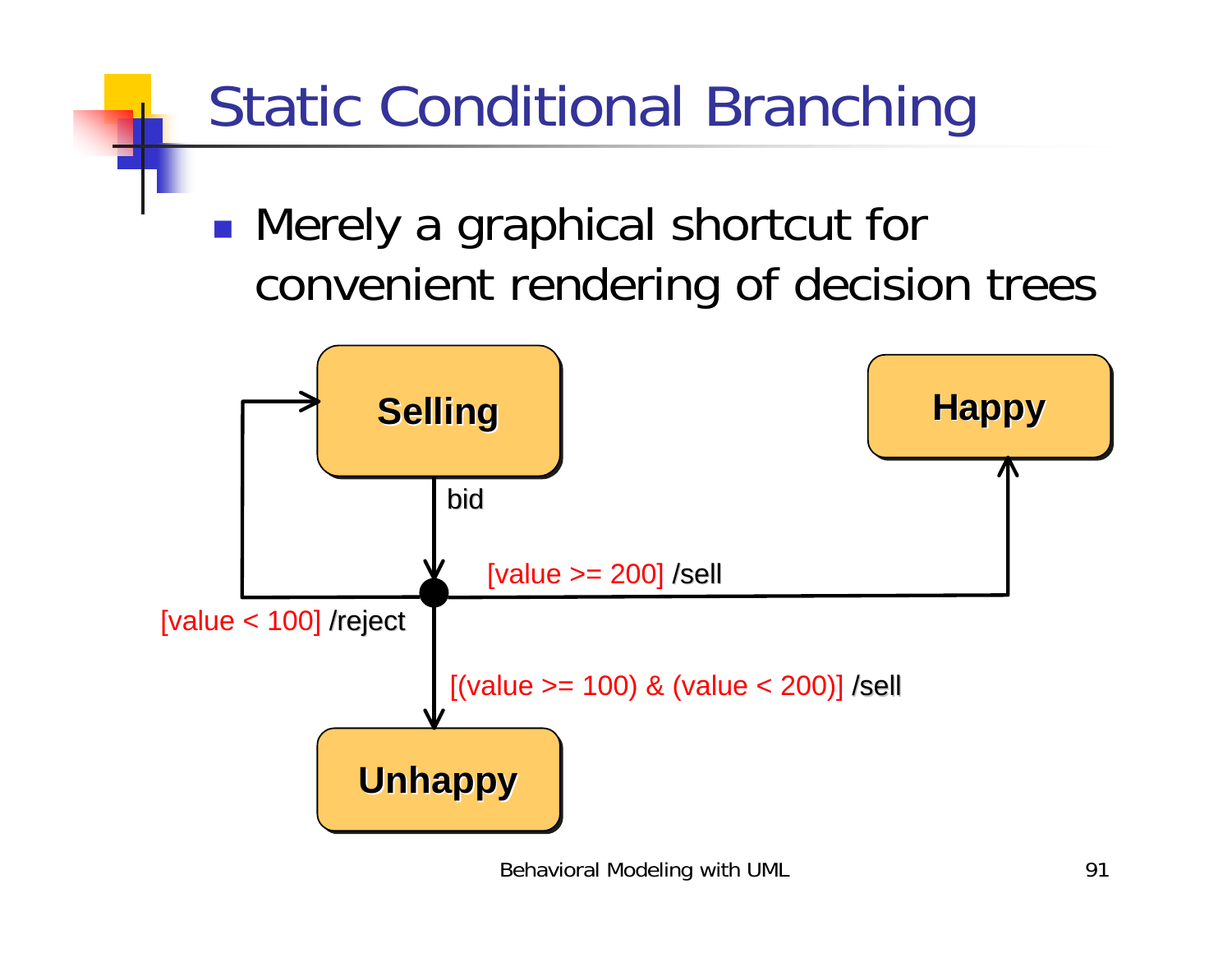### Dynamic Conditional Branching

■ Choice pseudostate: guards are evaluated at the instant when the decision point is reached

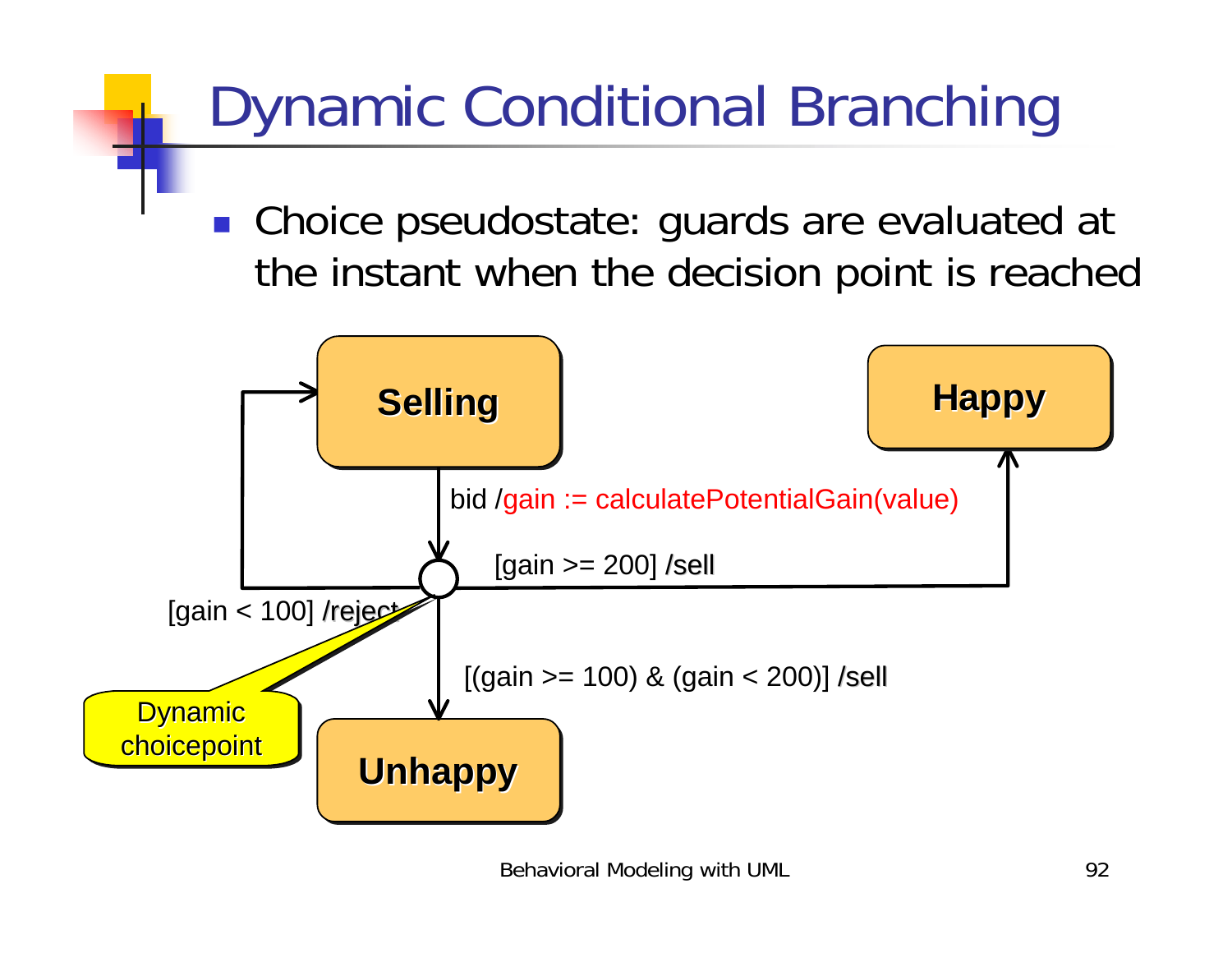

Behavioral Modeling with UML 93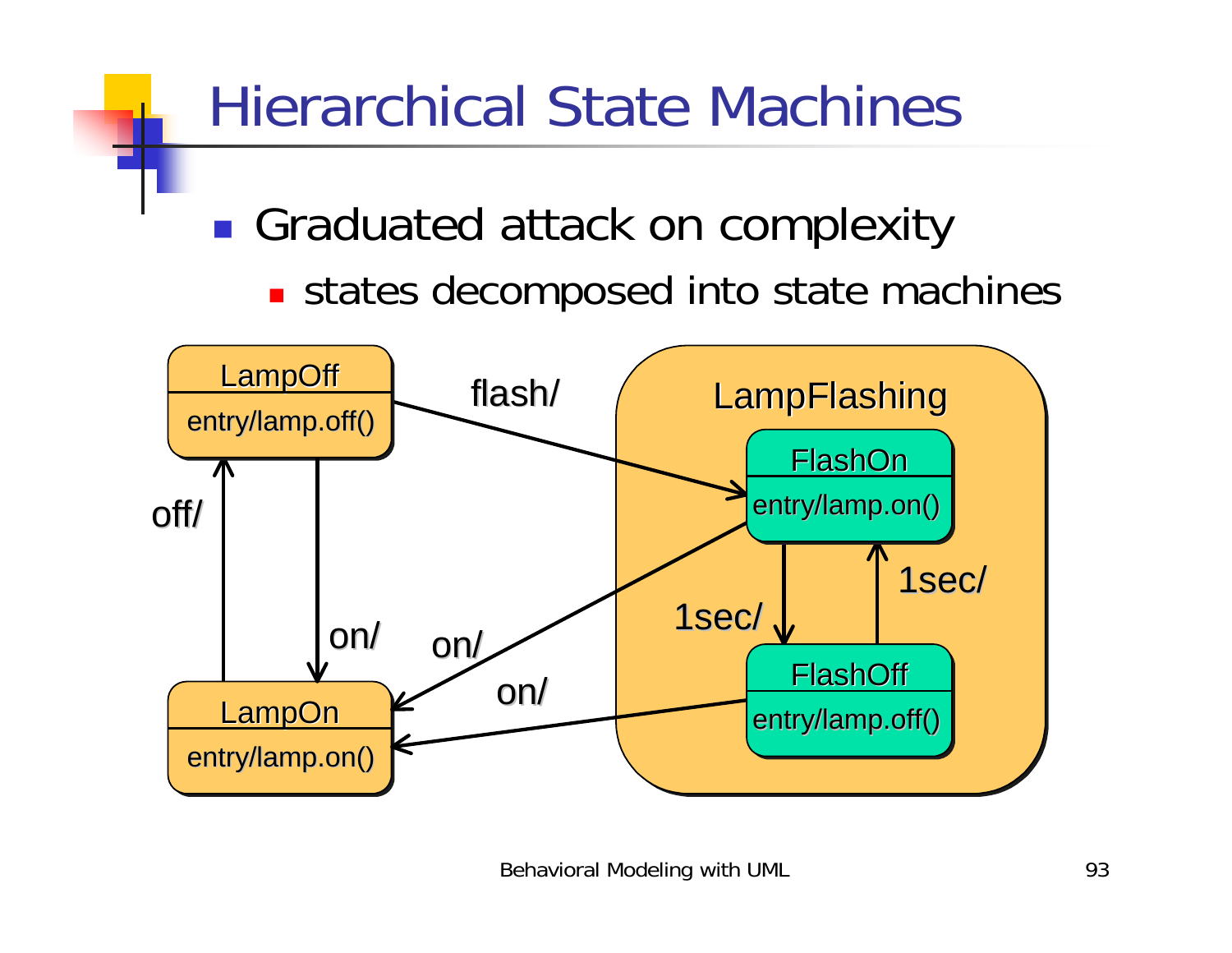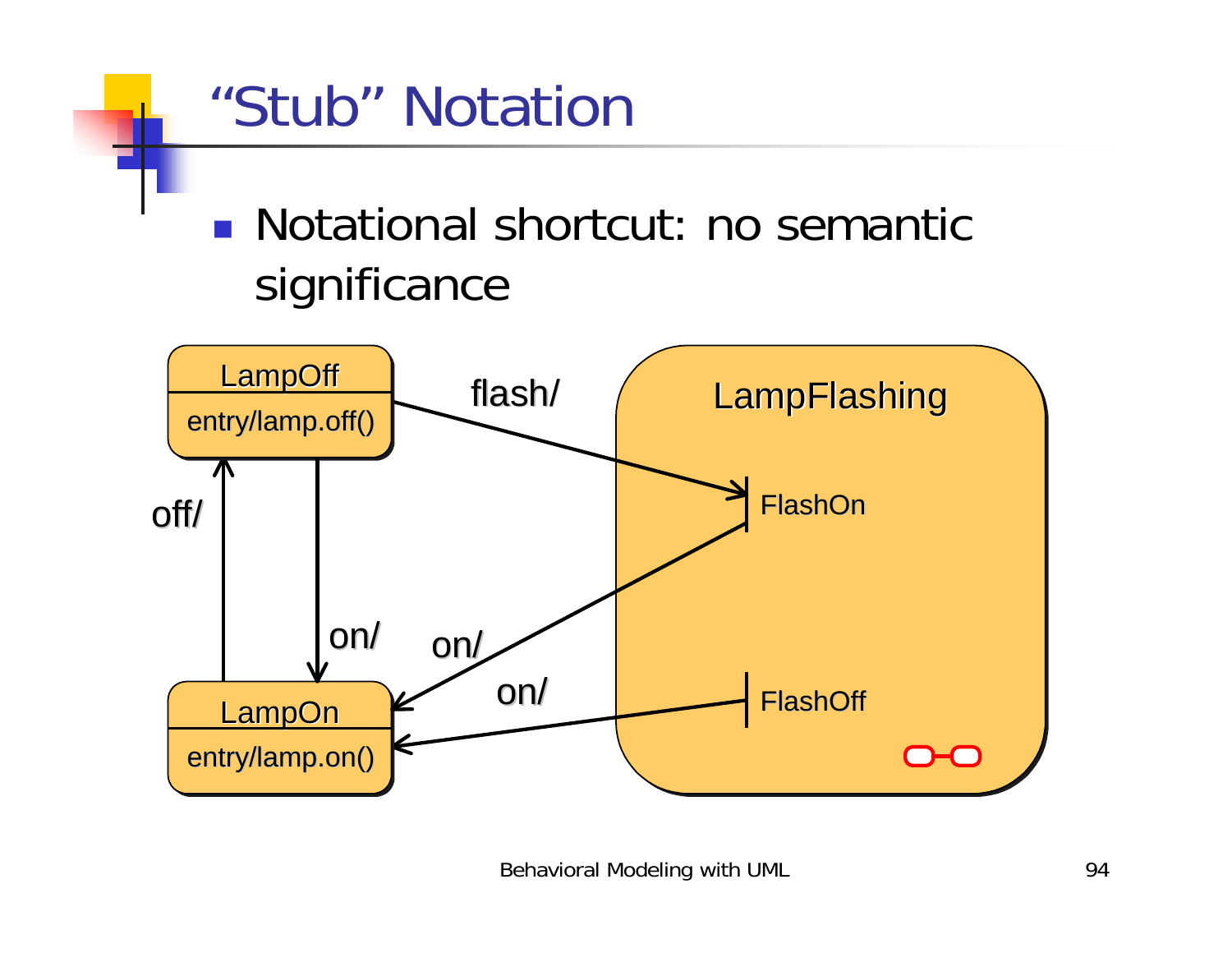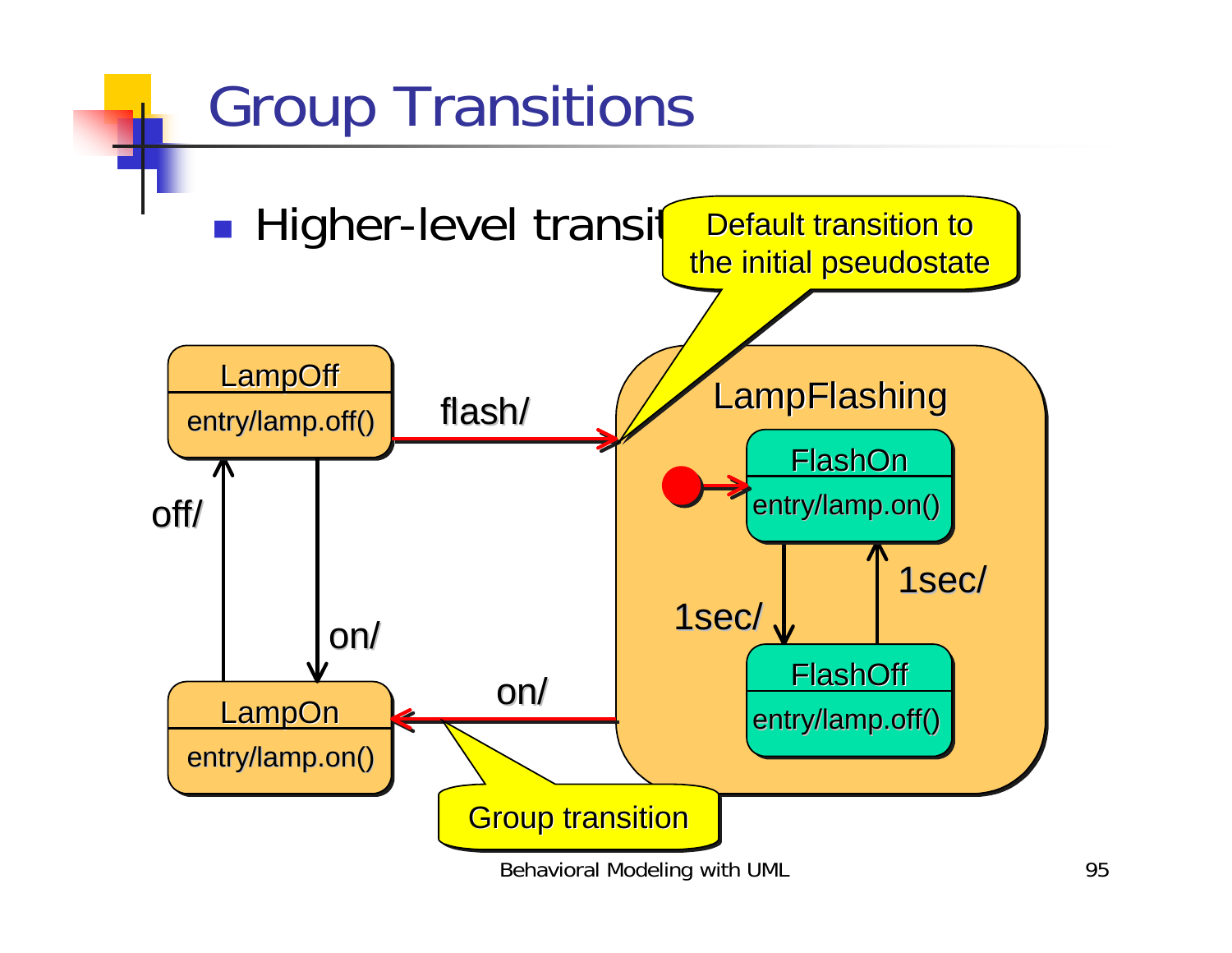### Completion Transitions

- **Triggered by a completion event** 
	- **.** generated automatically when an immediately nested state machine terminates

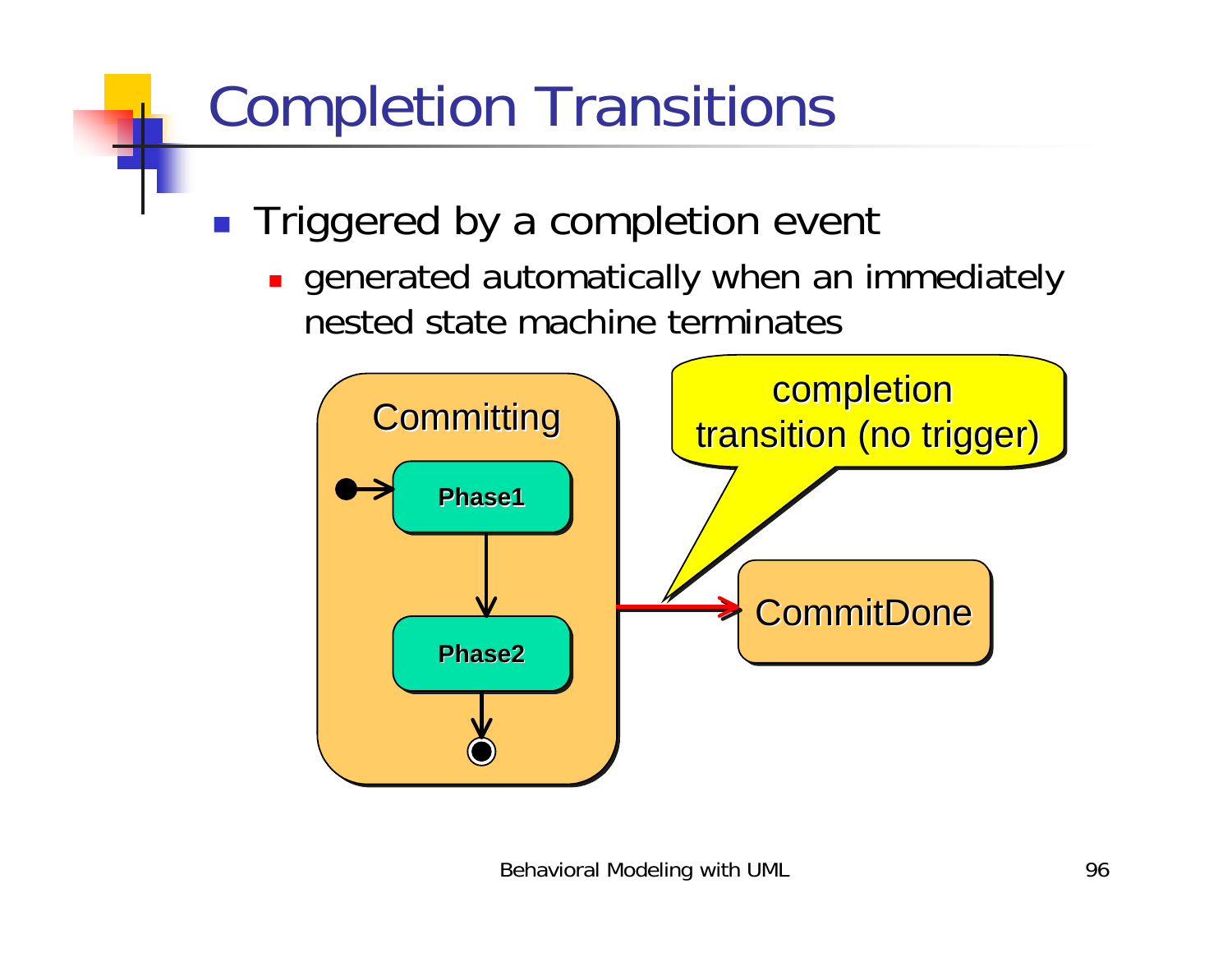# Triggering Rules

- Two or more transitions may have the same event trigger
	- **. innermost transition takes precedence**
	- **.** event is discarded whether or not it triggers a transition

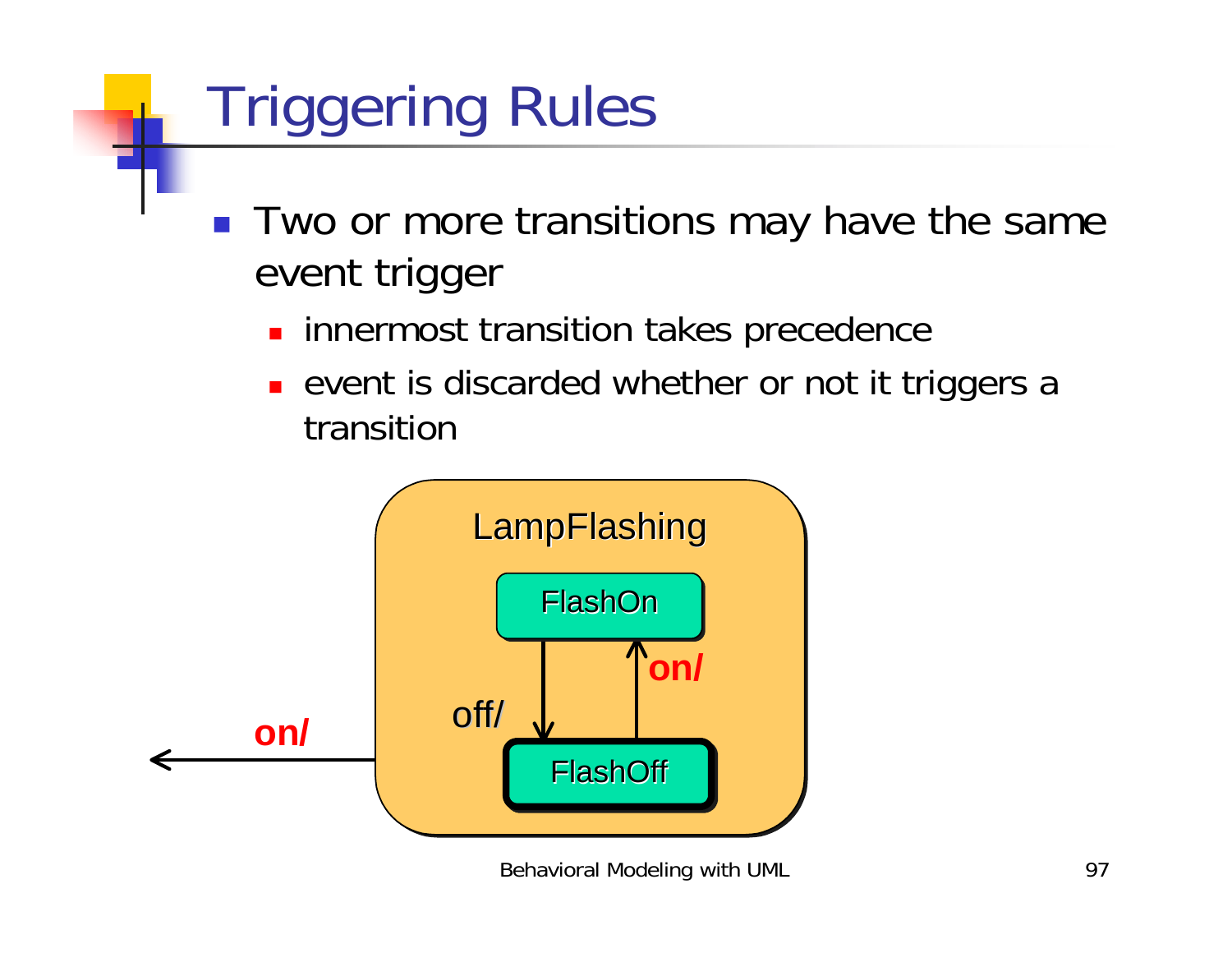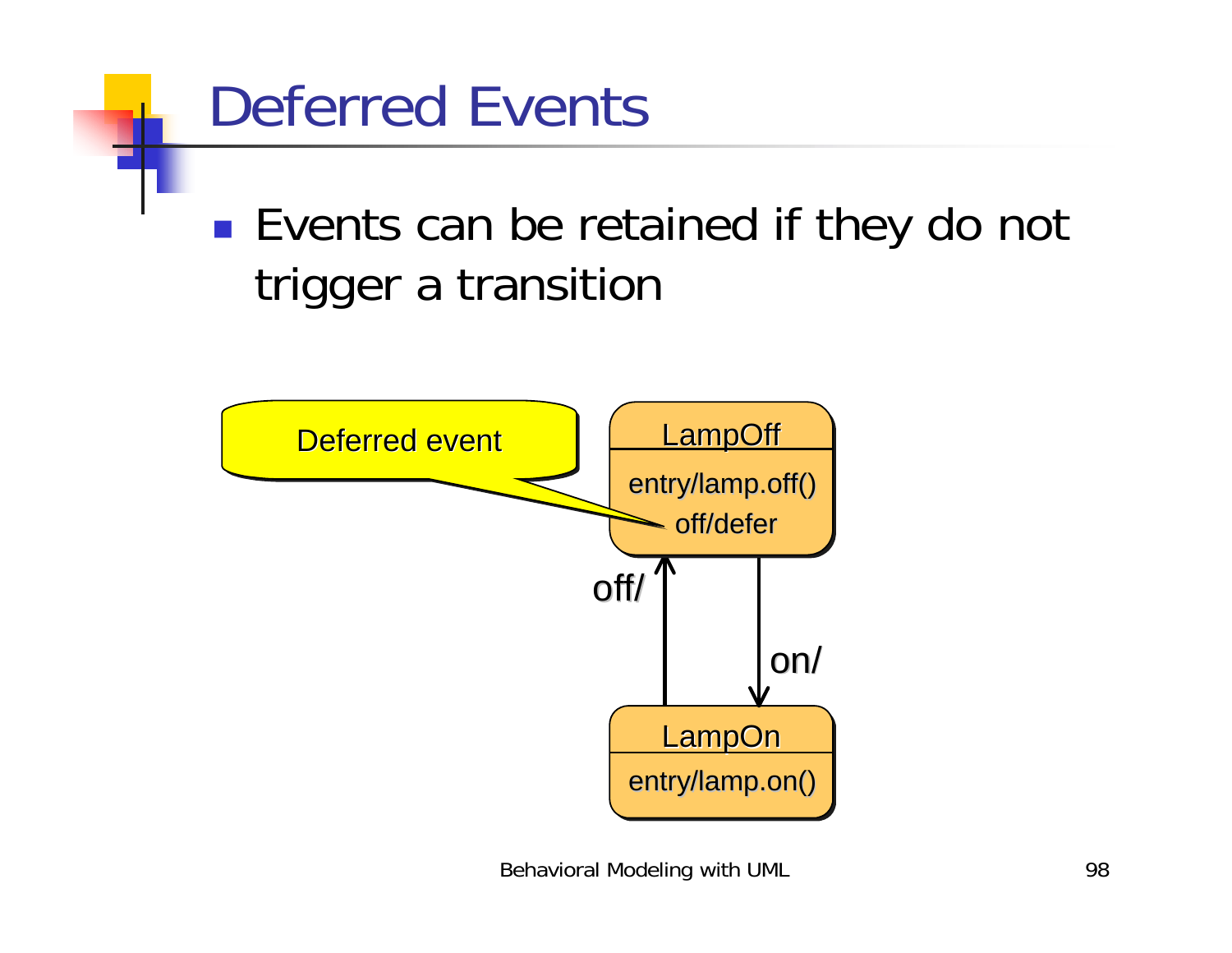### Order of Actions: Complex Case

!■ Same approach as for the simple case



#### **Actions execution sequence:**

exS11" exS1 " actE " enS2 " initS2 " enS21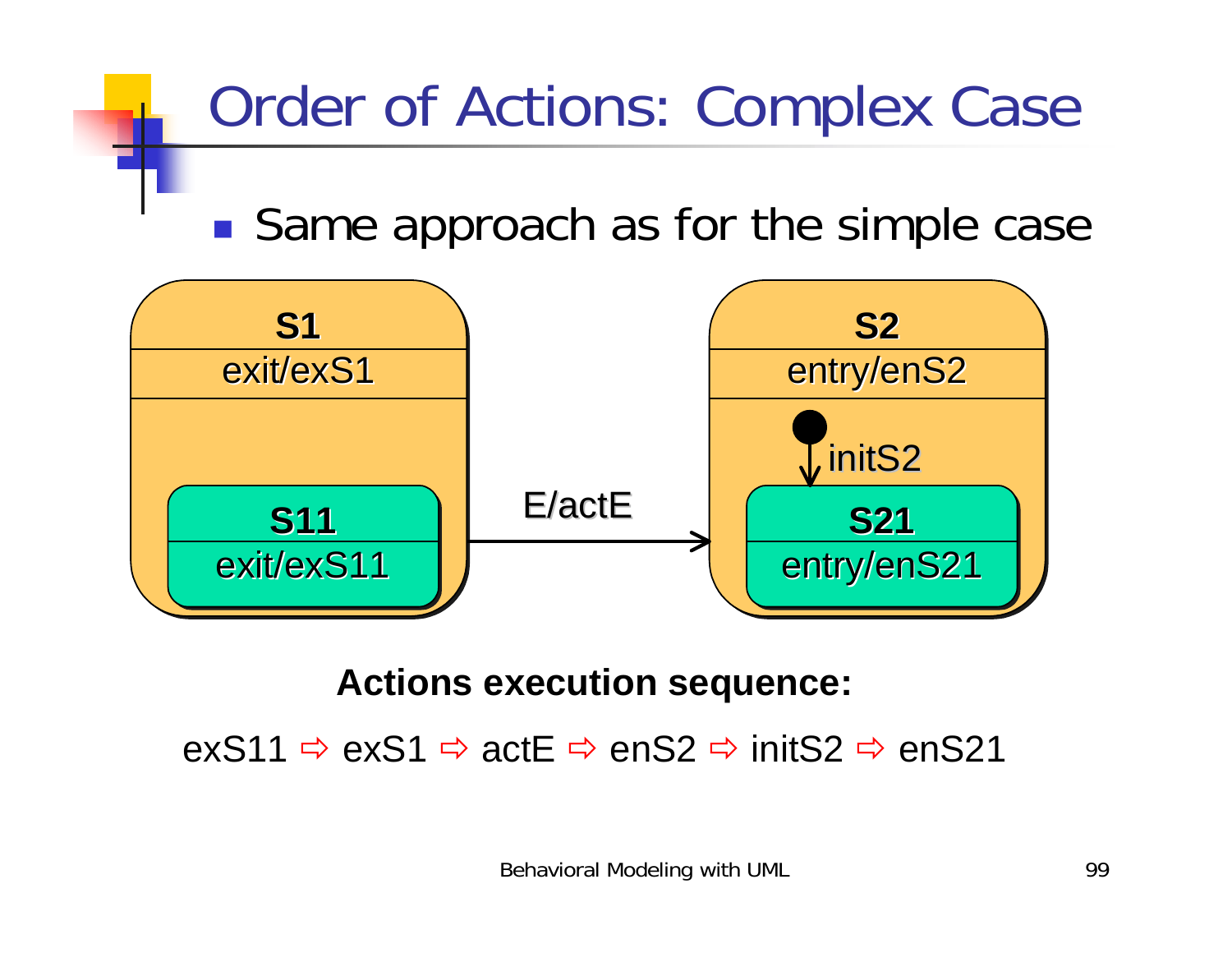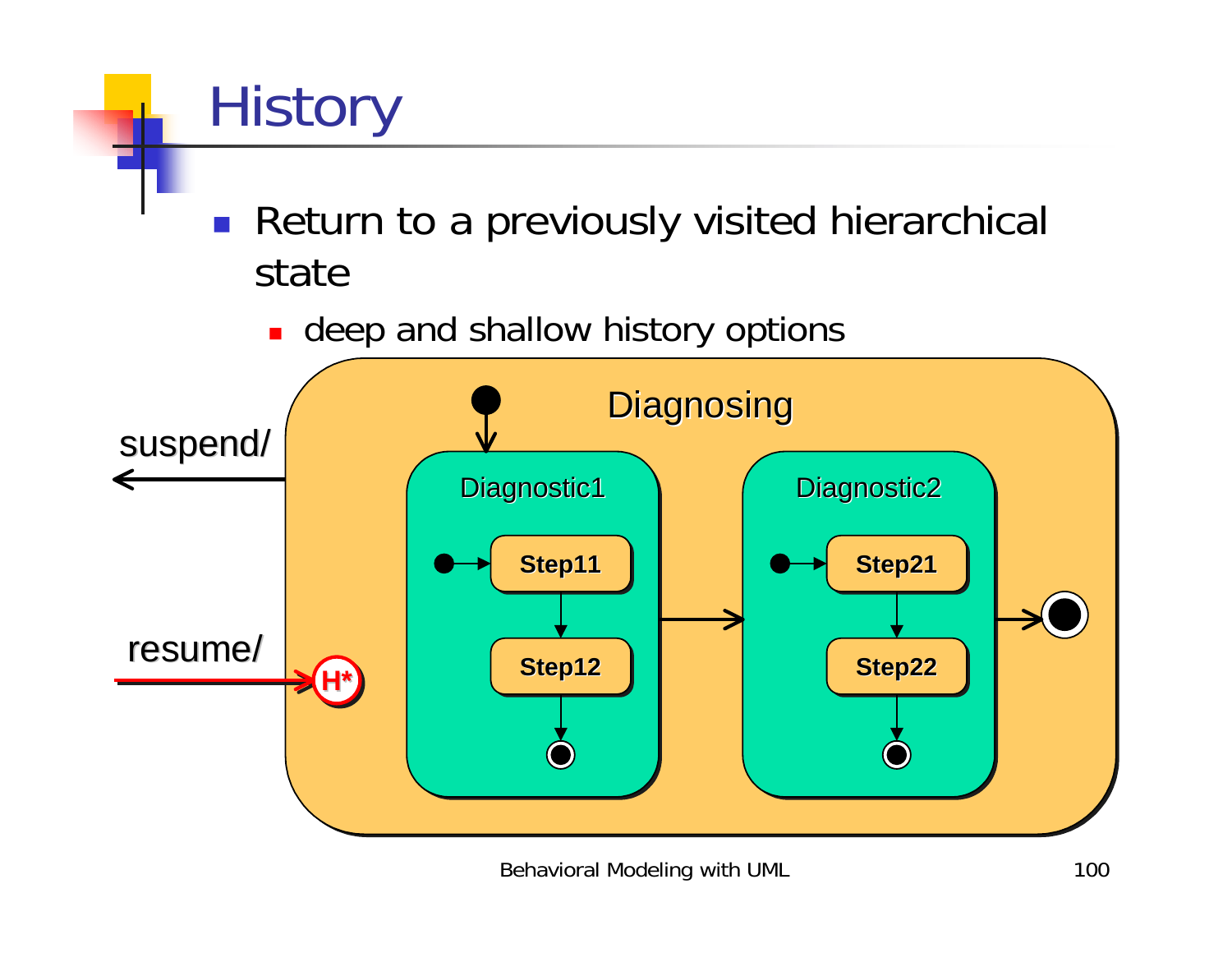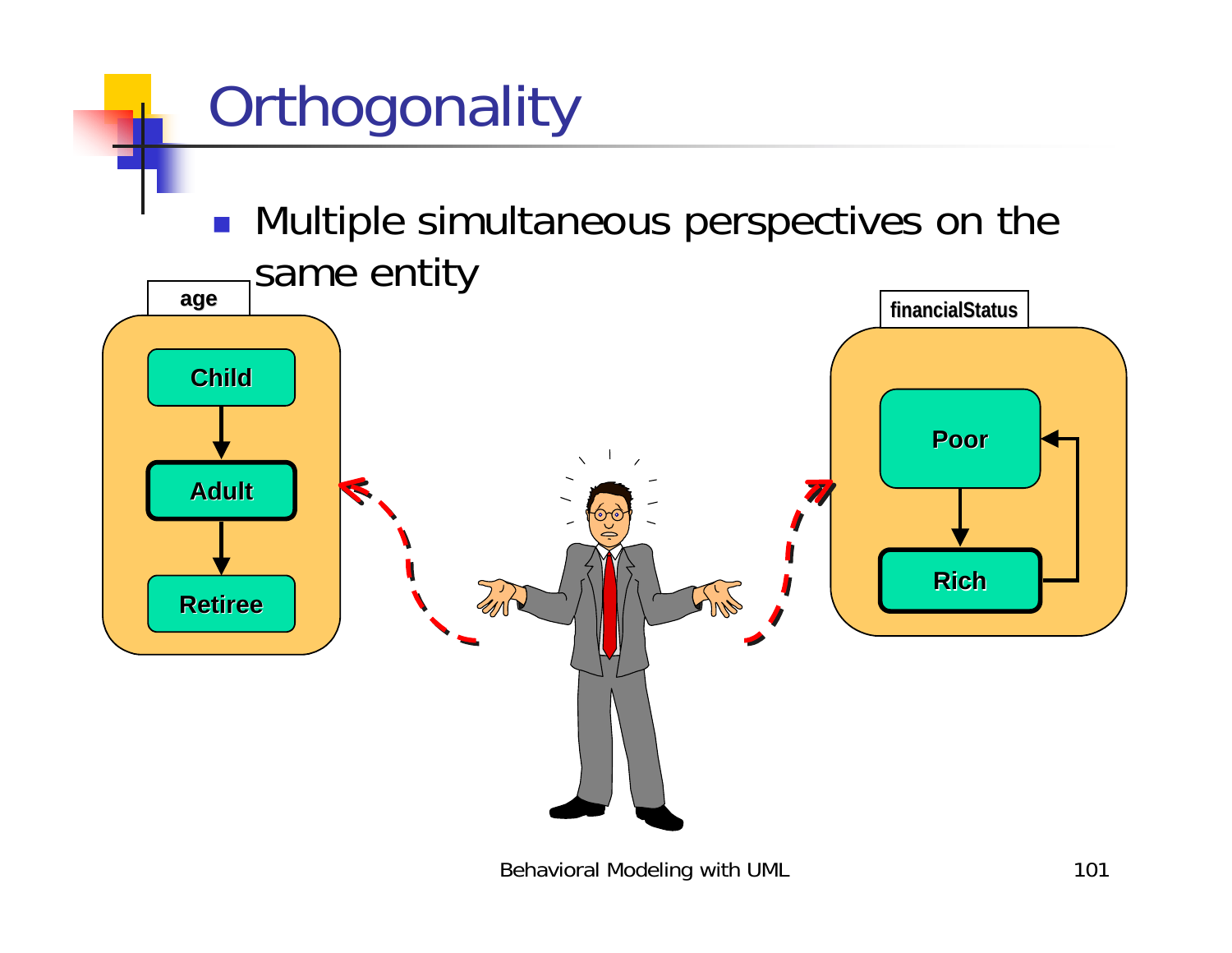#### Orthogonal Regions **. Combine multiple simultaneous descriptions ChildAdult Retiree Retireeage Poor Rich financialStatus financialStatus PoorRich financialStatus financialStatus Child Adult Retiree Retiree age**

Behavioral Modeling with UML 102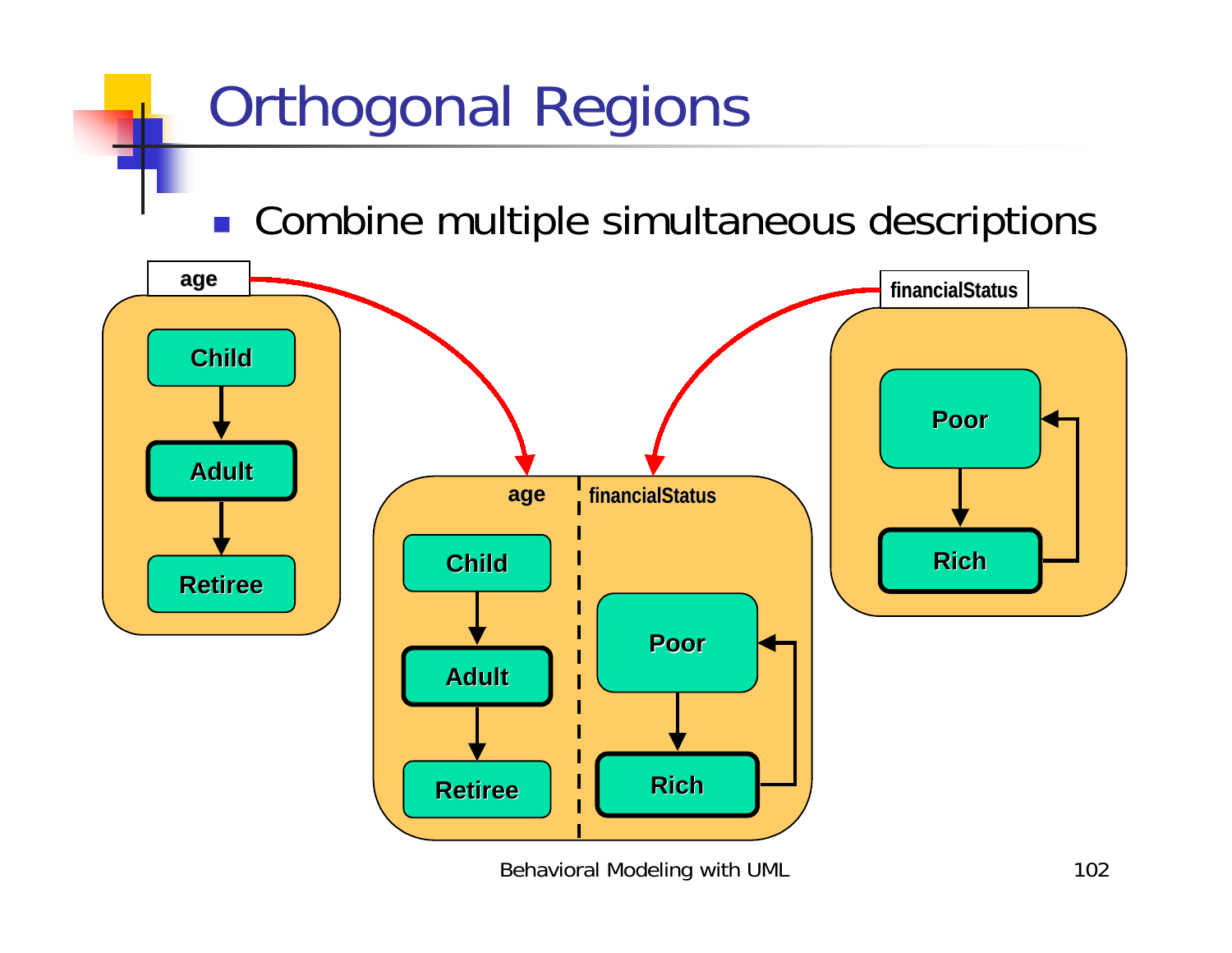## Orthogonal Regions - Semantics

- **.** All mutually orthogonal regions detect the same events and respond to them "simultaneously"
	- **.** usually reduces to interleaving of some kind

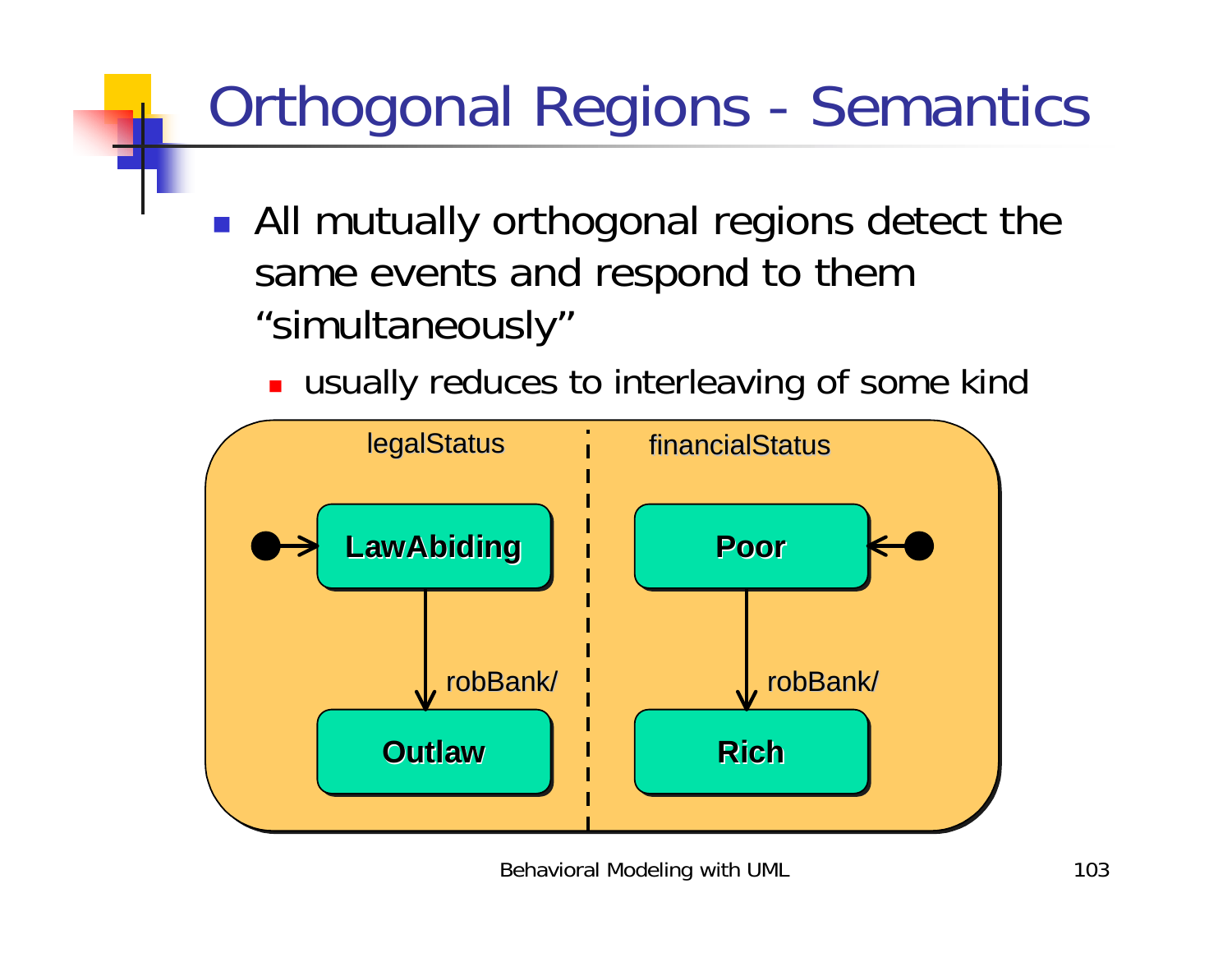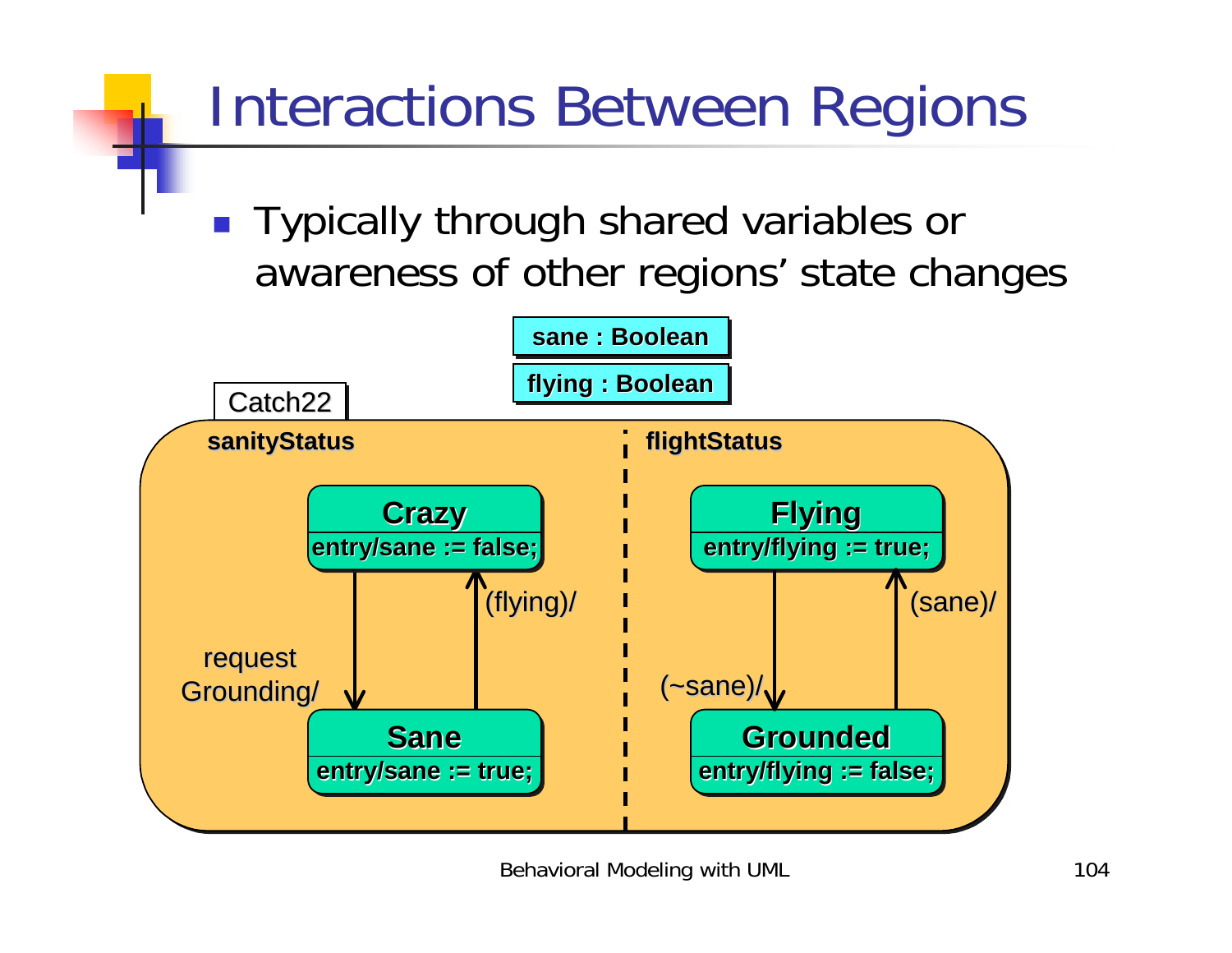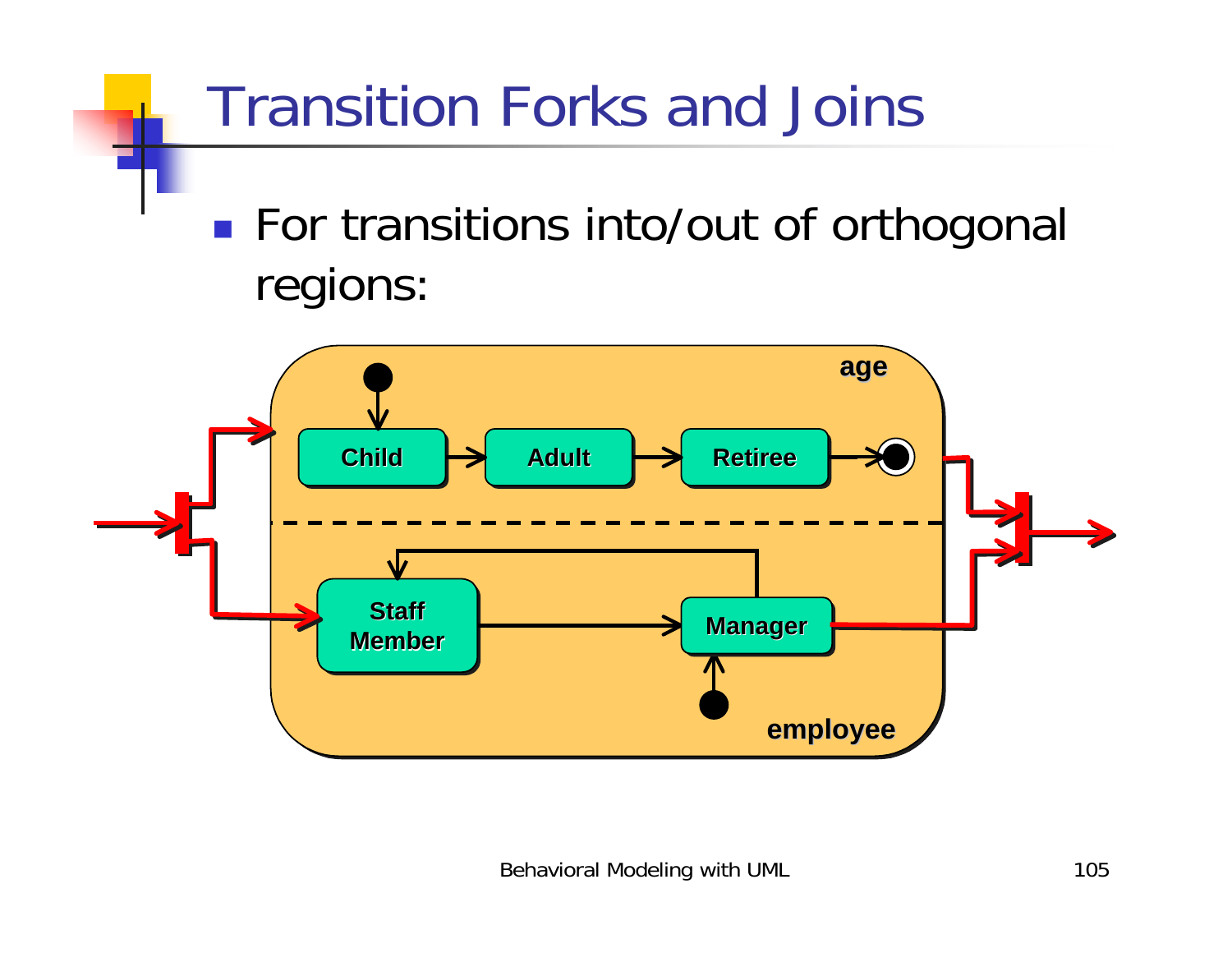#### Common Misuse of Orthogonality

**.** Using regions to model independent objects

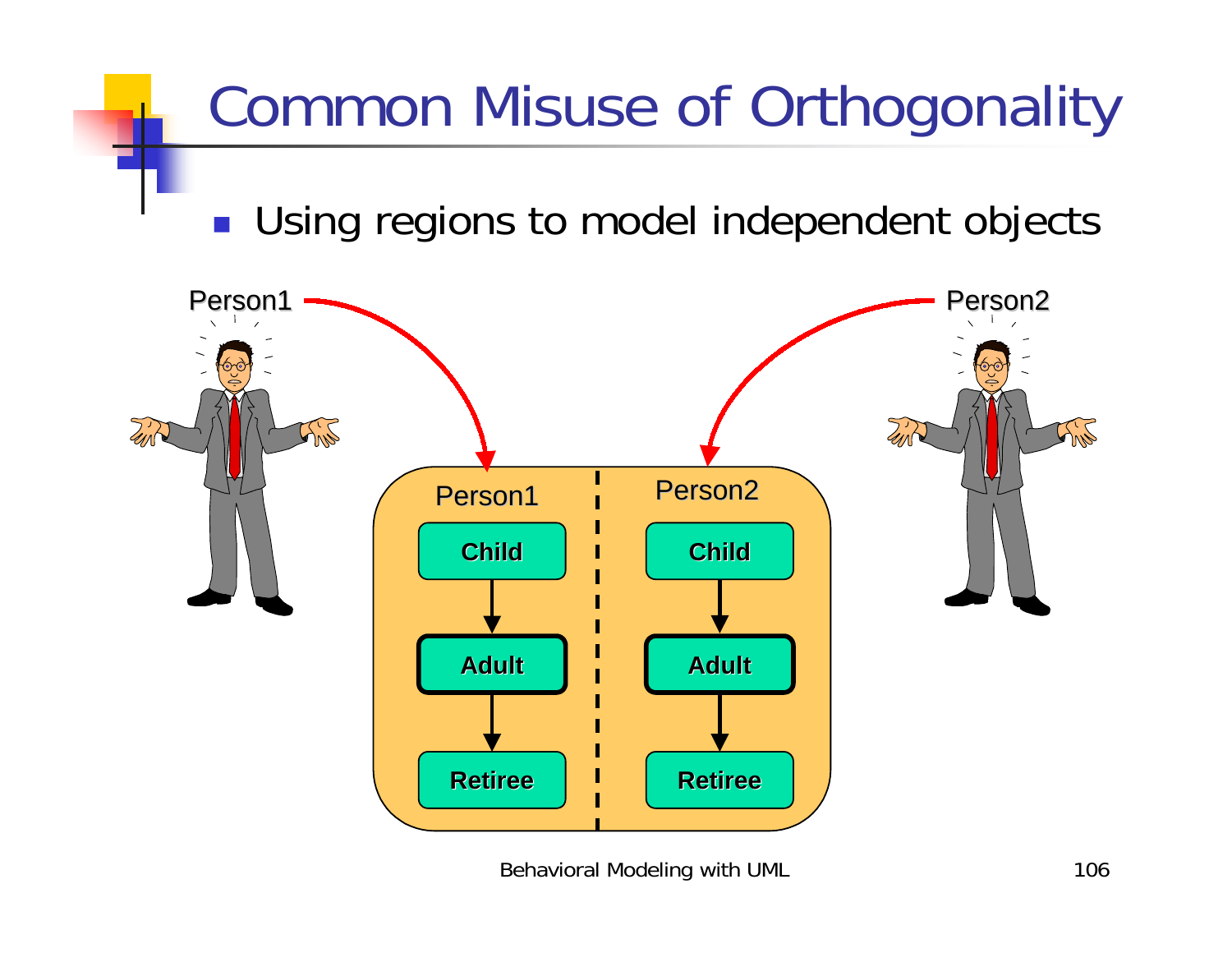

Basic State Machine Concepts Statecharts and Objects Advanced Modeling Concepts Case Study Wrap Up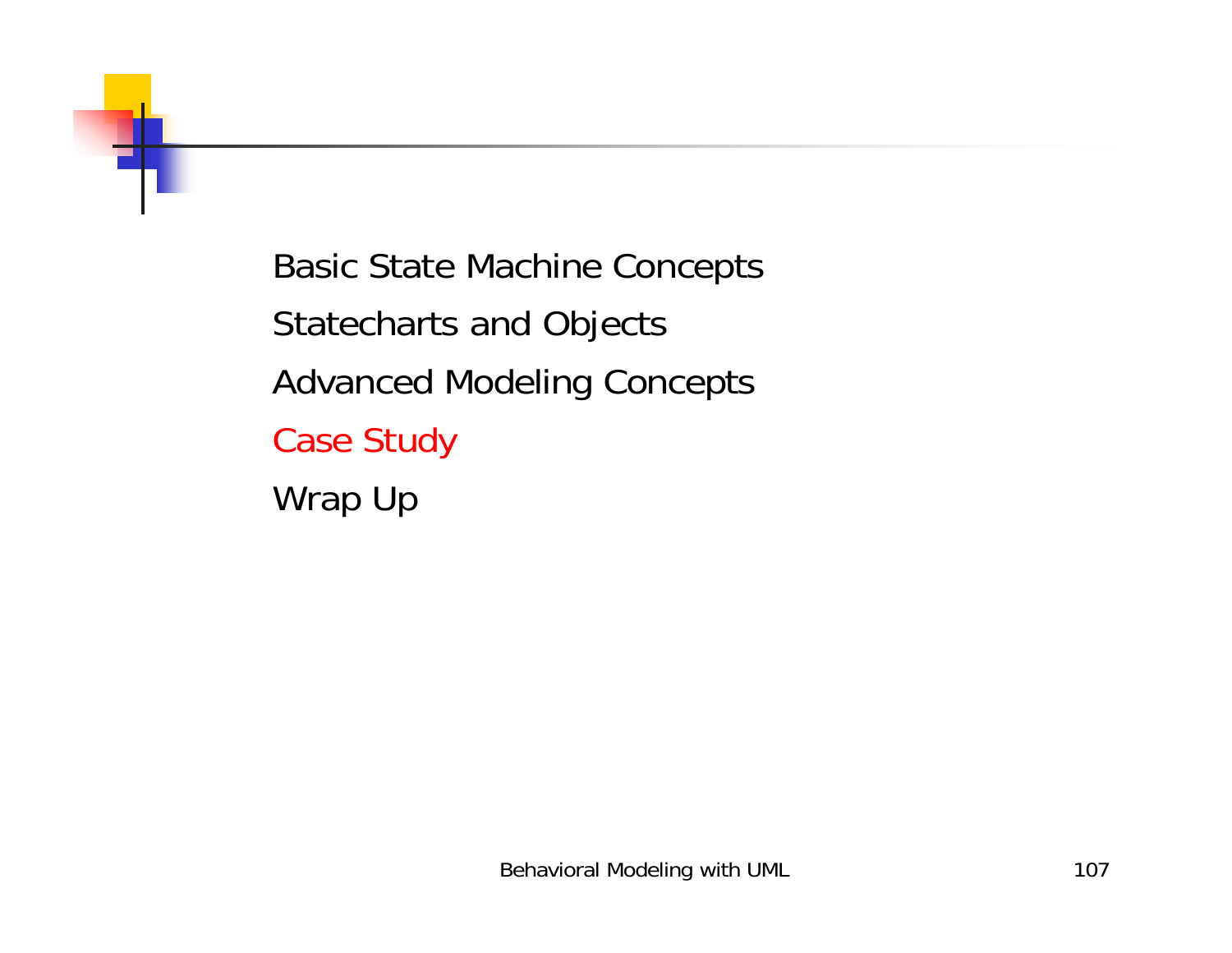# Case Study: Protocol Handler

!■ A multi-line packet switch that uses the alternating-bit protocol as its link protocol

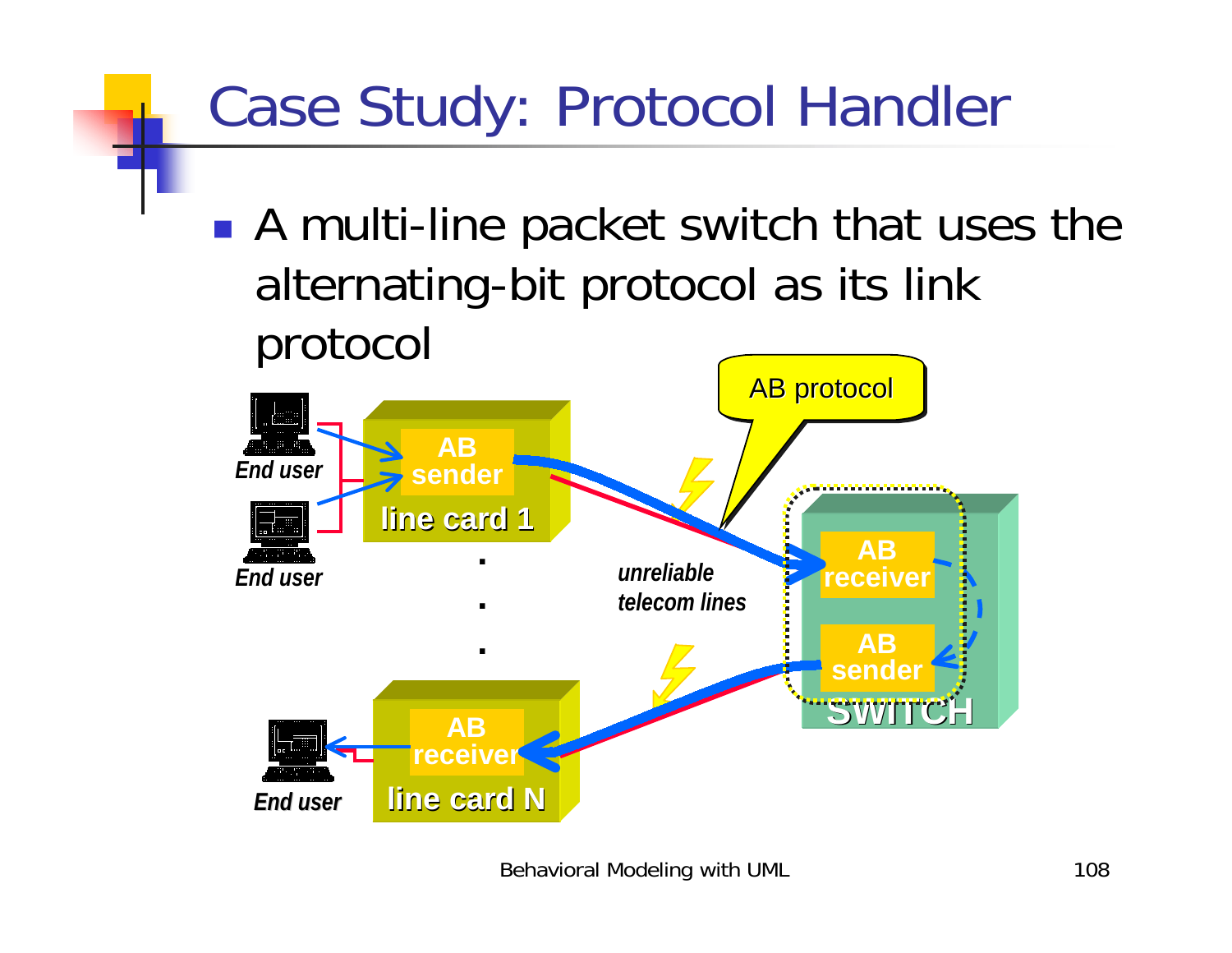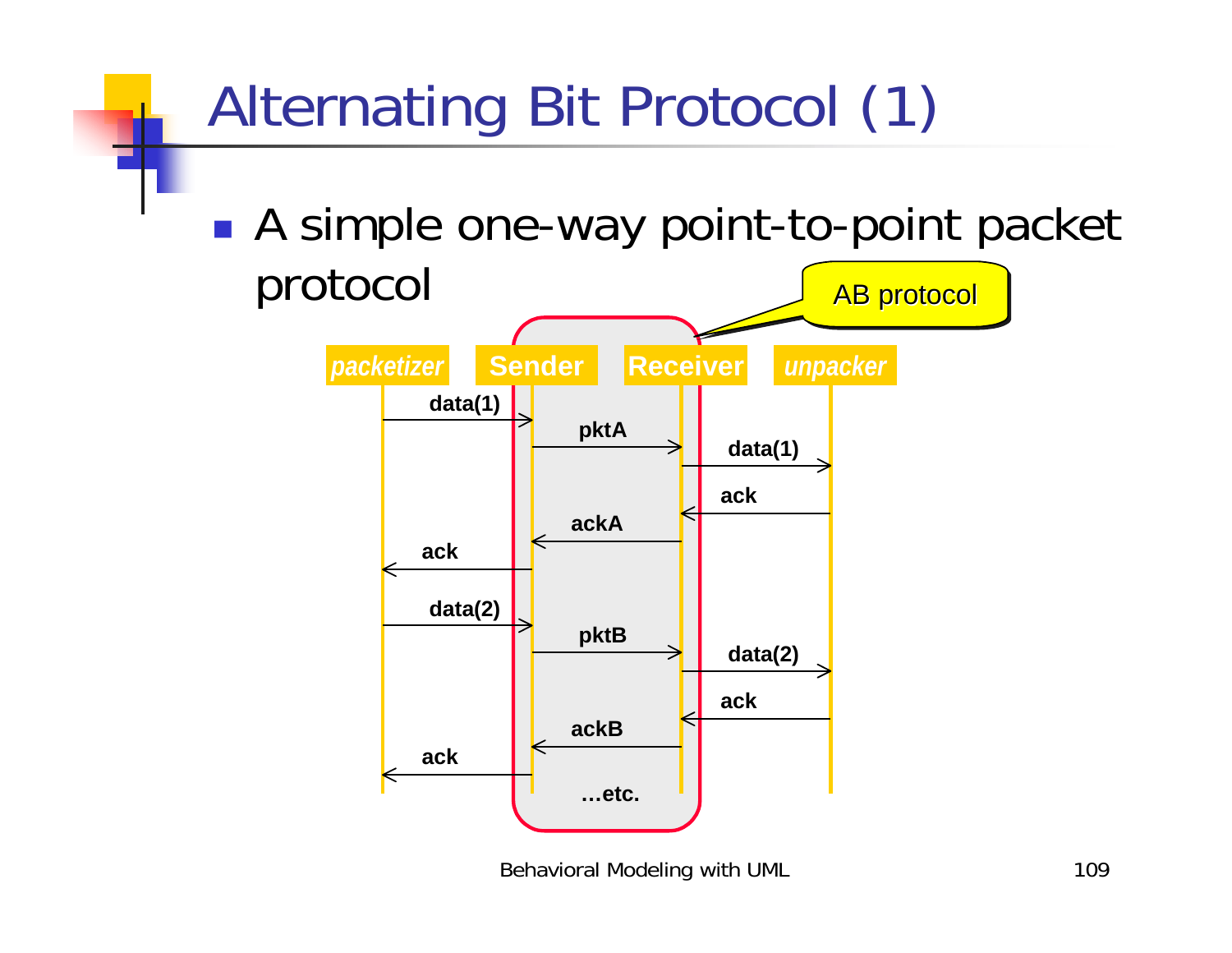

Behavioral Modeling with UML 110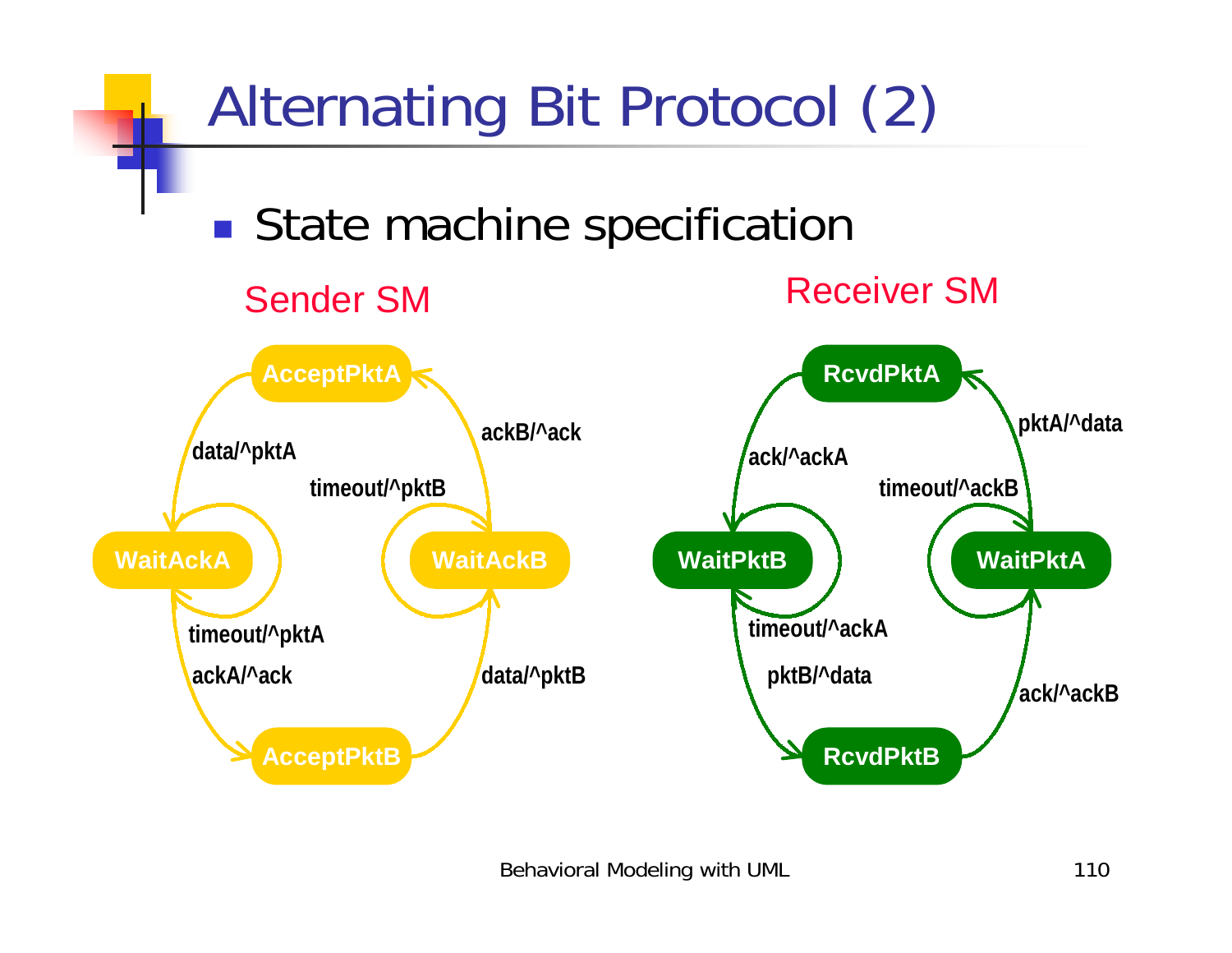#### Additional Considerations !**Support (control) infrastructure**

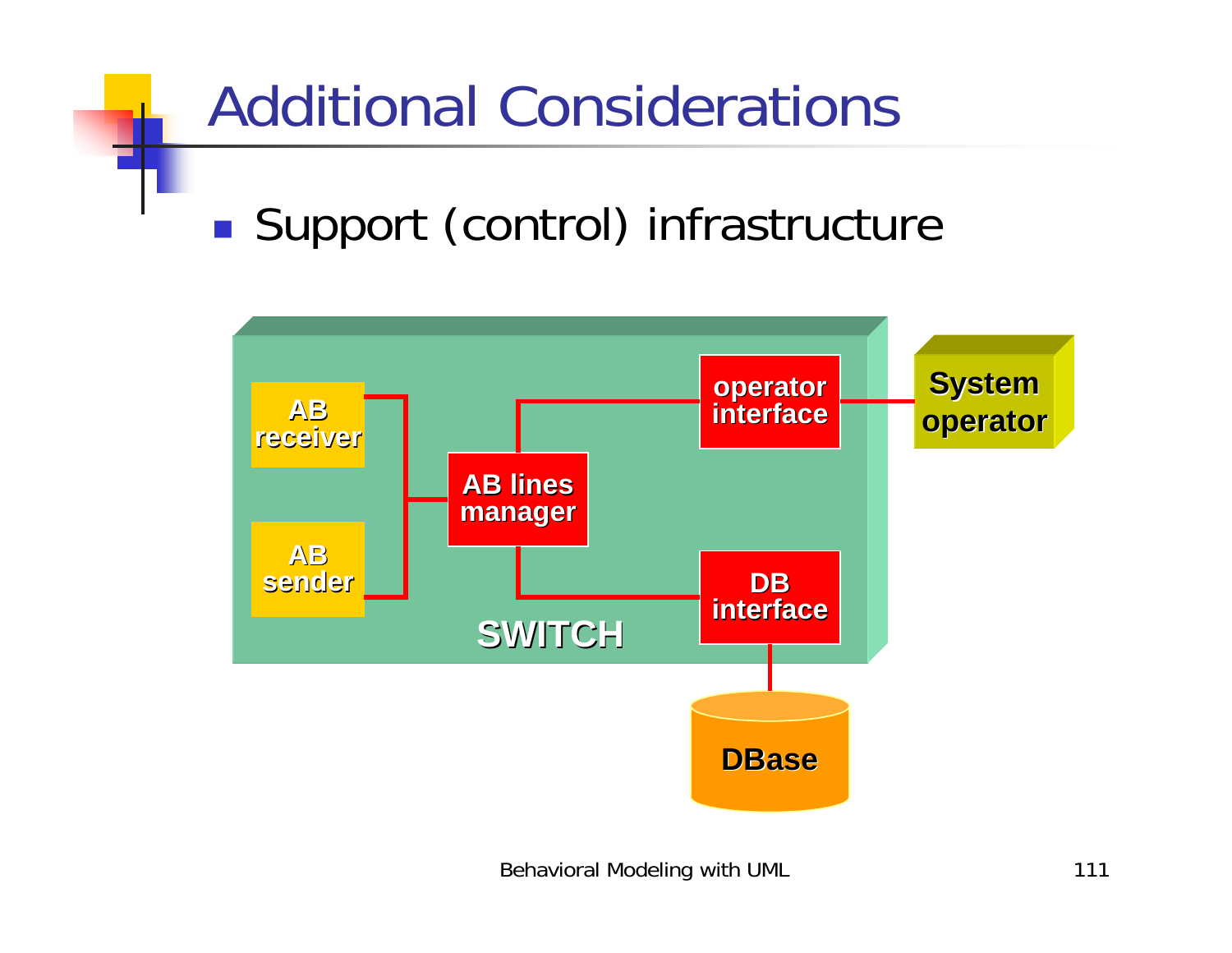# Control

The set of (additional) mechanisms and actions required to bring a system into the desired operational state and to maintain it in that state in the face of various planned and unplanned disruptions

For software systems this includes:

- •system/component start-up and shut-down
- •failure detection/reporting/recovery
- •system administration, maintenance, and provisioning
- •(on-line) software upgrade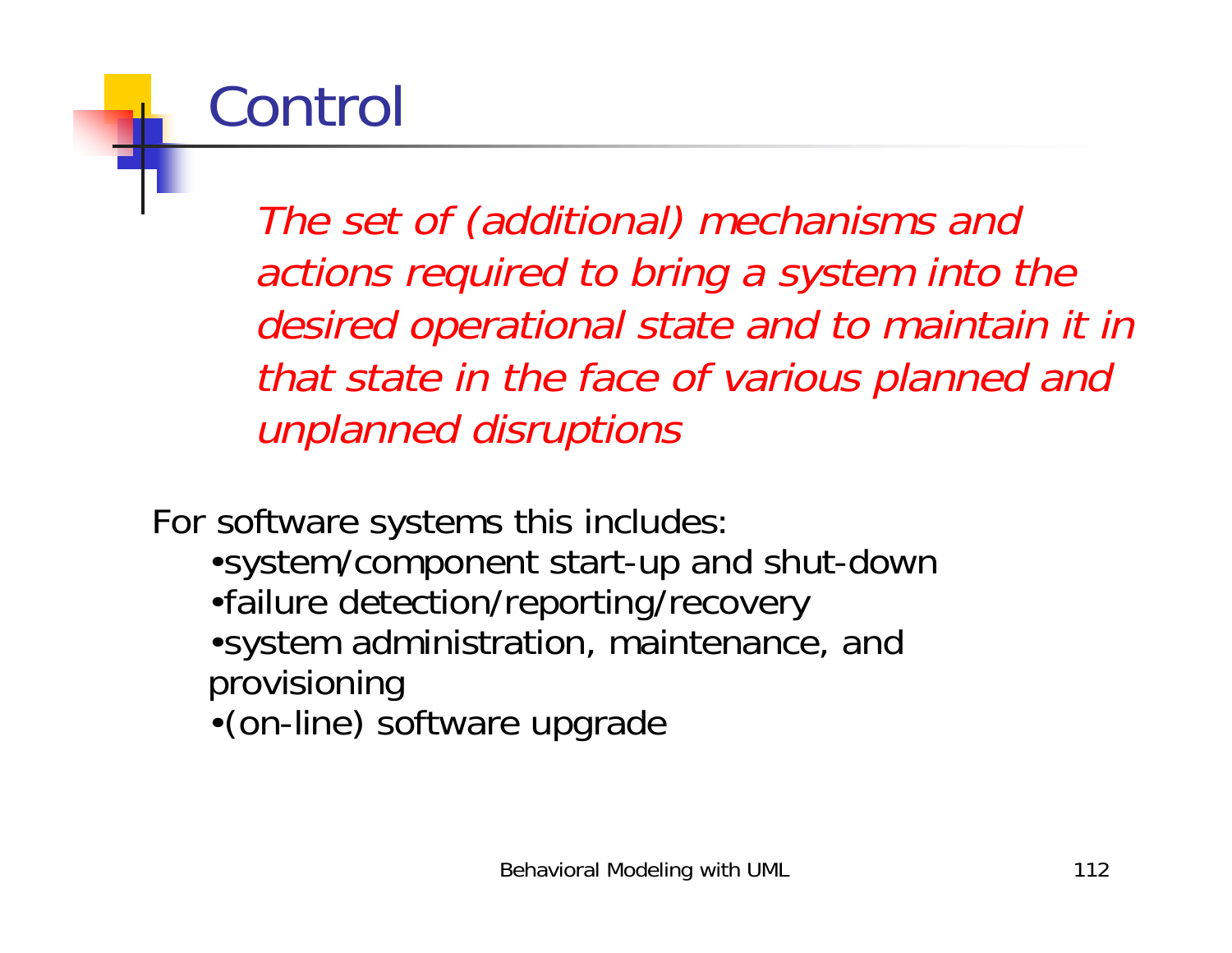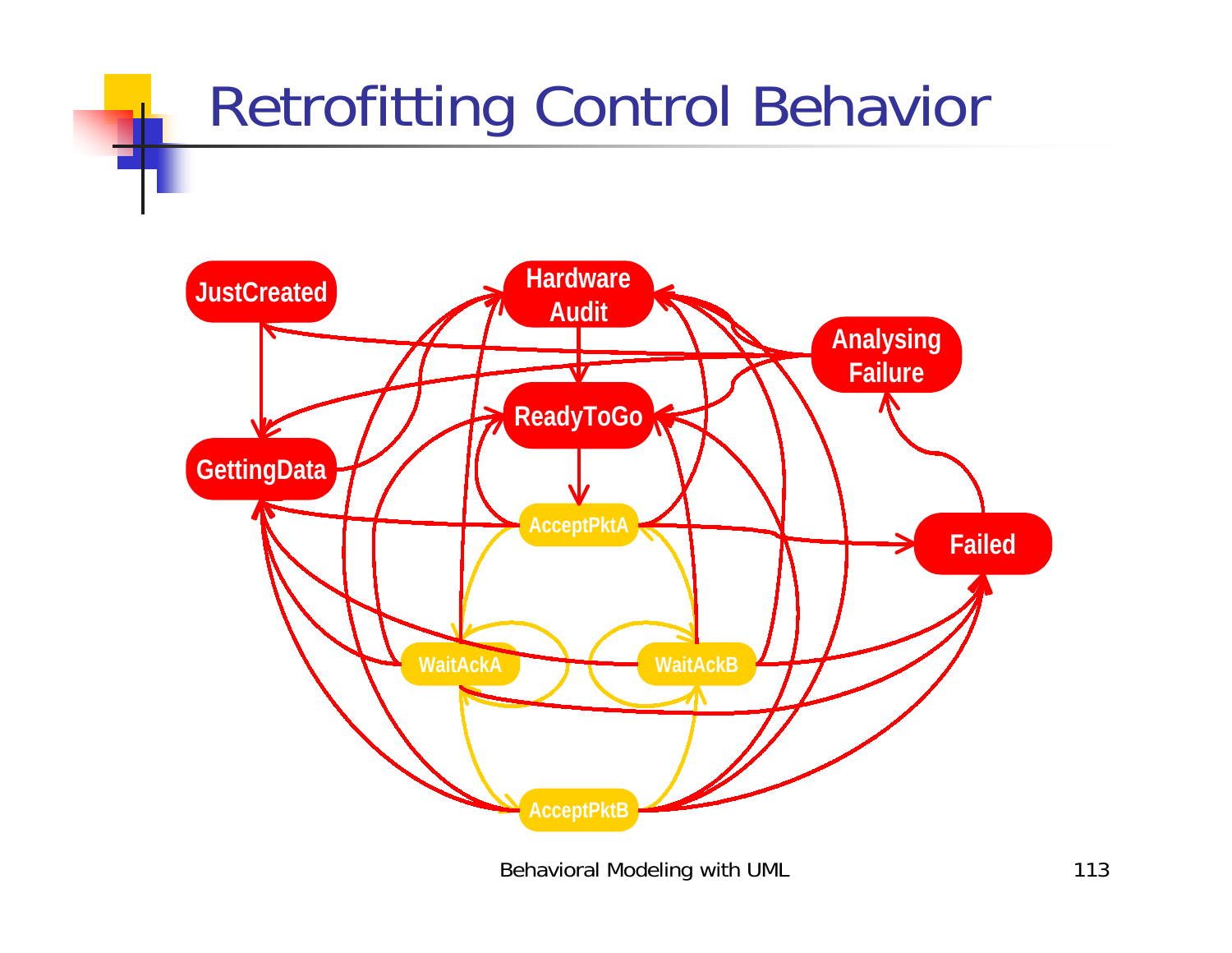#### The Control Automaton **I.** In isolation, the same control behavior appears much simpler **Failed JustCreated Hardware AuditGettingData ReadyToGo Analysing Failure Operational Operational**

Behavioral Modeling with UML 114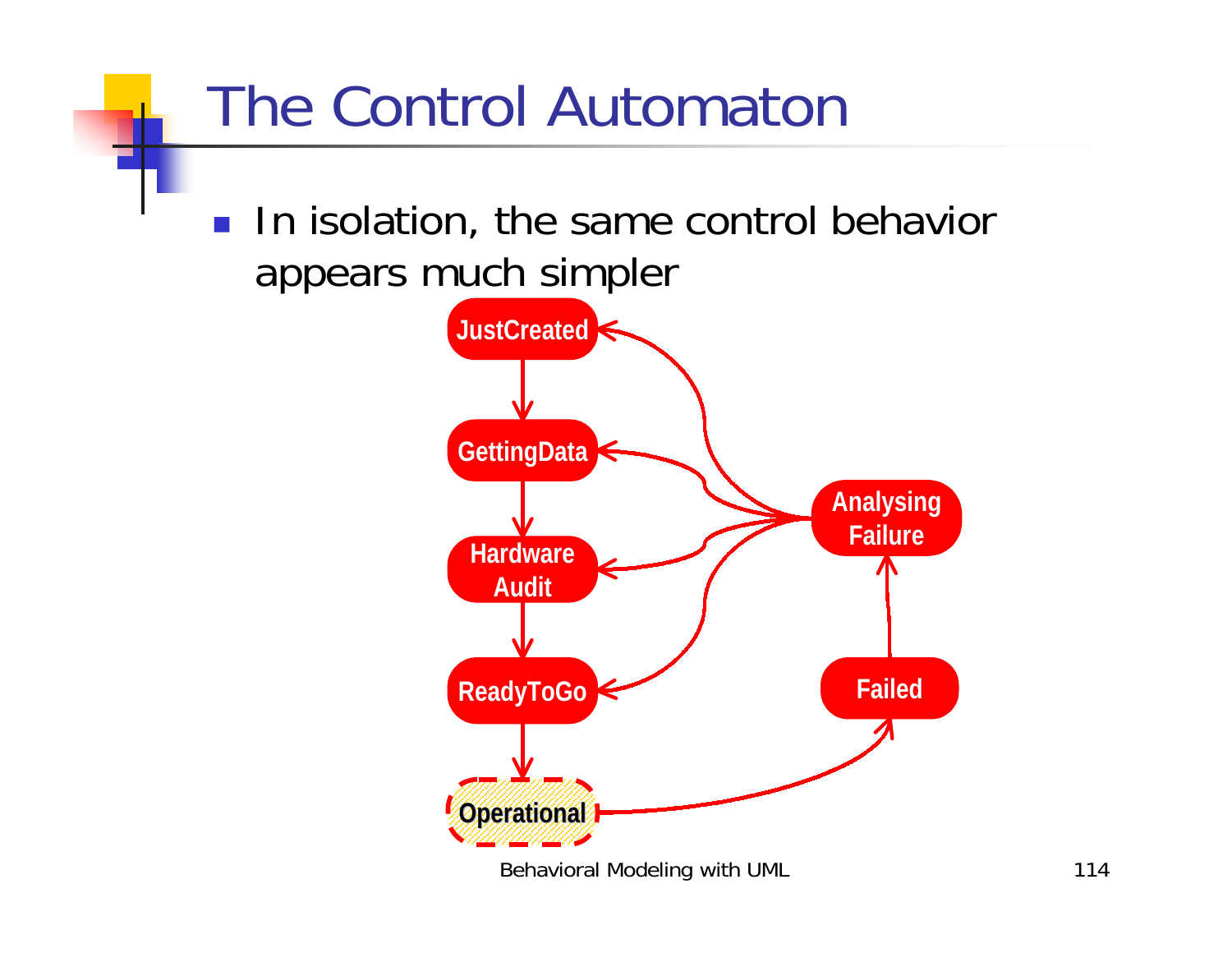

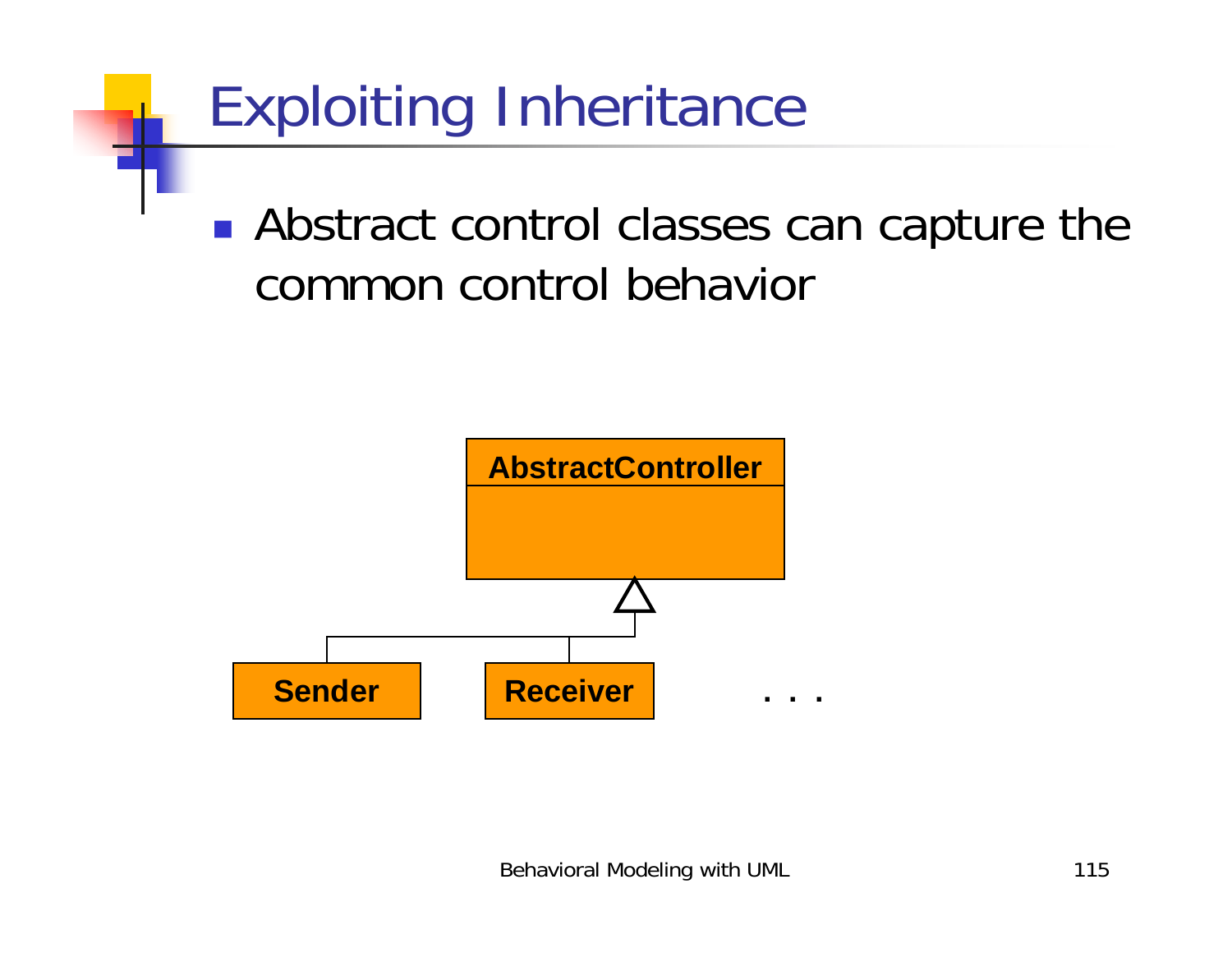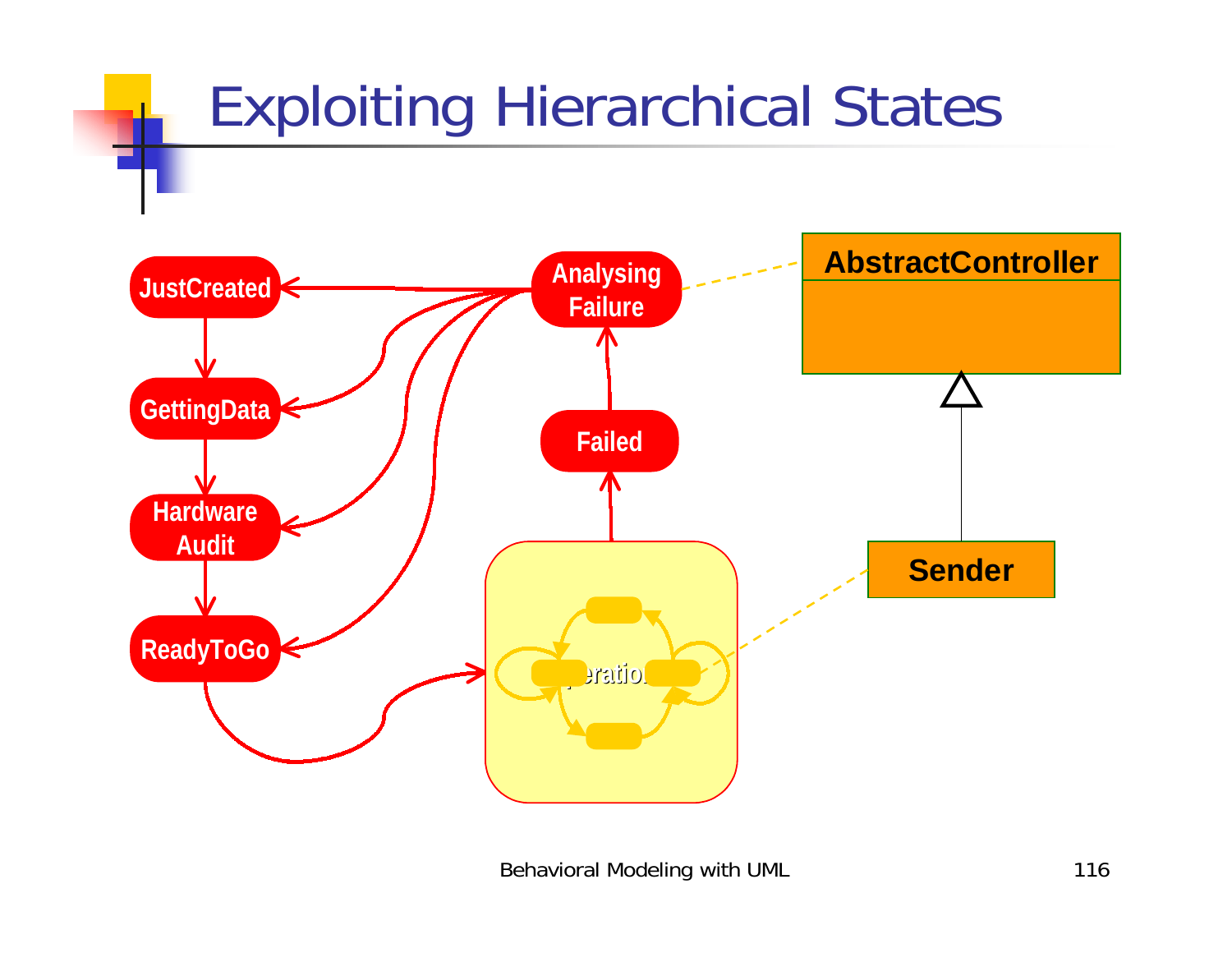

Basic State Machine Concepts Statecharts and Objects Advanced Modeling Concepts Case Study Wrap Up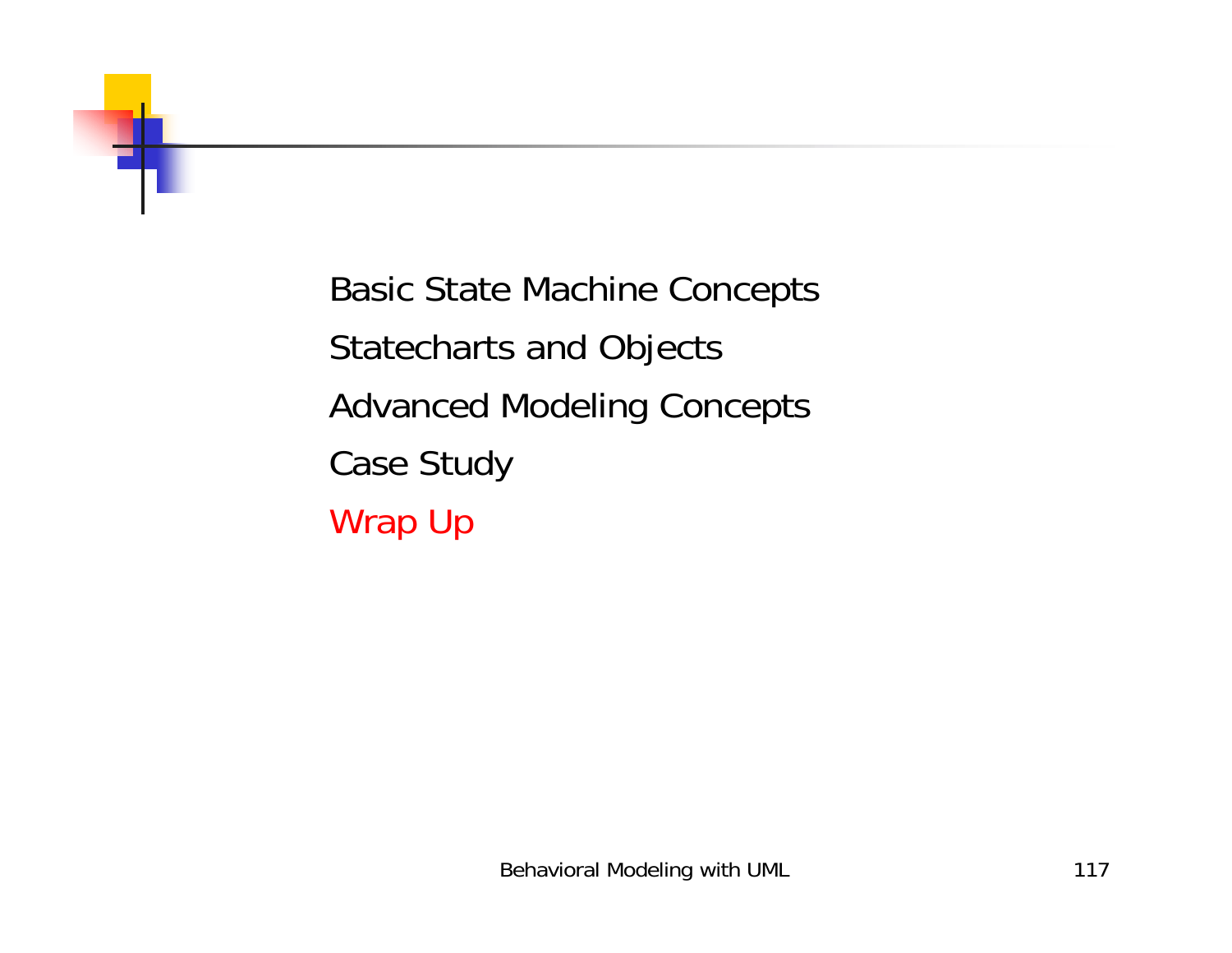# Wrap Up: Statecharts

- **. UML uses an object-oriented variant of** Harel's statecharts
	- **.** adjusted to software modeling needs
- **I** Used to model event-driven (reactive) behavior
	- $\blacksquare$  well-suited to the server model inherent in the object paradigm
- **Primary use for modeling the behavior of** active event-driven objects
	- **.** systems modeled as networks of collaborating state machines
	- **•** run-to-completion paradigm significantly simplifies concurrency management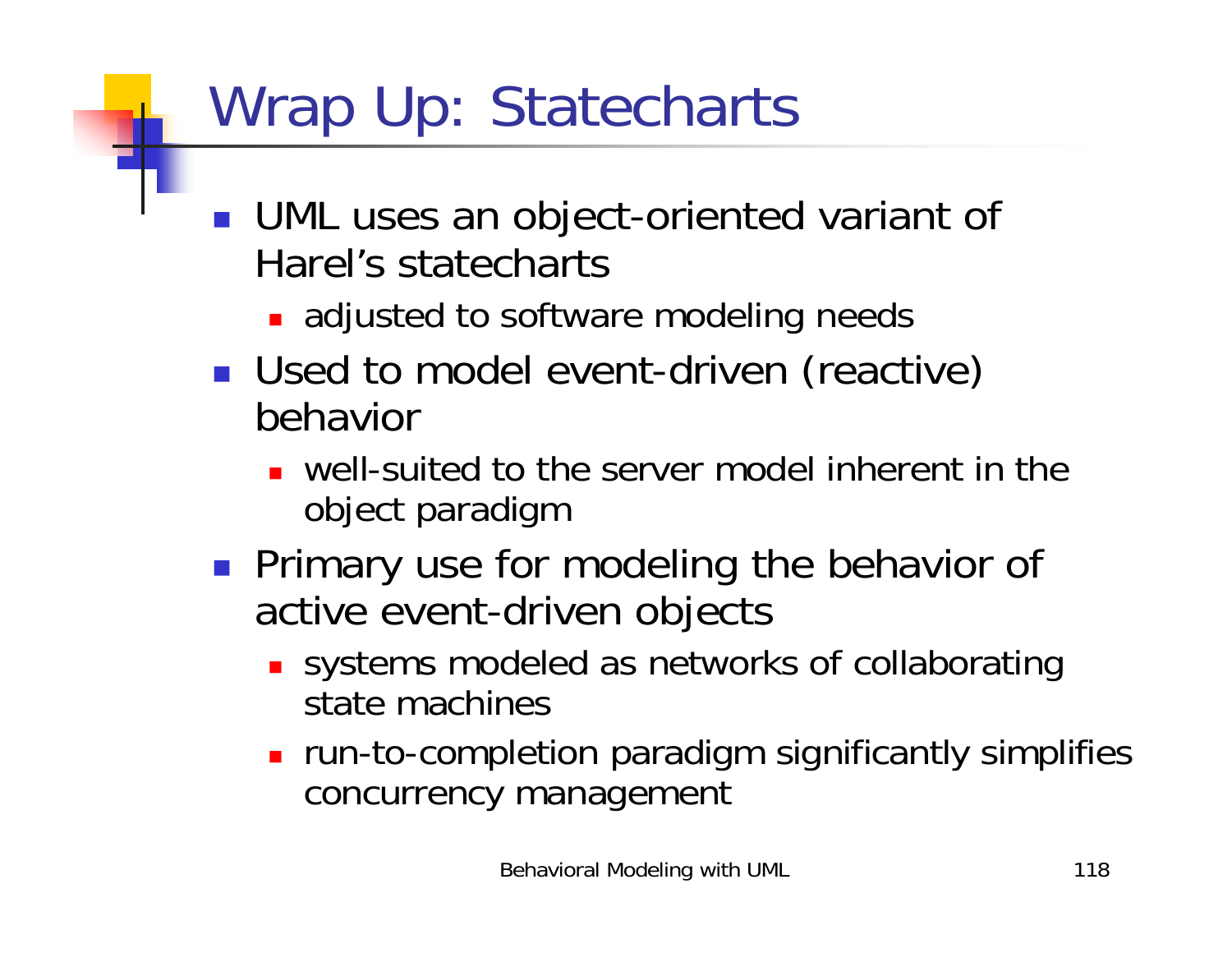# Wrap Up: Statecharts (cont'd)

- **Includes a number of sophisticated features** that realize common state-machine usage patterns:
	- **E** entry/exit actions
	- **E** state activities
	- **.** dynamic and static conditional branching
- **.** Also, provides hierarchical modeling for dealing with very complex systems
	- **.** hierarchical states
	- **E** hierarchical transitions
	- **.** orthogonality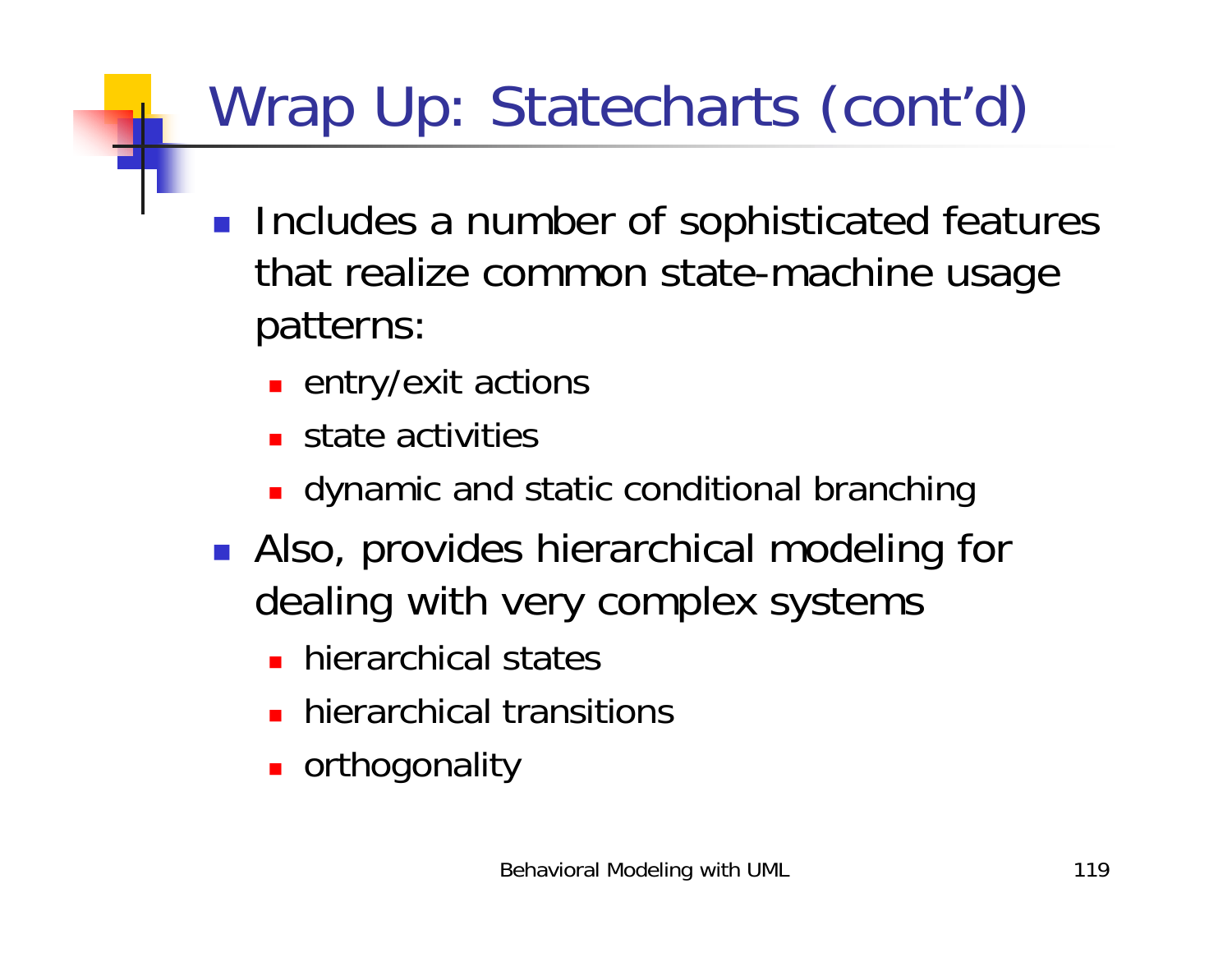## Behavioral Modeling

- **Part 1: Interactions and Collaborations**
- Part 2: Statecharts
- *DESCRIPTION AND PROPERTY ARRANGEMENT* ■ Part 3: Activity Diagrams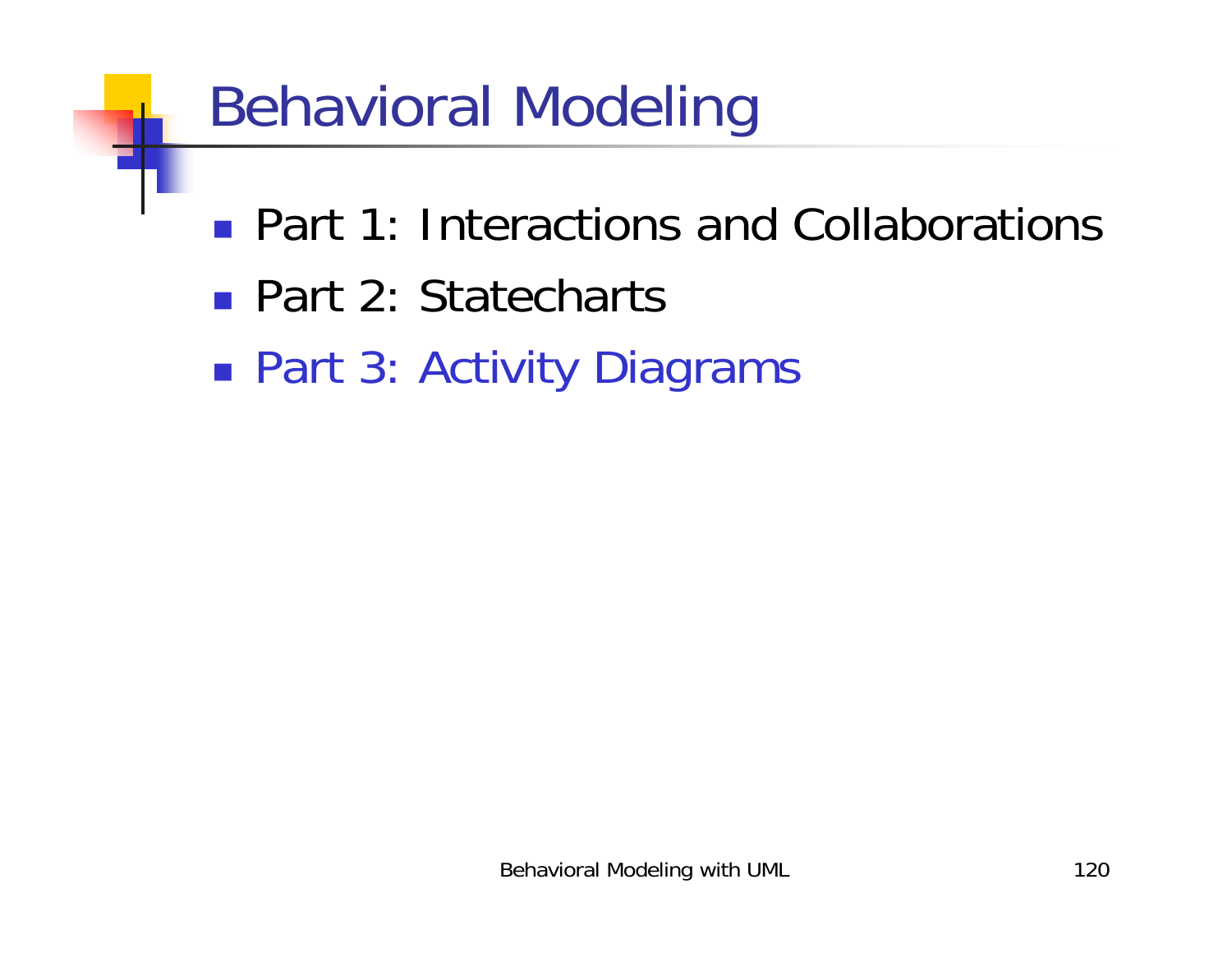# Activity Diagram Applications

- **Intended for applications that need control** flow or object/data flow models …
- **...** rather than event-driven models like state machines.
- For example: business process modeling and workflow.
- **.** The difference in the three models is how step in a process is initiated, especially with respect to how the step gets its inputs.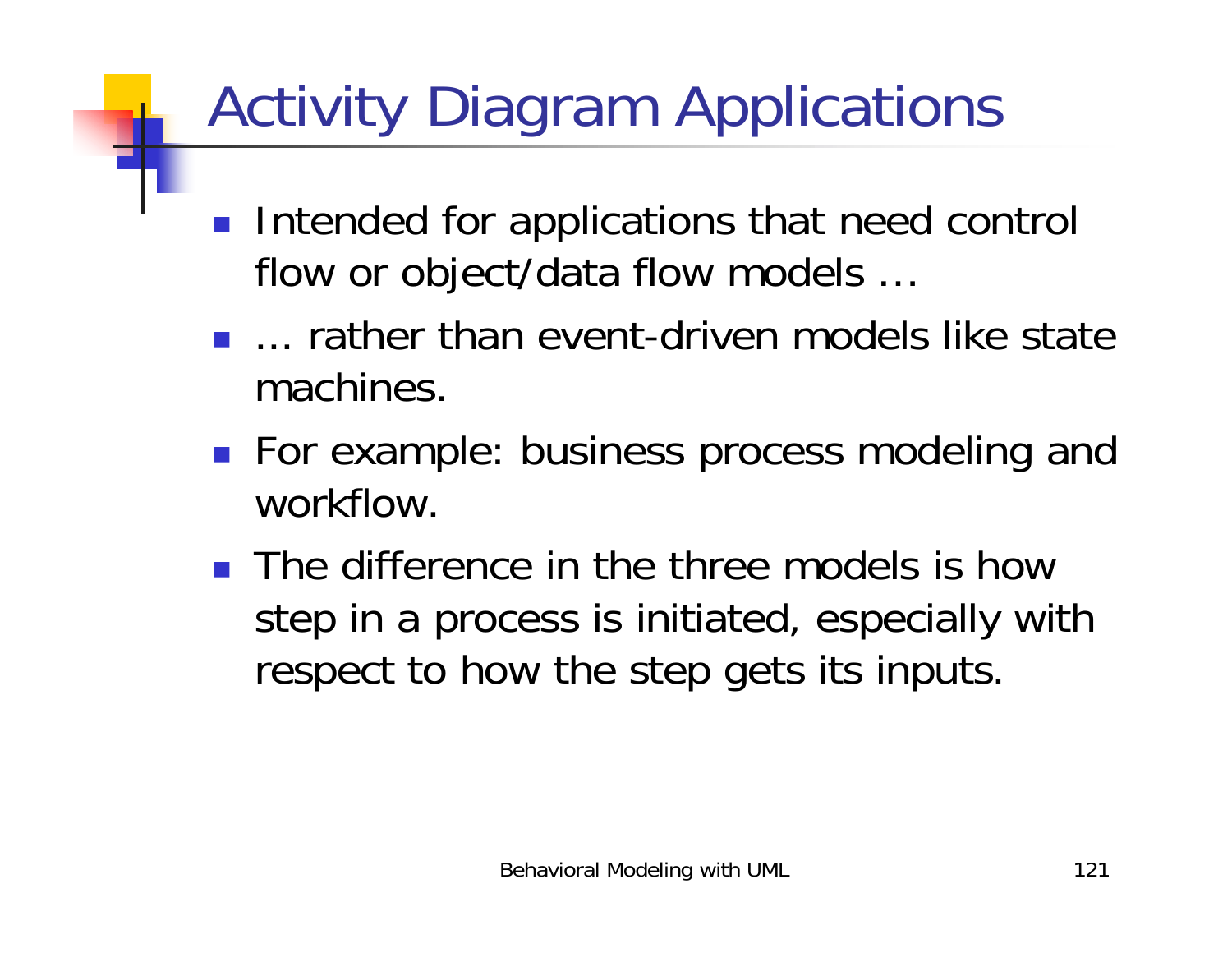# Control Flow

- **Each step is taken when the previous one** finishes …
- …regardless of whether inputs are available, accurate, or complete ("pull").
- **Emphasis is on order in which steps are** taken.

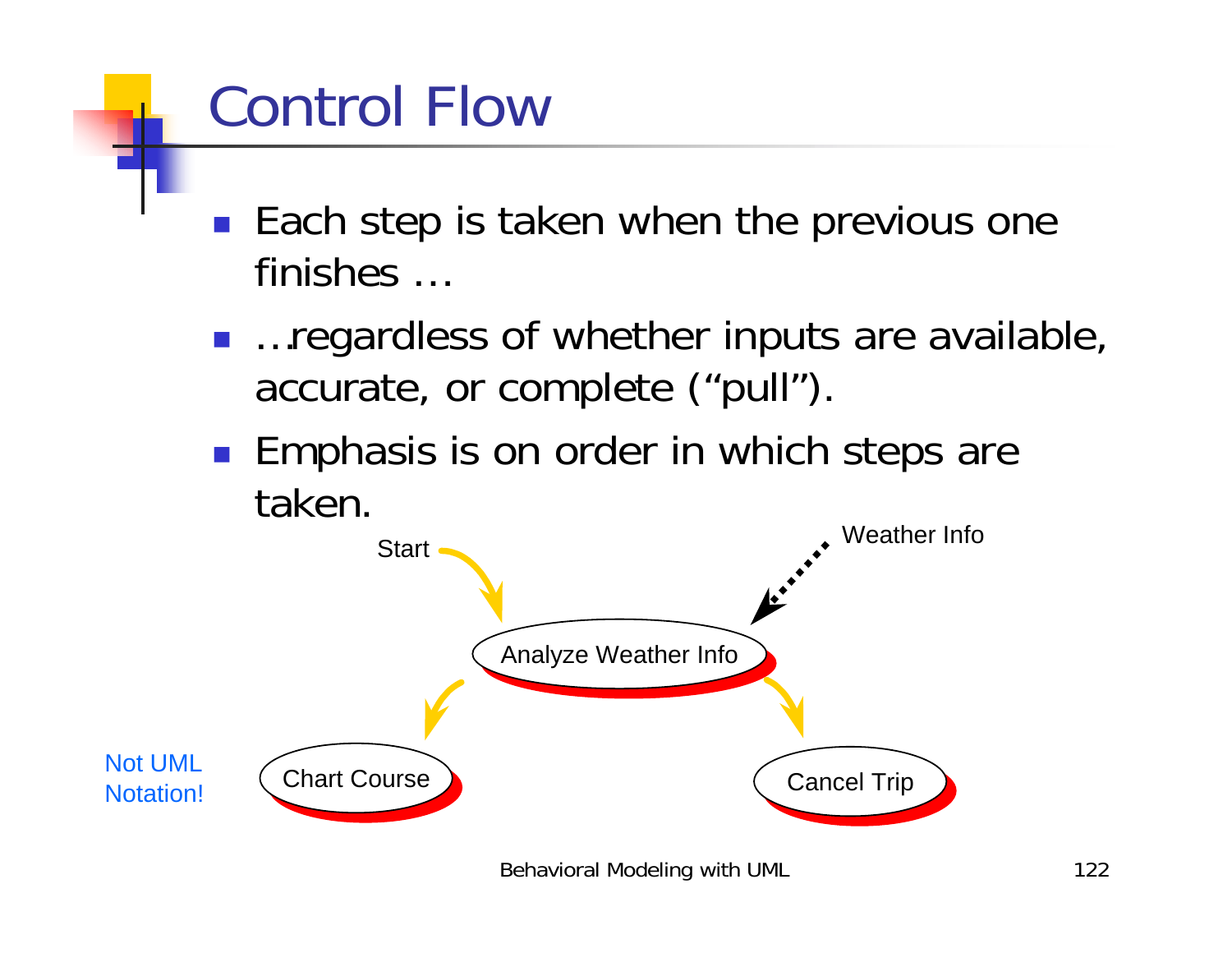# Object/Data Flow

- ! Each step is taken when all the required input objects/data are available …
- ! … and only when all the inputs are available ("push").
- **Emphasis is on objects flowing between steps.**

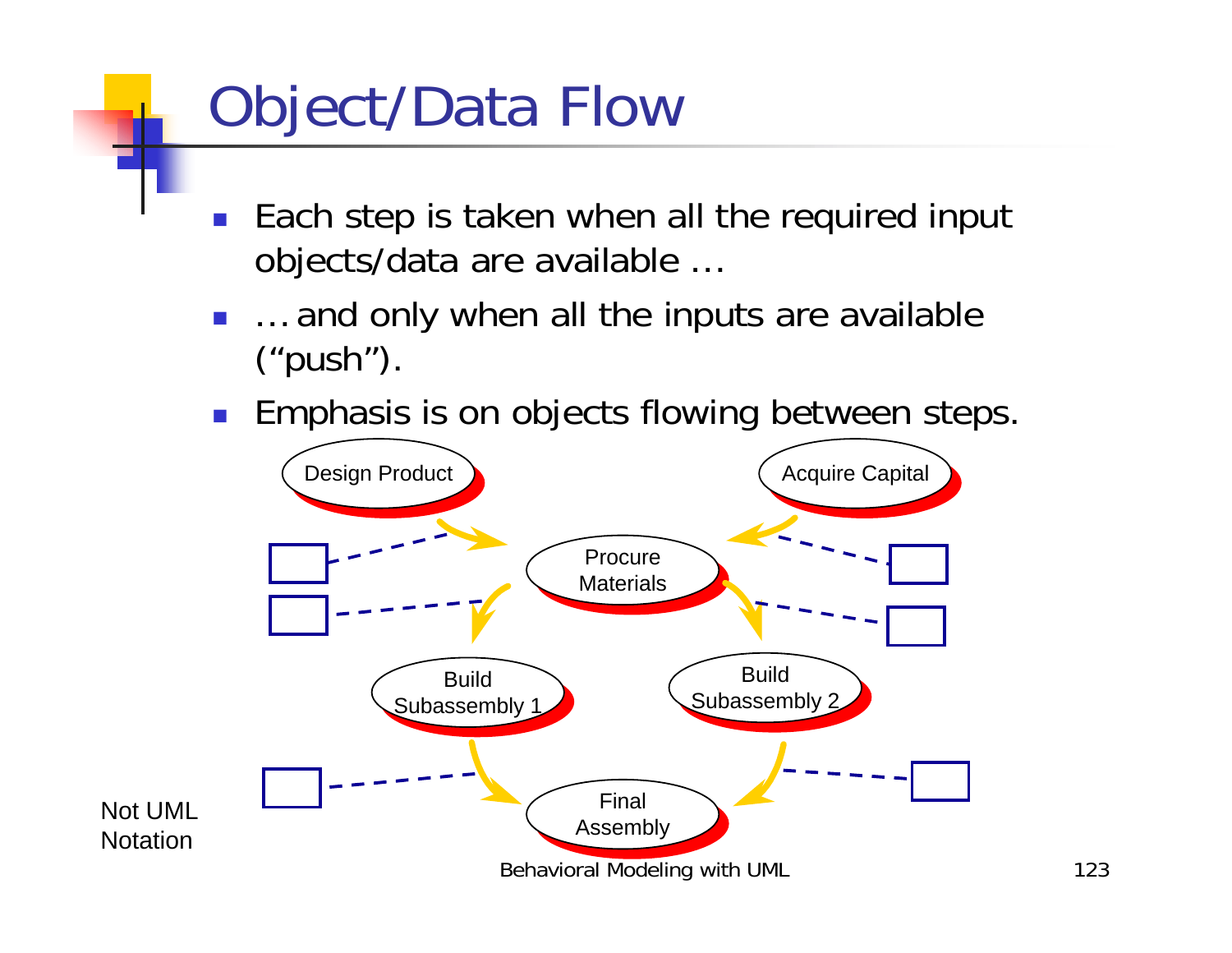### State Machine

- !■ Each step is taken when events are detected by the machine …
- !… using inputs given by the event.
- *DESCRIPTION AND PROPERTY ARRANGEMENT* **Emphasis is on reacting to environment.**

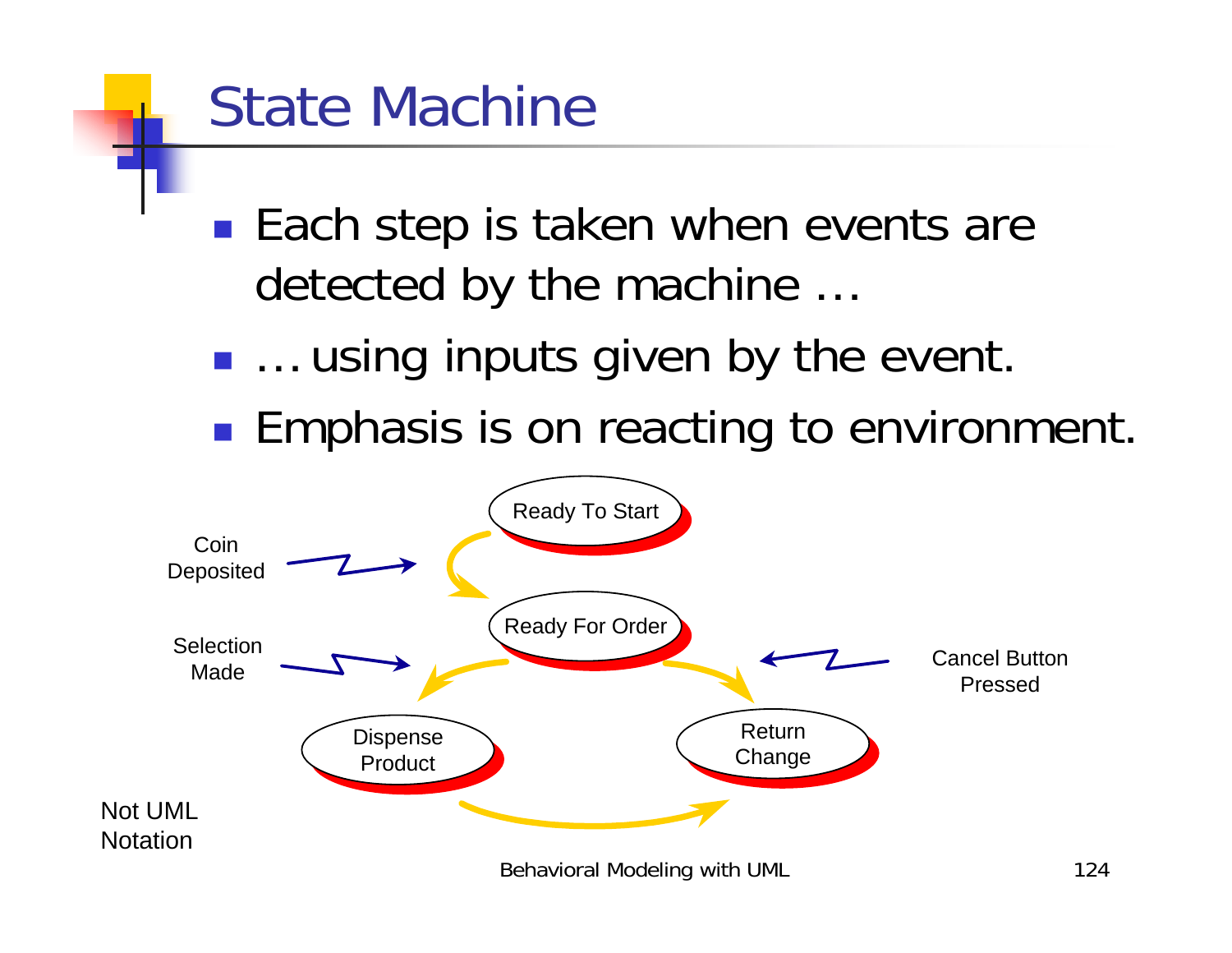#### Activity Diagrams Based on State Machines

- !■ Currently activity graphs are modeled as a kind of state machine.
- !**Nodeler doesn't normally need to be** aware of this sleight-of-hand ...
- **...** but will notice that "state" is used in the element names.
- **. • Activity graphs will become independent** of state machines in UML 2.0.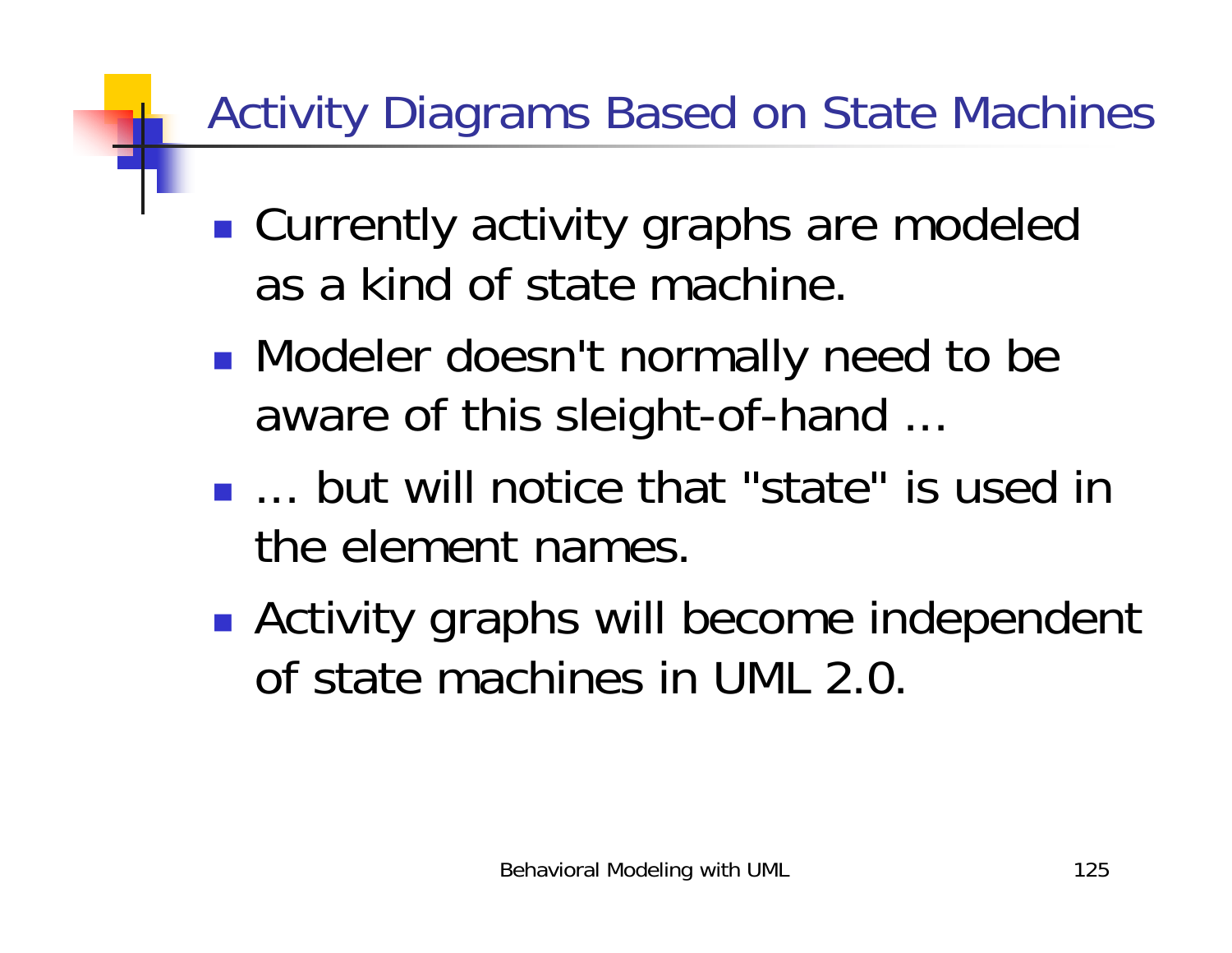# Kinds of Steps in Activity Diagrams



- **.** Just like their state machine counterparts (simple state and submachine state) except that ...
- **...** transitions coming out of them are taken when the step is finished, rather than being triggered by a external event, ...
- **...** and they support dynamic concurrency.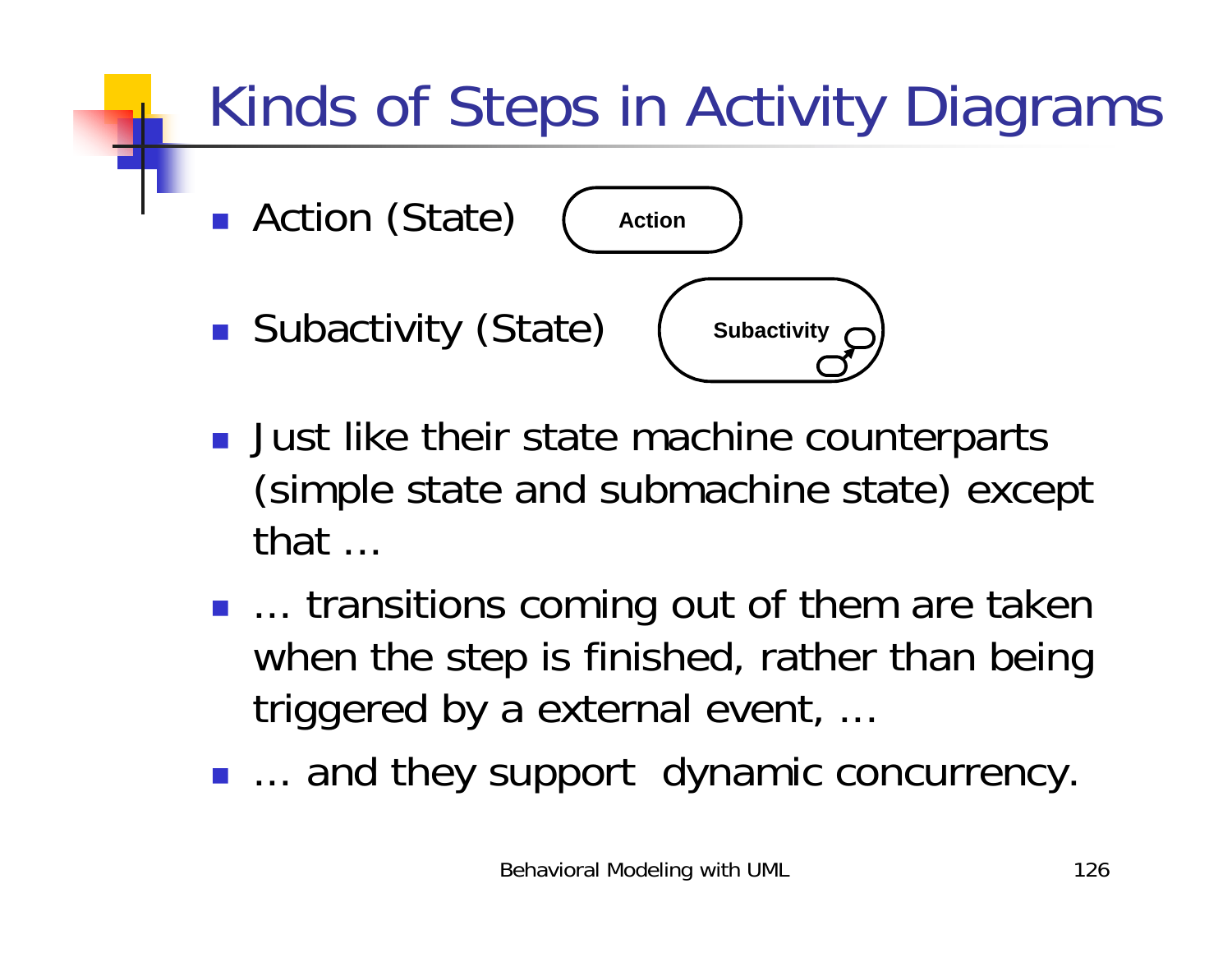

- **.** An action is used for anything that does not directly start another activity graph, like invoking an operation on an object, or running a user-specified action.
- **.** However, an action can invoke an operation that has another activity graph as a method (possible polymorphism).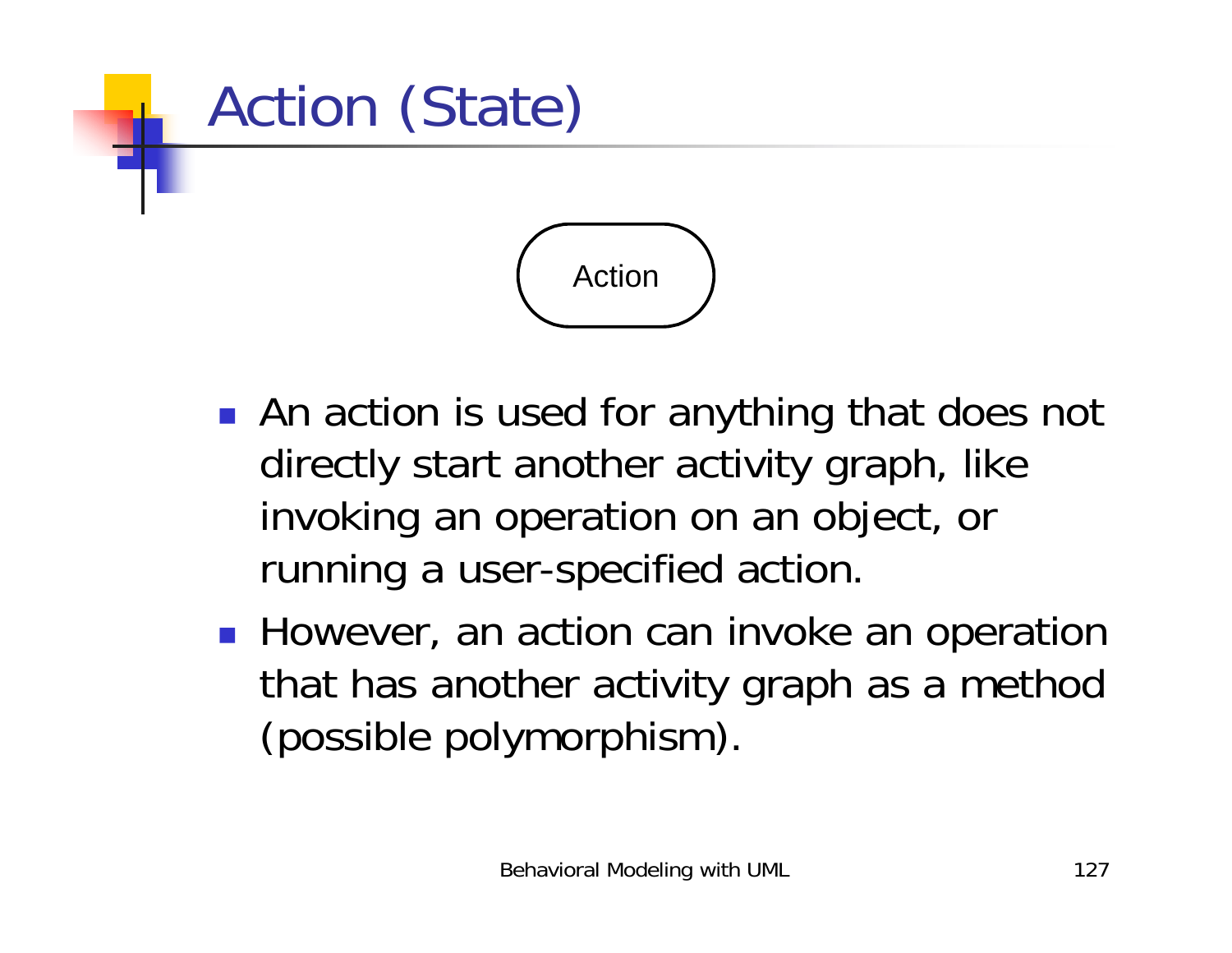

- **A** subactivity (state) starts another activity graph without using an operation.
- **Used for functional decomposition, non**polymorphic applications, like many workflow systems.
- The invoked activity graph can be used by many subactivity states.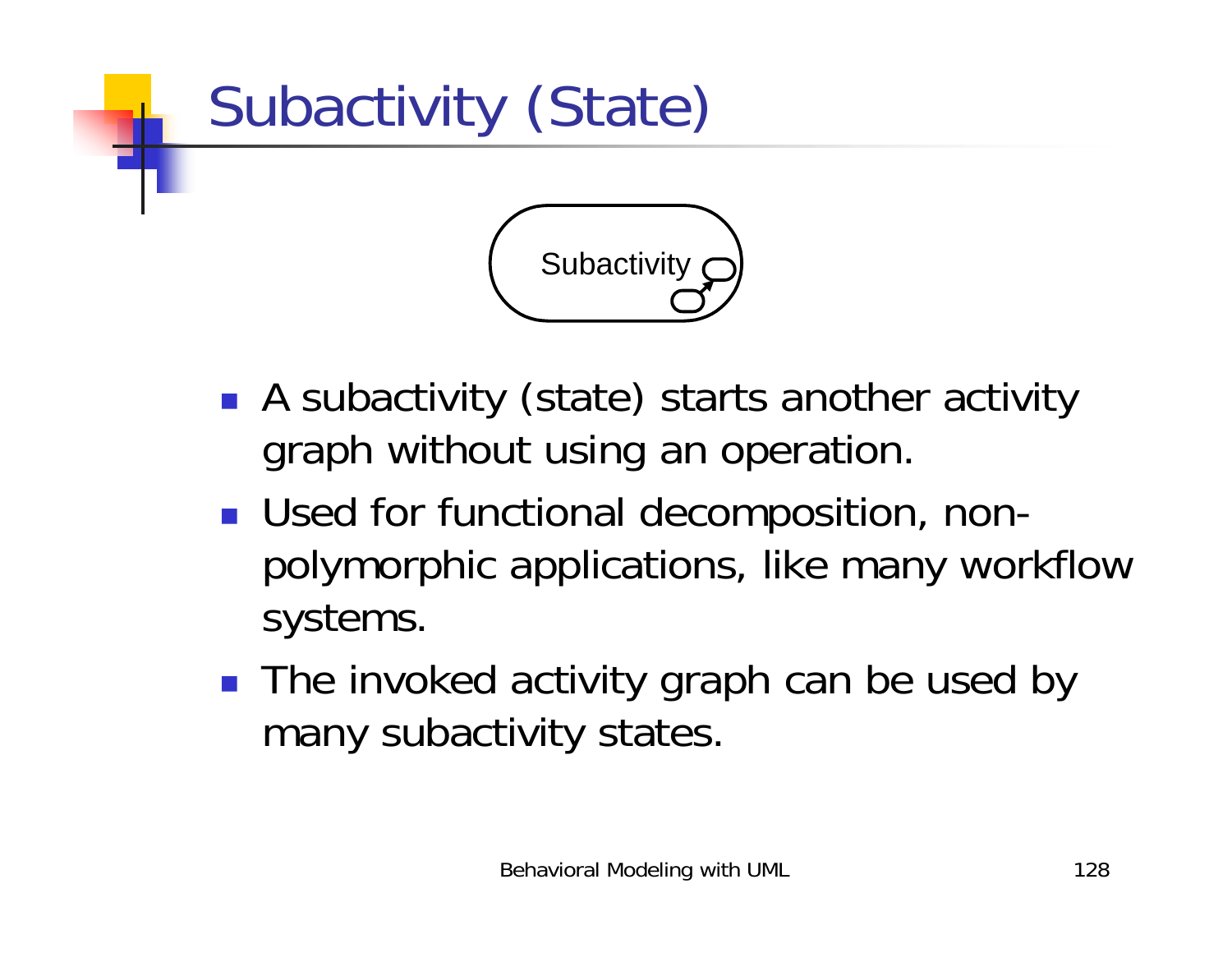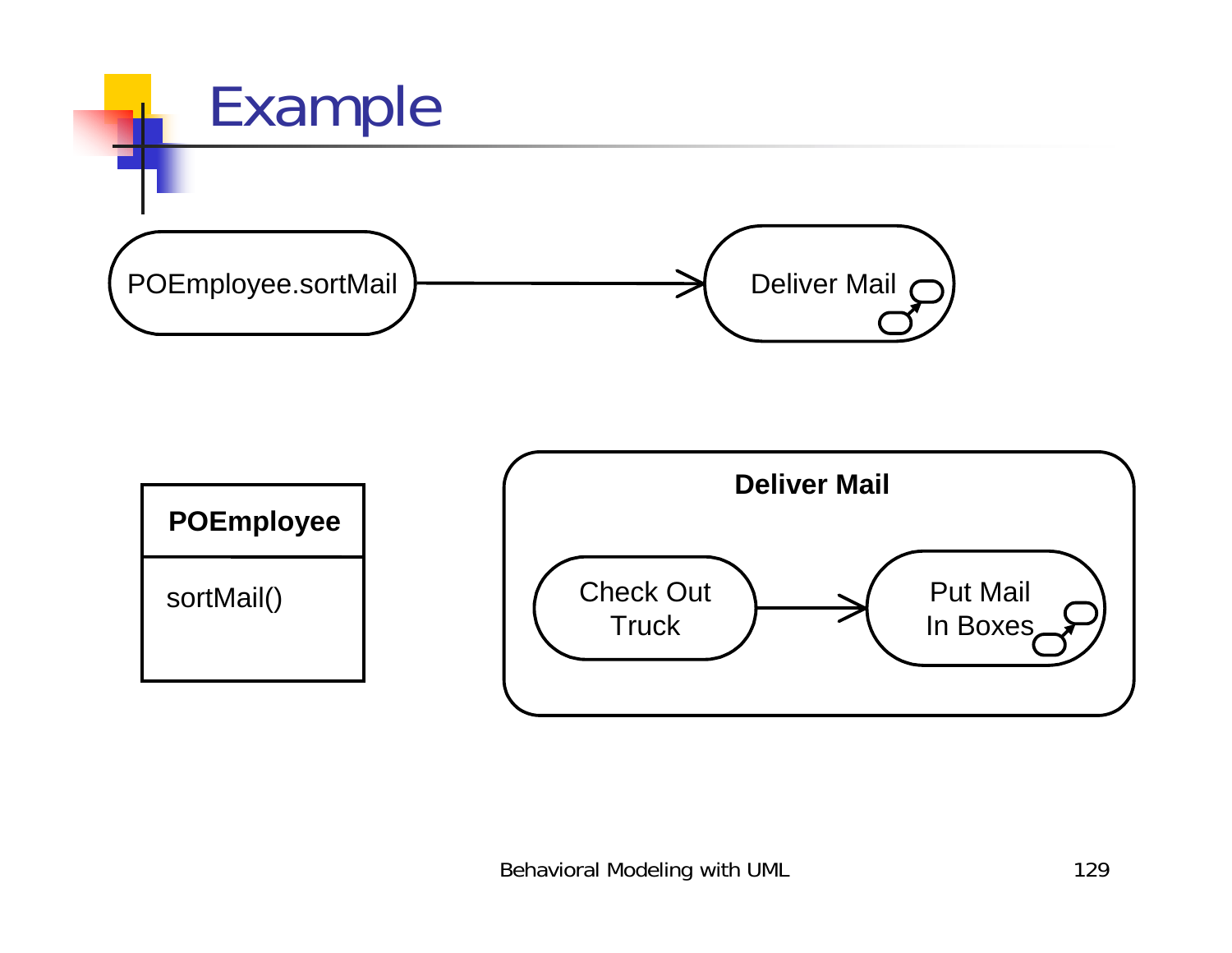

- **.** Application is completely OO when all action states invoke operations
- **.** All activity graphs are methods for operations.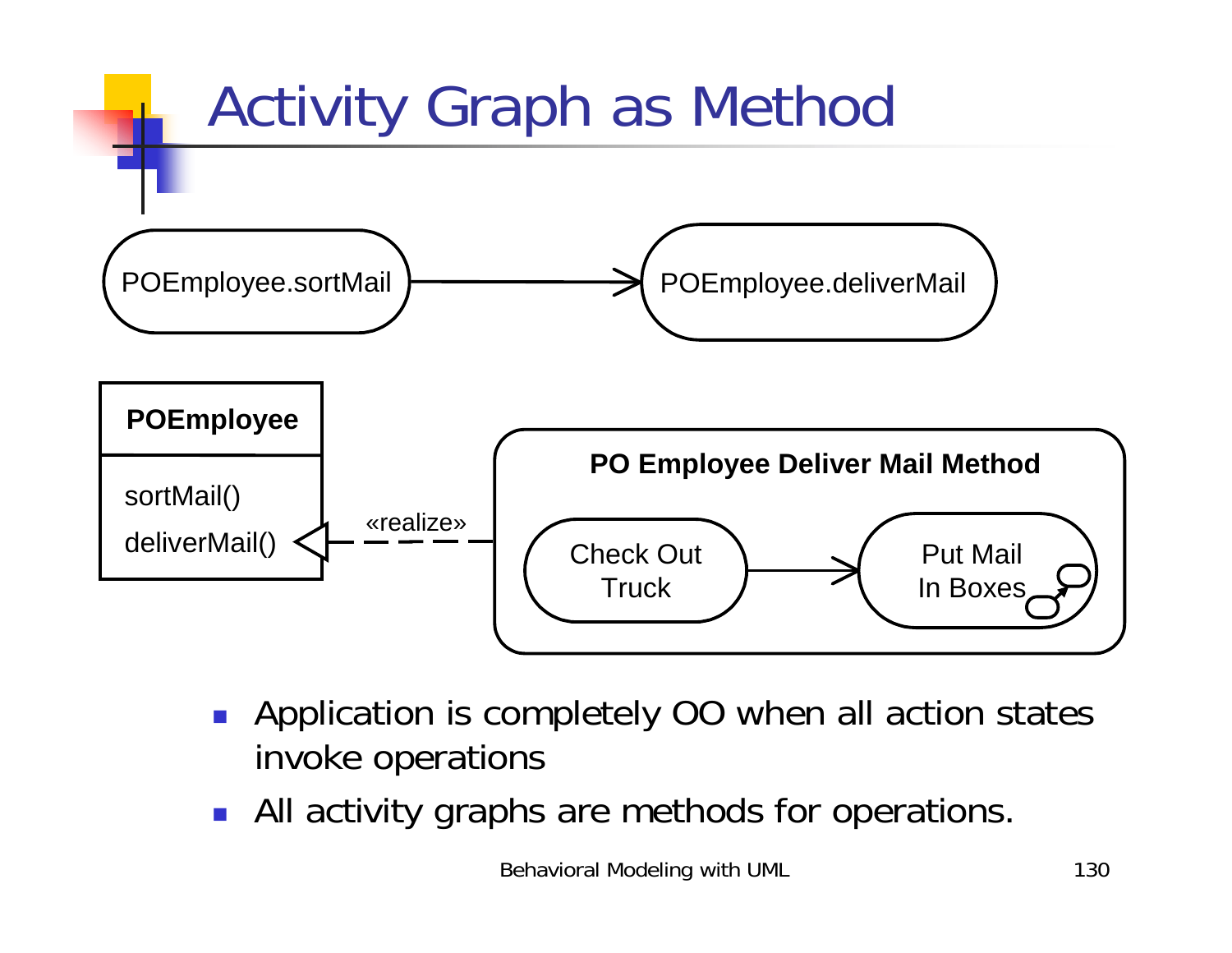

- Applies to actions and subactivities.
- !Not inherited from state machines.
- ! Invokes an action or subactivity any number of times in parallel, as determined by an expression evaluated at runtime. Expression also determines arguments.
- ! Upper right-hand corner shows a multiplicity restricting the number of parallel invocations.
- Outgoing transition triggered when all invocations are done.
- Currently no standard notation for concurrency expression or how arguments are accessed by actions. Attach a note as workaround for expression. Issue for UML 2.0.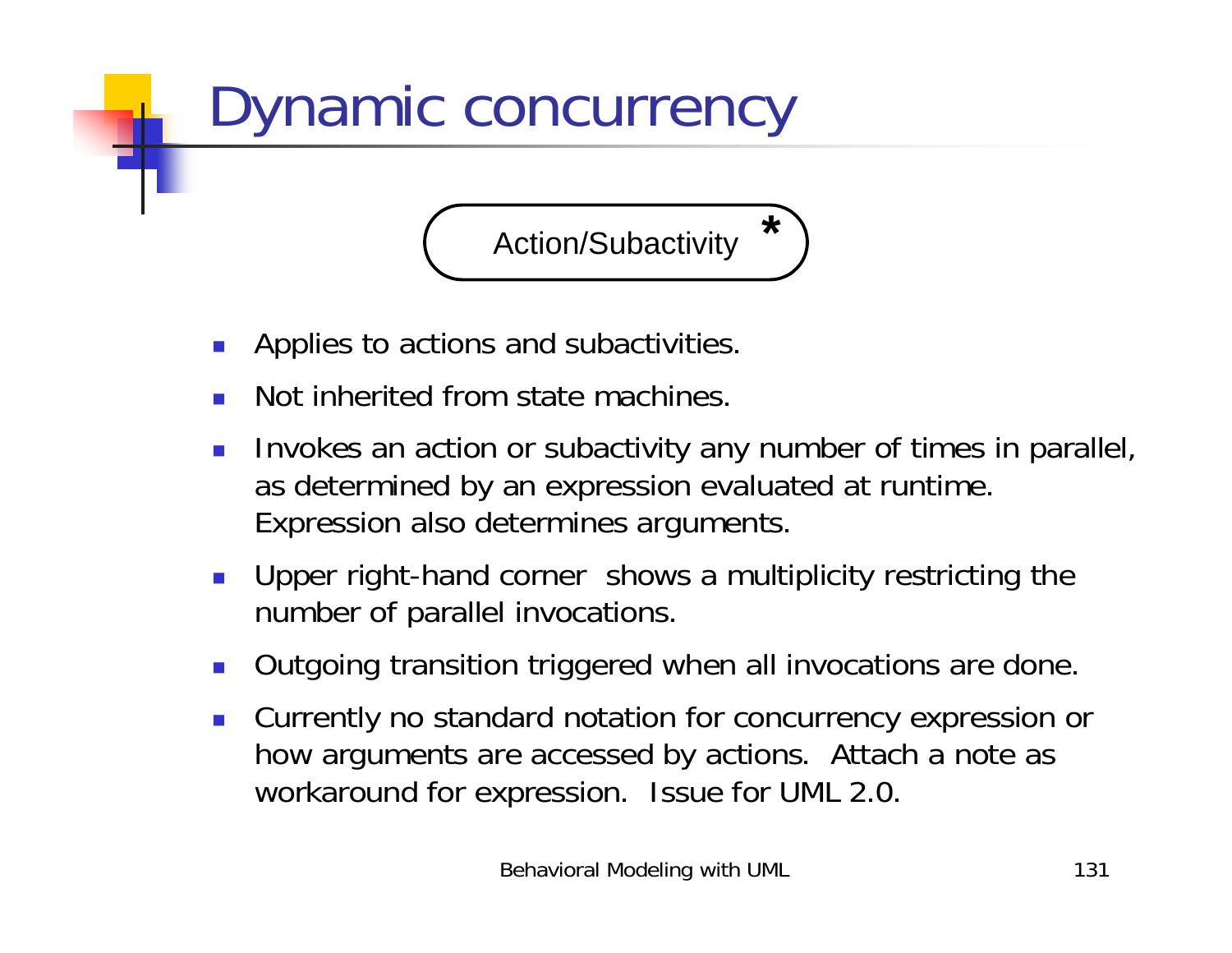

[State]

- A special sort of step (state) that represents the availability of a particular kind of object, perhaps in a particular state.
- **.** No action or subactivity is invoked and control passes immediately to the next step (state).
- **.** Places constraints on input and output parameters of steps before and after it.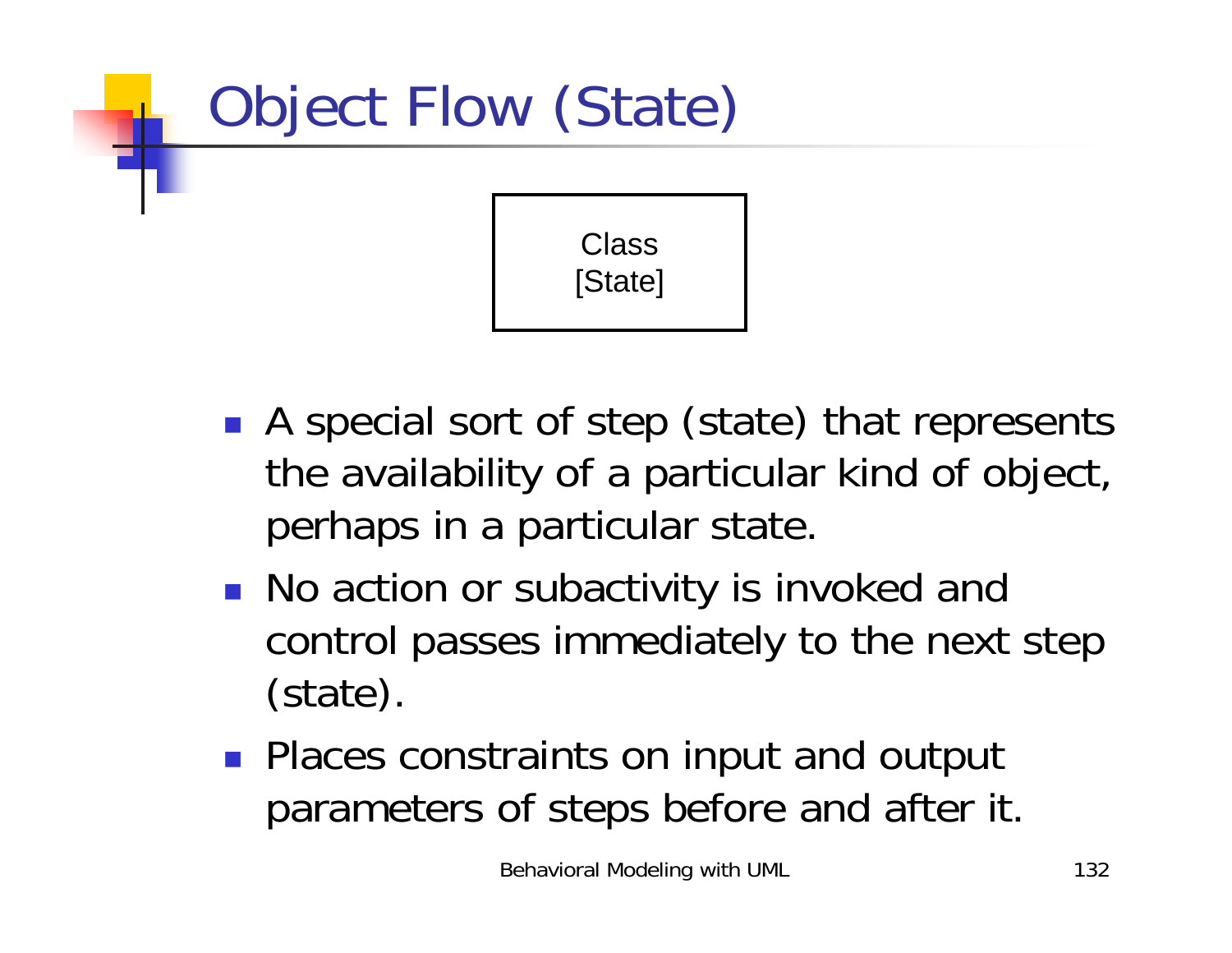

- Take Order must have an output parameter giving an order, or one of its subtypes.
- **. Fill Order must have an input parameter** taking an order, or one of its supertypes.
- ! Dashed lines used with object flow have the same semantics as any other state transition.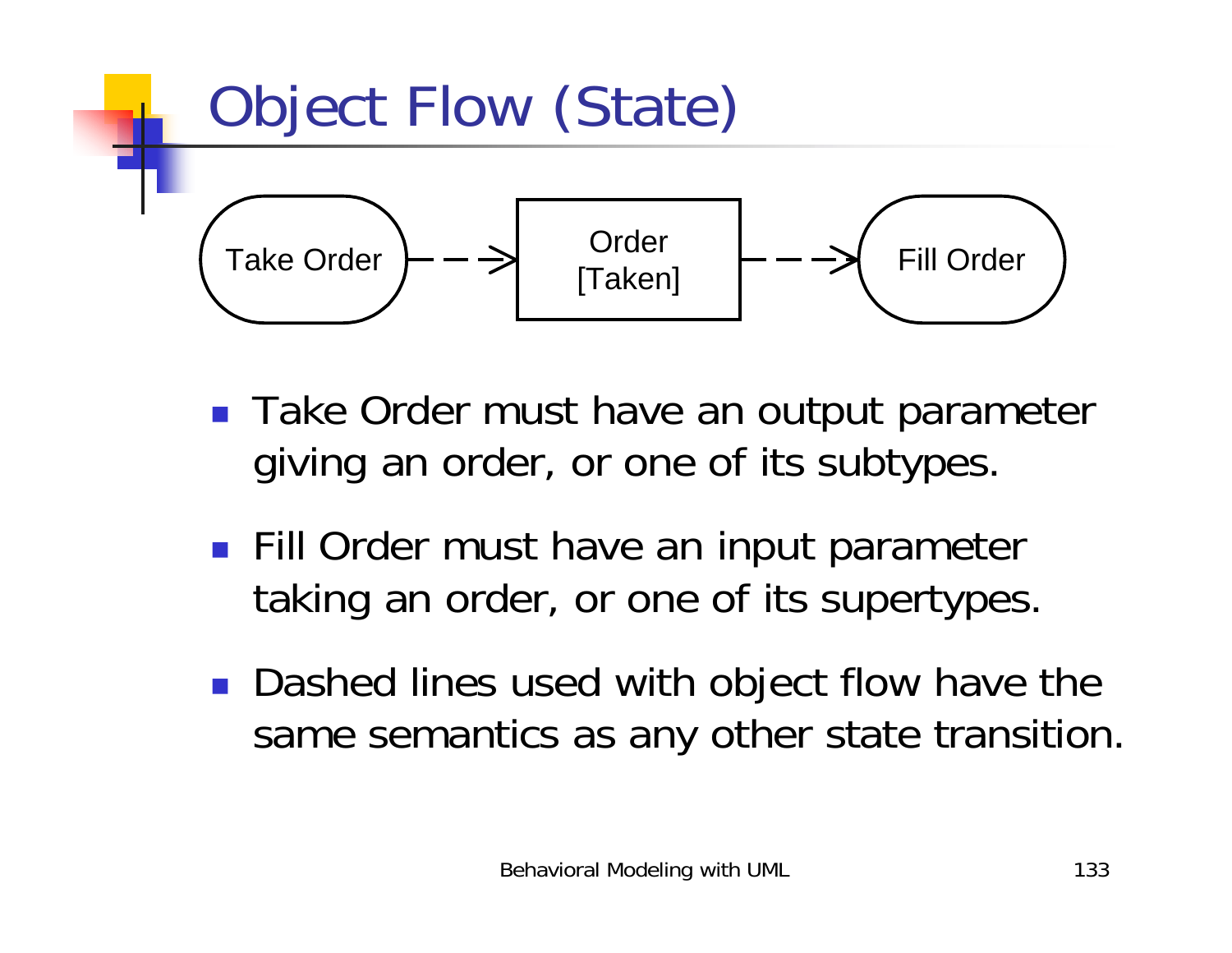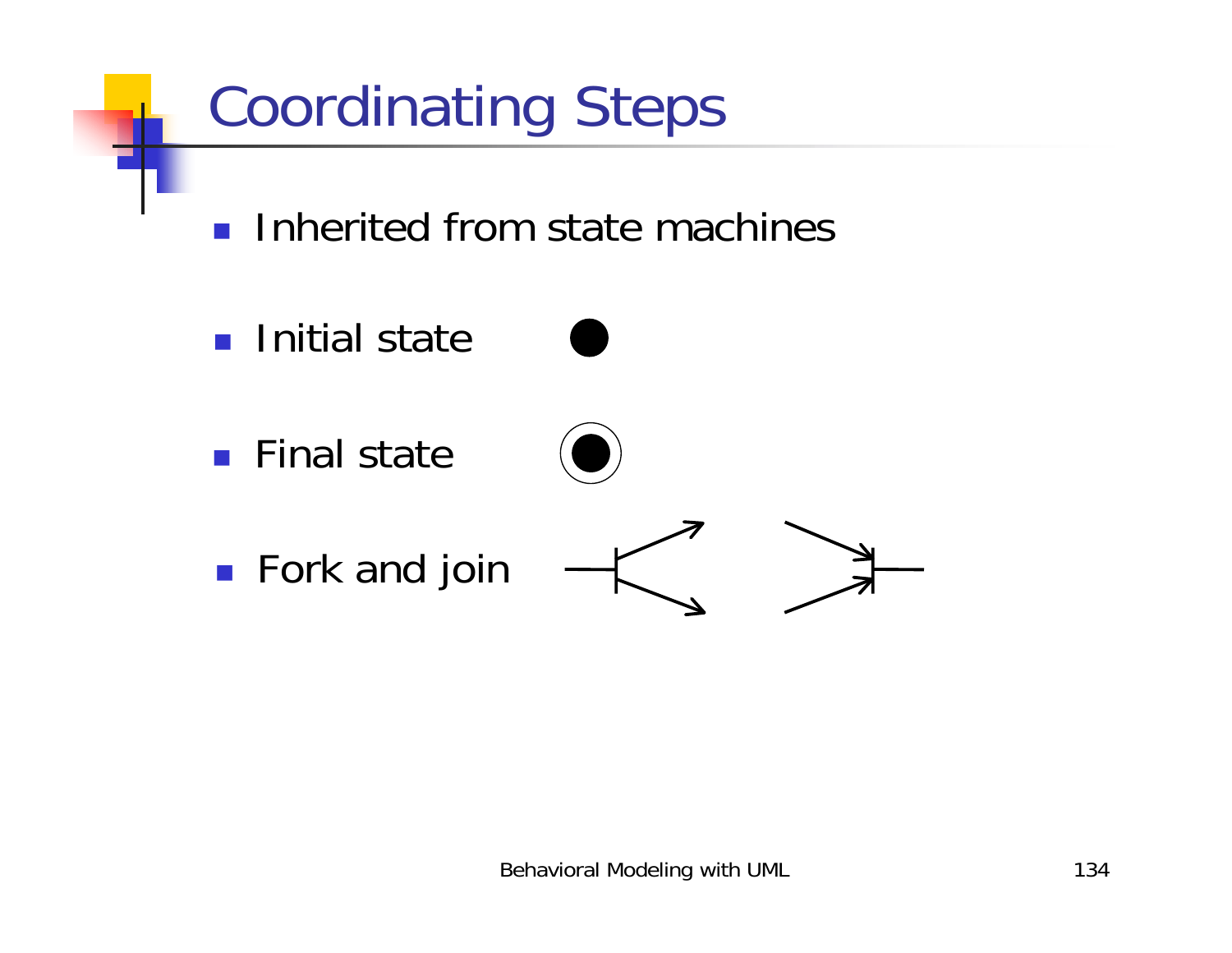## Coordinating Steps

- !**Decision point and merge**  $\langle \diamondsuit \rangle$  **are** inherited from state machines.
- !**For modeling conventional flow chart** decisions.

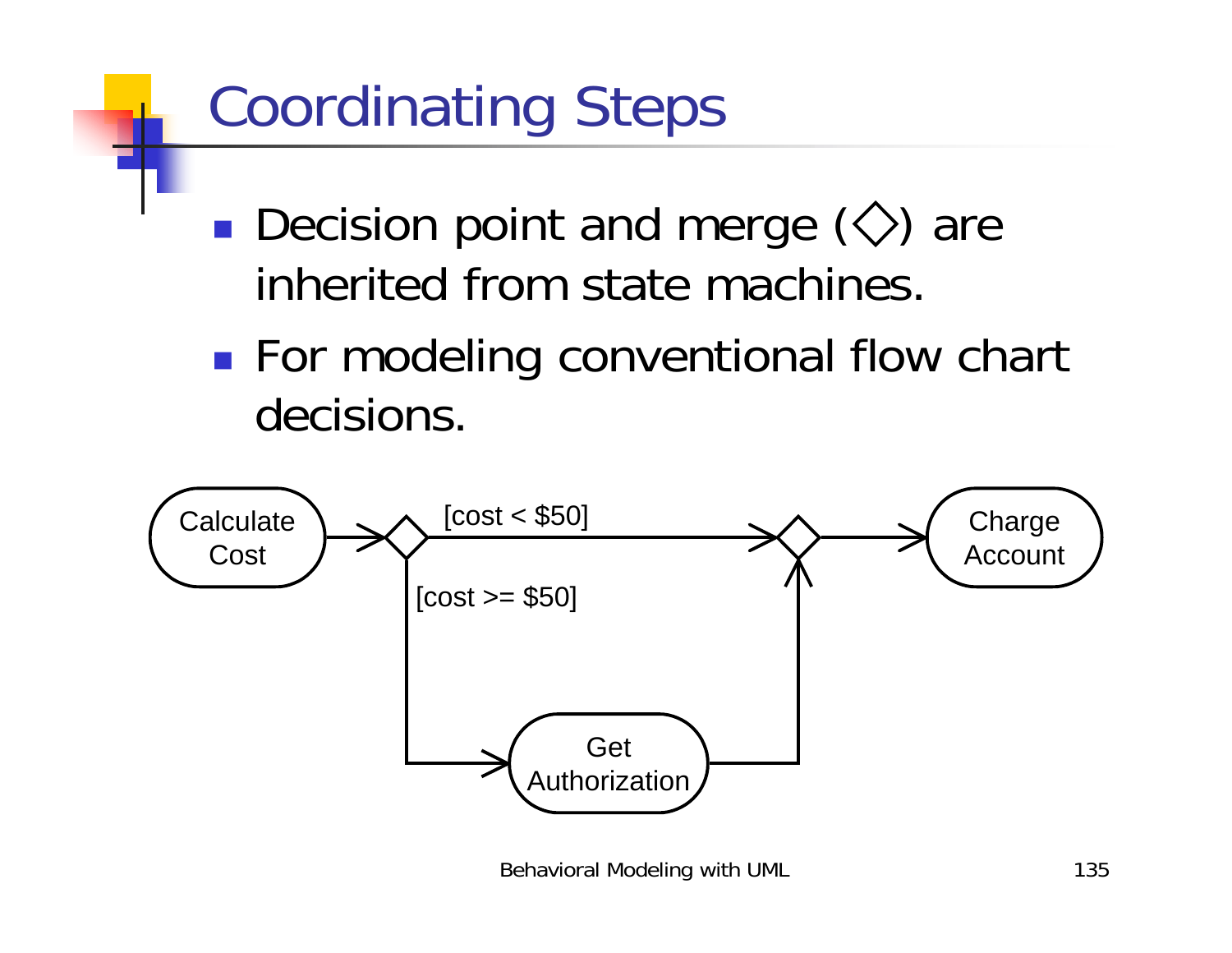# Coordinating Steps

- Synch state  $(O)$  is inherited from state machines but used mostly in activity graphs.
- **Provides communication capability between** parallel processes.

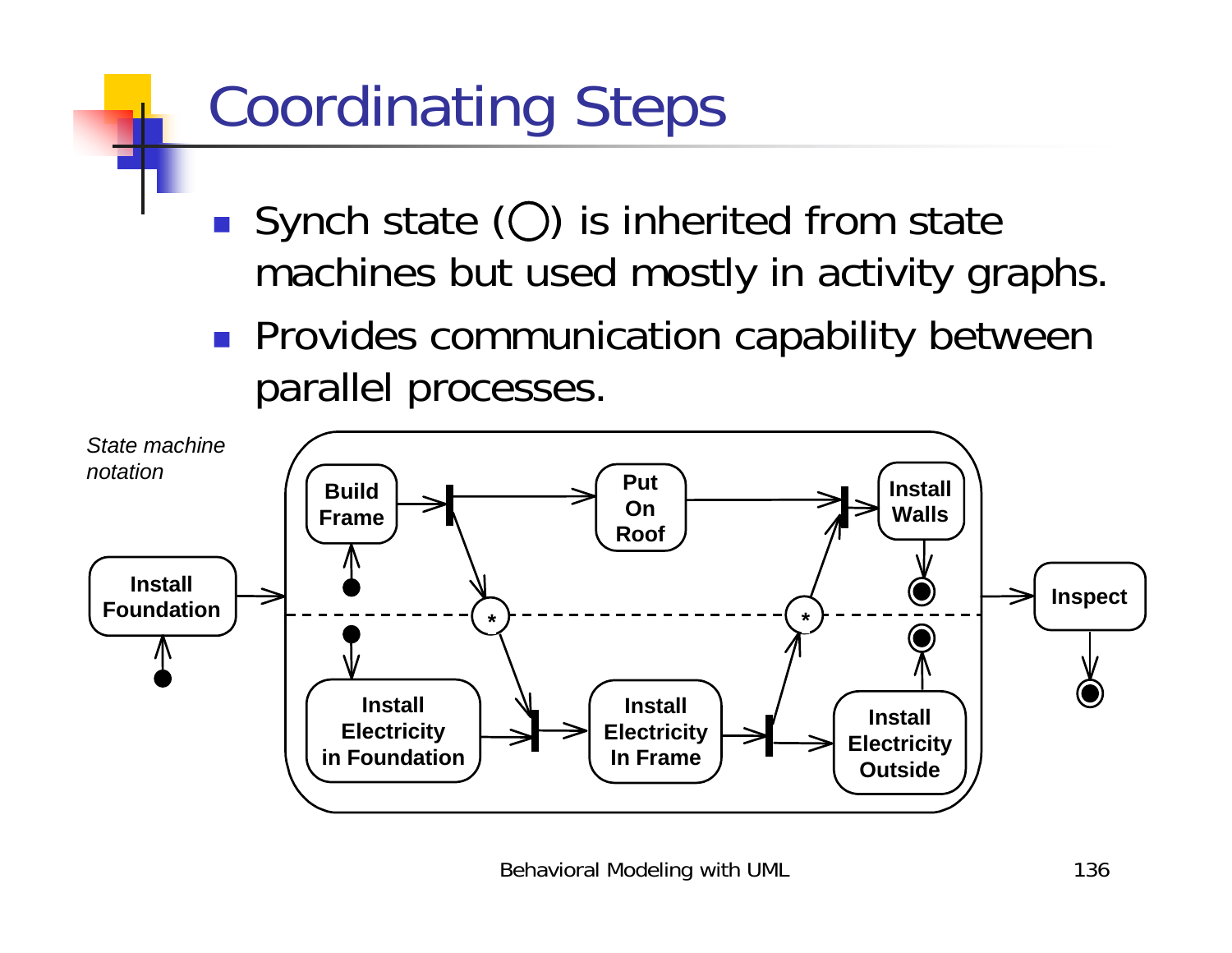#### Convenience Features (Synch State)

- **EXTE:** Forks and joins do not require composite states.
- **.** Synch states may be omitted for the common case (unlimited bound and one incoming and outgoing transition).



Behavioral Modeling with UML 137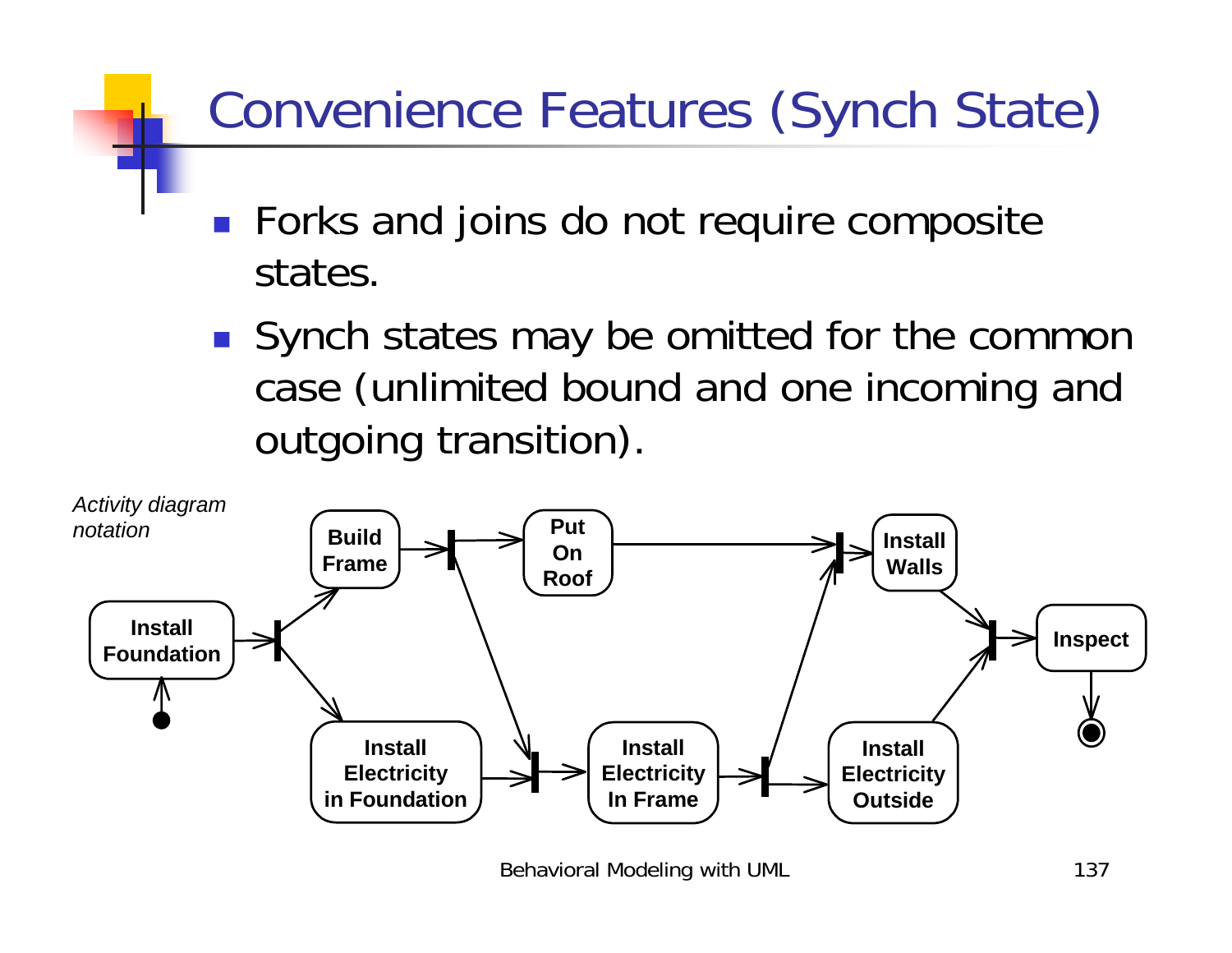#### Convenience Features (Synch State)

!Object flow states can be synch states

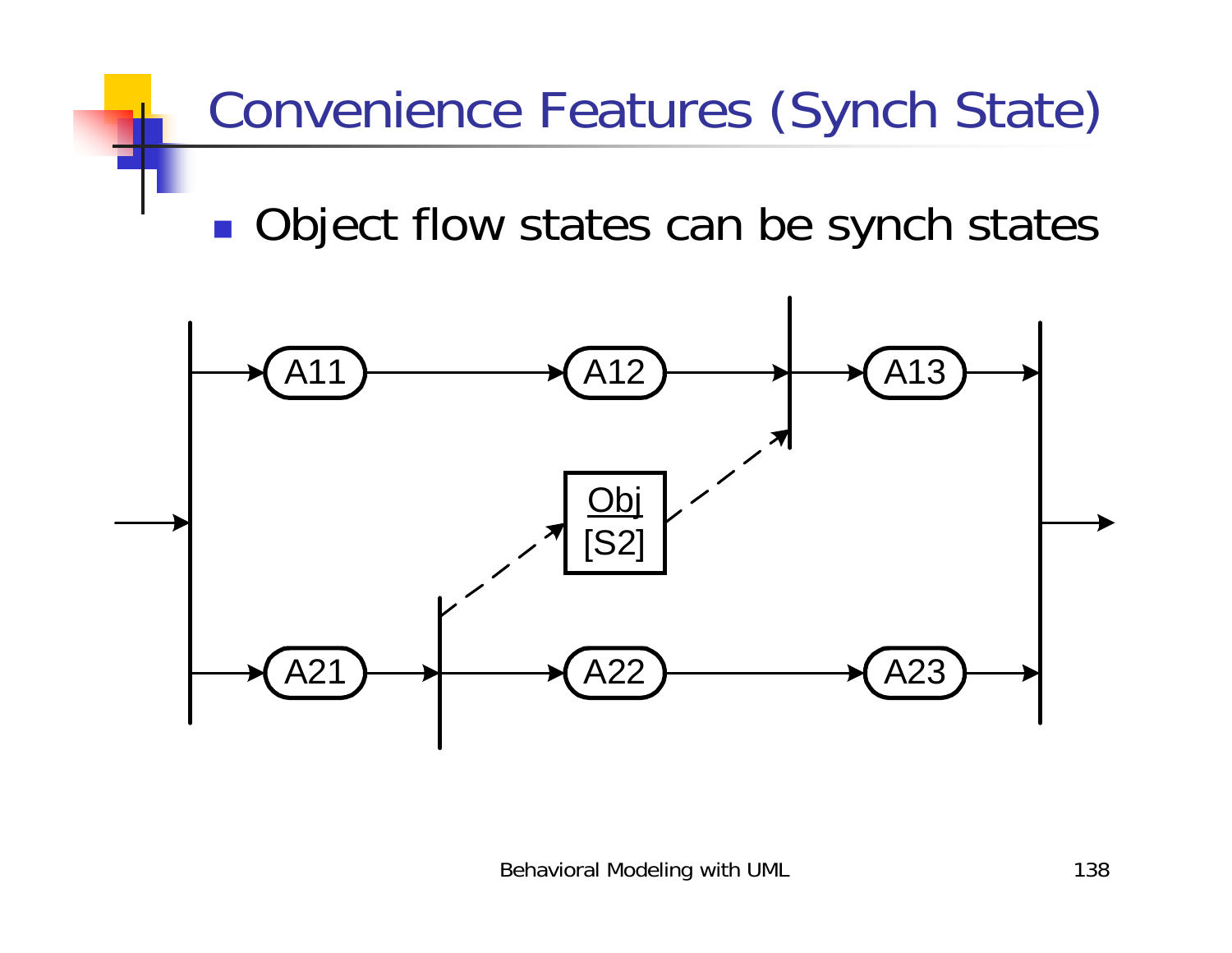

!Instead of doing this:

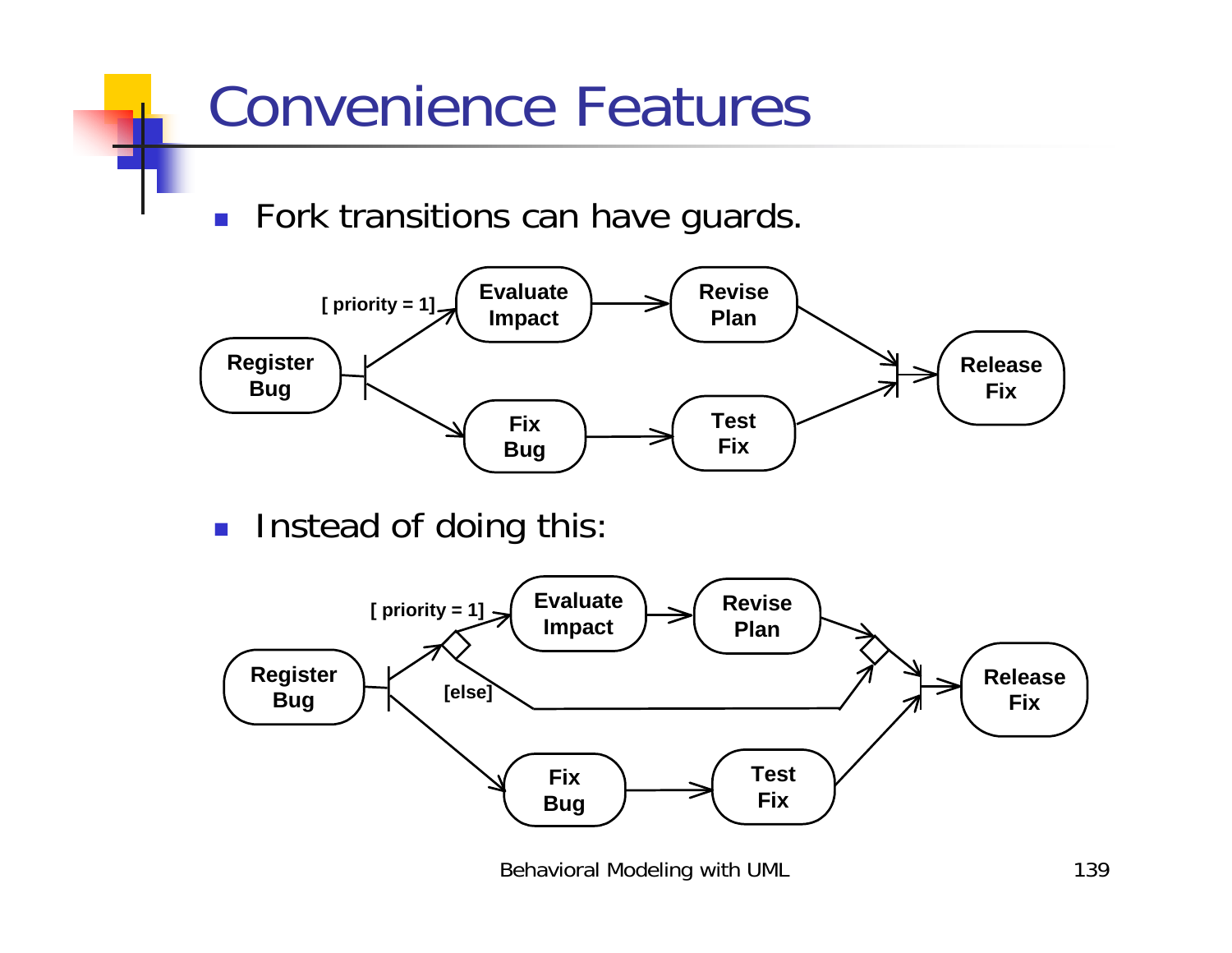### Convenience Features

- !Partitions are a grouping mechanism.
- **.** Swimlanes are the notation for partitions.
- !They do not provide domain-specific semantics.
- ! Tools can generate swimlane presentation from domain-specific information without partitions.

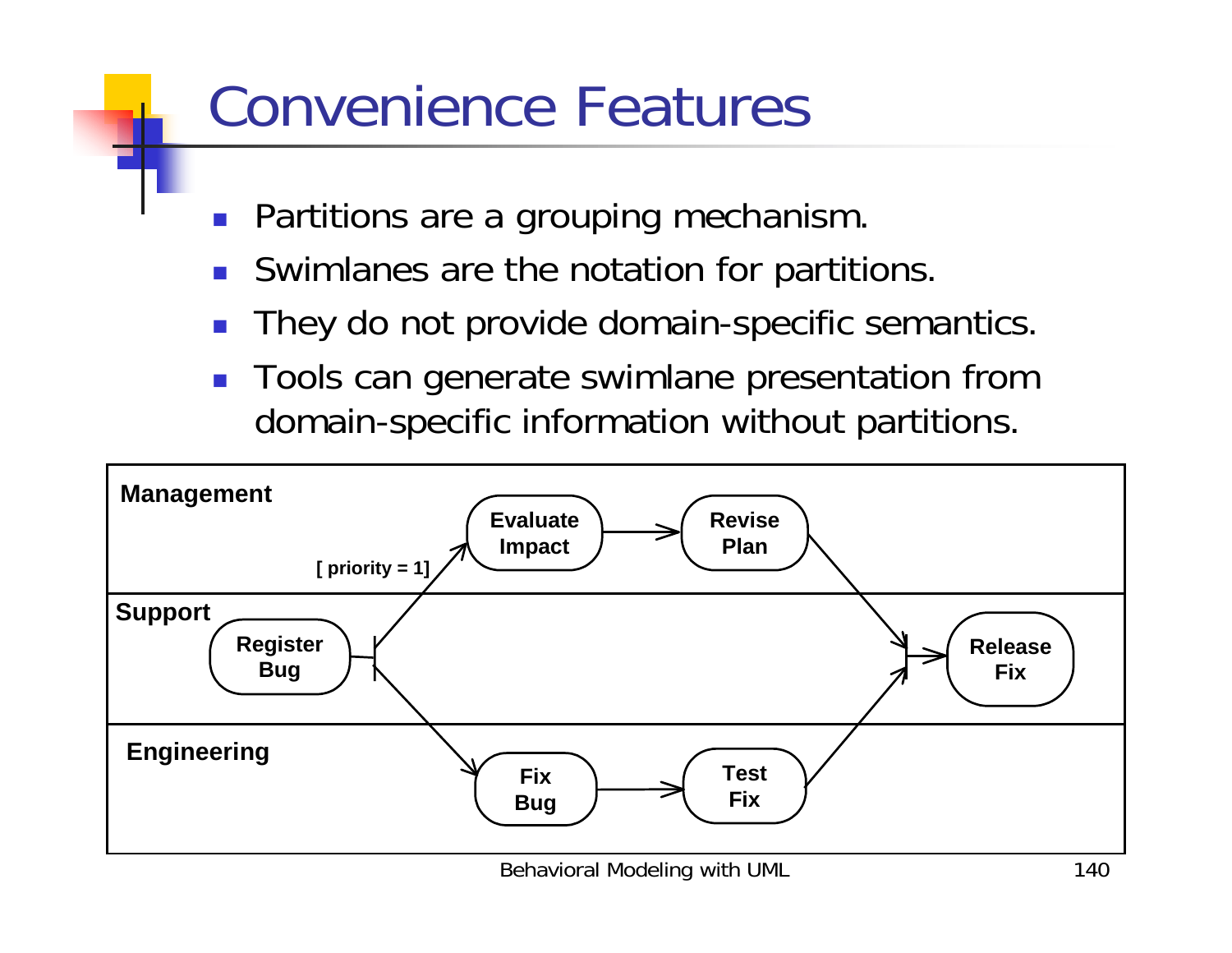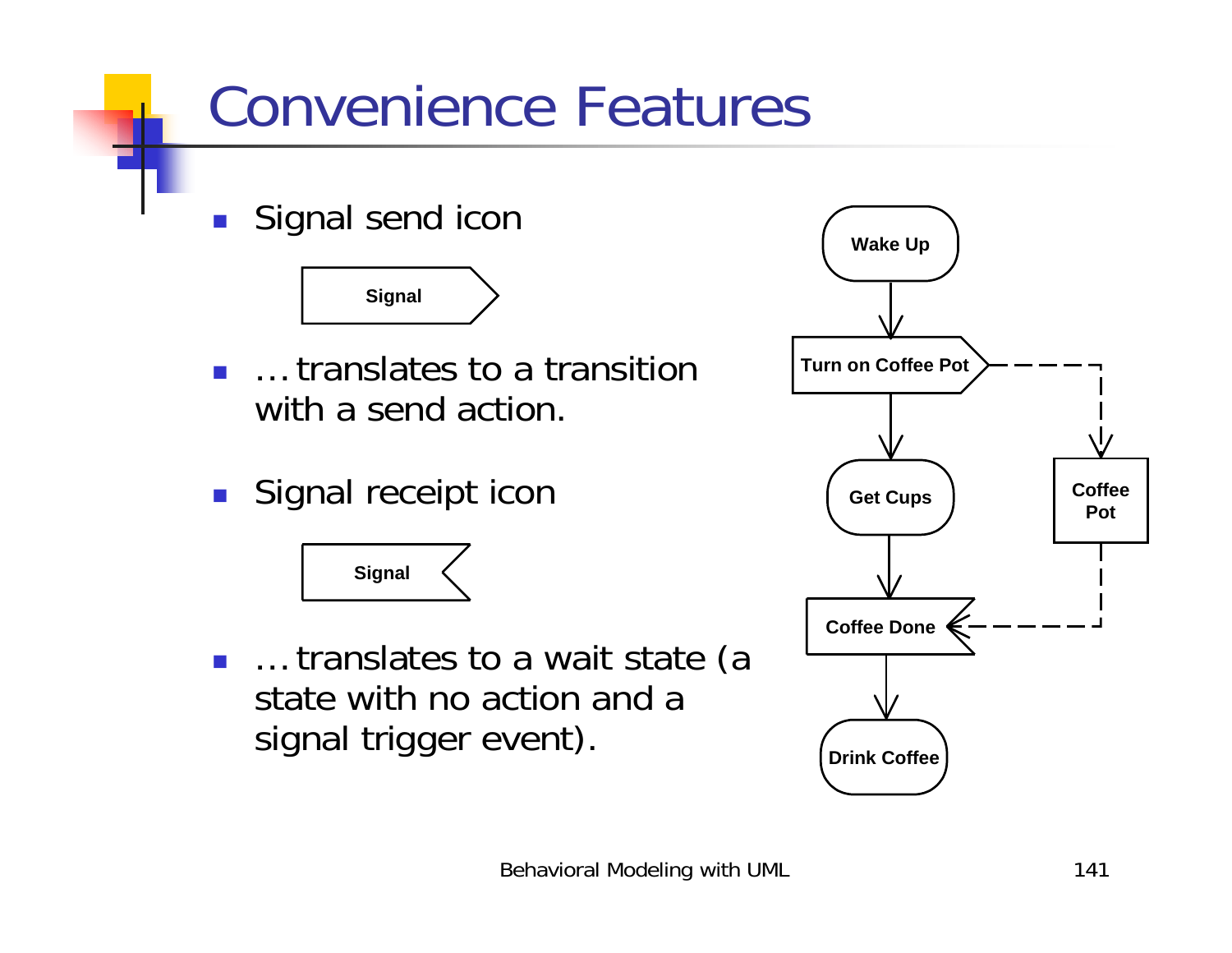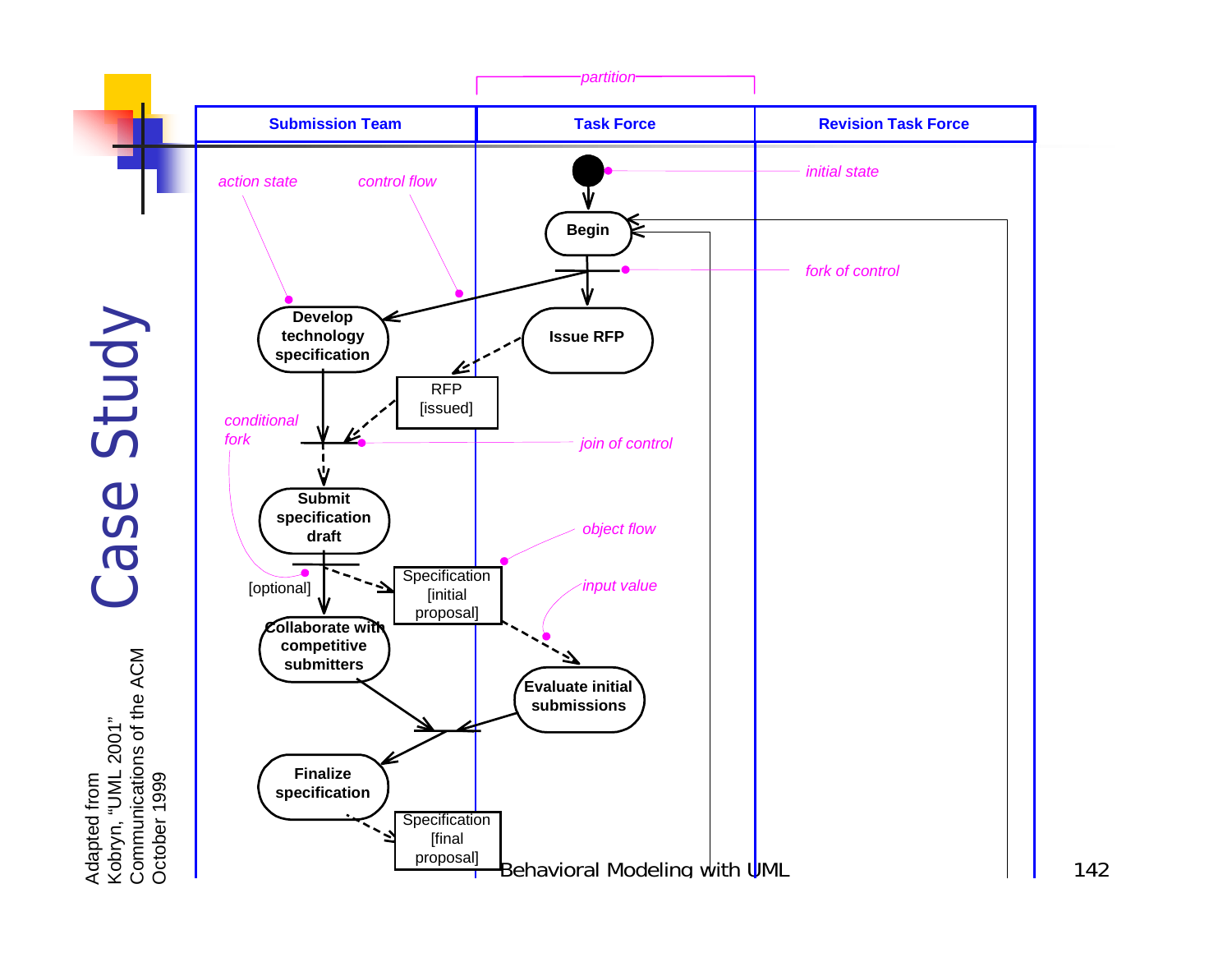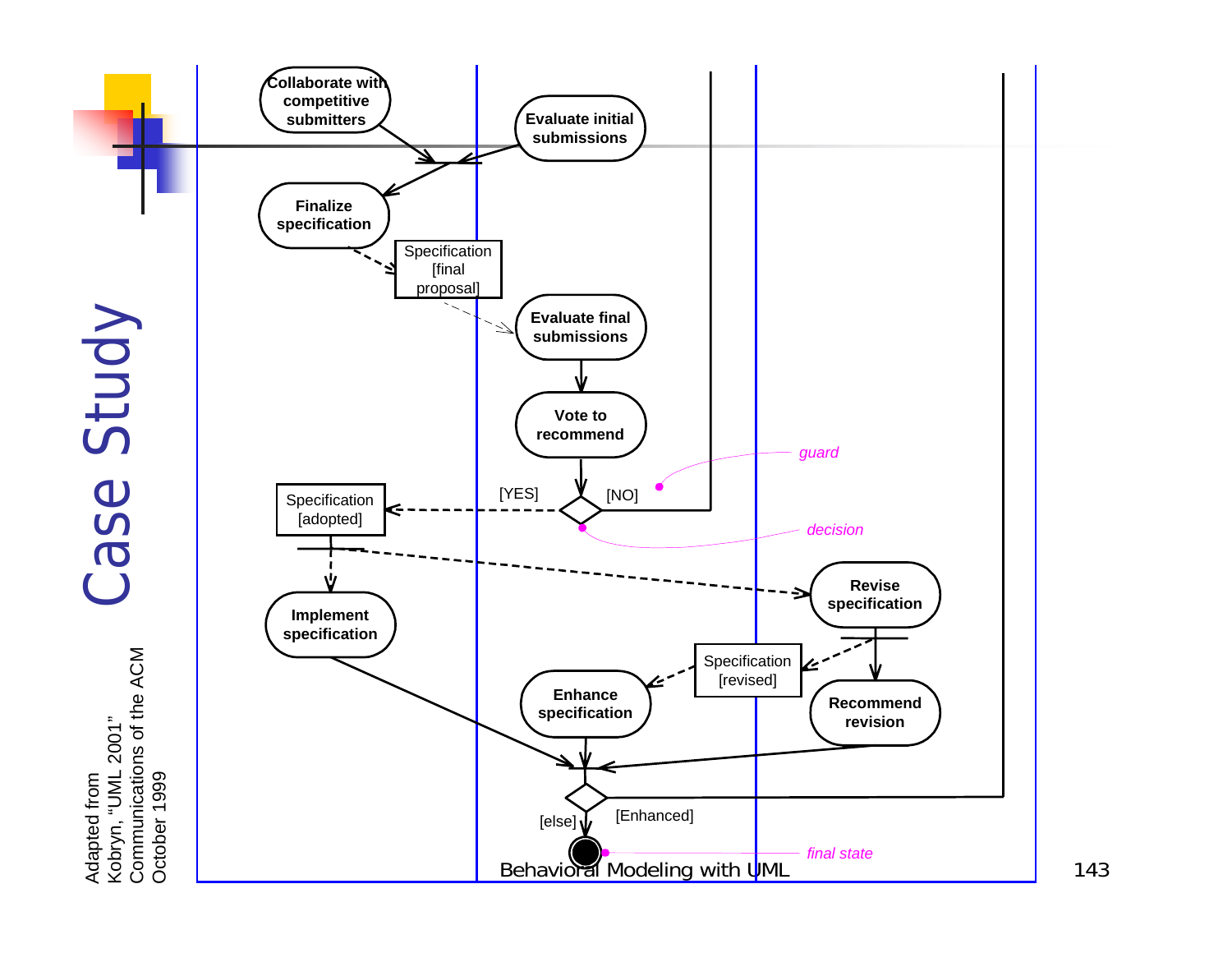# When to Use Activity Diagrams

- *DESCRIPTION AND PROPERTY ARRANGEMENT* **Use activity diagrams when the** behavior you are modeling ...
	- **.** does not depend much on external events.
	- **n** mostly has steps that run to completion, rather than being interrupted by events.
	- **Example 1 requires object/data flow between steps.**
	- **.** is being constructed at a stage when you are more concerned with which activities happen, rather than which objects are responsible for them (except partitions possibly).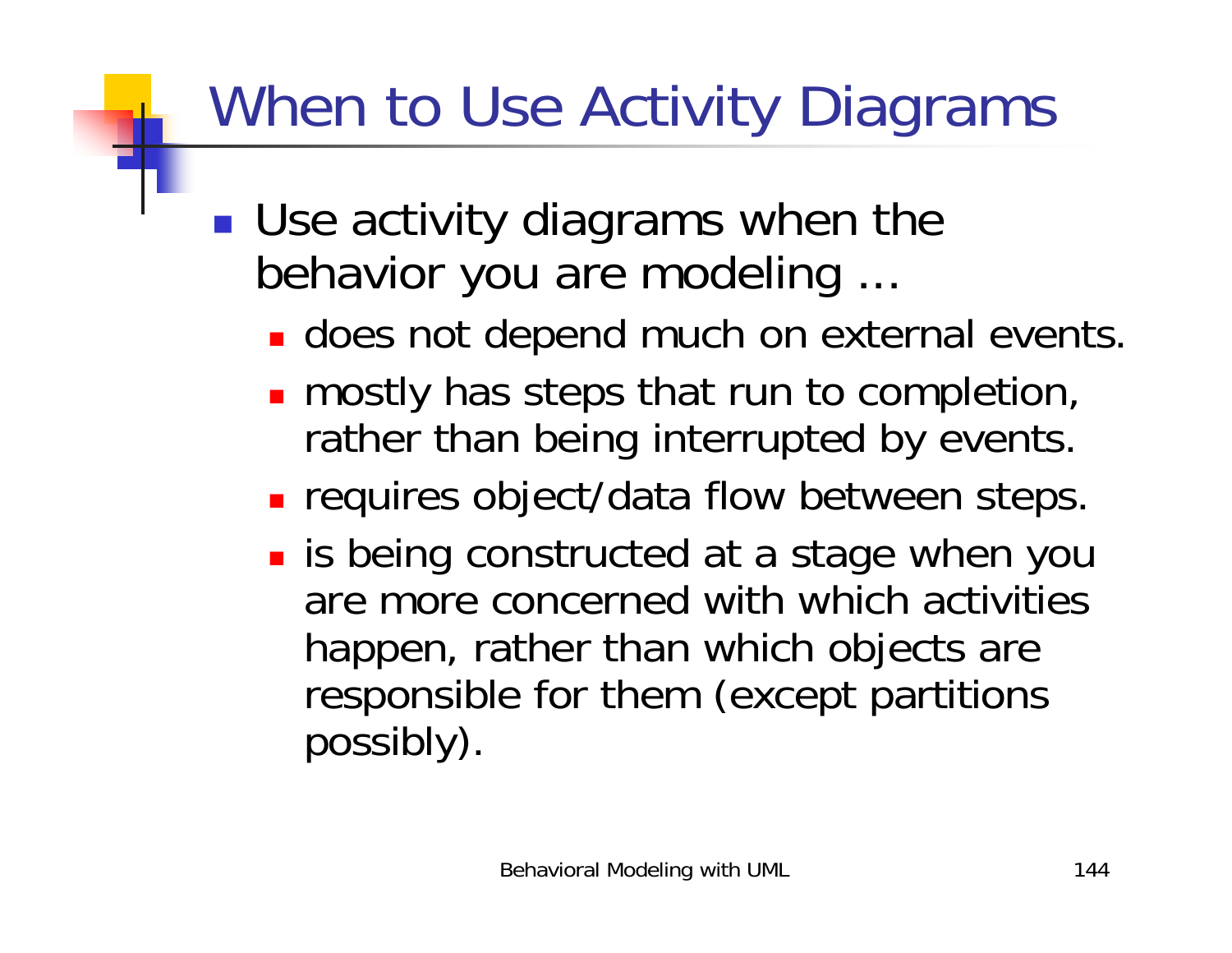# Activity Diagram Modeling Tips

- !■ Control flow and object flow are not separate. Both are modeled with state transitions.
- *DESCRIPTION AND PROPERTY ARRANGEMENT* ■ Dashed object flow lines are also control flow.
- **.** You can mix state machine and control/object flow constructs on the same diagram (though you probably do not want to).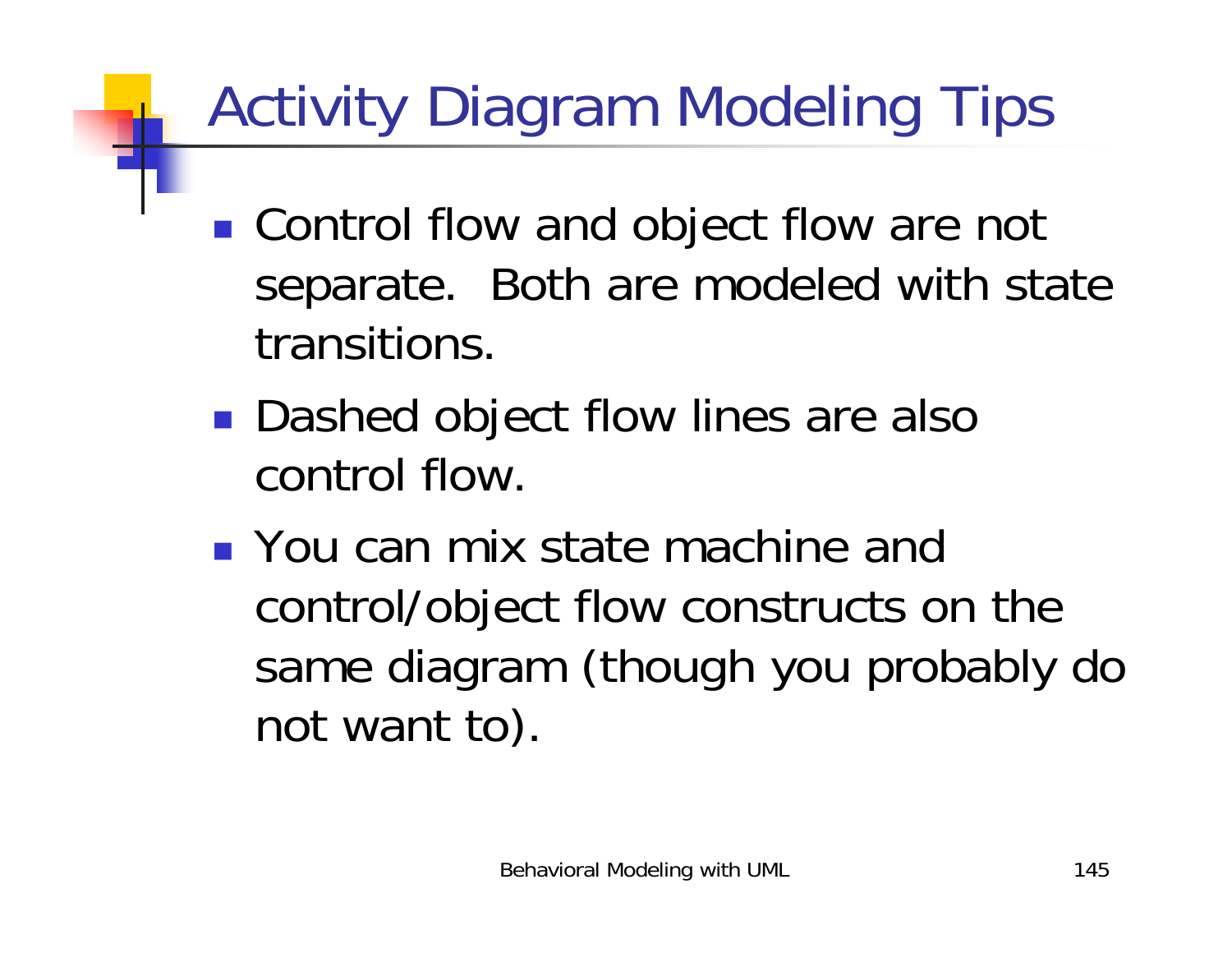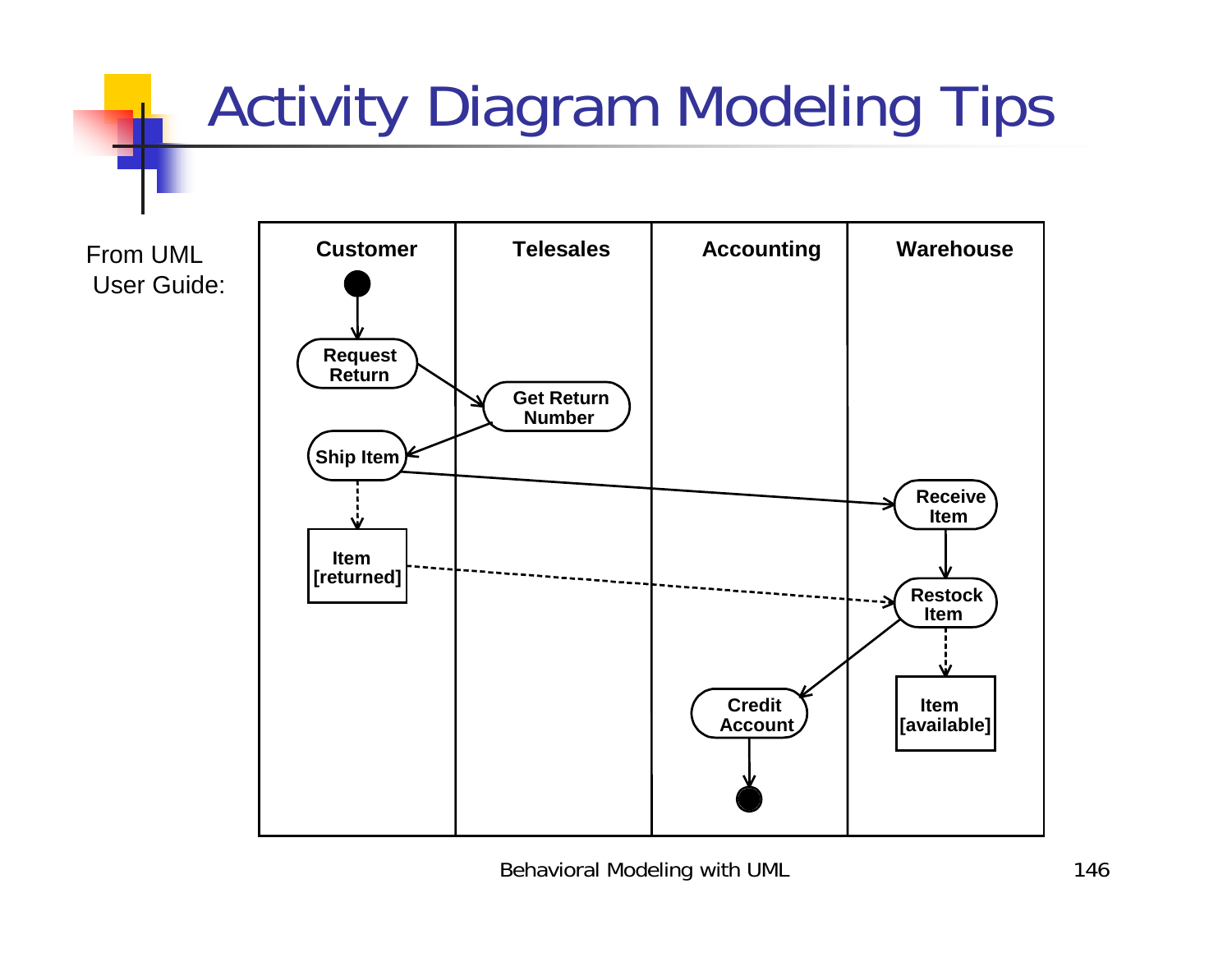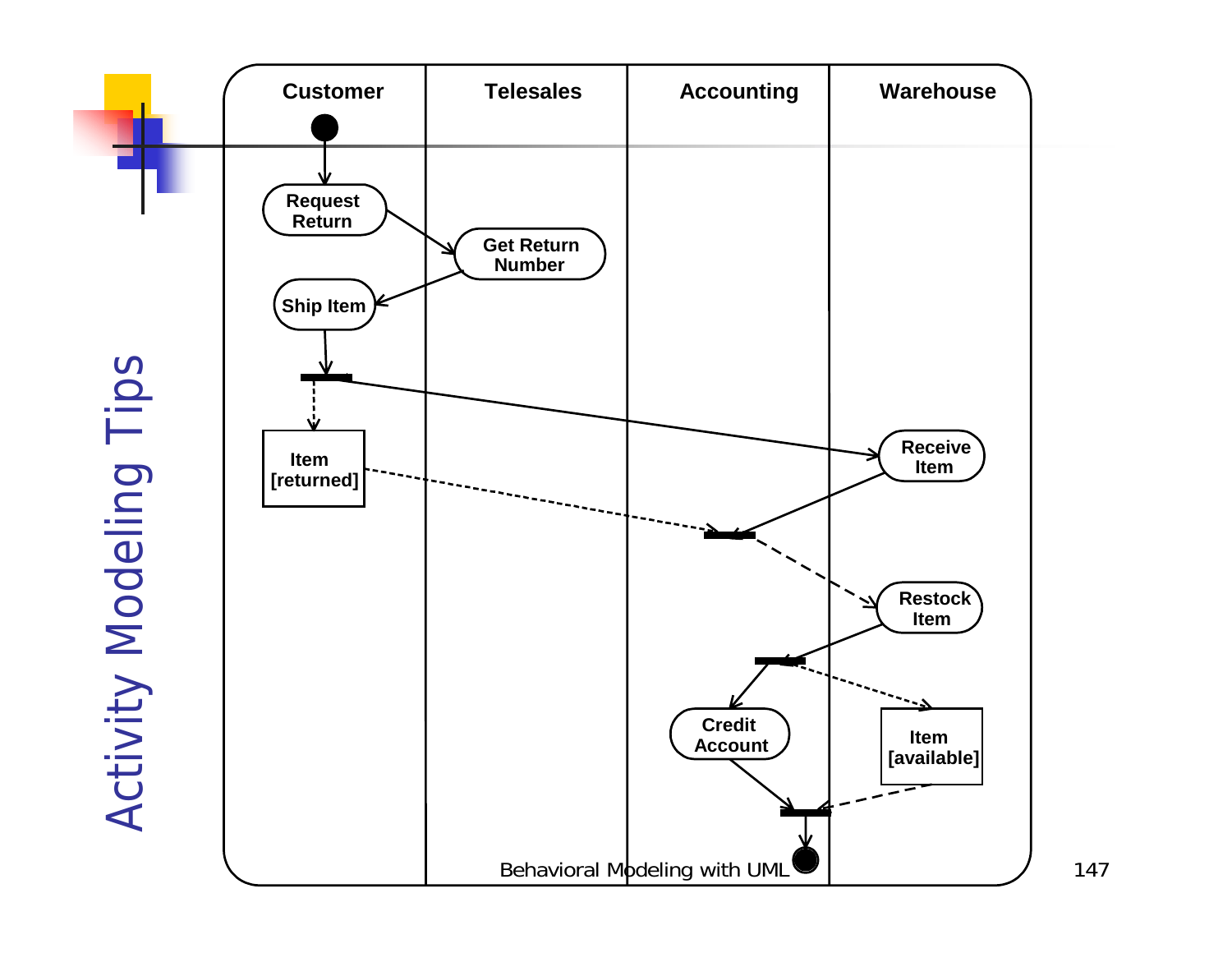# Activity Diagram Modeling Tips

- ! Activity diagrams inherit from state machines the requirement for well-structured nesting of composite states.
- **This means you should either model as if composite** states were there by matching all forks/decisions with a correspond join/merges …
- … or check that the diagram can be translated to one that is well-nested.
- **This insures that diagram is executable under state** machine semantics.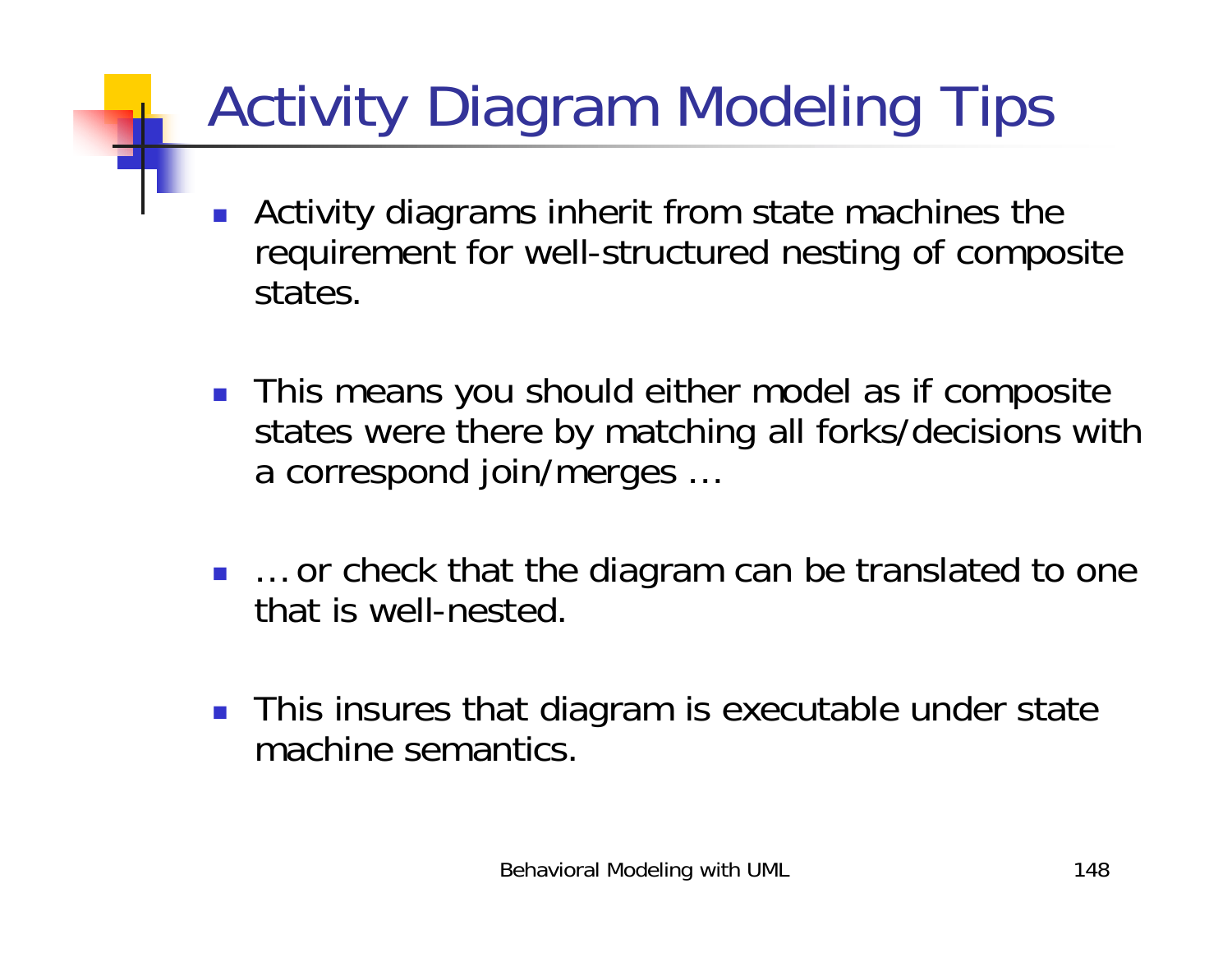

Behavioral Modeling with UML 149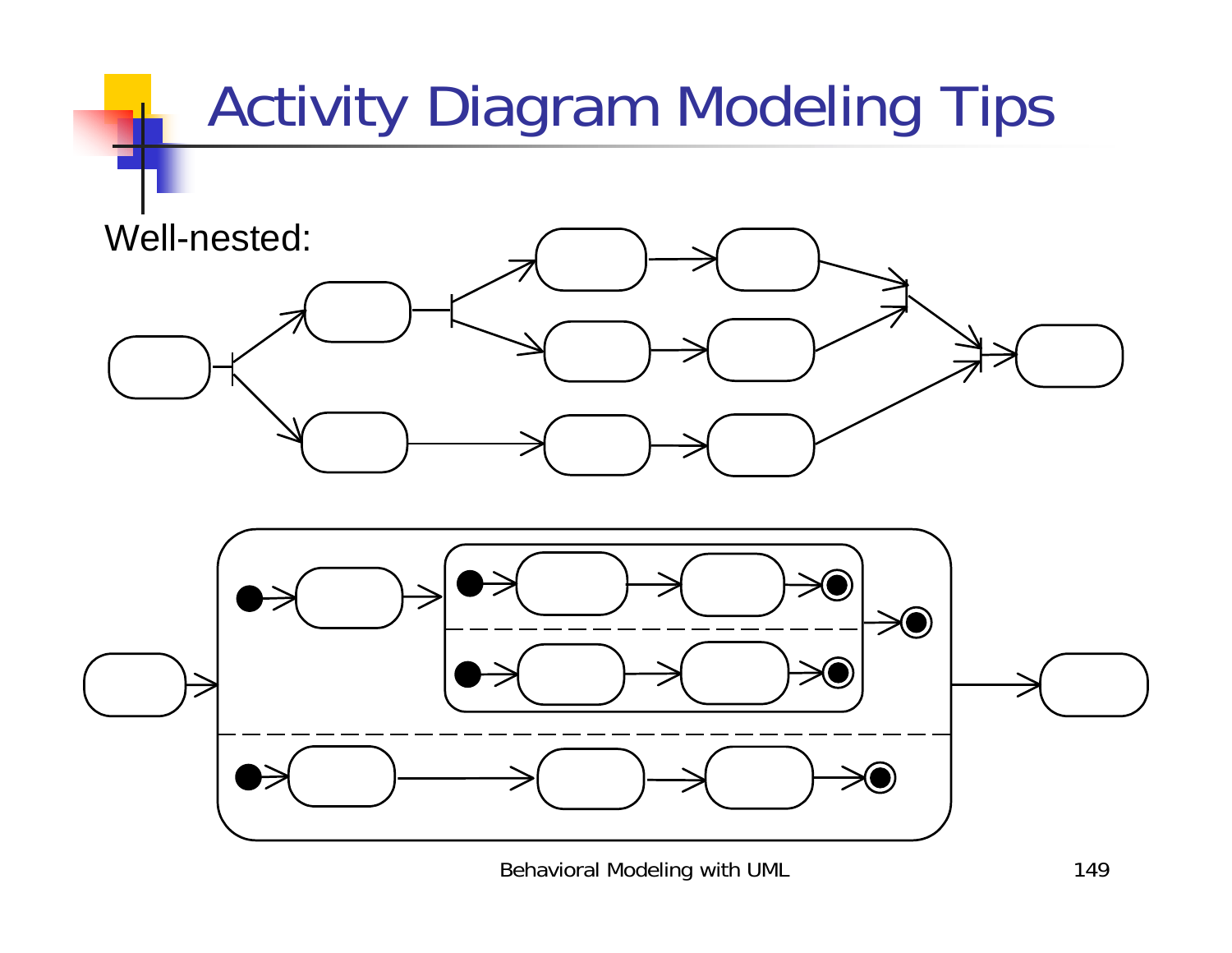

Not well-nested:



Apply structured coding principles. (Be careful with goto's!)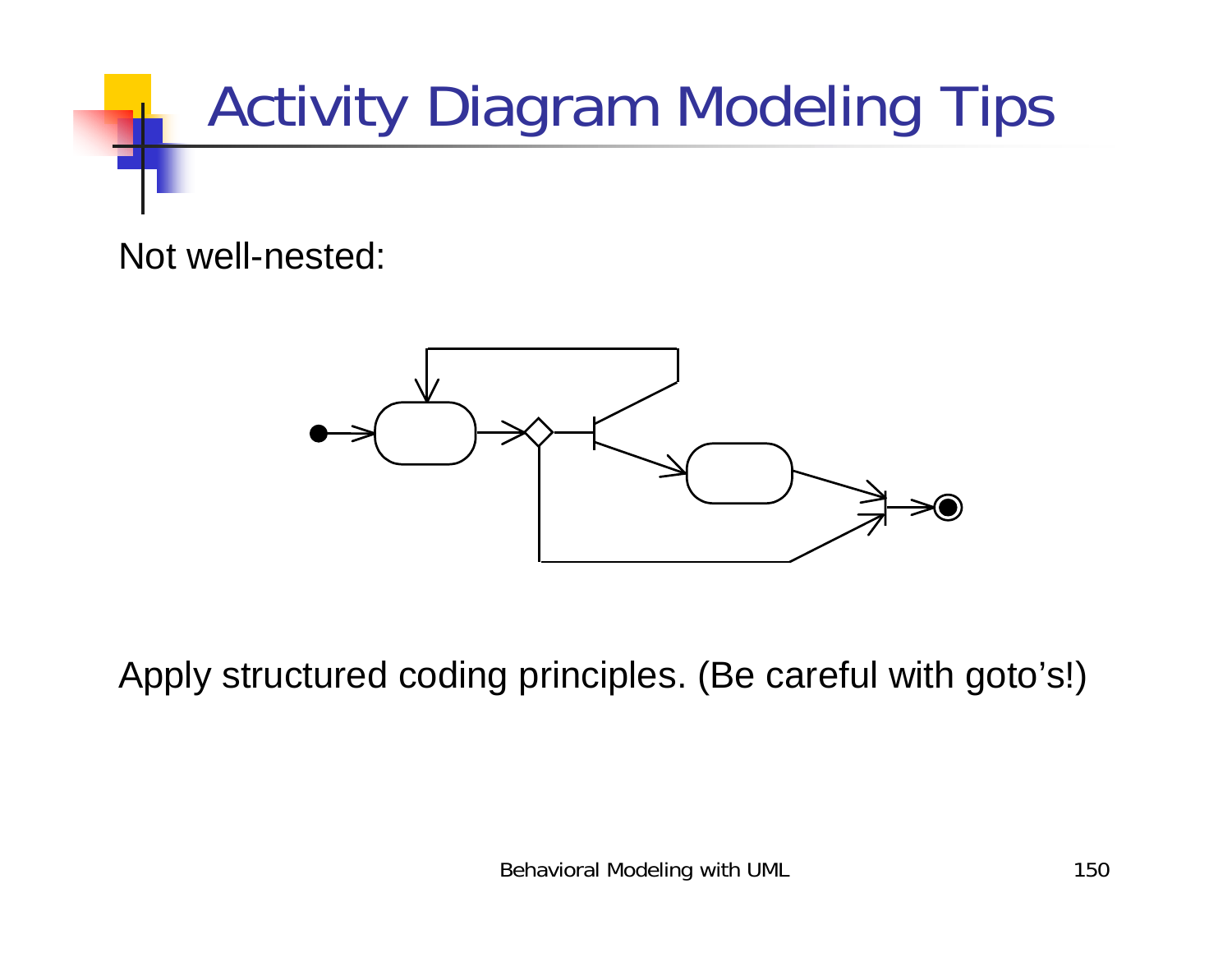

Can be translated to well-nested diagram on earlier slide:

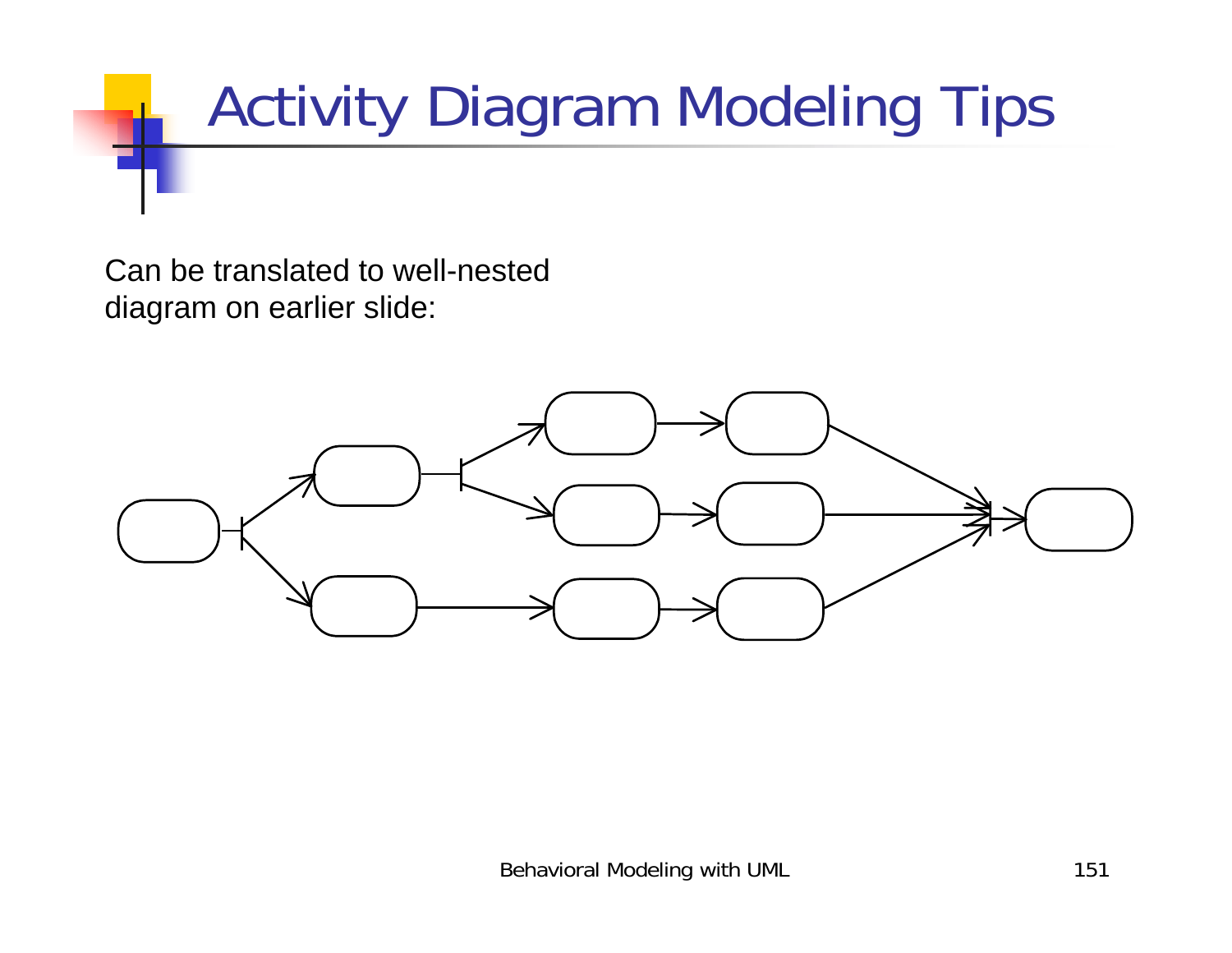## Wrap Up: Activity Diagrams

- ! Use Activity Diagrams for applications that are primarily control and data-driven, like business modeling …
- … rather than event-driven applications like embedded systems.
- **.** Activity diagrams are a kind of state machine until UML 2.0 …
- … so control and object/data flow do not have separate semantics.
- **UML 1.3 has new features for business modeling that** increase power and convenience. Check it out and give feedback!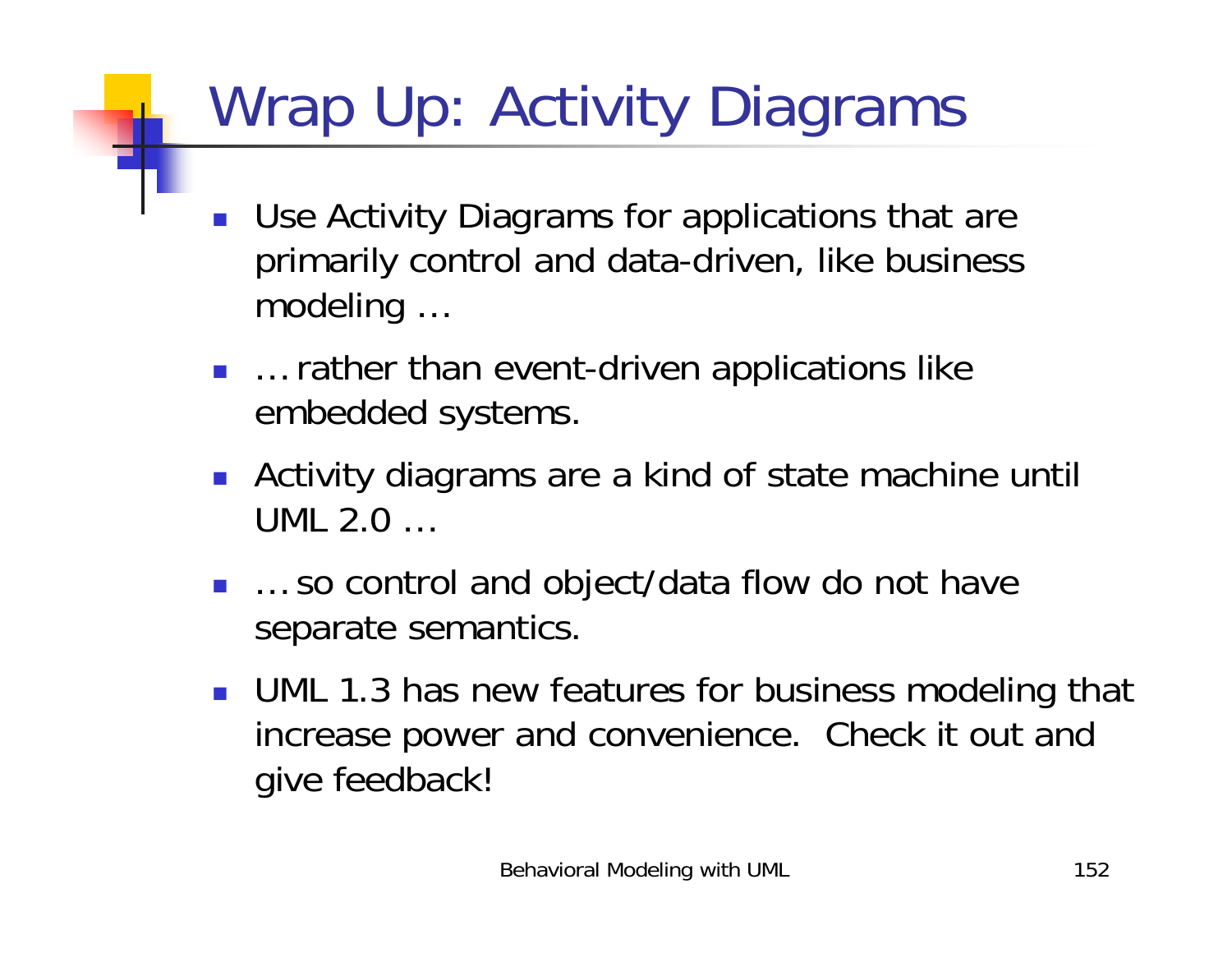### Preview - Next Tutorial

!■ Advanced Modeling with UML

- **. Model management**
- **Example 12 Standard elements and profiles**
- **. Object Constraint Language (OCL)**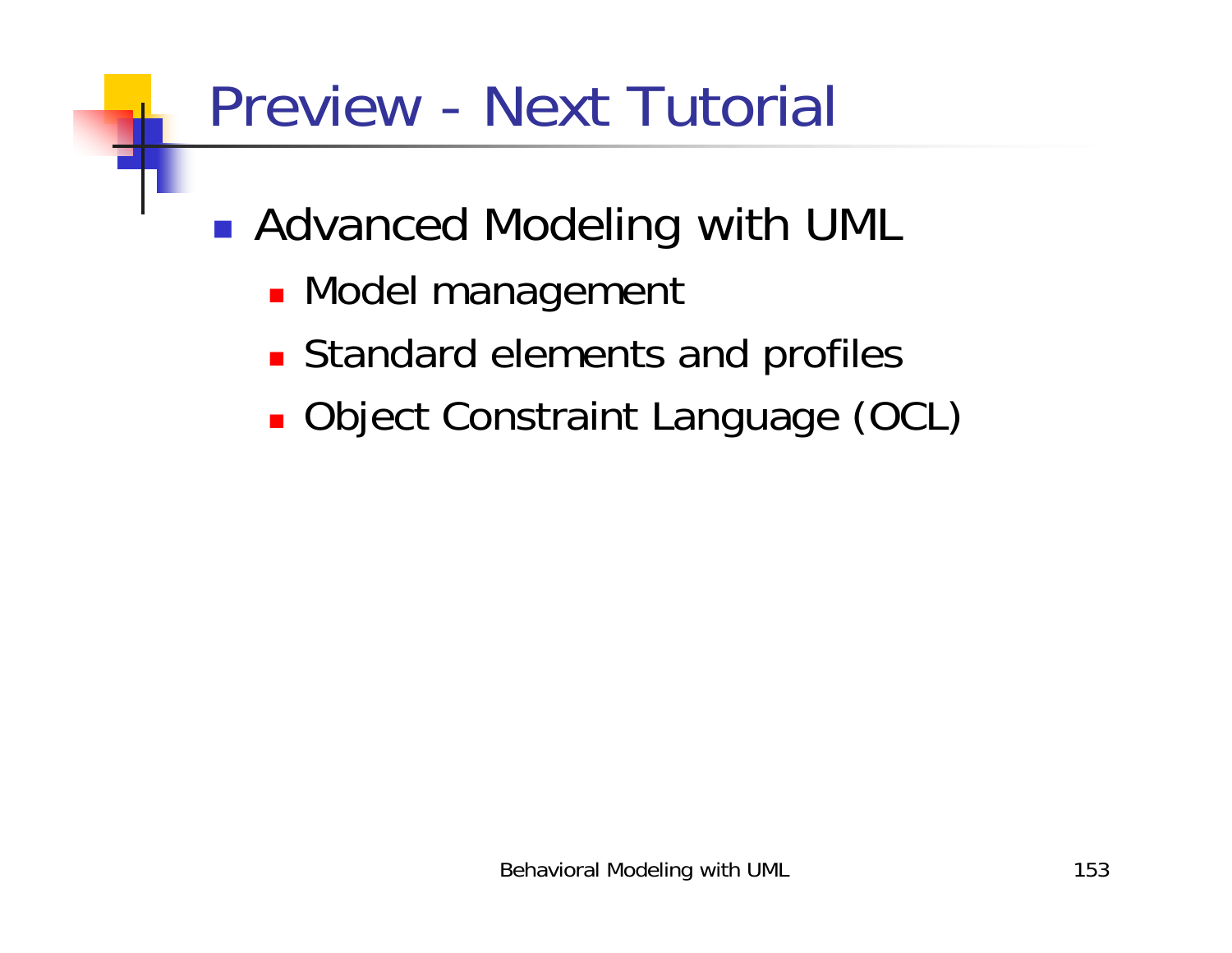#### References

- **I** [UML 1.3] *OMG UML Specification v. 1.3*, OMG doc# ad/06-08-99
- **I** [UML 1.4] *OMG UML Specification* v. 1.4, UML Revision Task Force recommended final draft, OMG doc# ad/01-02-13.